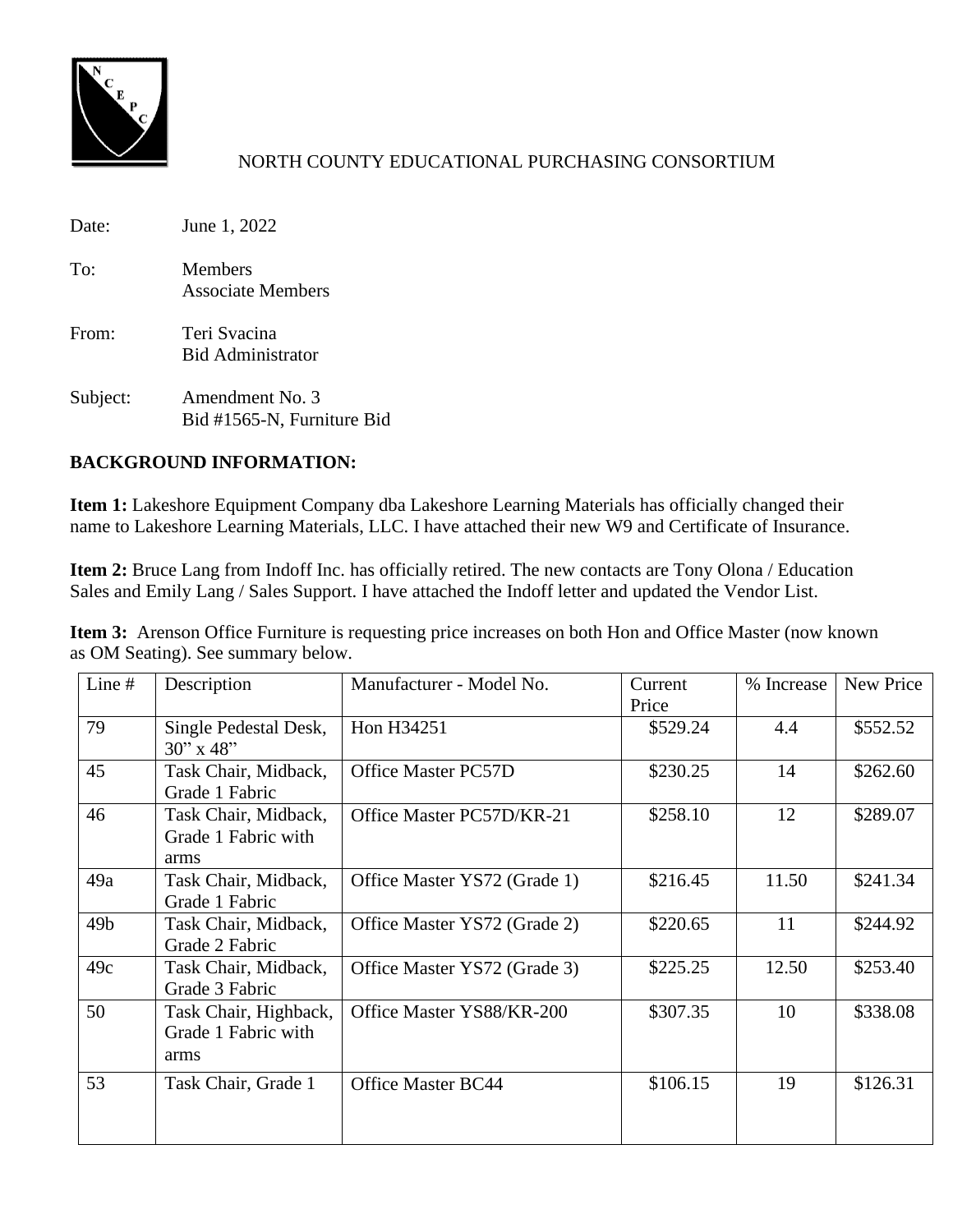Arenson Office Furniture provided documentation, that is attached, in support of their price increase requests.

The Bid Terms and Conditions specify that no price increase will be allowed sooner than 180 days from date of contract award. The contract award date was December 8, 2021. It is my recommendation that the NCEPC Board approve the requested price increases with an effective date of June 6, 2022, which is the  $180<sup>th</sup>$  day after the contract award date.

**Item 4:** On Bid Series 131 (131a -131c), there is a discrepancy between the Item

Specification/Description and Manufacturer Model Number. The Manufacturer Model Number SLT-2448 is no longer a valid model number for a chemical resistant top science table. National Public Seating provided documentation of the current Manufacturer Model Number, that is attached, for the chemical resistant top science tables. Due to this error, the awarded bidder's price is for a High Pressure Laminate top table rather than the requested Chemical Resistant top table. Based on this documentation, we recommend removing this Series from the bid. Districts will have the option of using the Percentage Discount Off Manufacturer List Price.

If you have any questions, please let me know. Thank you.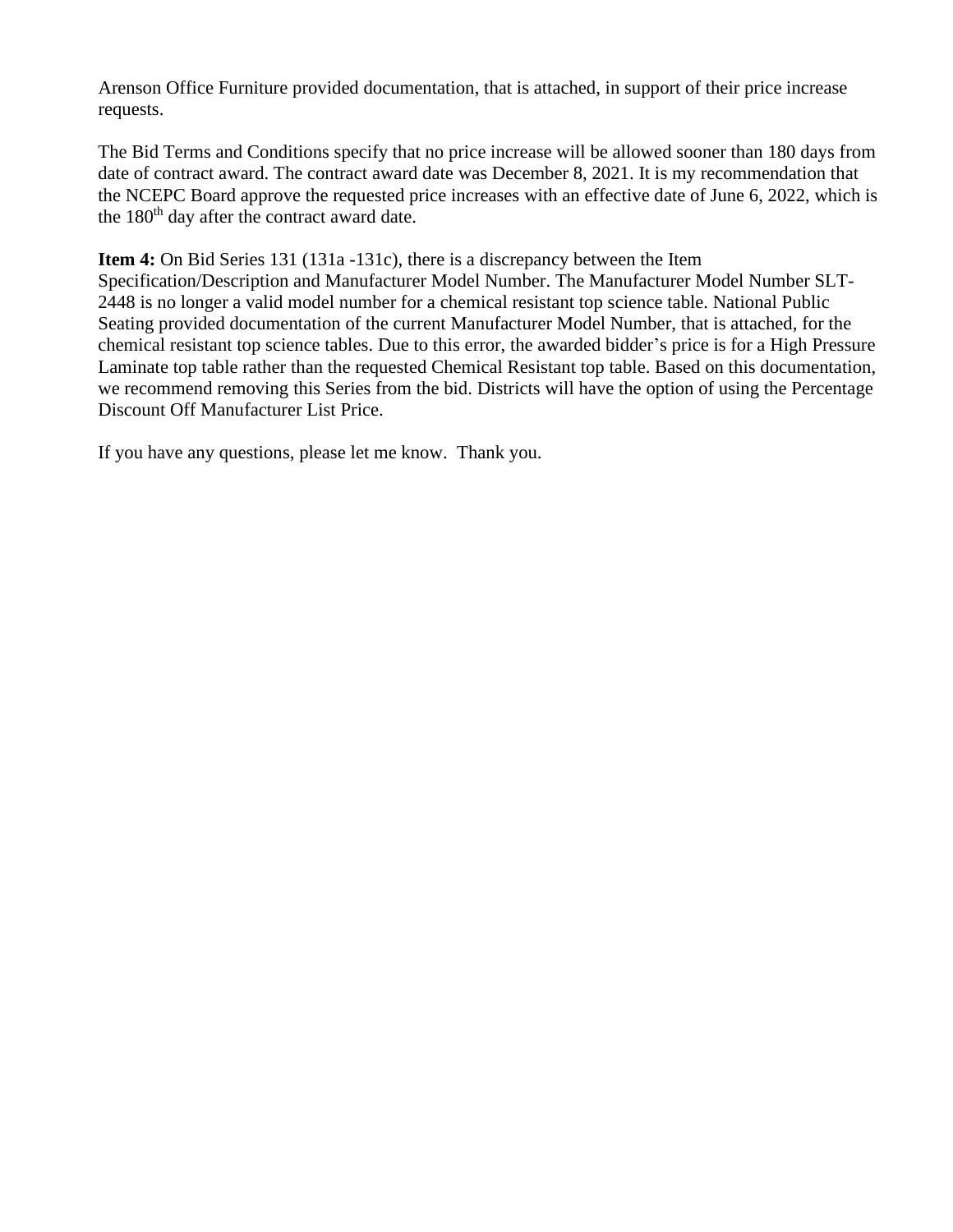**BID TITLE: NCEPC CLASSROOM & OFFICE FURNITURE AND EQUIPMENT BID NUMBER: 1565-N (Amendment 3) CONTRACT PERIOD: 01/01/2022-12/31/2023 SPONSORING DISTRICT: Cajon Valley Union SD CONTACT: Teri Svacina EMAIL: svacinat@cajonvalley.net PH: 619-588-3001** 

**DELIVERY A.R.O.: 45 days (60 days June 15 - Aug 15) MIN. QTY. FOR: FREE FREIGHT: \$150.00 FREE FULL-SERVICE INSTALL: \$2500** 

| <b>VENDOR NAME</b>                                                       | <b>ADDRESS</b>                                     | <b>PHONE/FAX NUMBERS</b>                                | <b>CONTACT NAME</b>                                                         | <b>Discounts on</b><br>Orders that don't<br>require full service<br>delivery &<br>installation |
|--------------------------------------------------------------------------|----------------------------------------------------|---------------------------------------------------------|-----------------------------------------------------------------------------|------------------------------------------------------------------------------------------------|
| <b>ARENSON OFFICE</b><br><b>FURNITURE</b>                                | 8185 CAMINO SANTA FE                               | Phone: 858.453.2411                                     | Perry Arenson                                                               | None                                                                                           |
|                                                                          | SAN DIEGO, CA 92121                                | Fax:<br>858.453.1607                                    | Email: perry@arensonof.com                                                  |                                                                                                |
| <b>CN SCHOOL &amp; OFFICE</b><br>SOLUTIONS, dba CULVER-<br><b>NEWLIN</b> | 500 E. Rincon St., Ste 100<br>Corona, CA 92879     | Phone: 949.597.0123<br>Fax:<br>none                     | Tara Carlson cell 858,740,7500<br>Email: tara@culver-newlin.com             | None                                                                                           |
| CONCEPTS SCHOOL AND 27480 COLT COURT<br><b>OFFICE FURNISHINGS</b>        | TEMECULA, CA 92590                                 | Phone: 951.296.5591<br>Fax:<br>951.296.5594             | <b>Patrick Flood</b><br>Email: pflood@concepts-furnishings.com              | None                                                                                           |
| <b>DAVE BANG</b><br>ASSOCIATES, INC. OF<br><b>CALIFORNIA</b>             | <b>PO BOX 1088</b><br><b>TUSTIN, CA 92781</b>      | 800.669.2585<br>Phone:<br>x3111<br>Fax:<br>800.729.2483 | Alex Beron<br>Email: alex@davebang.com                                      | 15% discount                                                                                   |
| <b>ELB GLOBAL</b>                                                        | 415 Boulder Court, Ste 500<br>Pleasanton, CA 94586 | Phone: 714.299.1151<br>Fax:<br>925.475.5096             | Christina Tehrani<br>Email: c.tehrani@elbglobal.com;<br>sales@elbglobal.com | Discounts on drop-<br>ship items. Contact<br>Rep for Quote.                                    |
| INDOFF, INC.                                                             | 11816 Lackland Rd.<br>St. Louis, MO 63146          | Phone: 951.212.4680<br>Fax:<br>314.372.2101             | Tony Olona<br>Email: tony.olona@indoff.com                                  | 10% discount                                                                                   |
| <b>KYA SERVICES, LLC</b>                                                 | 1800 E. McFadden Ave<br>SANTA ANA, CA 92705        | Phone: 714.659.6476<br>Fax:<br>714.586.5526             | <b>Tina Ramirez</b><br>Email: tina.ramirez@thekvagroup.com                  | None                                                                                           |
| <b>LAKESHORE LEARNING</b><br><b>MATERIALS, LLC</b>                       | 2965 E. Dominguez Street<br>Carson, CA 90895       | Phone: 619.214.1368<br>Fax:<br>310.537.7990             | Mark Rivas cell 619.214.1368<br>Email: mrivas@lakeshorelearning.com         | 5% discount                                                                                    |
| MCDOWELL-CRAIG                                                           | 13146 Firestone Blvd<br>Santa Fe Springs, CA 90670 | Phone: 562.921.4441<br>lFax:<br>562.921.9648            | Wes McDowell<br>Email: wes.m@mcdowellcraig.com                              | None                                                                                           |
| <b>METEOR EDUCATION</b>                                                  | 1318 E SHAW, STE. 415<br>FRESNO, CA 93710          | Phone: 800.669.7516<br>Fax:<br>877.373.0622             | Diana Polsfuss<br>Email: dpolsfuss@meteoreducation.com                      | 15% discount                                                                                   |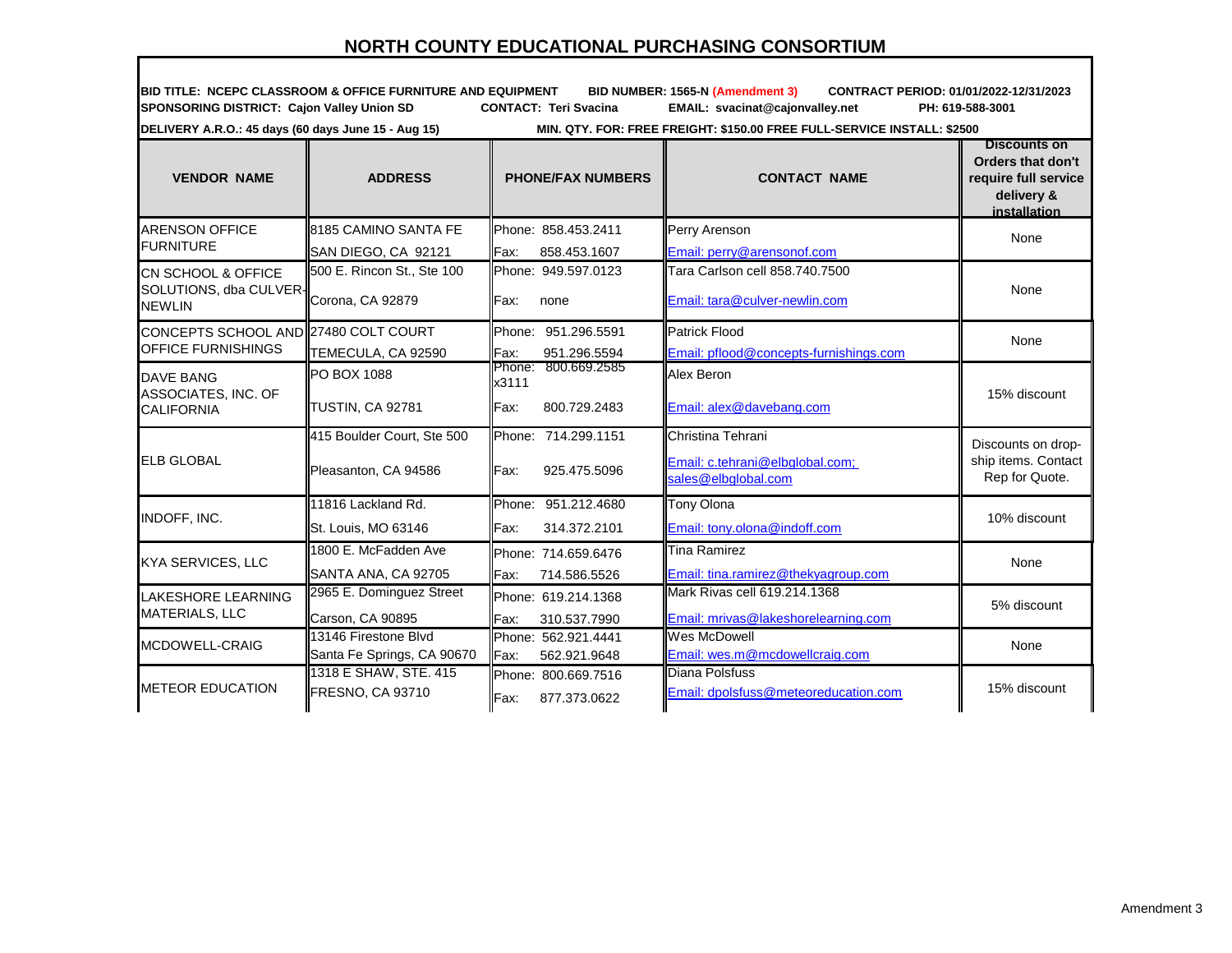**BID TITLE: NCEPC CLASSROOM & OFFICE FURNITURE AND EQUIPMENT BID NUMBER: 1565-N (Amendment 3) CONTRACT PERIOD: 01/01/2022-12/31/2023 SPONSORING DISTRICT: Cajon Valley Union SD CONTACT: Teri Svacina EMAIL: svacinat@cajonvalley.net PH: 619-588-3001** 

**DELIVERY A.R.O.: 45 days (60 days June 15 - Aug 15) MIN. QTY. FOR: FREE FREIGHT: \$150.00 FREE FULL-SERVICE INSTALL: \$2500** 

| <b>VENDOR NAME</b>                        | <b>ADDRESS</b>                     | <b>PHONE/FAX NUMBERS</b>             | <b>CONTACT NAME</b>                                                      | <b>Discounts on</b><br>Orders that don't<br>require full service<br>delivery &<br>installation |
|-------------------------------------------|------------------------------------|--------------------------------------|--------------------------------------------------------------------------|------------------------------------------------------------------------------------------------|
| <b>OFFICE &amp; ERGONOMIC</b>             | 8480 Utica Ave.                    | Phone: 877.637.3678                  | Tony Whetstone cell 951.551.0160                                         | Discounts available;                                                                           |
| SOLUTIONS, INC. (OES)                     | Rancho Cucamonga, CA<br>91730      | llFax:<br>909.527.4647               | Email: tony@oesofficefurniture.com                                       | contact Rep for<br>Quote.                                                                      |
| <b>PARRON-HALL</b>                        | 9655 Granite Ridge Dr., Ste<br>100 | Phone: 800.239.0345;<br>858.268.1212 | James Herr                                                               | Discounts available;                                                                           |
| <b>CORPORATION</b>                        | San Diego, CA 92123                | <b>IFax:</b><br>858.292.7077         | Email Sales: jherr@parronhall.com<br>Email Orders: Ismall@parronhall.com | contact Rep for<br>Quote.                                                                      |
| <b>SCHOOL OUTFITTERS</b>                  | 3736 Regent Ave.                   | Phone: 800.260.2776                  | Queenie Takougang                                                        | 38% discount                                                                                   |
|                                           | Cincinatti, OH 45212               | llFax:<br>800.494.1036               | Email: queenie.takougang@schooloutfitters.com                            |                                                                                                |
|                                           | 100 PARAGON PARKWAY                | Phone: 800.305.0174                  | <b>Philip Sciuto</b>                                                     |                                                                                                |
| SCHOOL SPECIALTY, LLC MANSFIELD, OH 44903 |                                    | IFax:<br>800.818.3337                | Email Sales: Philip.Sciuto@schoolspecialty.com                           | Discounts may be<br>available; contact<br>Rep for Quote.                                       |
|                                           |                                    |                                      | Email Orders: Philip.Sciuto@schoolspecialty.com                          |                                                                                                |
| SIERRA SCHOOL                             | <b>1911 MINERAL COURT</b>          | Phone: 661.399.2993                  | <b>Greg McDermott</b>                                                    | None                                                                                           |
| <b>EQUIPMENT COMPANY</b>                  | BAKERSFIELD, CA 93308              | Fax:<br>661.399.0218                 | Email: gregmcdermott@ssecinc.com                                         |                                                                                                |
| VIRCO MANUFACTURING,                      | 2027 HARPERS WAY                   | Phone: 800.448.4726                  | <b>Mark Friesz</b>                                                       | Discounts available;                                                                           |
| INC.                                      | TORRANCE, CA 90501                 | Fax:<br>800.258.7367                 | Email Sales: markfriesz@virco.com<br>Email Orders: orders@virco.com      | contact Rep for<br>Quote.                                                                      |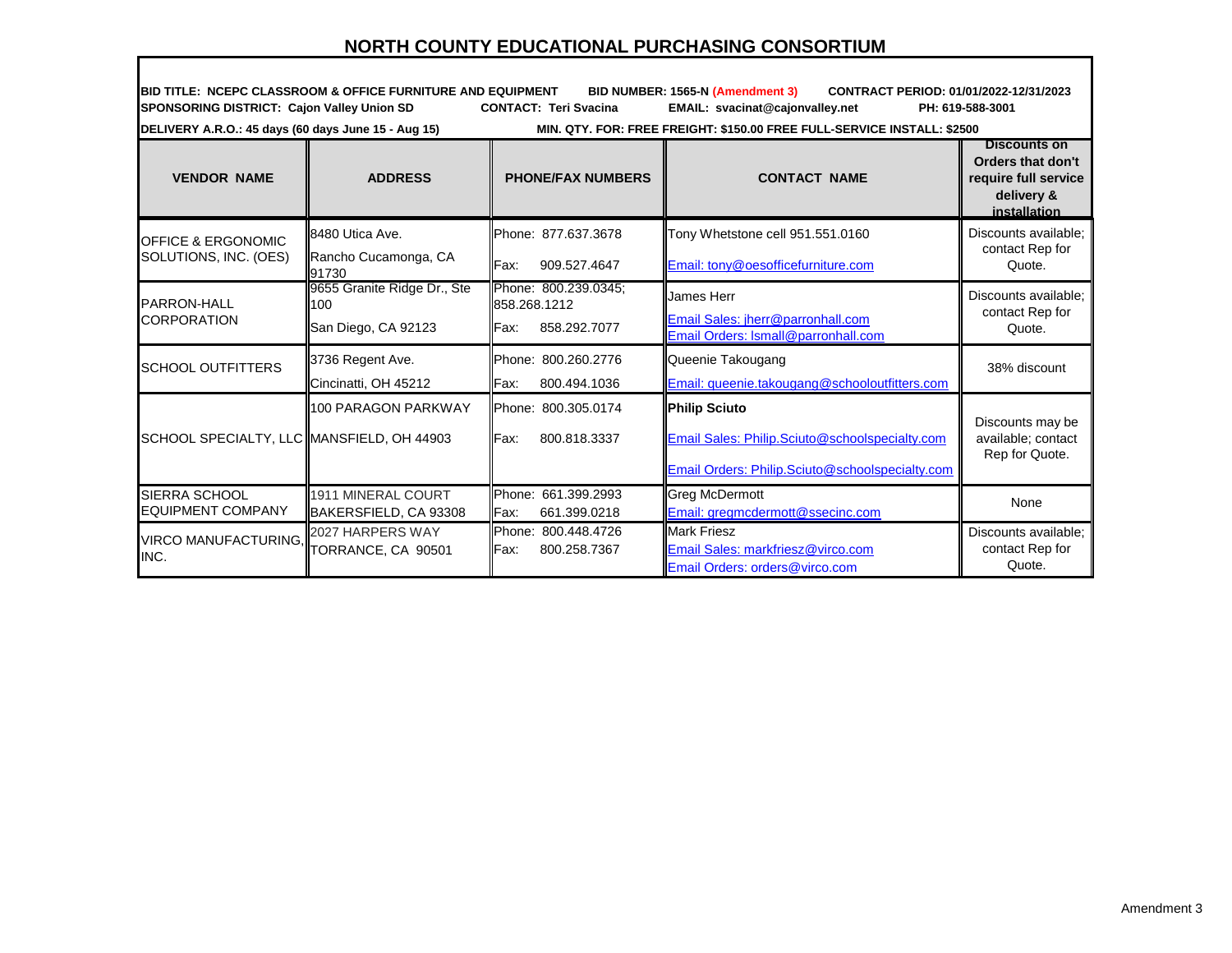|                     | Bid No. 1565-N NCEPC Classroom & Office Furniture and Equipment<br>CommandBu<br>Bid Sponsor: Teri Svacina, Cajon Valley USL |                                                                                                                                                                                                                                                           |                                             |                                                               |                                 |                                          |                                                    |
|---------------------|-----------------------------------------------------------------------------------------------------------------------------|-----------------------------------------------------------------------------------------------------------------------------------------------------------------------------------------------------------------------------------------------------------|---------------------------------------------|---------------------------------------------------------------|---------------------------------|------------------------------------------|----------------------------------------------------|
|                     |                                                                                                                             | DELIVERY A.R.O.: 45 days (60 days June 15 - Aug 15)<br>MIN. QTY. FOR FREE FREIGHT: \$150.00                                                                                                                                                               | <b>Contract Term:</b><br>January 1, 2022 to |                                                               | Email: svacinat@cajonvalley.net |                                          |                                                    |
|                     |                                                                                                                             |                                                                                                                                                                                                                                                           | December 31, 2023                           |                                                               | Phone: 619-588-3001             |                                          |                                                    |
| LINE#               | UNIT OF<br><b>ISSUE</b>                                                                                                     | ITEM SPECIFICATIONS/DESCRIPTION                                                                                                                                                                                                                           | <b>AWARDED VENDOR</b>                       | SPECIFY MFG. & MODEL & STOCK # IF<br><b>BIDDING ALTERNATE</b> | QTY                             | <b>FULL SERVICE</b><br><b>UNIT PRICE</b> | <b>WARRANTY</b><br><b>PERIOD</b>                   |
|                     |                                                                                                                             |                                                                                                                                                                                                                                                           | <b>STUDENT CHAIRS</b>                       |                                                               |                                 |                                          |                                                    |
|                     |                                                                                                                             | CHAIR, student, stacking, one-piece poly shell with opening in back, steel                                                                                                                                                                                |                                             |                                                               |                                 |                                          |                                                    |
| <b>Series 1</b>     |                                                                                                                             | chrome frame, glides, in all standard colors. Artcobell 7100 Uniflex Series,<br>Classroom Select Traditional Series, Alumni Classic Series OR APPROVED<br><b>EQUAL</b>                                                                                    |                                             |                                                               |                                 |                                          |                                                    |
| 1a                  | EA                                                                                                                          | 18" height                                                                                                                                                                                                                                                | OFFICE & ERGONOMIC SOLUTIONS                | ARTCOBELL UNIFLEX 7107                                        | $1 - 100$<br>101-500<br>>501    |                                          | DISCONTINUED WITH NO IN-LINE<br><b>REPLACEMENT</b> |
| 1 <sub>b</sub>      | EA                                                                                                                          | 16" height                                                                                                                                                                                                                                                | OFFICE & ERGONOMIC SOLUTIONS                | ARTCOBELL UNIFLEX 7105                                        | $1 - 100$<br>101-500<br>>501    |                                          | DISCONTINUED WITH NO IN-LINE<br><b>REPLACEMENT</b> |
| 1c                  | EA                                                                                                                          | 14" height                                                                                                                                                                                                                                                | OFFICE & ERGONOMIC SOLUTIONS                | ARTCOBELL UNIFLEX 7103                                        | $1 - 100$<br>101-500<br>>501    |                                          | DISCONTINUED WITH NO IN-LINE<br><b>REPLACEMENT</b> |
| 1 <sub>d</sub>      | EA                                                                                                                          | 12" height                                                                                                                                                                                                                                                | OFFICE & ERGONOMIC SOLUTIONS                | ARTCOBELL UNIFLEX 7101                                        | $1 - 100$<br>101-500<br>>501    |                                          | DISCONTINUED WITH NO IN-LINE<br><b>REPLACEMENT</b> |
| Series <sub>2</sub> |                                                                                                                             | CHAIR, student, stacking, one-piece poly shell with hand opening on seat<br>back top, steel chrome frame, glides, in all standard colors, Artcobell Discover<br>Series, Classroom Select Contemporary Series, Alumni Explorer Series OR<br>APPROVED EQUAL |                                             |                                                               |                                 |                                          |                                                    |
| 2a                  | EA                                                                                                                          | 18" height                                                                                                                                                                                                                                                | OFFICE & ERGONOMIC SOLUTIONS                | ARTCOBELL DISCOVER D10A                                       | $1 - 100$<br>101-500<br>>501    | \$36.81<br>\$36.81<br>\$36.81            | <b>LIFETIME</b>                                    |
| 2 <sub>b</sub>      | EA                                                                                                                          | 16" height                                                                                                                                                                                                                                                | OFFICE & ERGONOMIC SOLUTIONS                | ARTCOBELL DISCOVER D10B                                       | $1 - 100$<br>101-500<br>>501    | \$34.18<br>\$34.18<br>\$34.18            | <b>LIFETIME</b>                                    |
| 2c                  | EA                                                                                                                          | 14" height                                                                                                                                                                                                                                                | OFFICE & ERGONOMIC SOLUTIONS                | ARTCOBEL DISCOVER D10C                                        | $1 - 100$<br>101-500<br>>501    | \$30.98<br>\$30.98<br>\$30.98            | <b>LIFETIME</b>                                    |
| 2d                  | EA                                                                                                                          | 12" height                                                                                                                                                                                                                                                | OFFICE & ERGONOMIC SOLUTIONS                | ARTCOBELL DISCOVER D10D                                       | $1 - 100$<br>101-500<br>>501    | \$25.00<br>\$25.00<br>\$25.00            | <b>LIFETIME</b>                                    |
| <b>Series 3</b>     |                                                                                                                             | CHAIR, student, stacking, one-piece poly shell with opening in back, steel<br>chrome frame, glides, in all standard colors. Virco #2000 series, OR<br><b>APPROVED EQUAL</b>                                                                               |                                             |                                                               |                                 |                                          |                                                    |
| 3a                  | EA                                                                                                                          | 18" height                                                                                                                                                                                                                                                | <b>VIRCO</b>                                | <b>VIRCO 2018</b>                                             | $1 - 100$<br>101-500<br>>501    | \$50.30<br>\$50.30<br>\$50.30            | 10 YEARS                                           |
| 3 <sub>b</sub>      | EA                                                                                                                          | 16" height                                                                                                                                                                                                                                                | <b>VIRCO</b>                                | <b>VIRCO 2016</b>                                             | $1 - 100$<br>101-500<br>>501    | \$48.24<br>\$48.24<br>\$48.24            | 10 YEARS                                           |
| 3 <sub>c</sub>      | EA                                                                                                                          | 14" height                                                                                                                                                                                                                                                | <b>VIRCO</b>                                | <b>VIRCO 2014</b>                                             | $1 - 100$<br>101-500<br>>501    | \$42.60<br>\$42.60<br>\$42.60            | 10 YEARS                                           |
| 3d                  | EA                                                                                                                          | 12" height                                                                                                                                                                                                                                                | <b>VIRCO</b>                                | <b>VIRCO 2012</b>                                             | $1 - 100$<br>101-500<br>>501    | \$42.60<br>\$42.60<br>\$42.60            | 10 YEARS                                           |
| Series 4            |                                                                                                                             | CHAIR, student, stacking, 18" height, upholstered, one-piece poly shell with<br>upholstered polyurethane foam covered with fabric seat & back pads, glides,<br>in all standard colors, Virco series OR APPROVED EQUAL                                     |                                             |                                                               |                                 |                                          |                                                    |
| 4a                  | EA                                                                                                                          | Virco 9018P                                                                                                                                                                                                                                               | <b>VIRCO</b>                                | <b>VIRCO 9018P</b>                                            | $1 - 100$<br>101-500<br>>501    | \$75.06<br>\$75.06<br>\$75.06            | 10 YEARS                                           |
| 4 <sub>b</sub>      | EA                                                                                                                          | Virco 2018P                                                                                                                                                                                                                                               | <b>VIRCO</b>                                | <b>VIRCO 2018P</b>                                            | $1 - 100$<br>101-500<br>>501    | \$72.62<br>\$72.62<br>\$72.62            | 10 YEARS                                           |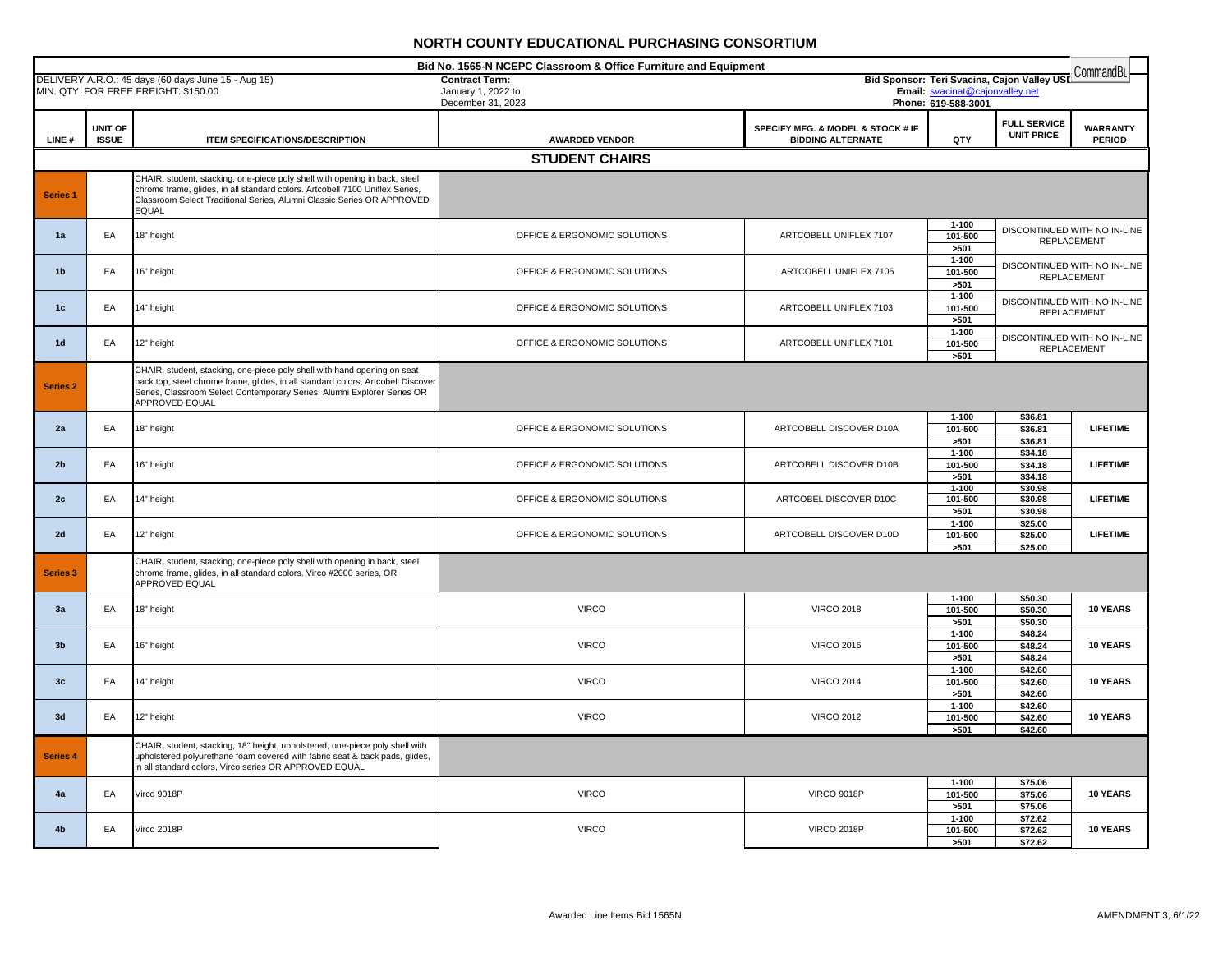| Bid No. 1565-N NCEPC Classroom & Office Furniture and Equipment |                         |                                                                                                                                                                                        |                                             |                                   |                                 |                                             | CommandBL                        |
|-----------------------------------------------------------------|-------------------------|----------------------------------------------------------------------------------------------------------------------------------------------------------------------------------------|---------------------------------------------|-----------------------------------|---------------------------------|---------------------------------------------|----------------------------------|
|                                                                 |                         | DELIVERY A.R.O.: 45 days (60 days June 15 - Aug 15)<br>MIN. QTY. FOR FREE FREIGHT: \$150.00                                                                                            | <b>Contract Term:</b><br>January 1, 2022 to |                                   | Email: svacinat@cajonvalley.net | Bid Sponsor: Teri Svacina, Cajon Valley USL |                                  |
|                                                                 |                         |                                                                                                                                                                                        | December 31, 2023                           |                                   | Phone: 619-588-3001             |                                             |                                  |
|                                                                 |                         |                                                                                                                                                                                        |                                             |                                   |                                 | <b>FULL SERVICE</b>                         |                                  |
| LINE#                                                           | UNIT OF<br><b>ISSUE</b> |                                                                                                                                                                                        |                                             | SPECIFY MFG. & MODEL & STOCK # IF | QTY                             | <b>UNIT PRICE</b>                           | <b>WARRANTY</b><br><b>PERIOD</b> |
|                                                                 |                         | ITEM SPECIFICATIONS/DESCRIPTION                                                                                                                                                        | <b>AWARDED VENDOR</b>                       | <b>BIDDING ALTERNATE</b>          |                                 |                                             |                                  |
| Series <sub>5</sub>                                             |                         | CHAIR, student, stacking, one-piece poly shell, steel chrome sled base<br>frame, in all standard colors. Virco 9000 Series, Classroom Select<br>Contemporary Series OR APPROVED EQUAL. |                                             |                                   |                                 |                                             |                                  |
|                                                                 |                         |                                                                                                                                                                                        |                                             |                                   | $1 - 100$                       | \$64.10                                     |                                  |
| 5a                                                              | EA                      | 18" height                                                                                                                                                                             | <b>VIRCO</b>                                | <b>VIRCO 9618</b>                 | 101-500                         | \$64.10                                     | 10 YEARS                         |
|                                                                 |                         |                                                                                                                                                                                        |                                             |                                   | >501                            | \$64.10                                     |                                  |
| 5 <sub>b</sub>                                                  | EA                      | 16" height                                                                                                                                                                             | <b>VIRCO</b>                                | <b>VIRCO 9616</b>                 | $1 - 100$<br>101-500            | \$62.48<br>\$62.48                          | 10 YEARS                         |
|                                                                 |                         |                                                                                                                                                                                        |                                             |                                   | >501                            | \$62.48                                     |                                  |
|                                                                 |                         |                                                                                                                                                                                        |                                             |                                   | $1 - 100$                       | \$55.19                                     |                                  |
| 5 <sub>c</sub>                                                  | EA                      | 14" height                                                                                                                                                                             | <b>VIRCO</b>                                | <b>VIRCO 9614</b>                 | 101-500                         | \$55.19                                     | 10 YEARS                         |
|                                                                 |                         |                                                                                                                                                                                        |                                             |                                   | >501<br>$1 - 100$               | \$55.19<br>\$55.19                          |                                  |
| 5d                                                              | EA                      | 12" height                                                                                                                                                                             | <b>VIRCO</b>                                | <b>VIRCO 9612</b>                 | 101-500                         | \$55.19                                     | 10 YEARS                         |
|                                                                 |                         |                                                                                                                                                                                        |                                             |                                   | >501                            | \$55.19                                     |                                  |
| Series <sub>6</sub>                                             |                         | CHAIR, student, stacking, one-piece poly shell with steel chrome frame,<br>glides/casters, in all standard colors, Virco 9000 series OR APPROVED<br>EQUAL.                             |                                             |                                   |                                 |                                             |                                  |
|                                                                 |                         |                                                                                                                                                                                        |                                             |                                   | $1 - 100$                       | \$50.30                                     |                                  |
| 6a                                                              | EA                      | 18" height                                                                                                                                                                             | <b>VIRCO</b>                                | <b>VIRCO 9018P</b>                | 101-500                         | \$50.30                                     | 10 YEARS                         |
|                                                                 |                         |                                                                                                                                                                                        |                                             |                                   | >501<br>$1 - 100$               | \$50.30<br>\$74.24                          |                                  |
| 6 <sub>b</sub>                                                  | EA                      | 18" height w/casters                                                                                                                                                                   | <b>VIRCO</b>                                | <b>VIRCO 9050</b>                 | 101-500                         | \$74.24                                     | 10 YEARS                         |
|                                                                 |                         |                                                                                                                                                                                        |                                             |                                   | >501                            | \$74.24                                     |                                  |
| 6c                                                              | EA                      | 16" height                                                                                                                                                                             | <b>VIRCO</b>                                | <b>VIRCO 9016</b>                 | $1 - 100$<br>101-500            | \$48.28<br>\$48.28                          | 10 YEARS                         |
|                                                                 |                         |                                                                                                                                                                                        |                                             |                                   | >501                            | \$48.28                                     |                                  |
| 6d                                                              | EA                      | 16" height w/casters                                                                                                                                                                   |                                             | <b>NO AWARD</b>                   |                                 |                                             |                                  |
|                                                                 |                         |                                                                                                                                                                                        |                                             |                                   | $1 - 100$                       | \$42.60                                     |                                  |
| 6e                                                              | EA                      | 14" height                                                                                                                                                                             | <b>VIRCO</b>                                | <b>VIRCO 9014</b>                 | 101-500                         | \$42.60                                     | 10 YEARS                         |
|                                                                 |                         |                                                                                                                                                                                        |                                             |                                   | >501                            | \$42.60                                     |                                  |
|                                                                 |                         |                                                                                                                                                                                        |                                             |                                   | $1 - 100$                       | \$42.60                                     |                                  |
| 6f                                                              | EA                      | 12" height                                                                                                                                                                             | <b>VIRCO</b>                                | <b>VIRCO 9012</b>                 | 101-500<br>>501                 | \$42.60<br>\$42.60                          | 10 YEARS                         |
|                                                                 |                         | CHAIR, student, stacking, contoured poly shell, concealed rivets, full                                                                                                                 |                                             |                                   |                                 |                                             |                                  |
| <b>Series 7</b>                                                 |                         | perimeter steel chrome frame, glides, in all standard colors, Virco Metaphor<br>Series OR APPROVED EQUAL                                                                               |                                             |                                   |                                 |                                             |                                  |
|                                                                 |                         |                                                                                                                                                                                        |                                             |                                   | $1 - 100$                       | \$87.23                                     |                                  |
| 7a                                                              | EA                      | 18" height                                                                                                                                                                             | <b>VIRCO</b>                                | VIRCO N918                        | 101-500<br>>501                 | \$87.23<br>\$87.23                          | 10 YEARS                         |
|                                                                 |                         |                                                                                                                                                                                        |                                             |                                   | $1 - 100$                       | \$77.08                                     |                                  |
| 7b                                                              | EA                      | 16" height                                                                                                                                                                             | <b>VIRCO</b>                                | VIRCO N916                        | 101-500<br>>501                 | \$77.08<br>\$77.08                          | 10 YEARS                         |
| 7c                                                              | EA                      | 14" height                                                                                                                                                                             | <b>VIRCO</b>                                | VIRCO N914                        | $1 - 100$<br>101-500            | \$66.54<br>\$66.54                          | 10 YEARS                         |
|                                                                 |                         |                                                                                                                                                                                        |                                             |                                   | >501                            | \$66.54                                     |                                  |
| 8                                                               | EA                      | CHAIR, student, stacking, 18", w/flex poly shell and solid frame, 4 legs<br>w/arched leg brace, in all standard colors, Virco ZUMA Series Model ZU418,                                 | <b>VIRCO</b>                                | VIRCO ZU418                       | $1 - 100$<br>101-500            | \$105.49<br>\$105.49                        | 10 YEARS                         |
|                                                                 |                         | OR APPROVED EQUAL                                                                                                                                                                      |                                             |                                   | >501                            | \$105.49                                    |                                  |
|                                                                 |                         | Chair, student, stacking, 18" Seat Height, Cantilever: One-piece                                                                                                                       |                                             |                                   | $1 - 100$                       | \$121.72                                    |                                  |
|                                                                 |                         | polypropylene shell, steel chrome frame, in all standard colors, Four Nylon                                                                                                            |                                             |                                   | 101-500                         | \$121.72                                    |                                  |
|                                                                 |                         | Base Leveling Glides With Protective Plastic Bumpers Sleeves. Chairs Stack<br>4 High. Under-Seat Bumpers Protect Contact Surfaces And Allow Chair To                                   |                                             |                                   |                                 |                                             |                                  |
| 9                                                               | EA                      | Easily Rest On Table / Desk Surface. Cantilever Frame Provides Gentle                                                                                                                  | <b>VIRCO</b>                                | VIRCO ZSTCANT18                   | >501                            | \$121.72                                    | 10 YEARS                         |
|                                                                 |                         | Forward Flex Movement. 4-Way Seating Allows Occupant To Sit Comfortably<br>Forward, Backward, And On Either Side Of Chair. Virco ZSTCANT Series OR                                     |                                             |                                   |                                 |                                             |                                  |
|                                                                 |                         | APPROVED EQUAL                                                                                                                                                                         |                                             |                                   |                                 |                                             |                                  |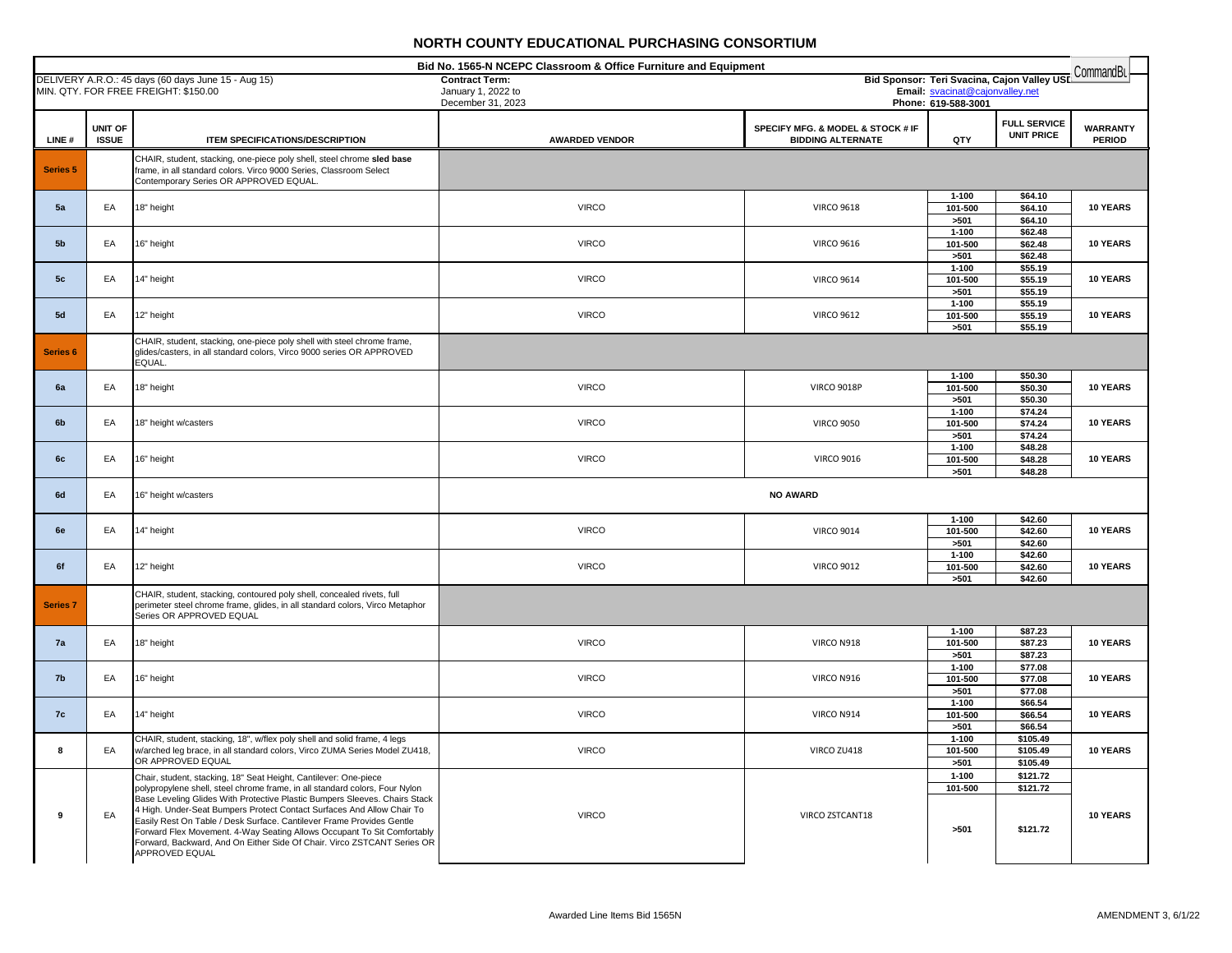| Bid No. 1565-N NCEPC Classroom & Office Furniture and Equipment<br>CommandBu |                                |                                                                                                                                                                                                          |                                         |                                                               |                                 |                                             |                                                                                 |
|------------------------------------------------------------------------------|--------------------------------|----------------------------------------------------------------------------------------------------------------------------------------------------------------------------------------------------------|-----------------------------------------|---------------------------------------------------------------|---------------------------------|---------------------------------------------|---------------------------------------------------------------------------------|
|                                                                              |                                | DELIVERY A.R.O.: 45 days (60 days June 15 - Aug 15)                                                                                                                                                      | <b>Contract Term:</b>                   |                                                               | Email: svacinat@cajonvalley.net | Bid Sponsor: Teri Svacina, Cajon Valley USL |                                                                                 |
|                                                                              |                                | MIN. QTY. FOR FREE FREIGHT: \$150.00                                                                                                                                                                     | January 1, 2022 to<br>December 31, 2023 |                                                               | Phone: 619-588-3001             |                                             |                                                                                 |
| LINE#                                                                        | <b>UNIT OF</b><br><b>ISSUE</b> | ITEM SPECIFICATIONS/DESCRIPTION                                                                                                                                                                          | <b>AWARDED VENDOR</b>                   | SPECIFY MFG. & MODEL & STOCK # IF<br><b>BIDDING ALTERNATE</b> | QTY                             | <b>FULL SERVICE</b><br><b>UNIT PRICE</b>    | <b>WARRANTY</b><br><b>PERIOD</b>                                                |
| Series <sub>10</sub>                                                         |                                | CHAIR, student, stacking, one-piece poly shell, steel chrome frame, glides, in<br>all standard colors, Virco Zuma Civitas Series OR APPROVED EQUAL                                                       |                                         |                                                               |                                 |                                             |                                                                                 |
| 10a                                                                          | EA                             | 18" height                                                                                                                                                                                               | <b>VIRCO</b>                            | VIRCO CZ18                                                    | $1 - 100$<br>101-500<br>>501    | \$75.50<br>\$75.50<br>\$75.50               | 10 YEARS                                                                        |
| 10 <sub>b</sub>                                                              | EA                             | 15" height                                                                                                                                                                                               | <b>VIRCO</b>                            | VIRCO CZ15                                                    | $1 - 100$<br>101-500<br>>501    | \$72.50<br>\$72.50<br>\$72.50               | 10 YEARS                                                                        |
| 10 <sub>c</sub>                                                              | EA                             | 13" height                                                                                                                                                                                               | <b>VIRCO</b>                            | VIRCO CZ13                                                    | $1 - 100$<br>101-500<br>>501    | \$70.50<br>\$70.50<br>\$70.50               | <b>10 YEARS</b>                                                                 |
| 10d                                                                          | EA                             | Add for Casters                                                                                                                                                                                          | <b>VIRCO</b>                            | VIRCO CZ18C (CHAIR WITH CASTERS)                              | $1 - 100$<br>101-500<br>>501    | \$98.50<br>\$98.50<br>\$98.50               | 10 YEARS                                                                        |
| 10e                                                                          | EA                             | Add for casters and fabric padded seat and back                                                                                                                                                          |                                         | <b>NO AWARD</b>                                               |                                 |                                             |                                                                                 |
| 11                                                                           | EA                             | Chair, student, 18"H, rocking, ergonomically contoured polypropylene shell,<br>sturdy cantilevered tubular steel frame, Virco Zuma series ZROCK18                                                        | <b>VIRCO</b>                            | VIRCO ZROC18                                                  | $1 - 100$<br>101-500<br>>501    | \$140.58<br>\$140.58<br>\$140.58            | 10 YEARS                                                                        |
| Series <sub>12</sub>                                                         |                                | CHAIR, student, stacking, colorfast, scratch-resistant, flameproof Martest 21<br>hard plastic seat and back, steel chrome frame, glides, in all standard colors,<br>Virco #3000 Series OR APPROVED EQUAL |                                         |                                                               |                                 |                                             |                                                                                 |
| 12a                                                                          | EA                             | 18" height                                                                                                                                                                                               | <b>VIRCO</b>                            | <b>VIRCO 3018</b>                                             | $1 - 100$<br>101-500<br>>501    | \$140.58<br>\$140.58<br>\$140.58            | 10 YEARS                                                                        |
| 12 <sub>b</sub>                                                              | EA                             | 16" height                                                                                                                                                                                               | <b>VIRCO</b>                            | <b>VIRCO 3016</b>                                             | $1 - 100$<br>101-500<br>>501    | \$140.58<br>\$140.58<br>\$140.58            | 10 YEARS                                                                        |
| 12c                                                                          | EA                             | 14" height                                                                                                                                                                                               | <b>VIRCO</b>                            | <b>VIRCO 3014</b>                                             | $1 - 100$<br>101-500<br>>501    | \$140.58<br>\$140.58<br>\$140.58            | 10 YEARS                                                                        |
| 12d                                                                          | EA                             | 12" height                                                                                                                                                                                               | <b>VIRCO</b>                            | <b>VIRCO 3012</b>                                             | $1 - 100$<br>101-500<br>>501    | \$140.58<br>\$140.58<br>\$140.58            | 10 YEARS                                                                        |
| <b>Series 13</b>                                                             |                                | CHAIR, student, stacking, flat seat pan with waterfall front edge, all standard<br>colors, nylon glides, standard chrome frame, Smith Systems Flavors series<br>OR APPROVED EQUAL                        |                                         |                                                               |                                 |                                             |                                                                                 |
| 13a                                                                          | EA                             | 18" height 11849                                                                                                                                                                                         | SIERRA SCHOOL EQUIPMENT CO.             | Smith Systems Flavor Chair as specified -<br>11849            | $1 - 100$<br>101-500<br>>501    | \$114.10<br>\$112.96<br>\$111.83            | <b>Limited 12 Year</b><br>Warranty,<br><b>Lifetime Frame</b><br>Warranty        |
| 13 <sub>b</sub>                                                              | EA                             | 16" height 11848                                                                                                                                                                                         | SIERRA SCHOOL EQUIPMENT CO.             | Smith Systems Flavor Chair as specified -<br>11848            | $1 - 100$<br>101-500<br>>501    | \$101.50<br>\$100.49<br>\$99.48             | Limited 12 Year<br>Warranty,<br><b>Lifetime Frame</b><br>Warranty               |
| 13 <sub>c</sub>                                                              | EA                             | 14" height 11847                                                                                                                                                                                         | SIERRA SCHOOL EQUIPMENT CO.             | Smith Systems Flavor Chair as specified<br>11847              | $1 - 100$<br>101-500<br>>501    | \$97.30<br>\$96.33<br>\$95.36               | <b>Limited 12 Year</b><br>Warranty,<br><b>Lifetime Frame</b><br>Warranty        |
| 13d                                                                          | EA                             | 12" height 11846                                                                                                                                                                                         | SIERRA SCHOOL EQUIPMENT CO.             | Smith Systems Flavor Chair as specified -<br>11846            | $1 - 100$<br>101-500<br>>501    | \$92.40<br>\$91.48<br>\$90.56               | <b>Limited 12 Year</b><br><b>Warranty,</b><br><b>Lifetime Frame</b><br>Warranty |
| 13e                                                                          | EA                             | 10" height 11845                                                                                                                                                                                         | SIERRA SCHOOL EQUIPMENT CO.             | Smith Systems Flavor Chair as specified -<br>11845            | $1 - 100$<br>101-500<br>>501    | \$88.90<br>\$88.01<br>\$87.13               | <b>Limited 12 Year</b><br>Warranty,<br><b>Lifetime Frame</b><br>Warranty        |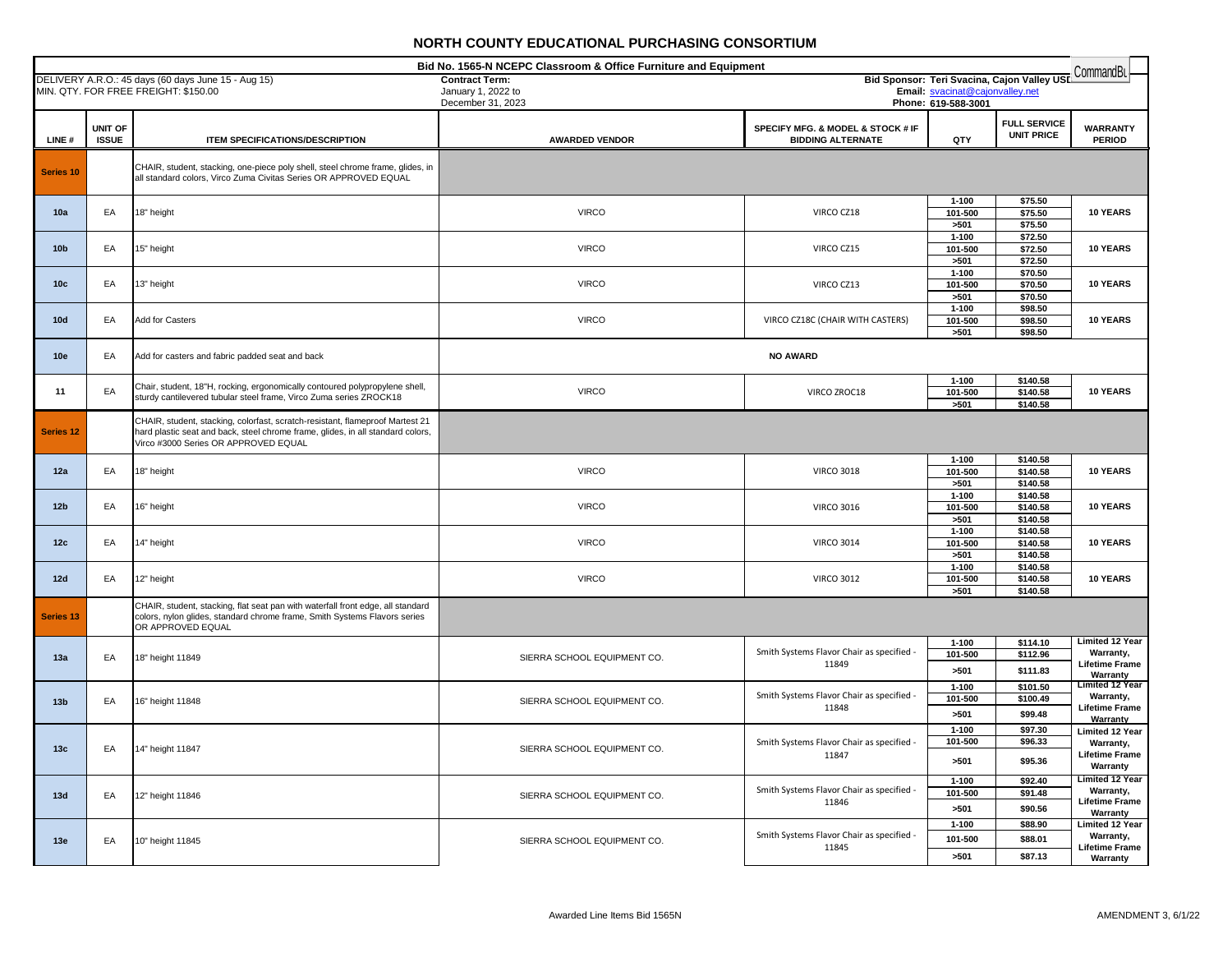| Bid No. 1565-N NCEPC Classroom & Office Furniture and Equipment<br>Bid Sponsor: Teri Svacina, Cajon Valley USD |                                |                                                                                                                                                                                                                                       |                                                                  |                                                               |                                                        | CommandBu                                |                                     |
|----------------------------------------------------------------------------------------------------------------|--------------------------------|---------------------------------------------------------------------------------------------------------------------------------------------------------------------------------------------------------------------------------------|------------------------------------------------------------------|---------------------------------------------------------------|--------------------------------------------------------|------------------------------------------|-------------------------------------|
|                                                                                                                |                                | DELIVERY A.R.O.: 45 days (60 days June 15 - Aug 15)<br>MIN. QTY. FOR FREE FREIGHT: \$150.00                                                                                                                                           | <b>Contract Term:</b><br>January 1, 2022 to<br>December 31, 2023 |                                                               | Email: svacinat@cajonvalley.net<br>Phone: 619-588-3001 |                                          |                                     |
|                                                                                                                |                                |                                                                                                                                                                                                                                       |                                                                  |                                                               |                                                        |                                          |                                     |
| LINE#                                                                                                          | <b>UNIT OF</b><br><b>ISSUE</b> | <b>ITEM SPECIFICATIONS/DESCRIPTION</b>                                                                                                                                                                                                | <b>AWARDED VENDOR</b>                                            | SPECIFY MFG. & MODEL & STOCK # IF<br><b>BIDDING ALTERNATE</b> | QTY                                                    | <b>FULL SERVICE</b><br><b>UNIT PRICE</b> | <b>WARRANTY</b><br><b>PERIOD</b>    |
|                                                                                                                |                                |                                                                                                                                                                                                                                       |                                                                  |                                                               | $1 - 100$                                              | \$88.90                                  | Limited 12 Year                     |
| 13f                                                                                                            | EA                             | 8" height 11844                                                                                                                                                                                                                       | SIERRA SCHOOL EQUIPMENT CO.                                      | Smith Systems Flavor Chair as specified -                     | 101-500                                                | \$88.01                                  | Warranty,                           |
|                                                                                                                |                                |                                                                                                                                                                                                                                       |                                                                  | 11844                                                         | >501                                                   | \$87.13                                  | <b>Lifetime Frame</b><br>Warranty   |
|                                                                                                                |                                |                                                                                                                                                                                                                                       |                                                                  |                                                               | $1 - 100$                                              | \$4.25                                   | <b>Limited 12 Year</b><br>Warranty, |
| 13g                                                                                                            | EA                             | Steel Glide Option for above chairs (S)                                                                                                                                                                                               | SIERRA SCHOOL EQUIPMENT CO.                                      | Smith Systems Steel Glide for Flavor chair - S                | 101-500                                                | \$4.25                                   | <b>Lifetime Frame</b>               |
|                                                                                                                |                                |                                                                                                                                                                                                                                       |                                                                  |                                                               | >501                                                   | \$4.25                                   | Warranty                            |
|                                                                                                                |                                |                                                                                                                                                                                                                                       |                                                                  |                                                               | $1 - 100$                                              | \$4.25                                   | <b>Limited 12 Year</b>              |
| 13h                                                                                                            | EA                             | Felt Glide Option for above chairs (F)                                                                                                                                                                                                | SIERRA SCHOOL EQUIPMENT CO.                                      | Smith Systems Felt Glide for Flavor chair - F                 | 101-500                                                | \$4.25                                   | Warranty,<br><b>Lifetime Frame</b>  |
|                                                                                                                |                                |                                                                                                                                                                                                                                       |                                                                  |                                                               | >501                                                   | \$4.25                                   | Warranty                            |
|                                                                                                                |                                |                                                                                                                                                                                                                                       |                                                                  |                                                               | $1 - 100$                                              | $-$7.00$                                 | <b>Limited 12 Year</b>              |
| 13i                                                                                                            | EA                             | Platinum Frame Option for above chairs (PLT)<br>(subtract \$7.00 from lines 13a-13f)                                                                                                                                                  | SIERRA SCHOOL EQUIPMENT CO.                                      | Smith Systems Platinum Frame as specified -<br>PLT            | 101-500                                                | $-$7.00$                                 | Warranty,<br>Lifetime Frame         |
|                                                                                                                |                                |                                                                                                                                                                                                                                       |                                                                  |                                                               | >501                                                   | $-$7.00$                                 | Warranty                            |
| Series <sub>14</sub>                                                                                           |                                | CHAIR, student, stacking, mobile, flat seat pan with waterfall front edge, all<br>standard colors, smooth rolling casters, standard chrome frame, Smith<br>Systems Flavors Mobile series OR APPROVED EQUAL                            |                                                                  |                                                               |                                                        |                                          |                                     |
|                                                                                                                |                                |                                                                                                                                                                                                                                       |                                                                  |                                                               | $1 - 100$                                              | \$140.00                                 | <b>Limited 12 Year</b>              |
| 14a                                                                                                            | EA                             | 18" height 11855                                                                                                                                                                                                                      | SIERRA SCHOOL EQUIPMENT CO.                                      | SMITH SYSTEMS Mobile Flavor Chair as<br>specified - 11855     | 101-500                                                | \$138.60                                 | Warranty,<br><b>Lifetime Frame</b>  |
|                                                                                                                |                                |                                                                                                                                                                                                                                       |                                                                  |                                                               | >501                                                   | \$137.21                                 | Warranty                            |
|                                                                                                                |                                |                                                                                                                                                                                                                                       |                                                                  |                                                               | $1 - 100$                                              | \$130.90                                 | <b>Limited 12 Year</b>              |
| 14 <sub>b</sub>                                                                                                | EA                             | 16" height 11854                                                                                                                                                                                                                      | SIERRA SCHOOL EQUIPMENT CO.                                      | SMITH SYSTEMS Mobile Flavor Chair as<br>specified - 11854     | 101-500                                                | \$129.59                                 | Warranty,<br><b>Lifetime Frame</b>  |
|                                                                                                                |                                |                                                                                                                                                                                                                                       |                                                                  |                                                               | >501                                                   | \$128.30                                 | Warranty                            |
|                                                                                                                |                                |                                                                                                                                                                                                                                       |                                                                  |                                                               | $1 - 100$                                              | \$130.90                                 | Limited 12 Year                     |
| 14c                                                                                                            | EA                             | 14" height 11860                                                                                                                                                                                                                      | SIERRA SCHOOL EQUIPMENT CO.                                      | SMITH SYSTEMS Mobile Flavor Chair as                          | 101-500                                                | \$129.59                                 | Warranty,                           |
|                                                                                                                |                                |                                                                                                                                                                                                                                       |                                                                  | specified - 11860                                             | >501                                                   | \$128.30                                 | <b>Lifetime Frame</b><br>Warranty   |
|                                                                                                                |                                |                                                                                                                                                                                                                                       |                                                                  |                                                               | $1 - 100$                                              | $-$7.00$                                 | <b>Limited 12 Year</b>              |
| 14d                                                                                                            | EA                             | Platinum Frame Option for above chairs (PLT)                                                                                                                                                                                          |                                                                  | SMITH SYSTEMS Platinum Frame as specified                     | 101-500                                                | $-$7.00$                                 | Warranty,                           |
|                                                                                                                |                                | subtract \$7.00 from lines 14a-14c)                                                                                                                                                                                                   | SIERRA SCHOOL EQUIPMENT CO.                                      | PLT                                                           | >501                                                   | $-$7.00$                                 | <b>Lifetime Frame</b>               |
|                                                                                                                |                                |                                                                                                                                                                                                                                       |                                                                  |                                                               |                                                        |                                          | Warranty                            |
| Series 15                                                                                                      |                                | CHAIR, student, stacking, suspension below seat pan that allows it to tilt<br>slightly in all directions, waterfall front edge, all standard colors, all frame<br>colors, nylon glides, Smith Systems Noodle series OR APPROVED EQUAL |                                                                  |                                                               |                                                        |                                          |                                     |
|                                                                                                                |                                |                                                                                                                                                                                                                                       |                                                                  |                                                               | $1 - 100$                                              | \$182.70                                 | <b>Limited 12 Year</b>              |
| 15a                                                                                                            | EA                             | 18" height 11851                                                                                                                                                                                                                      | SIERRA SCHOOL EQUIPMENT CO.                                      | SMITH SYSTEMS Noodle Chair as specified -                     | 101-500                                                | \$180.87                                 | Warranty,                           |
|                                                                                                                |                                |                                                                                                                                                                                                                                       |                                                                  | 11851                                                         | >501                                                   | \$179.06                                 | <b>Lifetime Frame</b><br>Warranty   |
|                                                                                                                |                                |                                                                                                                                                                                                                                       |                                                                  | SMITH SYSTEMS Noodle Chair as specified -                     | $1 - 100$                                              | \$174.30                                 | <b>Limited 12 Year</b>              |
| 15 <sub>b</sub>                                                                                                | EA                             | 16" height 11852                                                                                                                                                                                                                      | SIERRA SCHOOL EQUIPMENT CO.                                      | 11852                                                         | 101-500                                                | \$172.56                                 | Warranty,<br><b>Lifetime Frame</b>  |
|                                                                                                                |                                |                                                                                                                                                                                                                                       |                                                                  |                                                               | >501<br>$1 - 100$                                      | \$170.83<br>\$174.30                     | Warranty<br><b>Limited 12 Year</b>  |
| 15c                                                                                                            | EA                             |                                                                                                                                                                                                                                       |                                                                  | SMITH SYSTEMS Noodle Chair as specified -                     | 101-500                                                | \$172.56                                 | Warranty,                           |
|                                                                                                                |                                | 14" height 11853                                                                                                                                                                                                                      | SIERRA SCHOOL EQUIPMENT CO.                                      | 11853                                                         | >501                                                   | \$170.83                                 | <b>Lifetime Frame</b>               |
|                                                                                                                |                                |                                                                                                                                                                                                                                       |                                                                  |                                                               | $1 - 100$                                              | \$4.25                                   | Warranty<br><b>Limited 12 Year</b>  |
| 15d                                                                                                            | EA                             |                                                                                                                                                                                                                                       |                                                                  | SMITH SYSTEMS Steel Glide for Flavor chair                    | 101-500                                                | \$4.25                                   | Warranty,                           |
|                                                                                                                |                                | Steel Glide Option for above chairs (S)                                                                                                                                                                                               | SIERRA SCHOOL EQUIPMENT CO.                                      | S                                                             | >501                                                   | \$4.25                                   | <b>Lifetime Frame</b>               |
|                                                                                                                |                                |                                                                                                                                                                                                                                       |                                                                  |                                                               | $1 - 100$                                              | \$4.25                                   | Warranty                            |
|                                                                                                                |                                |                                                                                                                                                                                                                                       |                                                                  |                                                               | 101-500                                                | \$4.25                                   | <b>Limited 12 Year</b><br>Warranty, |
| 15e                                                                                                            | EA                             | Felt Glide Option for above chairs (F)                                                                                                                                                                                                | SIERRA SCHOOL EQUIPMENT CO.                                      | SMITH SYSTEMS Felt Glide for Flavor chair - F                 |                                                        |                                          | <b>Lifetime Frame</b>               |
|                                                                                                                |                                |                                                                                                                                                                                                                                       |                                                                  |                                                               | >501                                                   | \$4.25                                   | Warranty                            |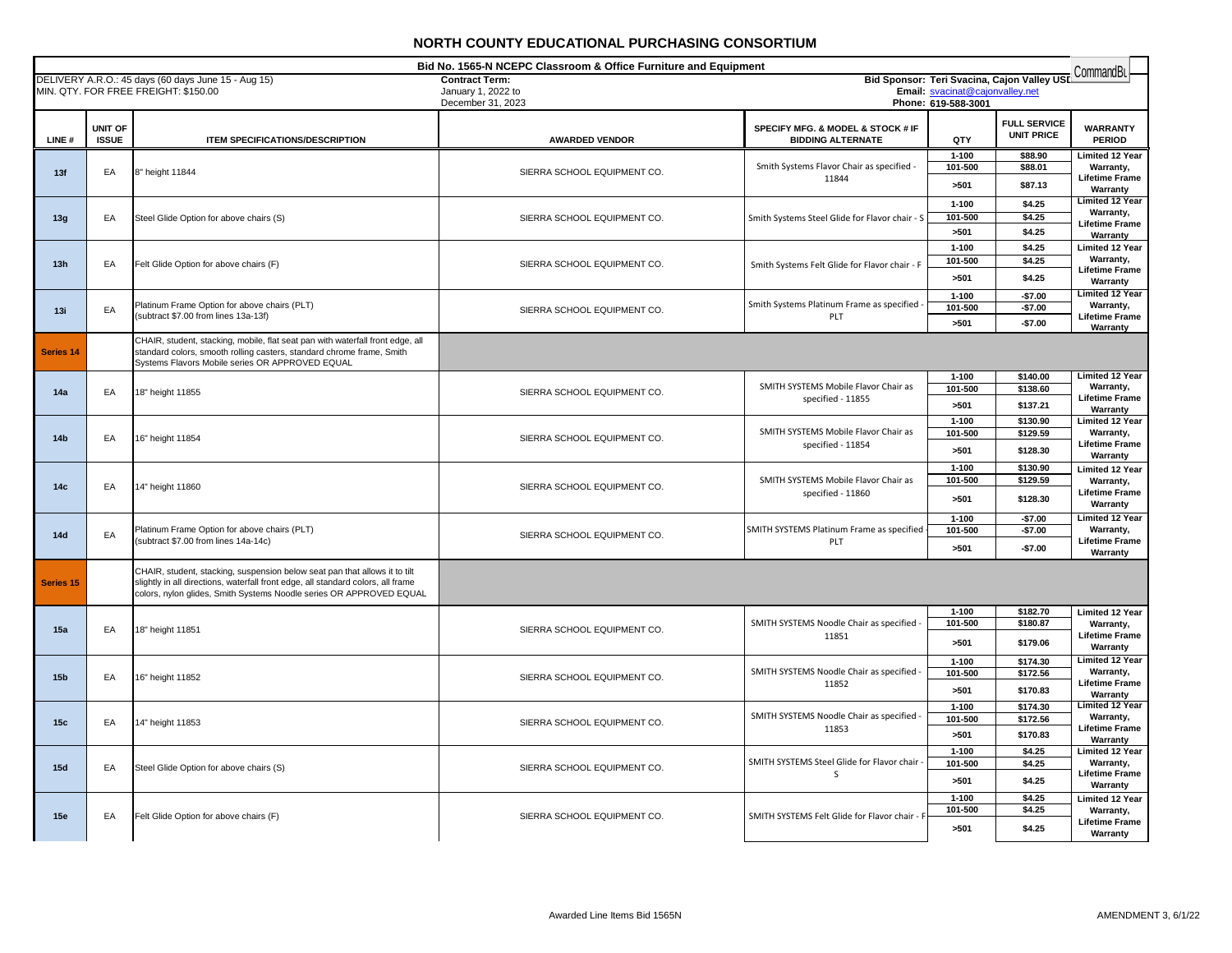|                  |                         |                                                                                                                                                                                                                                                                   | Bid No. 1565-N NCEPC Classroom & Office Furniture and Equipment |                                                               |                                 |                                             | CommandBu                                                                |
|------------------|-------------------------|-------------------------------------------------------------------------------------------------------------------------------------------------------------------------------------------------------------------------------------------------------------------|-----------------------------------------------------------------|---------------------------------------------------------------|---------------------------------|---------------------------------------------|--------------------------------------------------------------------------|
|                  |                         | DELIVERY A.R.O.: 45 days (60 days June 15 - Aug 15)<br>MIN. QTY. FOR FREE FREIGHT: \$150.00                                                                                                                                                                       | <b>Contract Term:</b><br>January 1, 2022 to                     |                                                               | Email: svacinat@cajonvalley.net | Bid Sponsor: Teri Svacina, Cajon Valley USI |                                                                          |
|                  |                         |                                                                                                                                                                                                                                                                   | December 31, 2023                                               |                                                               | Phone: 619-588-3001             |                                             |                                                                          |
| LINE#            | UNIT OF<br><b>ISSUE</b> | <b>ITEM SPECIFICATIONS/DESCRIPTION</b>                                                                                                                                                                                                                            | <b>AWARDED VENDOR</b>                                           | SPECIFY MFG. & MODEL & STOCK # IF<br><b>BIDDING ALTERNATE</b> | QTY                             | <b>FULL SERVICE</b><br><b>UNIT PRICE</b>    | <b>WARRANTY</b><br><b>PERIOD</b>                                         |
| <b>Series 16</b> |                         | CHAIR, student, seat pan with waterfall front edge, adjustable height from 16"<br>21", all standard colors, black frame, Smith Systems Groove series OR<br>APPROVED EQUAL                                                                                         |                                                                 |                                                               |                                 |                                             |                                                                          |
| 16a              | EA                      | Chair with casters 33840                                                                                                                                                                                                                                          | SIERRA SCHOOL EQUIPMENT CO.                                     | SMITH SYSTEMS Groove Chair with Casters -<br>33840            | $1 - 100$<br>101-500<br>>501    | \$217.00<br>\$214.83<br>\$212.68            | <b>Limited 12 Year</b><br>Warranty,<br><b>Lifetime Frame</b><br>Warranty |
| 16 <sub>b</sub>  | EA                      | Chair with glides 33841                                                                                                                                                                                                                                           | SIERRA SCHOOL EQUIPMENT CO.                                     | SMITH SYSYTEMS Groove Chair with Glides<br>33841              | $1 - 100$<br>101-500<br>>501    | \$217.00<br>\$214.83<br>\$212.68            | <b>Limited 12 Year</b><br>Warranty,<br><b>Lifetime Frame</b><br>Warranty |
| 16c              | EA                      | CHAIR, stacking, 18" height, oversized one-piece poly shell, steel chrome<br>frame, glides, in all standard colors, 30% more surface area, Artcobell D10X<br>(A+) OR APPROVED EQUAL                                                                               |                                                                 | <b>NO AWARD</b>                                               |                                 |                                             |                                                                          |
| 16d              | EA                      | CHAIR, stacking, sled base, 18" height, one-piece poly shell, steel chrome<br>frame, in all standard colors, Virco I.Q series 264617 OR APPROVED<br><b>EQUAL</b>                                                                                                  |                                                                 | <b>NO AWARD</b>                                               |                                 |                                             |                                                                          |
|                  |                         |                                                                                                                                                                                                                                                                   | <b>STUDENT STOOLS</b>                                           |                                                               |                                 |                                             |                                                                          |
| <b>Series 17</b> |                         | STOOL, student, stacking, one-piece poly shell, steel chrome frame, glides, in<br>all standard colors, Virco Zuma Civitas Series OR APPROVED EQUAL                                                                                                                |                                                                 |                                                               |                                 |                                             |                                                                          |
| 17a              | EA                      | 30" height                                                                                                                                                                                                                                                        | <b>VIRCO</b>                                                    | VIRCO CZ30                                                    | $1 - 100$<br>101-500<br>>501    | \$139.56<br>\$139.56<br>\$139.56            | 10 YEARS                                                                 |
| 17 <sub>b</sub>  | EA                      | 25" height                                                                                                                                                                                                                                                        | <b>VIRCO</b>                                                    | VIRCO CZ25                                                    | $1 - 100$<br>101-500<br>>501    | \$114.41<br>\$114.41<br>\$114.41            | 10 YEARS                                                                 |
| <b>Series 18</b> |                         | STOOL, student, wobble, adjustable height, in all standard colors, Mooreco<br>Hierarchy Grow Stool OR APPROVED EQUAL                                                                                                                                              |                                                                 |                                                               |                                 |                                             |                                                                          |
| 18a              | EA                      | adjustable height 14" - 18"                                                                                                                                                                                                                                       | ELB                                                             | MOORECO HIERARCHY GROW STOOL<br>50960-XXXX                    | $1 - 100$<br>101-500<br>>501    | \$108.86<br>\$107.50<br>\$106.17            | <b>Limited Lifetime</b><br>Warranty                                      |
| 18 <sub>b</sub>  | EA                      | adjustable height 17" - 24"                                                                                                                                                                                                                                       | ELB                                                             | MOORECO HIERARCHY GROW STOOL<br>50970-XXXX                    | $1 - 100$<br>101-500<br>>501    | \$112.66<br>\$111.25<br>\$109.88            | <b>Limited Lifetime</b><br>Warranty                                      |
| <b>Series 19</b> |                         | STOOL, student, Martest 21 hard plastic seat, steel chrome frame, footrest,<br>glides, in all standard colors, Virco Martest 121 Series OR APPROVED<br><b>EQUAL</b>                                                                                               |                                                                 |                                                               |                                 |                                             |                                                                          |
| 19a              | EA                      | 30" height                                                                                                                                                                                                                                                        | <b>VIRCO</b>                                                    | <b>VIRCO 12130</b>                                            | $1 - 100$<br>101-500<br>>501    | \$117.25<br>\$117.25<br>\$117.25            | 10 YEARS                                                                 |
| 19 <sub>b</sub>  | EA                      | 24" height                                                                                                                                                                                                                                                        | <b>VIRCO</b>                                                    | <b>VIRCO 12124</b>                                            | $1 - 100$<br>101-500<br>>501    | \$112.38<br>\$112.38<br>\$112.38            | <b>10 YEARS</b>                                                          |
| 19 <sub>c</sub>  | EA                      | 18"" height                                                                                                                                                                                                                                                       | <b>VIRCO</b>                                                    | <b>VIRCO 12118</b>                                            | $1 - 100$<br>101-500<br>>501    | \$107.93<br>\$107.93<br>\$107.93            | 10 YEARS                                                                 |
| 19d              | EA                      | adjustable height 19" - 27"                                                                                                                                                                                                                                       | <b>VIRCO</b>                                                    | VIRCO 1211927SG                                               | $1 - 100$<br>101-500<br>>501    | \$117.25<br>\$117.25<br>\$117.25            | 10 YEARS                                                                 |
| 19e              | EA                      | adjustable height 25" -33"                                                                                                                                                                                                                                        | <b>VIRCO</b>                                                    | VIRCO 1212533SG                                               | $1 - 100$<br>101-500<br>>501    | \$121.72<br>\$121.72<br>\$121.72            | 10 YEARS                                                                 |
| 20               | EA                      | STOOL, student, 13.25" diameter poly seat, steel chrome frame, footrest,<br>glides, in all standard colors, adjustable height from 19" - 27-1/2", Artcobell<br>801 OR APPROVED EQUAL                                                                              |                                                                 | <b>NO BID</b>                                                 |                                 |                                             |                                                                          |
| 21               | EA                      | STOOL, student, 5/8" thick MDF with thermoplastic laminate seat in black or<br>beige, steel powder-coated wide angle tip resistant black frame, footrest,<br>metal swivel glides, adjustable height from 21.5" - 35", Safco Alphabetter<br>1205 OR APPROVED EQUAL | OFFICE & ERGONOMIC SOLUTIONS                                    | SAFCO ALPHABETTER STOOL 1205                                  | $1 - 100$<br>101-500<br>>501    | \$184.11<br>\$184.11<br>\$184.11            | 10 YEARS                                                                 |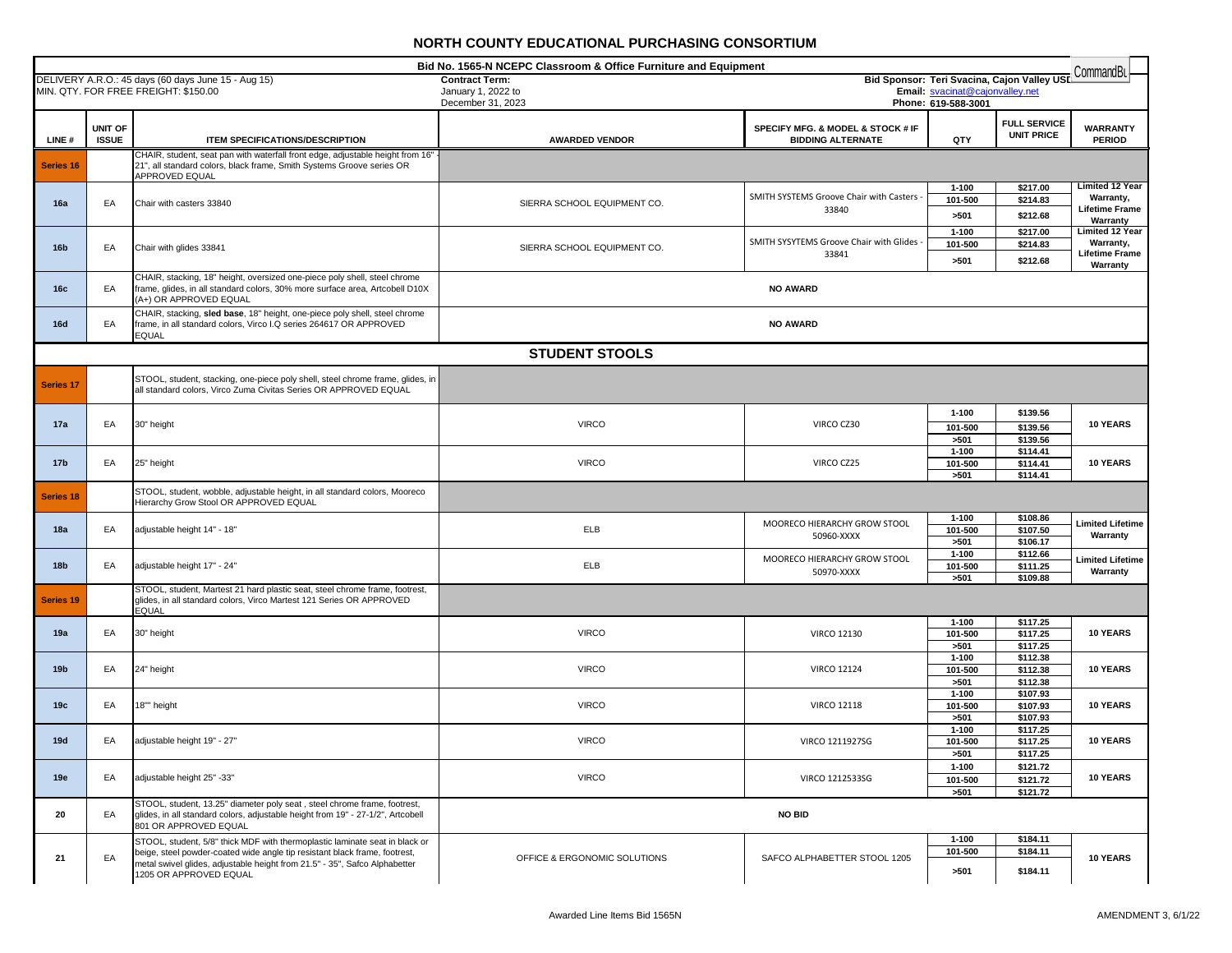|                  | Bid No. 1565-N NCEPC Classroom & Office Furniture and Equipment<br>CommandBL<br>Bid Sponsor: Teri Svacina, Cajon Valley USL |                                                                                                                                                                                                                               |                                             |                                                               |                                 |                                          |                                                                          |  |
|------------------|-----------------------------------------------------------------------------------------------------------------------------|-------------------------------------------------------------------------------------------------------------------------------------------------------------------------------------------------------------------------------|---------------------------------------------|---------------------------------------------------------------|---------------------------------|------------------------------------------|--------------------------------------------------------------------------|--|
|                  |                                                                                                                             | DELIVERY A.R.O.: 45 days (60 days June 15 - Aug 15)<br>MIN. QTY. FOR FREE FREIGHT: \$150.00                                                                                                                                   | <b>Contract Term:</b><br>January 1, 2022 to |                                                               | Email: svacinat@cajonvalley.net |                                          |                                                                          |  |
|                  |                                                                                                                             |                                                                                                                                                                                                                               | December 31, 2023                           |                                                               | Phone: 619-588-3001             |                                          |                                                                          |  |
| LINE#            | <b>UNIT OF</b><br><b>ISSUE</b>                                                                                              | <b>ITEM SPECIFICATIONS/DESCRIPTION</b>                                                                                                                                                                                        | <b>AWARDED VENDOR</b>                       | SPECIFY MFG. & MODEL & STOCK # IF<br><b>BIDDING ALTERNATE</b> | QTY                             | <b>FULL SERVICE</b><br><b>UNIT PRICE</b> | <b>WARRANTY</b><br><b>PERIOD</b>                                         |  |
| <b>Series 22</b> |                                                                                                                             | STOOL, student, one-piece poly shell with Back, steel chrome frame, footrest,<br>glides, in all standard colors, Artcobell AS4ST OR APPROVED EQUAL                                                                            |                                             |                                                               |                                 |                                          |                                                                          |  |
| 22a              | EA                                                                                                                          | 30" height                                                                                                                                                                                                                    | OFFICE & ERGONOMIC SOLUTIONS                | ARTCOBELL ALPHABET STOOL AS4ST30                              | 1-100<br>101-500<br>>501        | \$124.38<br>\$124.38<br>\$124.38         | <b>LIFETIME</b>                                                          |  |
| 22 <sub>b</sub>  | EA                                                                                                                          | 24" height                                                                                                                                                                                                                    | OFFICE & ERGONOMIC SOLUTIONS                | ARTCOBELL ALPHABET STOOL AS4ST24                              | $1 - 100$<br>101-500<br>>501    | \$119.36<br>\$119.36<br>\$119.36         | LIFETIME                                                                 |  |
| Series 23        |                                                                                                                             | STOOL, student, seat pan with waterfall front edge, adjustable height from 22'<br>32", all standard colors, black 5-star base, chrome footrest, Smith Systems<br>Groove series OR APPROVED EQUAL                              |                                             |                                                               |                                 |                                          |                                                                          |  |
| 23a              | EA                                                                                                                          | Stool with casters 33842                                                                                                                                                                                                      | SIERRA SCHOOL EQUIPMENT CO.                 | SMITH SYSYTEMS Groove Stool - 33842                           | $1 - 100$<br>101-500<br>>501    | \$264.60<br>\$261.95<br>\$259.33         | <b>Limited 12 Year</b><br>Warranty,<br><b>Lifetime Frame</b><br>Warranty |  |
| 23 <sub>b</sub>  | EA                                                                                                                          | Stool with glides 33843                                                                                                                                                                                                       | SIERRA SCHOOL EQUIPMENT CO.                 | SMITH SYSTEMS Groove Stool - 33843                            | $1 - 100$<br>101-500            | \$264.60<br>\$261.95                     | Limited 12 Year<br>Warranty,<br><b>Lifetime Frame</b><br>Warranty        |  |
| Series 24        |                                                                                                                             | STOOL, convex base, movement in all directions, poly body, soft base<br>padding, foam sitting surface, in all standard colors, VS Hokki, Learniture<br>Active Learning 3046 series OR APPROVED EQUAL                          |                                             |                                                               | >501                            | \$259.33                                 |                                                                          |  |
| 24a              | EA                                                                                                                          | 20" height                                                                                                                                                                                                                    | <b>SCHOOL OUTFITTERS</b>                    | LNT-3046-20XX-SO                                              | $1 - 100$<br>101-500<br>>501    | \$91.00<br>\$91.00<br>\$91.00            | 5 Year Limited                                                           |  |
| 24b              | EA                                                                                                                          | 18" height                                                                                                                                                                                                                    | <b>SCHOOL OUTFITTERS</b>                    | LNT-3046-18XX-SO                                              | $1 - 100$<br>101-500<br>>501    | \$88.00<br>\$88.00<br>\$88.00            | 5 Year Limited                                                           |  |
| 24c              | EA                                                                                                                          | 15" Height                                                                                                                                                                                                                    | <b>SCHOOL OUTFITTERS</b>                    | LNT-3046-15XX-SO                                              | $1 - 100$<br>101-500<br>>501    | \$85.00<br>\$85.00<br>\$85.00            | 5 Year Limited                                                           |  |
| 24d              | EA                                                                                                                          | 12" height                                                                                                                                                                                                                    | SCHOOL OUTFITTERS                           | LNT-3046-12XX-SO                                              | $1 - 100$<br>101-500<br>>501    | \$80.00<br>\$80.00<br>\$80.00            | 5 Year Limited                                                           |  |
| <b>Series 25</b> |                                                                                                                             | STOOL, student, Z leg design, 12 guage chrome plated steel frame, TPU<br>glides, non skid grip on footring, available in 3 sizes, with or without backrest,<br>National Public Seating Elephant 6600 series OR APPROVED EQUAL |                                             |                                                               |                                 |                                          |                                                                          |  |
| 25a              | EA                                                                                                                          | 24" height 6624                                                                                                                                                                                                               | OFFICE & ERGONOMIC SOLUTIONS                | <b>NPS 6624</b>                                               | $1 - 100$<br>101-500<br>>501    | \$97.94<br>\$97.94<br>\$97.94            | 10 YERAS                                                                 |  |
| 25 <sub>b</sub>  | EA                                                                                                                          | 24" height with back 6624B                                                                                                                                                                                                    | OFFICE & ERGONOMIC SOLUTIONS                | <b>NPS 6624B</b>                                              | $1 - 100$<br>101-500<br>>501    | \$133.80<br>\$133.80<br>\$133.80         | 10 YEARS                                                                 |  |
| 25c              | EA                                                                                                                          | 22" height 6622                                                                                                                                                                                                               | OFFICE & ERGONOMIC SOLUTIONS                | <b>NPS 6622</b>                                               | $1 - 100$<br>101-500<br>>501    | \$92.86<br>\$92.86<br>\$92.86            | 10 YEARS                                                                 |  |
| 25d              | EA                                                                                                                          | 22" height with back 6622B                                                                                                                                                                                                    | OFFICE & ERGONOMIC SOLUTIONS                | <b>NPS 6622B</b>                                              | $1 - 100$<br>101-500<br>>501    | \$128.95<br>\$128.95<br>\$128.95         | 10 YEARS                                                                 |  |
| 25e              | EA                                                                                                                          | 18" height 6618                                                                                                                                                                                                               | OFFICE & ERGONOMIC SOLUTIONS                | <b>NPS 6618</b>                                               | $1 - 100$<br>101-500<br>>501    | \$84.14<br>\$84.14<br>\$84.14            | 10 YEARS                                                                 |  |
| 25f              | EA                                                                                                                          | 18" height with back 6618B                                                                                                                                                                                                    | OFFICE & ERGONOMIC SOLUTIONS                | <b>NPS 6618B</b>                                              | $1 - 100$<br>101-500<br>>501    | \$120.25<br>\$120.25<br>\$120.25         | 10 YEARS                                                                 |  |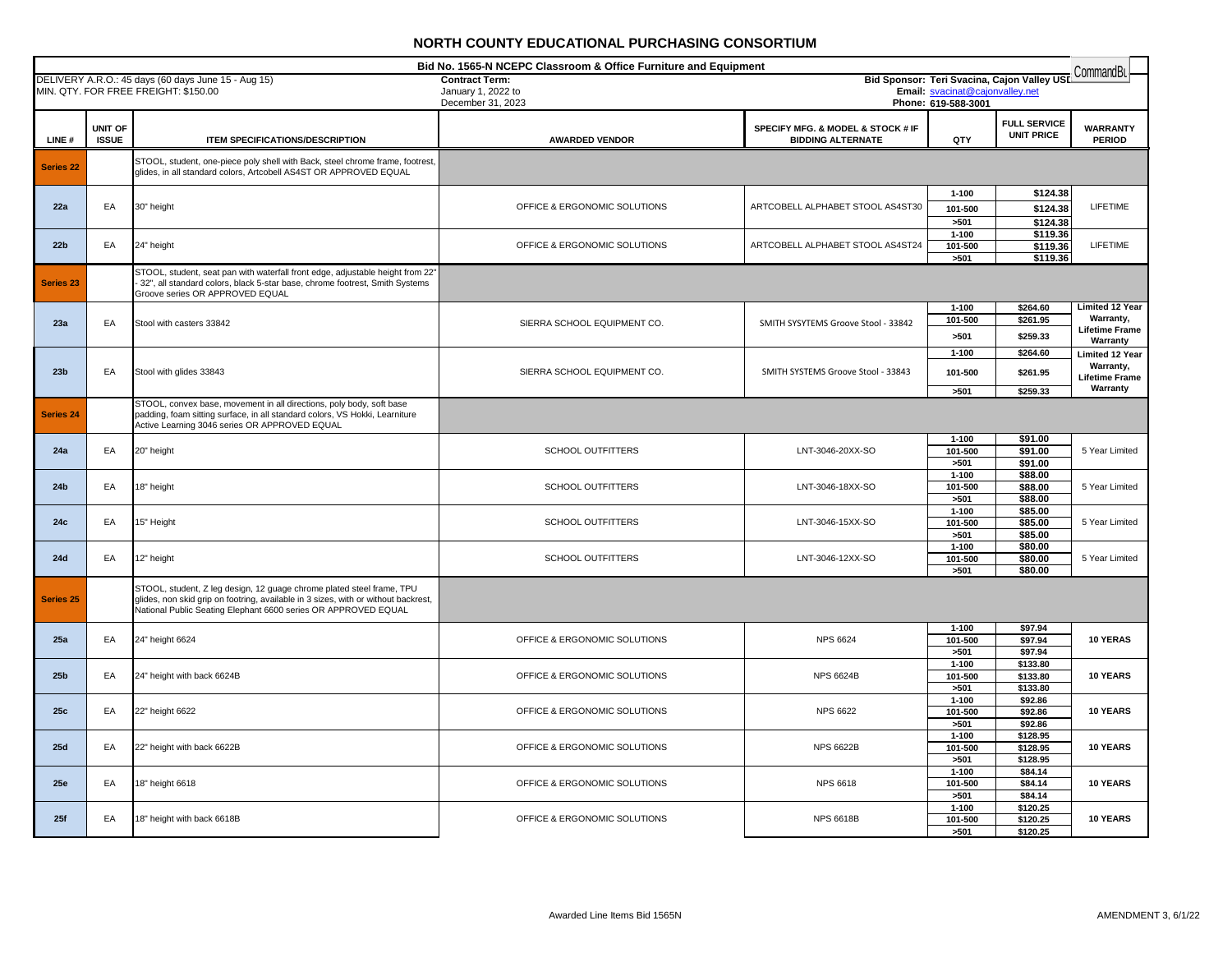| Bid No. 1565-N NCEPC Classroom & Office Furniture and Equipment<br>CommandBu |                         |                                                                                                                                                                                                                                        |                                                        |                                                                              |                                                                                |                                                    |                                  |
|------------------------------------------------------------------------------|-------------------------|----------------------------------------------------------------------------------------------------------------------------------------------------------------------------------------------------------------------------------------|--------------------------------------------------------|------------------------------------------------------------------------------|--------------------------------------------------------------------------------|----------------------------------------------------|----------------------------------|
|                                                                              |                         | DELIVERY A.R.O.: 45 days (60 days June 15 - Aug 15)<br>MIN. QTY. FOR FREE FREIGHT: \$150.00                                                                                                                                            | <b>Contract Term:</b><br>January 1, 2022 to            |                                                                              | Bid Sponsor: Teri Svacina, Cajon Valley USL<br>Email: svacinat@cajonvalley.net |                                                    |                                  |
|                                                                              |                         |                                                                                                                                                                                                                                        | December 31, 2023                                      |                                                                              | Phone: 619-588-3001                                                            |                                                    |                                  |
| LINE#                                                                        | UNIT OF<br><b>ISSUE</b> | <b>ITEM SPECIFICATIONS/DESCRIPTION</b>                                                                                                                                                                                                 | <b>AWARDED VENDOR</b>                                  | <b>SPECIFY MFG. &amp; MODEL &amp; STOCK # IF</b><br><b>BIDDING ALTERNATE</b> | QTY                                                                            | <b>FULL SERVICE</b><br><b>UNIT PRICE</b>           | <b>WARRANTY</b><br><b>PERIOD</b> |
| <b>Series 26</b>                                                             |                         | STOOL, student, rugged plastic. Allows movement without tipping over Color<br>Gray, Lakeshore Flex_Space OR APPROVED EQUAL                                                                                                             |                                                        |                                                                              |                                                                                |                                                    |                                  |
| 26a                                                                          | EA                      | 12" in height, Lakeshore item #WC712                                                                                                                                                                                                   | LAKESHORE                                              | LAKESHORE LC762GA<br>(As Specified)                                          | $1 - 100$<br>101-500<br>>501                                                   | \$83.99<br>\$83.99<br>\$83.99                      | Lifetime<br>Warranty             |
| 26 <sub>b</sub>                                                              | EA                      | 14" height, Lakeshore item #WC714                                                                                                                                                                                                      | LAKESHORE                                              | LAKESHORE LC764GA<br>(As Specified)                                          | $1 - 100$<br>101-500<br>>501                                                   | \$95.99<br>\$95.99<br>\$95.99                      | Lifetime<br>Warranty             |
| 26c                                                                          | EA                      | 16" height, Lakeshore item #WC716                                                                                                                                                                                                      | LAKESHORE                                              | LAKESHORE LC766GA<br>(As Specified)                                          | $1 - 100$<br>101-500<br>>501                                                   | \$107.99<br>\$107.99<br>\$107.99                   | Lifetime<br>Warranty             |
|                                                                              |                         |                                                                                                                                                                                                                                        | <b>TEACHER CHAIRS</b>                                  |                                                                              |                                                                                |                                                    |                                  |
| 27                                                                           | EA                      | CHAIR, teacher with casters, 18" Height, one-piece poly shell with flange<br>opening in back, steel chrome frame, in all standard colors, Virco 9000 (9050)<br>series OR APPROVED EQUAL                                                |                                                        | <b>NO AWARD</b>                                                              |                                                                                |                                                    |                                  |
| 28                                                                           | EA                      | CHAIR, teacher with casters, 18" Height, one-piece poly shell with flange<br>opening in back, padded seat and back, steel chrome frame, in all standard<br>colors, Virco 9000 (9050P) series OR APPROVED EQUAL.                        |                                                        | <b>NO BID</b>                                                                |                                                                                |                                                    |                                  |
| 29                                                                           | EA                      | CHAIR, teacher, with casters, 18" Height, one-piece poly shell with flange<br>opening in back, steel chrome frame, in all standard colors, Artcobell<br>Universal 7100 series (7167-C), OR APPROVED EQUAL                              | OFFICE & ERGONOMIC SOLUTIONS                           | ARTCOBELL UNIFLEX 7167-C                                                     | $1 - 100$<br>101-500<br>>501                                                   | DISCONTINUED WITH NO IN-LINE<br><b>REPLACEMENT</b> |                                  |
| 30                                                                           | EA                      | CHAIR, teacher, with casters, 18" Height, one-piece poly shell, steel chrome<br>frame, in all standard colors, Artcobell Discovery series D16A OR<br>APPROVED EQUAL                                                                    | OFFICE & ERGONOMIC SOLUTIONS                           | ARTCOBELL DISCOVER D16A                                                      | $1 - 100$<br>101-500<br>>501                                                   | \$67.57<br>\$67.57<br>\$67.57                      | <b>LIFETIME</b>                  |
|                                                                              |                         |                                                                                                                                                                                                                                        | <b>MISCELLANEOUS CHAIRS, STOOLS &amp; SOFT SEATING</b> |                                                                              |                                                                                |                                                    |                                  |
| 31                                                                           | EA                      | CHAIR, folding, 18-gauge 7/8" round tubular steel frame, 3 riveted cross<br>braces, powder coated, minimum 10-year warranty, National Public Seating<br>300 series OR APPROVED EQUAL                                                   | ELB                                                    | NATIONAL PUBLIC SEATING<br>300 SERIES                                        | $1 - 100$<br>101-500<br>>501                                                   | \$27.39<br>\$27.05<br>\$26.72                      | 10 Years                         |
| 32                                                                           | EA                      | CHAIR, folding, 19-gauge 7/8" round tubular steel frame, 2 riveted cross<br>braces powder coated, minimum 10-year warranty, National Public Seating 50<br>Series OR APPROVED EQUAL                                                     | OFFICE & ERGONOMIC SOLUTIONS                           | <b>NPS 50</b>                                                                | $1 - 100$<br>101-500<br>>501                                                   | \$21.36<br>\$21.36<br>\$21.36                      | 10 YEARS                         |
| 33                                                                           | EA                      | CHAIR, folding, 18-gauge 7/8" round tubular steel frame, 3 riveted cross<br>braces, powder coated, vinyl padded seat and back, minimum 10-year<br>warranty, National Public Seating 1300 Series OR APPROVED EQUAL                      | OFFICE & ERGONOMIC SOLUTIONS                           | <b>NPS 1300</b>                                                              | $1 - 100$<br>101-500<br>>501                                                   | \$33.06<br>\$33.06<br>\$29.75                      | 10 YEARS                         |
| 34                                                                           | EA                      | CHAIR, folding, 18-gauge 7/8" round tubular steel frame, 2 riveted cross<br>braces, powder coated, vinyl padded seat and back, minimum 10-year<br>warranty, National Public Seating 1200 Series OR APPROVED EQUAL                      | OFFICE & ERGONOMIC SOLUTIONS                           | <b>NPS 1200</b>                                                              | $1 - 100$<br>101-500<br>>501                                                   | \$28.61<br>\$28.61<br>\$28.00                      | 10 YEARS                         |
| 35                                                                           | EA                      | CHAIR, folding, 18-gauge 7/8" round tubular steel frame, 2 riveted cross<br>braces powder coated, fabric padded seat and back, minimum 10-year<br>warranty, National Public Seating 2200 Series, Virco 188 OR APPROVED<br><b>EQUAL</b> | OFFICE & ERGONOMIC SOLUTIONS                           | <b>NPS 2200</b>                                                              | $1 - 100$<br>101-500<br>>501                                                   | \$29.39<br>\$29.39<br>\$28.75                      | 10 YEARS                         |
| 36                                                                           | EA                      | CHAIR TRUCK, for line items 25-29 National Public Seating DY50 OR<br>APPROVED EQUAL                                                                                                                                                    | OFFICE & ERGONOMIC SOLUTIONS                           | NPS DY50                                                                     | $1 - 100$<br>101-500<br>>501                                                   | \$274.59<br>\$270.00<br>\$265.00                   | 10 YEARS                         |
| 37                                                                           | EA                      | CHAIR, Folding Poly Fan Back, all colors, 18-gauge 7/8" round tubular frame.<br>National Public Seating 1100 Series OR APPROVED EQUAL.                                                                                                 | OFFICE & ERGONOMIC SOLUTIONS                           | <b>NPS 1100</b>                                                              | $1 - 100$<br>101-500<br>>501                                                   | \$35.68<br>\$34.78<br>\$34.00                      | 10 YEARS                         |
| 38                                                                           | EA                      | CHAIR, Folding, premium poly, all colors, 1,000 lb. capacity, Minimum 10 year<br>warranty, National Public Seating 1400 Series OR APPROVED EQUAL.                                                                                      | OFFICE & ERGONOMIC SOLUTIONS                           | <b>NPS 1400</b>                                                              | $1 - 100$<br>101-500<br>>501                                                   | \$32.67<br>\$32.00<br>\$32.00                      | 10 YEARS                         |
| 39                                                                           | EA                      | CHAIR, Folding, 7/8" steel frame, 2 cross braces, all colors, 1,000 lb.<br>capacity, Minimum 10 year warranty, National Public Seating 1400 Series OR<br>APPROVED EQUAL.                                                               | OFFICE & ERGONOMIC SOLUTIONS                           | <b>NPS 1400</b>                                                              | $1 - 100$<br>101-500<br>>501                                                   | \$29.89<br>\$29.89<br>\$29.00                      | 10 YEARS                         |
| 40                                                                           | EA                      | CHAIR TRUCK, for 18" plastic stack chairs and upholstered stack chairs,<br>Virco HCT-789 OR APPROVED EQUAL                                                                                                                             | <b>VIRCO</b>                                           | VIRCO HCT789                                                                 | $1 - 100$<br>101-500<br>>501                                                   | \$299.43<br>\$299.43<br>\$299.43                   | 10 YEARS                         |
|                                                                              |                         |                                                                                                                                                                                                                                        |                                                        |                                                                              |                                                                                |                                                    |                                  |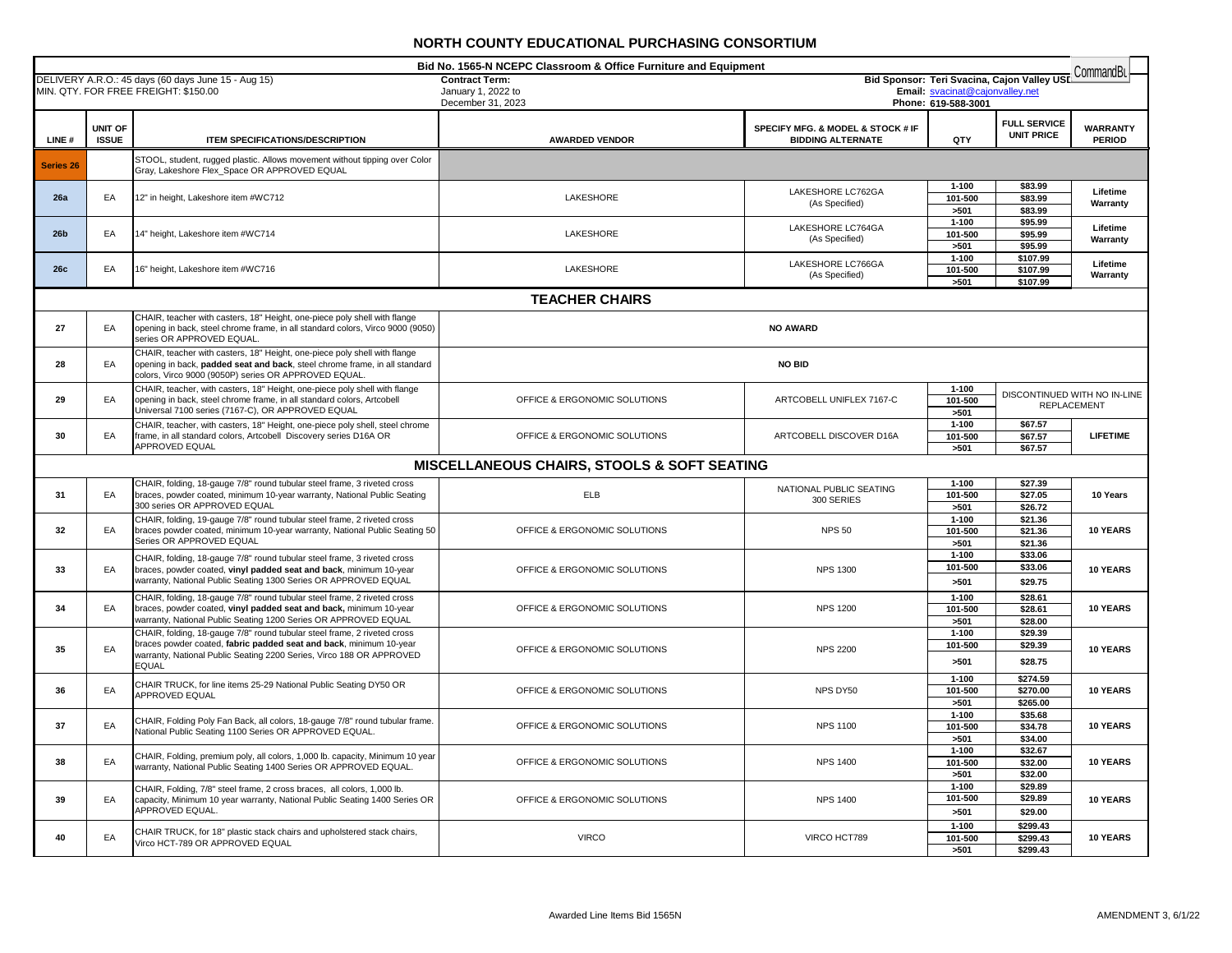|                 |              |                                                                                                                                                        | Bid No. 1565-N NCEPC Classroom & Office Furniture and Equipment |                                                       |                                 |                                             | CommandBu                     |
|-----------------|--------------|--------------------------------------------------------------------------------------------------------------------------------------------------------|-----------------------------------------------------------------|-------------------------------------------------------|---------------------------------|---------------------------------------------|-------------------------------|
|                 |              | DELIVERY A.R.O.: 45 days (60 days June 15 - Aug 15)                                                                                                    | <b>Contract Term:</b>                                           |                                                       | Email: svacinat@cajonvalley.net | Bid Sponsor: Teri Svacina, Cajon Valley USL |                               |
|                 |              | MIN. QTY. FOR FREE FREIGHT: \$150.00                                                                                                                   | January 1, 2022 to<br>December 31, 2023                         |                                                       | Phone: 619-588-3001             |                                             |                               |
|                 |              |                                                                                                                                                        |                                                                 |                                                       |                                 |                                             |                               |
|                 | UNIT OF      |                                                                                                                                                        |                                                                 | SPECIFY MFG. & MODEL & STOCK # IF                     |                                 | <b>FULL SERVICE</b>                         | <b>WARRANTY</b>               |
| LINE#           | <b>ISSUE</b> | <b>ITEM SPECIFICATIONS/DESCRIPTION</b>                                                                                                                 | <b>AWARDED VENDOR</b>                                           | <b>BIDDING ALTERNATE</b>                              | QTY                             | <b>UNIT PRICE</b>                           | <b>PERIOD</b>                 |
|                 |              | CHAIR RACK, vertical, 7-gauge main frame features channeled steel with                                                                                 |                                                                 |                                                       | $1 - 100$                       | \$764.70                                    |                               |
|                 |              | tube in tube design at peak stress point of frame for added strength and                                                                               |                                                                 |                                                       | 101-500                         | \$764.70                                    |                               |
| 41              | EA           | stability. 14-gauge cross braces, 16-gauge weight capacity and measures 4" >                                                                           | <b>VIRCO</b>                                                    | VIRCO HCT6072                                         |                                 |                                             | 10 YEARS                      |
|                 |              | 1 1/4", swivel wheels for easy gliding, dark brown powder coat finish, heavy                                                                           |                                                                 |                                                       | >501                            | \$764.70                                    |                               |
|                 |              | duty casters, with 72 chair capacity. NPS #84W/EXT8, Virco HCT6072, OR                                                                                 |                                                                 |                                                       |                                 |                                             |                               |
|                 |              | APPROVED EQUAL.                                                                                                                                        |                                                                 |                                                       |                                 |                                             |                               |
| 42              | EA           | CHAIR, Music, contoured plastic seat, 97 degree seat-to-back angle, 16-<br>guage metal tubing, minimum 5 year warranty, National Public Seating 8210   | OFFICE & ERGONOMIC SOLUTIONS                                    | <b>NPS 8210</b>                                       | $1 - 100$                       | \$71.65<br>\$70.00                          | 10 YEARS                      |
|                 |              | OR APPROVED EQUAL.                                                                                                                                     |                                                                 |                                                       | 101-500<br>>501                 | \$69.80                                     |                               |
|                 |              |                                                                                                                                                        |                                                                 |                                                       | $1 - 100$                       | \$209.76                                    |                               |
|                 |              | CHAIR, Mobile Task, Martest 21 hard plastic seat and separate back in Black                                                                            |                                                                 |                                                       | 101-500                         | \$209.76                                    |                               |
| 43              | EA           | adjustable height from 18" - 22", pnuematic cylinder, soft wheel casters, Virco<br>3860GC OR APPROVED EQUAL                                            | <b>VIRCO</b>                                                    | <b>VIRCO 3860GC</b>                                   | >501                            | \$209.76                                    | 10 YEARS                      |
|                 |              |                                                                                                                                                        |                                                                 |                                                       |                                 |                                             |                               |
|                 |              | Chair, management, mesh back, pneumatic lift, 2-to-1 synchro tilt, adjustable                                                                          |                                                                 |                                                       | $1 - 100$                       | \$277.11                                    |                               |
| 44              | EA           | height arms. (Color->Black-Black (BLK182-BLK01), Virco 4435A, Eurotech<br>Apollo MT9400 OR APPROVED EQUAL                                              | OFFICE & ERGONOMIC SOLUTIONS                                    | EUROTECH APPOLLO NT9400                               | 101-500                         | \$277.11                                    | <b>Ltd Lifetime</b>           |
|                 |              |                                                                                                                                                        |                                                                 |                                                       | >501                            | \$277.11                                    |                               |
|                 |              | CHAIR, task, midback, ergonomic, padded seat & back, lumbar support, 5<br>prong pedestal base, casters, no arms, 3- adjustments including height, seat |                                                                 |                                                       | $1 - 100$<br>101-500            | \$262.60<br>\$262.60                        |                               |
| 45              | EA           | tilt, and back height, lifetime warranty, minimum 5- year warranty. Grade A or                                                                         | ARENSON OFFICE FURNITURE                                        | OFFICE MASTER PC57D GRADE 1                           |                                 |                                             | 12 Years                      |
|                 |              | Grade 1 fabric, Office Master PC57D OR APPROVED EQUAL                                                                                                  |                                                                 |                                                       | >501                            | \$262.60                                    |                               |
|                 |              | Above Chair with T-Arms for line, Office Master KR-21 OR APPROVED                                                                                      |                                                                 |                                                       | $1 - 100$                       | \$289.07                                    |                               |
| 46              | EA           | <b>EQUAL</b>                                                                                                                                           | ARENSON OFFICE FURNITURE                                        | OFFICE MASTER PC57D/KR-21 GRADE 1                     | 101-500                         | \$289.07                                    | 12 Years/ 5 years<br>arm pads |
|                 |              |                                                                                                                                                        |                                                                 |                                                       | >501                            | \$289.07                                    |                               |
|                 |              | CHAIR, Nesting, Grade 2 fabric, reverse braking casters, NO ARMS, Office                                                                               |                                                                 |                                                       | $1 - 100$                       | \$178.06                                    |                               |
| 47              | EA           | Master YS71N + CAS0050-RB OR APPROVED EQUAL                                                                                                            | OFFICE & ERGONOMIC SOLUTIONS                                    | OFFICE MASTER YS71N + CAS0050-RB                      | 101-500                         | \$178.06                                    | 12 year Itd                   |
|                 |              |                                                                                                                                                        |                                                                 |                                                       | >501                            | \$178.06                                    |                               |
| 48              | EA           | Above Chair with ARMS Office Master YS70N + CAS0050RB                                                                                                  | OFFICE & ERGONOMIC SOLUTIONS                                    | OFFICE MASTER YS70N + CAS0050-RB                      | $1 - 100$<br>101-500            | \$179.40<br>\$179.40                        | 12 year Itd                   |
|                 |              |                                                                                                                                                        |                                                                 |                                                       | >501                            | \$179.40                                    |                               |
|                 |              | CHAIR, task, midback, mesh backrest, ergonomic with 5-function adjustments,                                                                            |                                                                 |                                                       |                                 |                                             |                               |
| Series 49       |              | height, tilt, sliding seat, and back control, carpet casters, 12-yr. warranty.                                                                         |                                                                 |                                                       |                                 |                                             |                               |
|                 |              | Office Master YES Series YS72, Eurotech Apollo II MFST5455 OR                                                                                          |                                                                 |                                                       |                                 |                                             |                               |
|                 |              | APPROVED EQUAL                                                                                                                                         |                                                                 |                                                       |                                 |                                             |                               |
| 49a             | EA           | Above Chair with Grade 1 or Grade A fabric                                                                                                             | ARENSON OFFICE FURNITURE                                        | OFFICE MASTER YS72 GRADE 1                            | $1 - 100$<br>101-500            | \$241.34<br>\$241.34                        | 12 Years                      |
|                 |              |                                                                                                                                                        |                                                                 |                                                       | >501                            | \$241.34                                    |                               |
|                 |              |                                                                                                                                                        |                                                                 |                                                       | $1 - 100$                       | \$244.92                                    |                               |
| 49b             | EA           | Above Chair with Grade B or Grade 2 fabric                                                                                                             | ARENSON OFFICE FURNITURE                                        | OFFICE MASTER YS72 GRADE 2                            | 101-500                         | \$244.92                                    | 12 Years                      |
|                 |              |                                                                                                                                                        |                                                                 |                                                       | >501                            | \$244.92                                    |                               |
|                 |              |                                                                                                                                                        |                                                                 |                                                       | $1 - 100$                       | \$253.40                                    |                               |
| 49с             | EA           | Above Chair with Grade C or Grade 3 fabric                                                                                                             | ARENSON OFFICE FURNITURE                                        | OFFICE MASTER YS72 GRADE 3                            | 101-500                         | \$253.40                                    | 12 Years                      |
|                 |              |                                                                                                                                                        |                                                                 |                                                       | >501                            | \$253.40                                    |                               |
|                 |              |                                                                                                                                                        |                                                                 |                                                       | $1 - 100$                       | \$49.50                                     | 12 Years/5 years              |
| 49d             | ЕA           | T-Arms, adjustable height, adjustable width, Office Master #KR-200                                                                                     | ARENSON OFFICE FURNITURE                                        | OFFICE MASTER KR-200                                  | 101-500<br>>501                 | \$49.50<br>\$49.50                          | arm pads                      |
|                 |              | CHAIR, task, highback, ergonomic, mesh backrest, Grade 1 fabric, with 6-                                                                               |                                                                 |                                                       | $1 - 100$                       | \$338.08                                    |                               |
|                 |              | function adjustments, carpet casters and KR200 arms, 12-yr. warranty. Office                                                                           |                                                                 |                                                       | 101-500                         | \$338.08                                    | 12 Years/5 years              |
| 50              | EA           | Master YES Series YS88, Eurotech Apollo II MFST5400 OR APPROVED                                                                                        | ARENSON OFFICE FURNITURE                                        | OFFICE MASTER YS88/KR-200 GRADE 1                     | >501                            | \$338.08                                    | arm pads                      |
|                 |              | <b>EQUAL</b>                                                                                                                                           |                                                                 |                                                       |                                 |                                             |                               |
|                 |              | CHAIR, task, highback, ergonomic with 9-function adjustments, height, tilt,                                                                            |                                                                 |                                                       |                                 |                                             |                               |
| Series 51       | EA           | sliding seat, and back control, carpet casters, 12-yr. warranty, Sit On It 2723,<br>Eurotech Elevate 2 ELV2-BLK-FSBLK OR APPROVED EQUAL                |                                                                 |                                                       |                                 |                                             |                               |
|                 |              |                                                                                                                                                        |                                                                 |                                                       | $1 - 100$                       | \$396.00                                    | Lifetime                      |
| 51a             | EA           | Above chair with Grade 1 or Grade A fabric                                                                                                             | SIERRA SCHOOL EQUIPMENT CO.                                     | Sit On It Amplify 2723 Grade 1 Fabric as              | 101-500                         | \$392.04                                    | Warranty - Single             |
|                 |              |                                                                                                                                                        |                                                                 | specified                                             | >501                            | \$388.12                                    | <b>Shfit Use</b>              |
|                 |              |                                                                                                                                                        |                                                                 |                                                       | $1 - 100$                       | \$409.00                                    | Lifetime                      |
| 51 <sub>b</sub> | ЕA           | Above chair with Grade 2 or Grade B fabric                                                                                                             | SIERRA SCHOOL EQUIPMENT CO.                                     | Sit On It Amplify 2723 Grade 2 Fabric as<br>specified | 101-500                         | \$404.91                                    | <b>Warranty - Single</b>      |
|                 |              |                                                                                                                                                        |                                                                 |                                                       | >501                            | \$400.86                                    | <b>Shfit Use</b>              |
|                 |              | T-Arms, adjustable height, adjustable width Sit On It A129 OR APPROVED                                                                                 |                                                                 |                                                       | $1 - 100$                       | \$39.00                                     | Lifetime                      |
| 51c             | EA           | <b>EQUAL</b>                                                                                                                                           | SIERRA SCHOOL EQUIPMENT CO.                                     | Sit On It T-Arms A129 as specified                    | 101-500                         | \$38.61                                     | <b>Warranty - Single</b>      |
|                 |              |                                                                                                                                                        |                                                                 |                                                       | >501                            | \$38.22                                     | <b>Shfit Use</b>              |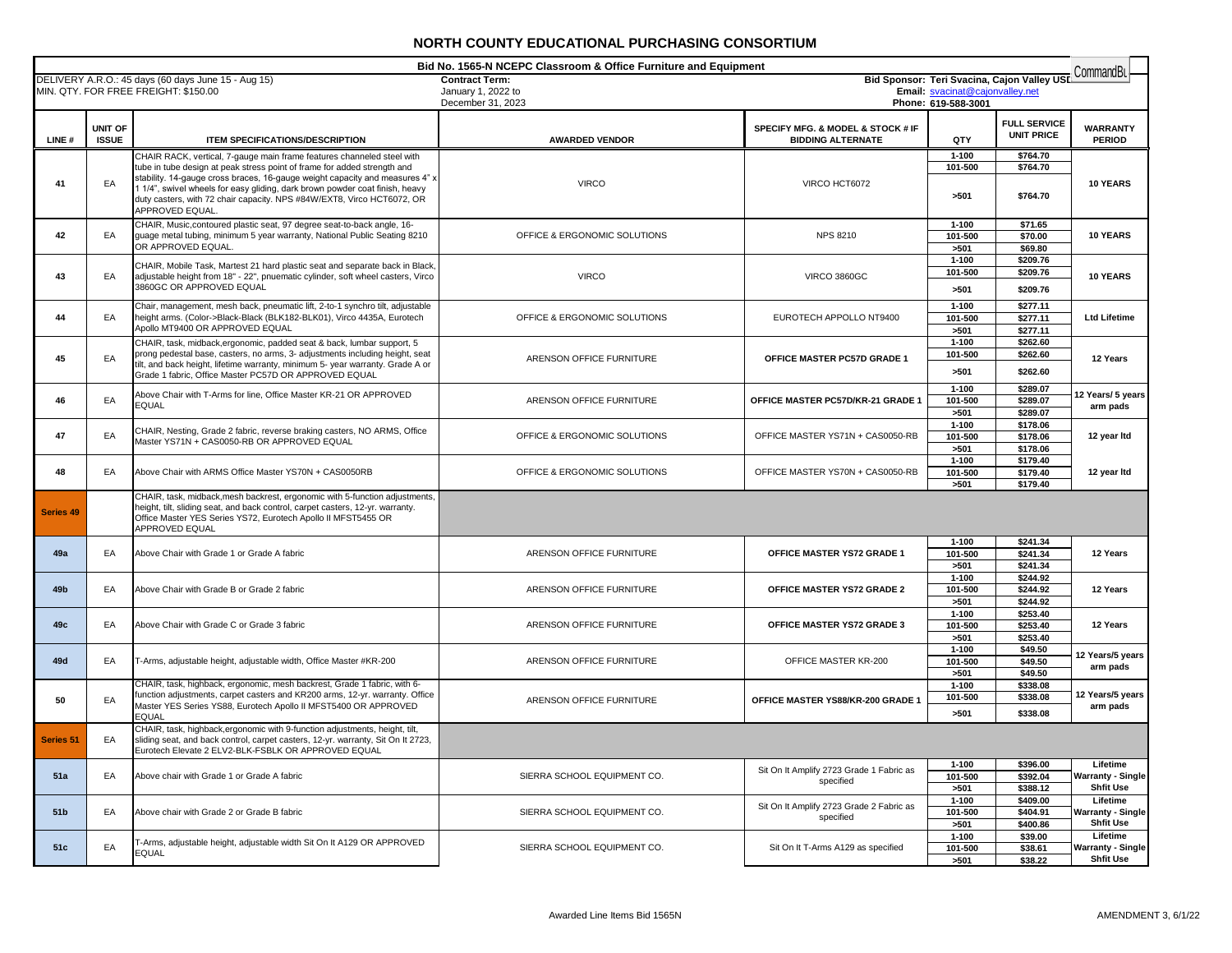| Bid No. 1565-N NCEPC Classroom & Office Furniture and Equipment<br>CommandBu<br>Bid Sponsor: Teri Svacina, Cajon Valley USD |                         |                                                                                                                                                                                                                                                                                  |                                             |                                                               |                                 |                                          |                                  |
|-----------------------------------------------------------------------------------------------------------------------------|-------------------------|----------------------------------------------------------------------------------------------------------------------------------------------------------------------------------------------------------------------------------------------------------------------------------|---------------------------------------------|---------------------------------------------------------------|---------------------------------|------------------------------------------|----------------------------------|
|                                                                                                                             |                         | DELIVERY A.R.O.: 45 days (60 days June 15 - Aug 15)<br>MIN. QTY. FOR FREE FREIGHT: \$150.00                                                                                                                                                                                      | <b>Contract Term:</b><br>January 1, 2022 to |                                                               | Email: svacinat@cajonvalley.net |                                          |                                  |
|                                                                                                                             |                         |                                                                                                                                                                                                                                                                                  | December 31, 2023                           |                                                               | Phone: 619-588-3001             |                                          |                                  |
| LINE#                                                                                                                       | UNIT OF<br><b>ISSUE</b> | <b>ITEM SPECIFICATIONS/DESCRIPTION</b>                                                                                                                                                                                                                                           | <b>AWARDED VENDOR</b>                       | SPECIFY MFG. & MODEL & STOCK # IF<br><b>BIDDING ALTERNATE</b> | QTY                             | <b>FULL SERVICE</b><br><b>UNIT PRICE</b> | <b>WARRANTY</b><br><b>PERIOD</b> |
| 52                                                                                                                          | EA                      | CHAIR, task, mobile, ergonomically contoured polypropylene shell in all<br>standard colors, pneumatic mechanism height adjustment from 16" - 20-1/2",<br>360 degree swivel, (5) 2" dual-wheel hooded swivel casters, black base, Virco<br>Zuma Series Ztask 18 OR APPROVED EQUAL | <b>VIRCO</b>                                | VIRCO ZTASK18                                                 | $1 - 100$<br>101-500<br>>501    | \$215.65<br>\$215.65<br>\$215.65         | 10 YEARS                         |
| 53                                                                                                                          | EA                      | CHAIR, task, mobile, ergonomic, fabric seat and back in Grade 1 all colors,<br>Office Master BC44 OR APPROVED EQUAL                                                                                                                                                              | ARENSON OFFICE FURNITURE                    | OFFICE MASTER BC44 GRADE 1                                    | $1 - 100$<br>101-500<br>>501    | \$126.31<br>\$126.31<br>\$126.31         | 7 Years                          |
| 54                                                                                                                          | EA                      | T-arms for above chair, BR-5 OR APPROVED EQUAL                                                                                                                                                                                                                                   | ARENSON OFFICE FURNITURE                    | OFFICE MASTER BR-5                                            | $1 - 100$<br>101-500<br>>501    | \$24.65<br>\$24.65<br>\$24.65            | 7 Years/2 years<br>arm pads      |
| 55                                                                                                                          | EA                      | WOBBLE Cushions, Flex Space, Vinyl, (3) Color Options Available Blue,<br>Green and Orange, One side has Large Nubs and the other side has Small<br>Nubs, Place on Floor or Chair for Flexible Seating Anywhere, 13-1/2"<br>Diameter, Lakeshore #LC511XX OR APPROVED EQUAL        | LAKESHORE                                   | LAKESHORE LC511RG<br>(As Specified)                           | $1 - 100$<br>101-500<br>>501    | \$23.99<br>\$23.99<br>\$23.99            | 1-Year<br>Warranty               |
| 56                                                                                                                          | EA                      | FLOOR Seats, Flex Space, Microfiber Cover, Removable and Machine<br>Washable, Adjustable Cushioned Back Supports, Lay Flat for Storing, (3)<br>Color Options Available Blue, Green and Orange, Seat Measures 22"W<br>Lakeshore #LC405XX OR APPROVED EQUAL                        | LAKESHORE                                   | LAKESHORE LC405BU<br>(As Specified)                           | $1 - 100$<br>101-500<br>>501    | \$71.99<br>\$71.99<br>\$71.99            | 1-Year<br>Warranty               |
| <b>Series 57</b>                                                                                                            |                         | CHAIR, Stacking, Polypropylene Seats, Ergonomically Contoured Backs,<br>Extra-Sturdy Steel Frame, Nylon Tips, Lakeshore OR APPROVED EQUAL                                                                                                                                        |                                             |                                                               |                                 |                                          |                                  |
| <b>57a</b>                                                                                                                  | EA                      | 11-1/2"H Lakeshore #DG511                                                                                                                                                                                                                                                        | LAKESHORE                                   | LAKESHORE DG511<br>(As Specified)                             | $1 - 100$<br>101-500<br>>501    | \$81.59<br>\$81.59<br>\$81.59            | Lifetime<br>Warranty             |
| 57 <sub>b</sub>                                                                                                             | EA                      | 13-1/2"H Lakeshore #DG513                                                                                                                                                                                                                                                        | LAKESHORE                                   | LAKESHORE DG513<br>(As Specified)                             | $1 - 100$<br>101-500<br>>501    | \$86.39<br>\$86.39<br>\$86.39            | Lifetime<br>Warranty             |
| 58                                                                                                                          | EA                      | CHAIR, Flex Space, Comfy Vinyl Covered, (2) Color Options Available Blue or<br>Green, Chair Measures 20"W X 20-1/2D X 25"H, Seat Height 14", Lakeshore<br>#LC812XX OR APPROVED EQUAL                                                                                             | LAKESHORE                                   | Lakeshore LC812BU<br>(As Specified)                           | $1 - 100$<br>101-500<br>>501    | \$334.80<br>\$334.80<br>\$334.80         | 1-Year<br>Warranty               |
| 59                                                                                                                          | EA                      | COUCH, Flex Space, Comfy Vinyl Covered, (2) Color Options Available Blue<br>or Green, Sofa Measures 50"W X 20-1/2D X 25"H, Seat Height 14",<br>Lakeshore #LC813XX OR APPROVED EQUAL                                                                                              |                                             | <b>NO AWARD</b>                                               |                                 |                                          |                                  |
|                                                                                                                             |                         |                                                                                                                                                                                                                                                                                  | <b>STUDENT DESKS</b>                        |                                                               |                                 |                                          |                                  |
| 60                                                                                                                          |                         | DESK, student, student, high-pressure laminate top, adjustable height from<br>23" - 31", glides, in all standard colors, plastic book box, heavy-duty steel<br>legs, minimim 10- year warranty, Virco 785 series OR APPROVED EQUAL                                               | <b>VIRCO</b>                                | <b>VIRCO 785</b>                                              | $1 - 100$<br>101-500<br>>501    | \$90.07<br>\$90.07<br>\$90.07            | <b>10 YEARS</b>                  |
| 61                                                                                                                          | EA                      | DESK, student, student, high-pressure laminate top, adjustable height from<br>22" - 30", glides, in all standard colors, plastic book boxes, cantilevered heavy<br>duty steel legs, minimim 10- year warranty, Virco 871 series (878) OR<br>APPROVED EQUAL                       | <b>VIRCO</b>                                | <b>VIRCO 878</b>                                              | $1 - 100$<br>101-500<br>>501    | \$314.85<br>\$314.85<br>\$314.85         | <b>10 YEARS</b>                  |
| 62                                                                                                                          | EA                      | DESK, student, 20" x 26" x 5⁄8", cantilever leg, open front plastic book box,<br>22" - 30" adjustable height, steel-frame, nylon-base swivel glides. Virco 871<br>series (871) OR APPROVED EQUAL.                                                                                | <b>VIRCO</b>                                | <b>VIRCO 871</b>                                              | $1 - 100$<br>101-500<br>>501    | \$187.85<br>\$187.85<br>\$187.85         | 10 YEARS                         |
| 63                                                                                                                          | EA                      | Plastic Book Box, Virco UBOOK OR APPROVED EQUAL                                                                                                                                                                                                                                  | <b>VIRCO</b>                                | VIRCO UBOOK                                                   | $1 - 100$<br>101-500<br>>501    | \$15.42<br>\$15.42<br>\$15.42            | 10 YEARS                         |
| Series 64                                                                                                                   |                         | DESK, student, triangular shape, 28" x 28", in all standard colors, height<br>adjustable from 22" - 34", heavy gauge steel frame. No book box. Minimum 10-<br>ear warranty, Virco Zuma Series Boomerang OR APPROVED EQUAL                                                        |                                             |                                                               |                                 |                                          |                                  |
| 64a                                                                                                                         | EA                      | ZBOOM high pressure laminate worksurface                                                                                                                                                                                                                                         | <b>VIRCO</b>                                | VIRCO ZBOOM                                                   | $1 - 100$<br>101-500<br>>501    | \$177.74<br>\$177.74<br>\$177.74         | 10 YEARS                         |
| 64b                                                                                                                         | EA                      | ZBOOMM hard plastic worksurface                                                                                                                                                                                                                                                  | <b>VIRCO</b>                                | VIRCO ZBOOMM                                                  | $1 - 100$<br>101-500<br>>501    | \$212.20<br>\$212.20<br>\$212.20         | 10 YEARS                         |
| 64c                                                                                                                         | EA                      | ZBOOMBHM hard plastic work surface with backpack hangers                                                                                                                                                                                                                         | <b>VIRCO</b>                                | VIRCO ZBOOMBHM                                                | $1 - 100$<br>101-500<br>>501    | \$222.34<br>\$222.34<br>\$222.34         | <b>10 YEARS</b>                  |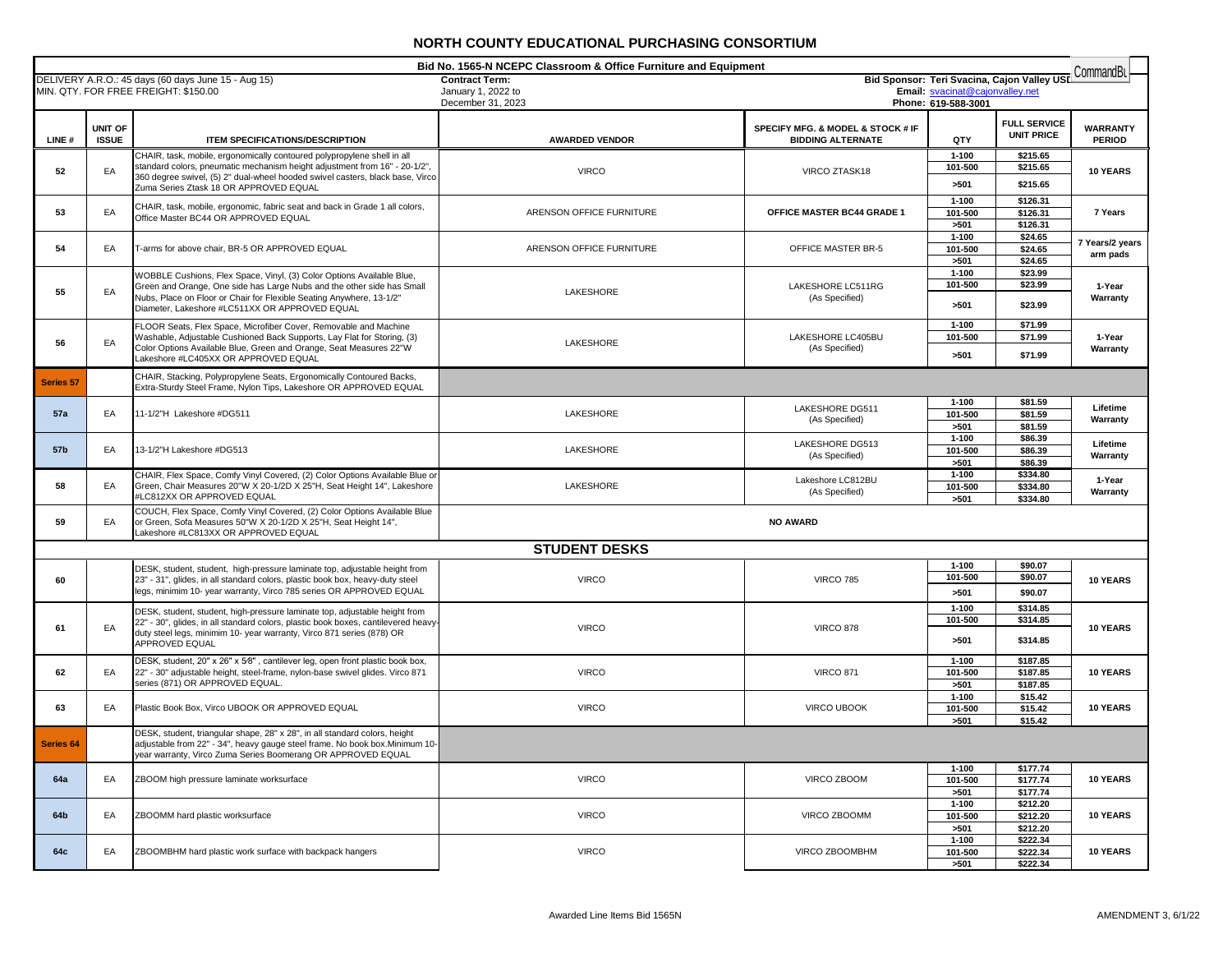|                      | Bid No. 1565-N NCEPC Classroom & Office Furniture and Equipment<br>CommandBu |                                                                                                                                                                                                                                                                                                                                                                                                                                                   |                                             |                                                               |                                 |                                             |                                                                          |
|----------------------|------------------------------------------------------------------------------|---------------------------------------------------------------------------------------------------------------------------------------------------------------------------------------------------------------------------------------------------------------------------------------------------------------------------------------------------------------------------------------------------------------------------------------------------|---------------------------------------------|---------------------------------------------------------------|---------------------------------|---------------------------------------------|--------------------------------------------------------------------------|
|                      |                                                                              | DELIVERY A.R.O.: 45 days (60 days June 15 - Aug 15)<br>MIN. QTY. FOR FREE FREIGHT: \$150.00                                                                                                                                                                                                                                                                                                                                                       | <b>Contract Term:</b><br>January 1, 2022 to |                                                               | Email: svacinat@cajonvalley.net | Bid Sponsor: Teri Svacina, Cajon Valley USI |                                                                          |
|                      |                                                                              |                                                                                                                                                                                                                                                                                                                                                                                                                                                   | December 31, 2023                           |                                                               | Phone: 619-588-3001             |                                             |                                                                          |
| LINE#                | UNIT OF<br><b>ISSUE</b>                                                      | <b>ITEM SPECIFICATIONS/DESCRIPTION</b>                                                                                                                                                                                                                                                                                                                                                                                                            | <b>AWARDED VENDOR</b>                       | SPECIFY MFG. & MODEL & STOCK # IF<br><b>BIDDING ALTERNATE</b> | QTY                             | <b>FULL SERVICE</b><br><b>UNIT PRICE</b>    | <b>WARRANTY</b><br><b>PERIOD</b>                                         |
| 65                   | EA                                                                           | DESK, student, 30" x 34", collaborative design, diamond shape, built-in book<br>box, adjustable height from 22" - 32", Smith System Insterchange Diamond<br>series 04504 OR APPROVED EQUAL                                                                                                                                                                                                                                                        | SIERRA SCHOOL EQUIPMENT CO.                 | Smith Systems - Diamond Series - 04504                        | $1 - 100$<br>101-500<br>>501    | \$328.30<br>\$325.51<br>\$322.26            | <b>Limited 12 Year</b><br>Warranty,<br><b>Lifetime Frame</b><br>Warranty |
| 66                   | EA                                                                           | DESK, Triangular Shape, 28"X28"X36", Hard Plastic Top, Standard colors<br>with 5" deep book box covering entire underside of desktop, back pack hook,<br>adjustable height legs with caster on front leg, CH Equip CB3BBBH OR<br>APPROVED EQUAL                                                                                                                                                                                                   | CONCEPTS SCHOOL & OFFICE FURNISHINGS        | CH-CB3BBBH                                                    | $1 - 100$<br>101-500<br>>501    | \$263.20<br>\$263.20<br>\$263.20            | <b>15 YEARS</b>                                                          |
| 67                   | EA                                                                           | DESK, seated-height, geometric aperture- shaped/4-sided, (2) sides 24"l &<br>(2) sides 40"l, 1-1/4" dia. Powder-coated adjustable- height chrome legs from<br>22" - 38"h, high- pressure particleboard with backing sheet, high-gloss finish<br>laminate (writeable surface), black t-mold edge band, no book boxes, Color:<br>All available Wilsonart high-gloss laminates, CH-EQUIP CH-AP2440,<br>Wisconsin Bench ELO-6AP2440 or APPROVED EQUAL | CONCEPTS SCHOOL & OFFICE FURNISHINGS        | CH-AP2440                                                     | $1 - 100$<br>101-500<br>>501    | \$386.40<br>\$386.40<br>\$386.40            | <b>15 YEARS</b>                                                          |
| 68                   | EA                                                                           | DESK, Same as above with 2-pin adjustable legs on all legs no tools required<br>and casters on 2 legs, CH-EQUIP CH-AP2440-P, Wisconsin Bench ELP-<br>6AP2440-2C OR APPROVED EQUAL                                                                                                                                                                                                                                                                 | CONCEPTS SCHOOL & OFFICE FURNISHINGS        | CH-AP2440-P                                                   | $1 - 100$<br>101-500<br>>501    | \$386.40<br>\$386.40<br>\$386.40            | <b>15 YEARS</b>                                                          |
| 69                   | EA                                                                           | DESK, standing-height, triangular-shaped, 28" x 28"x 36", caster on center<br>leg, 1-1/4" dia. Powder-coated adjustable-height chrome legs from 24" - 42"h,<br>high-pressure particleboard with backing sheet, hard plastic surface (writeable<br>surface) all standard colors, black t-mold edge band, no book boxes, CH-<br>EQUIP CH-TR282836 OR APPROVED EQUAL                                                                                 | CONCEPTS SCHOOL & OFFICE FURNISHINGS        | CH-TR282836                                                   | $1 - 100$<br>101-500<br>>501    | \$267.40<br>\$267.40<br>\$267.40            | <b>15 YEARS</b>                                                          |
| 70                   | EA                                                                           | DESK, Same as above with 2-pin adjustable legs on all legs no tools required<br>CH-EQUIP CH-TR282836-P OR APPROVED EQUAL                                                                                                                                                                                                                                                                                                                          | CONCEPTS SCHOOL & OFFICE FURNISHINGS        | CH-TR282836-P                                                 | $1 - 100$<br>101-500<br>>501    | \$267.40<br>\$267.40<br>\$267.40            | <b>15 YEARS</b>                                                          |
| Series <sub>71</sub> |                                                                              | DESK, student, Interchange 3-2-1, 45 lb. density particle board core with high<br>pressure laminate surface and melemine backer avialbale in standard laminte<br>colors, T-mold edge band in standard colors, 1" x 2" 14-gauge oval steel<br>tubing powder-coated finish in black or platinum adjustable height from 22" -<br>34", nylon caps, Smith System Interchange 3-2-1 series OR APPROVED<br><b>EQUAL</b>                                  |                                             |                                                               |                                 |                                             |                                                                          |
| 71a                  | EA                                                                           | 29.5"D x 40"W (PreK to 2nd grade) 03002                                                                                                                                                                                                                                                                                                                                                                                                           | SIERRA SCHOOL EQUIPMENT CO.                 | Smith Systems 03002 as specified                              | $1 - 100$<br>101-500<br>>501    | \$277.90<br>\$275.12<br>\$272.37            | Limited 12 Year<br>Warranty,<br><b>Lifetime Frame</b><br>Warranty        |
| 71 <b>b</b>          | EA                                                                           | 35"D x 50"W 03011                                                                                                                                                                                                                                                                                                                                                                                                                                 | SIERRA SCHOOL EQUIPMENT CO.                 | Smith Systems 03011 as specified                              | $1 - 100$<br>101-500<br>>501    | \$317.80<br>\$314.62<br>\$311.48            | <b>Limited 12 Year</b><br>Warranty,<br><b>Lifetime Frame</b><br>Warranty |
| 71c                  | EA                                                                           | Interchange Low-Range leg inserts adjust 17" - 21"                                                                                                                                                                                                                                                                                                                                                                                                | SIERRA SCHOOL EQUIPMENT CO.                 | Smith Systesm Low Range Leg Insert as<br>specified            | $1 - 100$<br>101-500<br>>501    | \$43.13<br>\$42.70<br>\$42.27               | <b>Limited 12 Year</b><br>Warranty,<br><b>Lifetime Frame</b><br>Warranty |
| 71d                  | EA                                                                           | 3" Dual-wheel caster pack (set of 4) Black only 17576                                                                                                                                                                                                                                                                                                                                                                                             | SIERRA SCHOOL EQUIPMENT CO.                 | Smith Systems 17576 as specified                              | $1 - 100$<br>101-500<br>>501    | \$64.26<br>\$63.62<br>\$62.98               | Limited 12 Year<br>Warranty,<br><b>Lifetime Frame</b><br>Warranty        |
| <b>71e</b>           | EA                                                                           | 3" Dual-wheel caster pack (set of 4) in Apple, Cerrulean, Charcoal, Orange<br>and Platinum 17577                                                                                                                                                                                                                                                                                                                                                  | SIERRA SCHOOL EQUIPMENT CO.                 | Smith Systems 17577 as specified                              | $1 - 100$<br>101-500<br>>501    | \$80.16<br>\$79.36<br>\$78.56               | <b>Limited 12 Year</b><br>Warranty,<br><b>Lifetime Frame</b><br>Warranty |
| 72                   | EA                                                                           | CHAIR DESK, 18", study top with chrome<br>frame with bookrack, 24" x 15" deep with appropriate arm support. Virco<br>9400LABR chrome, OR APPROVED EQUAL.                                                                                                                                                                                                                                                                                          | <b>VIRCO</b>                                | VIRCO 9400LABR                                                | $1 - 100$<br>101-500<br>>501    | \$169.59<br>\$169.59<br>\$169.59            | <b>10 YEARS</b>                                                          |
| 73                   | ЕA                                                                           | CHAIR DESK w/bookrack. Virco 3700BRM. OR APPROVED EQUAL.                                                                                                                                                                                                                                                                                                                                                                                          | <b>VIRCO</b>                                | VIRCO 3700BRM                                                 | $1 - 100$<br>101-500<br>>501    | \$216.65<br>\$216.65<br>\$216.65            | <b>10 YEARS</b>                                                          |
| 74                   | EA                                                                           | CHAIR DESK, 18" (24" x 18") deep with bookrack, chrome legs. Virco<br>#9400BR- Chrome, OR APPROVED EQUAL                                                                                                                                                                                                                                                                                                                                          | <b>VIRCO</b>                                | <b>VIRCO 9400BR</b>                                           | $1 - 100$<br>101-500<br>>501    | \$163.51<br>\$163.51<br>\$163.51            | 10 YEARS                                                                 |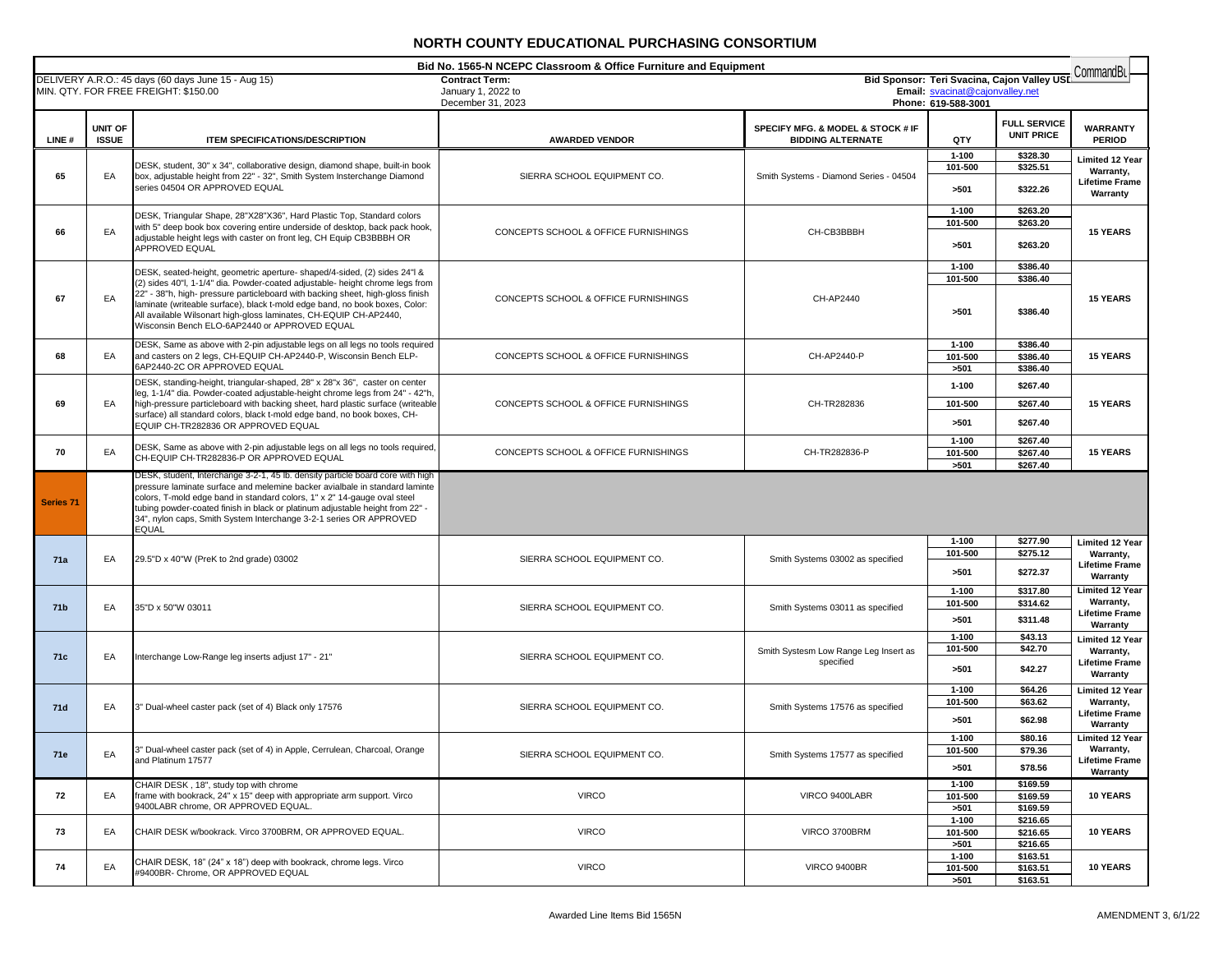|       |                                |                                                                                                                                                                                                                                                                                                                                                                                                                                                                                  | Bid No. 1565-N NCEPC Classroom & Office Furniture and Equipment  |                                                               |                                                        |                                                        |                                  |
|-------|--------------------------------|----------------------------------------------------------------------------------------------------------------------------------------------------------------------------------------------------------------------------------------------------------------------------------------------------------------------------------------------------------------------------------------------------------------------------------------------------------------------------------|------------------------------------------------------------------|---------------------------------------------------------------|--------------------------------------------------------|--------------------------------------------------------|----------------------------------|
|       |                                | DELIVERY A.R.O.: 45 days (60 days June 15 - Aug 15)<br>MIN. QTY. FOR FREE FREIGHT: \$150.00                                                                                                                                                                                                                                                                                                                                                                                      | <b>Contract Term:</b><br>January 1, 2022 to<br>December 31, 2023 |                                                               | Email: svacinat@cajonvalley.net<br>Phone: 619-588-3001 | Bid Sponsor: Teri Svacina, Cajon Valley USL Command Bu |                                  |
| LINE# | <b>UNIT OF</b><br><b>ISSUE</b> | <b>ITEM SPECIFICATIONS/DESCRIPTION</b>                                                                                                                                                                                                                                                                                                                                                                                                                                           | <b>AWARDED VENDOR</b>                                            | SPECIFY MFG. & MODEL & STOCK # IF<br><b>BIDDING ALTERNATE</b> | QTY                                                    | <b>FULL SERVICE</b><br><b>UNIT PRICE</b>               | <b>WARRANTY</b><br><b>PERIOD</b> |
| 75    | EA                             | CHAIR DESK, 18" (20" x 25"L) with bookrack. Chrome legs. Virco #9700BR-<br>chrome, OR APPROVED EQUAL.                                                                                                                                                                                                                                                                                                                                                                            | <b>VIRCO</b>                                                     | <b>VIRCO 9700BR</b>                                           | $1 - 100$<br>101-500<br>>501                           | \$155.79<br>\$155.79<br>\$155.79                       | 10 YEARS                         |
| 76    | EA                             | CHAIR DESK, sled base, bookrack, large writing surface, chrome legs. Virco<br>#9640BRM, OR APPROVED EQUAL.,                                                                                                                                                                                                                                                                                                                                                                      | <b>VIRCO</b>                                                     | VIRCO 9640BRM                                                 | $1 - 100$<br>101-500<br>>501                           | \$231.67<br>\$231.67<br>\$231.67                       | <b>10 YEARS</b>                  |
| 77    | EA                             | CHAIR DESK, I.Q. Series, sled-based combo unit with wire bookrack. Virco<br>#267017BRM OR APPROVED EQUAL                                                                                                                                                                                                                                                                                                                                                                         | <b>VIRCO</b>                                                     | <b>VIRCO 267017NBRM</b>                                       | $1 - 100$<br>101-500<br>>501                           | \$286.30<br>\$286.30<br>\$286.30                       | 10 YEARS                         |
| 78    | EA                             | CHAIR DESK, Bowfront hard plastic top, wire bookrack, ZSLEDBR,<br>ZSLEDBRM, OR APPROVED EQUAL.                                                                                                                                                                                                                                                                                                                                                                                   | <b>VIRCO</b>                                                     | VIRCO ZSLEDBRM                                                | $1 - 100$<br>101-500<br>>501                           | \$318.49<br>\$318.49<br>\$318.49                       | 10 YEARS                         |
|       |                                |                                                                                                                                                                                                                                                                                                                                                                                                                                                                                  | <b>TEACHER &amp; OFFICE DESKS</b>                                |                                                               |                                                        |                                                        |                                  |
| 79    | EA                             | DESK, 30 x 48, single pedestal, center drawer with pencil tray; suspension<br>file drawer lockable, steel construction base with laminated plastic top, Virco<br>543, HON H34251 OR APPROVED EQUAL                                                                                                                                                                                                                                                                               | ARENSON OFFICE FURNITURE                                         | <b>HON H34251</b>                                             | $1 - 100$<br>101-500<br>>501                           | \$552.52<br>\$552.52<br>\$552.52                       | <b>Limited Lifetime</b>          |
| 80    | EA                             | Desk, teacher, metal frame, peninsula- shaped, with podium (no slant), 30"w ><br>72"I x 29"h, single-pedestal, left pedestal to include 2-drawer, file/file with lock<br>non-locking center drawer, short modesty panel, high-pressure particleboard<br>with backing sheet, high-gloss laminate (writeable surface), black metal frame<br>black t-mold edge band, locking casters, All Wilsonart high-gloss finish<br>laminate colors, CH- EQUIP #CHSP3072P-CD OR APPROVED EQUAL | CONCEPTS SCHOOL & OFFICE FURNISHINGS                             | CH-SP3072P-CD                                                 | $1 - 100$<br>101-500<br>>501                           | \$919.80<br>\$919.80<br>\$919.80                       | <b>15 YEARS</b>                  |
| 81    | EA                             | Desk, Teacher Single Pedestal Desk Set 60" x 24", locking on casters, Balt<br>90451, CH-EQUIP CHSP2460P-CD OR APPROVED EQUAL                                                                                                                                                                                                                                                                                                                                                     | CONCEPTS SCHOOL & OFFICE FURNISHINGS                             | CH-SP2460-P-CD                                                | $1 - 100$<br>101-500<br>>501                           | \$840.00<br>\$840.00<br>\$840.00                       | <b>15 YEARS</b>                  |
| 82    | EA                             | DESK, 30" x 60", double pedestal, center drawer with pencil tray; suspension<br>file drawer, lockable, steel construction base with laminated texture top. Virco<br>#546, HON 88962, OR APPROVED EQUAL.                                                                                                                                                                                                                                                                          | OFFICE & ERGONOMIC SOLUTIONS                                     | <b>HON 88962</b>                                              | $1 - 100$<br>101-500<br>>501                           | \$644.74<br>\$644.74<br>\$644.74                       | <b>LIFETIME</b>                  |
| 83    | EA                             | DESK, double pedestal, center drawer and locking pedestals. Double<br>pedestal with box/file. HON 38155 D8 OR APPROVED EQUAL                                                                                                                                                                                                                                                                                                                                                     | OFFICE & ERGONOMIC SOLUTIONS                                     | <b>HON 38155</b>                                              | $1 - 100$<br>101-500<br>>501                           | \$851.43<br>\$851.43<br>\$851.43                       | <b>LIFETIME</b>                  |
| 84    | EA                             | DESK, single pedestal, center drawer, locking pedestal. Box/file. HON 38251<br>D2 OR APPROVED EQUAL                                                                                                                                                                                                                                                                                                                                                                              | OFFICE & ERGONOMIC SOLUTIONS                                     | <b>HON 38251</b>                                              | $1 - 100$<br>101-500<br>>501                           | \$741.43<br>\$741.43<br>\$741.43                       | <b>LIFETIME</b>                  |
| 85    | EA                             | DESK, single pedestal, 30" x 48", right or left pedestal, to include one box<br>drawer with file. Maverick MMS3048R or MMS3048L. Vendor to designate<br>color options. OR APPROVED EQUAL                                                                                                                                                                                                                                                                                         | ARENSON OFFICE FURNITURE                                         | MAVERICK MMS3048 L/R                                          | $1 - 100$<br>101-500<br>>501                           | \$409.75<br>\$409.75<br>\$409.75                       | 10 Years Limited                 |
| 86    | EA                             | DESK, single pedestal, 30" x 48", right or left pedestal, to include one box<br>drawer with file, center drawer. Maverick MMS3048 L/R MM-CD, Vendor to<br>designate color options. OR APPROVED EQUAL                                                                                                                                                                                                                                                                             | ARENSON OFFICE FURNITURE                                         | MAVERICK MMS3048 L/R MM-CD                                    | $1 - 100$<br>101-500<br>>501                           | \$477.85<br>\$477.85<br>\$477.85                       | 10 Years Limited                 |
| 87    | EA                             | DESK, 30" x 60", single pedestal with right/left return 42". Vendor to designate<br>color/wood options. Maverick MMS3060 (R)(L) MMRA2042 (R)(L) OR<br><b>APPROVED EQUAL</b>                                                                                                                                                                                                                                                                                                      | ARENSON OFFICE FURNITURE                                         | MAVERICK MMS3060/MMRA2042                                     | $1 - 100$<br>101-500<br>>501                           | \$757.10<br>\$757.10<br>\$757.10                       | 10 Years Limited                 |
| 88    | EA                             | DESK, double pedestal, 30" x 60" with two box drawers with files, Maverick<br>MMD 3060. Vendor to designate color options. Maverick MMD3060 OR<br>APPROVED EQUAL                                                                                                                                                                                                                                                                                                                 | ARENSON OFFICE FURNITURE                                         | MAVERICK MMD3060                                              | $1 - 100$<br>101-500<br>>501                           | \$490.25<br>\$490.25<br>\$490.25                       | 10 Years Limited                 |
| 89    | EA                             | DESK, double pedestal, full height pedestal, full modesty panel, locking<br>pedestal drawers, center drawer, Maverick MMD3060/MM-CD OR<br><b>APPROVED EQUAL</b>                                                                                                                                                                                                                                                                                                                  | ARENSON OFFICE FURNITURE                                         | MAVERICK MCD3060/MM-CD                                        | $1 - 100$<br>101-500<br>5501                           | \$635.00<br>\$635.00<br>\$635.00                       | 10 Years Limited                 |
| 90    | EA                             | DESK, 30" X 66", full height pedestal, modesty panel, 20" x 54" return,<br>personal file center with lock, Maverick MCSC3066/MCRPLF2454 OR<br>APPROVED EQUAL                                                                                                                                                                                                                                                                                                                     | ARENSON OFFICE FURNITURE                                         | MAVERICK MCSC3066/MCRPLF2454                                  | $1 - 100$<br>101-500<br>>501                           | \$1,165.40<br>\$1,165.40<br>\$1.165.40                 | 10 Years Limited                 |
| 91    | EA                             | DESK, 30" X 60", full height pedestal, full modesty panel, 20" x 48" return,<br>box/file pedestal, center drawer, locking. Maverick<br>MMS3060UPEDC2PLCDRA2048 OR APPROVED EQUAL                                                                                                                                                                                                                                                                                                 | OFFICE & ERGONOMIC SOLUTIONS                                     | MAVERICK MMS3060UPEDC2PLCDRA2048                              | $1 - 100$<br>101-500<br>>501                           | \$979.40<br>\$979.40<br>\$979.40                       | 10 Years                         |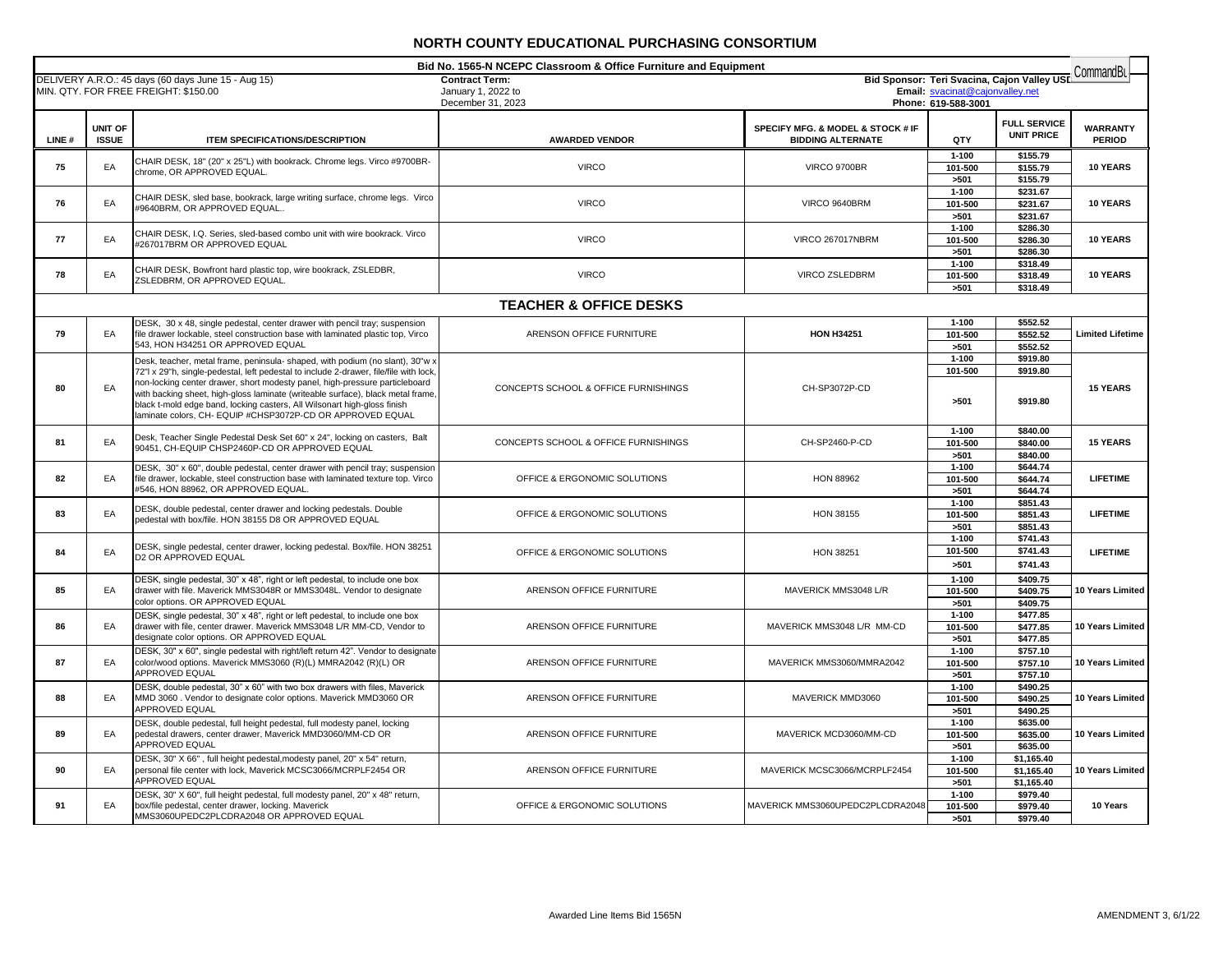| Bid No. 1565-N NCEPC Classroom & Office Furniture and Equipment<br>CommandBu |                         |                                                                                                                                                                                                                                                                                                                                                                                                                                                                                                                        |                                         |                                                               |                                                                  |                                  |  |
|------------------------------------------------------------------------------|-------------------------|------------------------------------------------------------------------------------------------------------------------------------------------------------------------------------------------------------------------------------------------------------------------------------------------------------------------------------------------------------------------------------------------------------------------------------------------------------------------------------------------------------------------|-----------------------------------------|---------------------------------------------------------------|------------------------------------------------------------------|----------------------------------|--|
|                                                                              |                         | DELIVERY A.R.O.: 45 days (60 days June 15 - Aug 15)                                                                                                                                                                                                                                                                                                                                                                                                                                                                    | <b>Contract Term:</b>                   |                                                               | Bid Sponsor: Teri Svacina, Cajon Valley USL                      |                                  |  |
|                                                                              |                         | MIN. QTY. FOR FREE FREIGHT: \$150.00                                                                                                                                                                                                                                                                                                                                                                                                                                                                                   | January 1, 2022 to<br>December 31, 2023 |                                                               | Email: svacinat@cajonvalley.net<br>Phone: 619-588-3001           |                                  |  |
|                                                                              |                         |                                                                                                                                                                                                                                                                                                                                                                                                                                                                                                                        |                                         |                                                               |                                                                  |                                  |  |
| LINE#                                                                        | UNIT OF<br><b>ISSUE</b> | <b>ITEM SPECIFICATIONS/DESCRIPTION</b>                                                                                                                                                                                                                                                                                                                                                                                                                                                                                 | <b>AWARDED VENDOR</b>                   | SPECIFY MFG. & MODEL & STOCK # IF<br><b>BIDDING ALTERNATE</b> | <b>FULL SERVICE</b><br><b>UNIT PRICE</b><br>QTY                  | <b>WARRANTY</b><br><b>PERIOD</b> |  |
| 92                                                                           | EA                      | DESK, Textametero Series, 1 T-Leg With Twin-Wheel Locking Nylon Casters<br>And 1 Locking Box/Box/File Pedestal With Twin- Wheel Locking Nylon<br>Casters Attached To Underside Of Top, 30"w X 66"1 X 28-3/4"h, 1- 1/8" High-<br>Pressure Laminate Particleboard Top With Radius On One End, Two Round<br>Hinged-Top Grommets And T-Mold Edge, Non-Locking Steel Center Drawer,<br>Perforated Steel Modesty Panel, all standard laminate colors, edge banding<br>colors and leg colors, Virco #T3066P OR APPROVED EQUAL |                                         | <b>NO BID</b>                                                 |                                                                  |                                  |  |
| 93                                                                           | EA                      | WORKSTATION, computer, 30" x 48" Grey nebula Virco #87PF3048,<br>Academia 873048 WMP48, OR APPROVED EQUAL.                                                                                                                                                                                                                                                                                                                                                                                                             | <b>VIRCO</b>                            | <b>VIRCO 87PF3048</b>                                         | \$620.75<br>$1 - 100$<br>101-500<br>\$620.75<br>>501<br>\$620.75 | <b>10 YEARS</b>                  |  |
|                                                                              |                         |                                                                                                                                                                                                                                                                                                                                                                                                                                                                                                                        | <b>TABLES</b>                           |                                                               |                                                                  |                                  |  |
| Series 94                                                                    |                         | TABLE, activity, laminated top with banded edges, adjustable heights, all<br>stanard color choices, minimum 10-year warranty. Virco 4000 series, Artcobell<br>1200 series, Norwood OR APPROVED EQUAL                                                                                                                                                                                                                                                                                                                   |                                         |                                                               |                                                                  |                                  |  |
| 94a                                                                          | EA                      | 24" x 36" Virco 482436, Artcobell 1206F, Norwood Nor-RCE2436C                                                                                                                                                                                                                                                                                                                                                                                                                                                          | <b>VIRCO</b>                            | <b>VIRCO 482436</b>                                           | $1 - 100$<br>\$120.70<br>101-500<br>\$120.70<br>>501<br>\$120.70 | 10 YEARS                         |  |
| 94 <sub>b</sub>                                                              | EA                      | 24" x 48" Virco 482448, Artcobell 1210F, Norwood Nor-RCE2448C                                                                                                                                                                                                                                                                                                                                                                                                                                                          | <b>VIRCO</b>                            | <b>VIRCO 482448</b>                                           | \$130.27<br>$1 - 100$<br>101-500<br>\$130.27<br>\$130.27<br>>501 | <b>10 YEARS</b>                  |  |
| 94c                                                                          | EA                      | 24" x 48" (LOW) Virco 482448LO, OR APPROVED EQUAL                                                                                                                                                                                                                                                                                                                                                                                                                                                                      | <b>VIRCO</b>                            | <b>VIRCO 482448LO</b>                                         | $1 - 100$<br>\$133.95<br>101-500<br>\$133.95<br>\$133.95<br>>501 | <b>10 YEARS</b>                  |  |
| 94d                                                                          | EA                      | 24" x 60" Virco 482460, Artcobell 1235F, Norwood Nor-RCE2460C                                                                                                                                                                                                                                                                                                                                                                                                                                                          | <b>VIRCO</b>                            | <b>VIRCO 482460</b>                                           | \$159.71<br>$1 - 100$<br>101-500<br>\$159.71<br>>501<br>\$159.71 | 10 YEARS                         |  |
| 94e                                                                          | EA                      | 24" x 72" (LOW) Virco 482472LO, OR APPROVED EQUAL                                                                                                                                                                                                                                                                                                                                                                                                                                                                      | <b>VIRCO</b>                            | <b>VIRCO 482472LO</b>                                         | \$182.53<br>$1 - 100$<br>101-500<br>\$182.53<br>>501<br>\$182.53 | <b>10 YEARS</b>                  |  |
| 94f                                                                          | EA                      | 30" x 48" Virco 4823048, Artcobell 1220F, Norwood Nor-RCE3048C                                                                                                                                                                                                                                                                                                                                                                                                                                                         | <b>VIRCO</b>                            | <b>VIRCO 483048</b>                                           | $1 - 100$<br>\$135.42<br>101-500<br>\$135.42<br>>501<br>\$135.42 | <b>10 YEARS</b>                  |  |
| 94g                                                                          | EA                      | 30" x 60" Virco 483060, Artcobell 1230F, Norwood Nor-RCE3060C                                                                                                                                                                                                                                                                                                                                                                                                                                                          | <b>VIRCO</b>                            | <b>VIRCO 483060</b>                                           | $1 - 100$<br>\$164.50<br>101-500<br>\$164.50<br>>501<br>\$164.50 | 10 YEARS                         |  |
| 94h                                                                          | EA                      | 30" x 72" Virco 483072, Artcobell 1250F, Norwood Nor-RCE3072C                                                                                                                                                                                                                                                                                                                                                                                                                                                          | <b>VIRCO</b>                            | <b>VIRCO 483072</b>                                           | $1 - 100$<br>\$184.00<br>101-500<br>\$184.00<br>>501<br>\$184.00 | 10 YEARS                         |  |
| 94i                                                                          | EA                      | 30" x 72" (LOW) Virco 483072LO, OR APPROVED EQUAL                                                                                                                                                                                                                                                                                                                                                                                                                                                                      | <b>VIRCO</b>                            | <b>VIRCO 483072LO</b>                                         | \$187.68<br>$1 - 100$<br>\$187.68<br>101-500<br>>501<br>\$187.68 | 10 YEARS                         |  |
| 94 j                                                                         | EA                      | 36" x 60" Virco 483660, Artcobell 1240F, Norwood Nor-RCE3660C                                                                                                                                                                                                                                                                                                                                                                                                                                                          | <b>VIRCO</b>                            | <b>VIRCO 483660</b>                                           | $1 - 100$<br>\$169.28<br>101-500<br>\$169.28<br>>501<br>\$169.28 | 10 YEARS                         |  |
| 94 <sub>k</sub>                                                              | EA                      | 36" x 72" Virco 483672, Artcobell 1260F, Norwood Nor-RCE3672C                                                                                                                                                                                                                                                                                                                                                                                                                                                          | <b>VIRCO</b>                            | <b>VIRCO 483672</b>                                           | $1 - 100$<br>\$188.42<br>101-500<br>\$188.42<br>\$188.42<br>>501 | 10 YEARS                         |  |
| 941                                                                          | EA                      | 48" x 72" Kidney Shape Virco 48KID72, Artcobell 1290F, Norwood Nor-<br>RCEKID72C                                                                                                                                                                                                                                                                                                                                                                                                                                       | <b>VIRCO</b>                            | VIRCO 48KID72                                                 | $1 - 100$<br>\$326.78<br>101-500<br>\$326.78<br>\$326.78<br>>501 | 10 YEARS                         |  |
| 94m                                                                          | EA                      | 24" x 48" Trapezoid Shape Virco 48TRAP48 OR APPROVED EQUAL                                                                                                                                                                                                                                                                                                                                                                                                                                                             | <b>VIRCO</b>                            | VIRCO 48TRAP48                                                | $1 - 100$<br>\$119.97<br>101-500<br>\$119.97<br>\$119.97<br>>501 | 10 YEARS                         |  |
| 94 <sub>n</sub>                                                              | EA                      | 30" x 60" Trapezoid Shape Virco 48TRAP60, Artcobell 1275F, Norwood Nor-<br><b>RCETPC</b>                                                                                                                                                                                                                                                                                                                                                                                                                               | <b>VIRCO</b>                            | VIRCO 48TRAP60                                                | $1 - 100$<br>\$189.52<br>101-500<br>\$189.52<br>\$189.52<br>>501 | 10 YEARS                         |  |
| 940                                                                          | EA                      | 60" x 66" Horseshoe Shape Virco 48HORSE60, Artcobell 1277F, Norwood<br>Nor-RCEHS72C                                                                                                                                                                                                                                                                                                                                                                                                                                    | <b>VIRCO</b>                            | VIRCO 48HORSE60                                               | $1 - 100$<br>\$368.74<br>\$368.74<br>101-500<br>\$368.74<br>>501 | <b>10 YEARS</b>                  |  |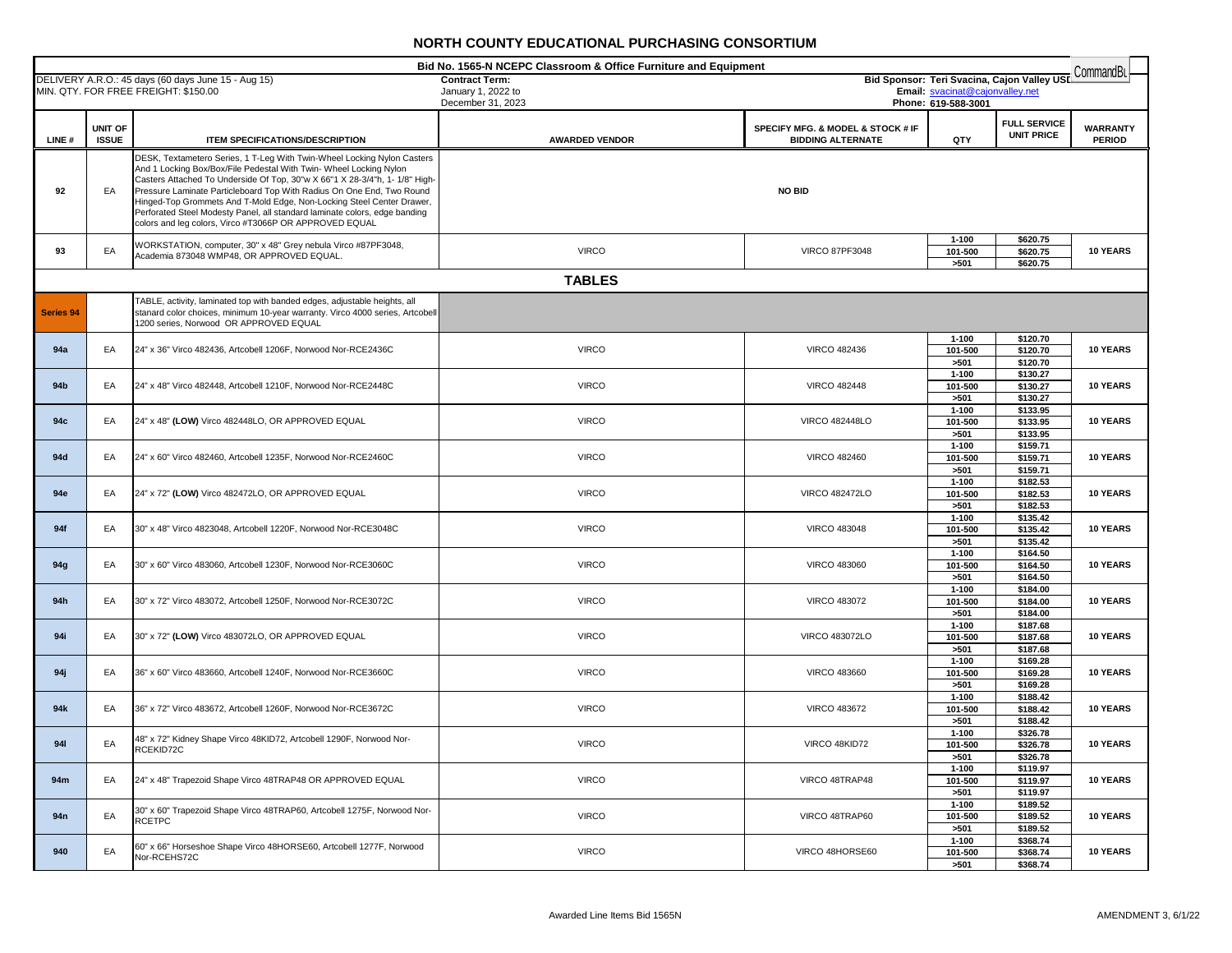| Bid No. 1565-N NCEPC Classroom & Office Furniture and Equipment<br>CommandBL<br>Bid Sponsor: Teri Svacina, Cajon Valley USL |                         |                                                                                                                                                                                                                                     |                                             |                                                               |                                 |                                          |                                  |
|-----------------------------------------------------------------------------------------------------------------------------|-------------------------|-------------------------------------------------------------------------------------------------------------------------------------------------------------------------------------------------------------------------------------|---------------------------------------------|---------------------------------------------------------------|---------------------------------|------------------------------------------|----------------------------------|
|                                                                                                                             |                         | DELIVERY A.R.O.: 45 days (60 days June 15 - Aug 15)<br>MIN. QTY. FOR FREE FREIGHT: \$150.00                                                                                                                                         | <b>Contract Term:</b><br>January 1, 2022 to |                                                               | Email: svacinat@cajonvalley.net |                                          |                                  |
|                                                                                                                             |                         |                                                                                                                                                                                                                                     | December 31, 2023                           |                                                               | Phone: 619-588-3001             |                                          |                                  |
| LINE#                                                                                                                       | UNIT OF<br><b>ISSUE</b> | <b>ITEM SPECIFICATIONS/DESCRIPTION</b>                                                                                                                                                                                              | <b>AWARDED VENDOR</b>                       | SPECIFY MFG. & MODEL & STOCK # IF<br><b>BIDDING ALTERNATE</b> | QTY                             | <b>FULL SERVICE</b><br><b>UNIT PRICE</b> | <b>WARRANTY</b><br><b>PERIOD</b> |
| 94 <sub>p</sub>                                                                                                             | EA                      | 60" x 66" Horseshoe Shape Deep Center Virco 48HORSE60DC OR<br>APPROVED EQUAL                                                                                                                                                        | <b>VIRCO</b>                                | VIRCO 48HORSE60DC                                             | 1-100<br>101-500<br>>501        | \$368.74<br>\$368.74<br>\$368.74         | 10 YEARS                         |
| 94q                                                                                                                         | EA                      | 60" x 66" (LOW) Horseshoe Shape Deep Center Virco 48HORSE60DCLO<br>OR APPROVED EQUAL                                                                                                                                                | <b>VIRCO</b>                                | VIRCO 48HORSE60DCLO                                           | $1 - 100$<br>101-500<br>>501    | \$372.42<br>\$372.42<br>\$372.42         | 10 YEARS                         |
| 95                                                                                                                          |                         | TABLE, round, laminated top, all standard colors, adjustable legs with<br>chromed lower portion. Virco 4000 series OR APPROVED EQUAL.                                                                                               |                                             |                                                               |                                 |                                          |                                  |
| 95a                                                                                                                         | EA                      | 36" 4836R                                                                                                                                                                                                                           | <b>VIRCO</b>                                | <b>VIRCO 4836R</b>                                            | $1 - 100$<br>101-500<br>>501    | \$136.72<br>\$136.72<br>\$136.72         | 10 YEARS                         |
| 95 <sub>b</sub>                                                                                                             | EA                      | 42" 4842R                                                                                                                                                                                                                           | <b>VIRCO</b>                                | <b>VIRCO 4842R</b>                                            | $1 - 100$<br>101-500<br>>501    | \$169.99<br>\$169.99<br>\$169.99         | 10 YEARS                         |
| 95c                                                                                                                         | EA                      | 48" 4848R                                                                                                                                                                                                                           | <b>VIRCO</b>                                | <b>VIRCO 4848R</b>                                            | $1 - 100$<br>101-500<br>>501    | \$208.54<br>\$208.54<br>\$208.54         | 10 YEARS                         |
| 95d                                                                                                                         | EA                      | 48" (LOW) 4848RLO                                                                                                                                                                                                                   | <b>VIRCO</b>                                | VIRCO 4848RLO                                                 | $1 - 100$<br>101-500<br>>501    | \$202.40<br>\$202.40<br>\$202.40         | 10 YEARS                         |
| 95e                                                                                                                         | EA                      | 60" 4860R                                                                                                                                                                                                                           | <b>VIRCO</b>                                | <b>VIRCO 4860R</b>                                            | $1 - 100$<br>101-500<br>>501    | \$275.89<br>\$275.89<br>\$275.89         | 10 YEARS                         |
| 96                                                                                                                          |                         | TABLE, activity, 2-1/4" tubular steel adjustable legs 24" - 32", 1-1/4" particle<br>board core high pressure laminate work surace all standard laminate colors,<br>Virco 5000 series OR APPROVE EQUAL                               |                                             |                                                               |                                 |                                          |                                  |
| <b>96a</b>                                                                                                                  | EA                      | 60" nest shaped, Virco 50NEST60ADJ                                                                                                                                                                                                  | <b>VIRCO</b>                                | VIRCO 50NEST60ADJ                                             | 1-100<br>101-500<br>>501        | \$265.70<br>\$265.70<br>\$265.70         | <b>10 YEARS</b>                  |
| 96 <sub>b</sub>                                                                                                             | EA                      | 30" x 54" slide shaped, Virco 50SL305430 (fixed 30" height)                                                                                                                                                                         | <b>VIRCO</b>                                | VIRCO 50SL305430                                              | $1 - 100$<br>101-500<br>>501    | \$249.87<br>\$249.87<br>\$249.87         | 10 YEARS                         |
| 96c                                                                                                                         | EA                      | 30" x 60" slide shaped, Virco 50SL3060ADJ                                                                                                                                                                                           | <b>VIRCO</b>                                | VIRCO 50SL3060ADJ                                             | $1 - 100$<br>101-500<br>>501    | \$277.84<br>\$277.84<br>\$277.84         | 10 YEARS                         |
| <b>96d</b>                                                                                                                  | EA                      | 30" x 60" slide shaped with casters, adjusts 26" - 34", Virco 50SL3060ADJC                                                                                                                                                          | <b>VIRCO</b>                                | VIRCO 50SL3060ADJC                                            | $1 - 100$<br>101-500<br>>501    | \$296.24<br>\$296.24<br>\$296.24         | 10 YEARS                         |
| <b>96e</b>                                                                                                                  | EA                      | 36" diameter round Virco 5036RADJ                                                                                                                                                                                                   | <b>VIRCO</b>                                | VIRCO 5036RADJ                                                | $1 - 100$<br>101-500<br>>501    | \$211.60<br>\$211.60<br>\$211.60         | 10 YEARS                         |
| Series 97                                                                                                                   |                         | TABLE, activity, ALL CHROME tubular steel adjustable legs 22" - 30", 1-1/8"<br>particle board core high pressure laminate work surace with ALL<br>WILSONART HIGH GLOSS laminates, Virco X-4000 series (Special) OR<br>APPROVE EQUAL |                                             |                                                               |                                 |                                          |                                  |
| 97a                                                                                                                         | EA                      | 24" X 48" rectangle, Virco X-482448-CHRM                                                                                                                                                                                            | <b>VIRCO</b>                                | <b>VIRCO X-482448CHRM</b>                                     | $1 - 100$<br>101-500<br>>501    | \$179.63<br>\$179.63<br>\$179.63         | 10 YEARS                         |
| 97b                                                                                                                         | EA                      | 36" X 72" Half-Moon, Virco X-48COOP72- CHRM                                                                                                                                                                                         | <b>VIRCO</b>                                | VIRCO X-48COOP72CHRM                                          | $1 - 100$<br>101-500<br>>501    | \$479.69<br>\$479.69<br>\$479.69         | 10 YEARS                         |
| Series 98                                                                                                                   |                         | TABLE, activity, ALL CHROME 2-1/4" tubular steel adjustable legs, 1-1/8"<br>particle board core high pressure laminate work surface with ALL<br>WILSONART HIGH GLOSS laminates, Virco X-5000 Series (Special) OR<br>APPROVE EQUAL   |                                             |                                                               |                                 |                                          |                                  |
| <b>98a</b>                                                                                                                  | EA                      | 24" X 48" rectangle, Virco X-502448ADJ-CHRM                                                                                                                                                                                         | <b>VIRCO</b>                                | <b>VIRCO X-502448ADJ</b>                                      | 1-100<br>101-500<br>>501        | \$278.48<br>\$278.48<br>\$278.48         | 10 YEARS                         |
| 98b                                                                                                                         | EA                      | 24" X 48" rectangle, Virco X-502448ADJSU-CHRM                                                                                                                                                                                       | <b>VIRCO</b>                                | VIRCO X-502448ADJSU                                           | $1 - 100$<br>101-500<br>>501    | \$297.86<br>\$297.86<br>\$297.86         | <b>10 YEARS</b>                  |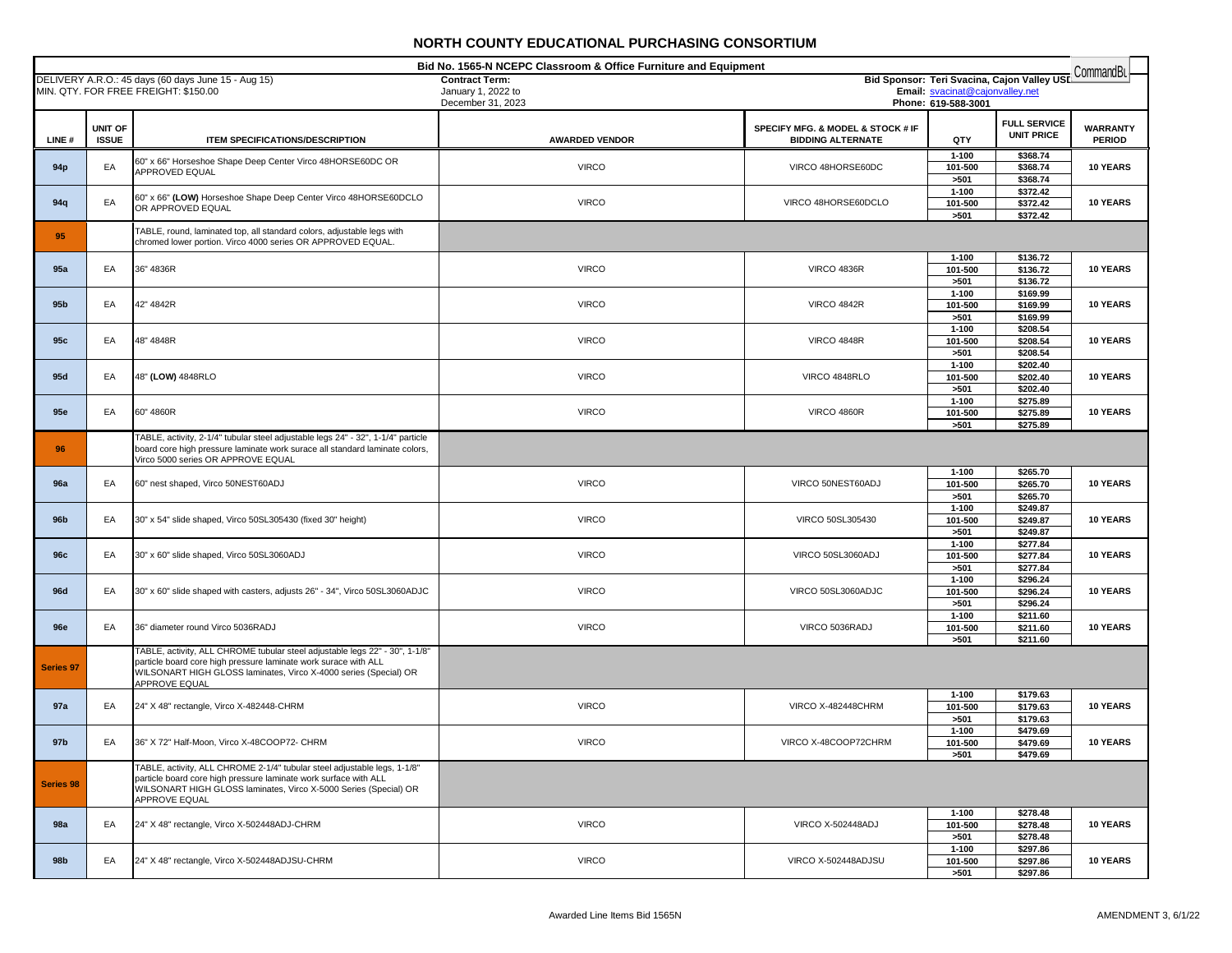| Bid No. 1565-N NCEPC Classroom & Office Furniture and Equipment<br>CommandBu |                         |                                                                                                                                                                                                                                                                                                                                                                                                                             |                                             |                                                               |                                      |                                              |                                  |
|------------------------------------------------------------------------------|-------------------------|-----------------------------------------------------------------------------------------------------------------------------------------------------------------------------------------------------------------------------------------------------------------------------------------------------------------------------------------------------------------------------------------------------------------------------|---------------------------------------------|---------------------------------------------------------------|--------------------------------------|----------------------------------------------|----------------------------------|
|                                                                              |                         | DELIVERY A.R.O.: 45 days (60 days June 15 - Aug 15)<br>MIN. QTY. FOR FREE FREIGHT: \$150.00                                                                                                                                                                                                                                                                                                                                 | <b>Contract Term:</b><br>January 1, 2022 to |                                                               | Email: svacinat@cajonvalley.net      | Bid Sponsor: Teri Svacina, Cajon Valley USD  |                                  |
|                                                                              |                         |                                                                                                                                                                                                                                                                                                                                                                                                                             | December 31, 2023                           |                                                               | Phone: 619-588-3001                  |                                              |                                  |
| LINE#                                                                        | UNIT OF<br><b>ISSUE</b> | <b>ITEM SPECIFICATIONS/DESCRIPTION</b>                                                                                                                                                                                                                                                                                                                                                                                      | <b>AWARDED VENDOR</b>                       | SPECIFY MFG. & MODEL & STOCK # IF<br><b>BIDDING ALTERNATE</b> | QTY                                  | <b>FULL SERVICE</b><br><b>UNIT PRICE</b>     | <b>WARRANTY</b><br><b>PERIOD</b> |
| 98c                                                                          | EA                      | 48" X 48" Square, Virco X-504848- CHRM                                                                                                                                                                                                                                                                                                                                                                                      | <b>VIRCO</b>                                | <b>VIRCO X-504848CHRM</b>                                     | $1 - 100$<br>101-500<br>>501         | \$385.79<br>\$385.79<br>\$385.79             | 10 YEARS                         |
| <b>Series 99</b>                                                             |                         | TABLE, activity, with dry erase surface, adjustable, legs with chromed lower<br>portion. Virco, 4000 Series (Special) OR APPROVED EQUAL.                                                                                                                                                                                                                                                                                    |                                             |                                                               |                                      |                                              |                                  |
| 99a                                                                          | EA                      | 36" Round, Virco X-4836R-Special                                                                                                                                                                                                                                                                                                                                                                                            | <b>VIRCO</b>                                | VIRCO X-4836RDE                                               | $1 - 100$<br>101-500<br>>501         | \$157.24<br>\$157.24<br>\$157.24             | 10 YEARS                         |
| 99 <sub>b</sub>                                                              | EA                      | 48" Round, Virco X-4848R- Special                                                                                                                                                                                                                                                                                                                                                                                           | <b>VIRCO</b>                                | VIRCO X-4848RDE                                               | $1 - 100$<br>101-500                 | \$229.23<br>\$229.23                         | 10 YEARS                         |
| 99c                                                                          | EA                      | 60" Round, Virco X-4860R- Special                                                                                                                                                                                                                                                                                                                                                                                           | <b>VIRCO</b>                                | VIRCO X-4860RDE                                               | >501<br>$1 - 100$<br>101-500<br>>501 | \$229.23<br>\$303.88<br>\$303.88<br>\$303.88 | <b>10 YEARS</b>                  |
| Series 100                                                                   |                         | TABLE, rectangle, with dry erase surface, adjustable, legs with chromed lower<br>portion. Virco, #4000 Series (Special), OR APPROVED EQUAL                                                                                                                                                                                                                                                                                  |                                             |                                                               |                                      |                                              |                                  |
| 100a                                                                         | EA                      | 30" x 60" Virco X- 483060-Special                                                                                                                                                                                                                                                                                                                                                                                           | <b>VIRCO</b>                                | <b>VIRCO X-483060DE</b>                                       | $1 - 100$<br>101-500<br>>501         | \$198.77<br>\$198.77<br>\$198.77             | 10 YEARS                         |
| 100 <sub>b</sub>                                                             | EA                      | 36" x 72" Virco X- 483672-Special                                                                                                                                                                                                                                                                                                                                                                                           | <b>VIRCO</b>                                | <b>VIRCO X-483672DE</b>                                       | $1 - 100$<br>101-500<br>>501         | \$227.69<br>\$227.69<br>\$227.69             | 10 YEARS                         |
| 100c                                                                         | EA                      | TABLE, 48" x 72" kidney shape, with dry erase surface. Virco X-48KID72-<br>Special, OR APPROVED EQUAL.                                                                                                                                                                                                                                                                                                                      | <b>VIRCO</b>                                | VIRCO X-48KID72DE                                             | $1 - 100$<br>101-500<br>>501         | \$377.73<br>\$377.73<br>\$377.73             | <b>10 YEARS</b>                  |
| 101                                                                          | EA                      | TABLE, Art, 60" x 42" plastic laminate work surface, adjustable height from<br>27" 39", Virco ART4260ADJ OR APPROVED EQUAL.                                                                                                                                                                                                                                                                                                 | <b>VIRCO</b>                                | VIRCO ART4260ADJ                                              | $1 - 100$<br>101-500<br>>501         | \$2,140.66<br>\$2,140.66<br>\$2,140.66       | 10 YEARS                         |
| 102                                                                          | EA                      | TABLE, activity, geometric nebula-shaped, 30"d x 54"l half-round/wave-<br>shaped, 1-1/4" dia. Powder-coated adjustable-height chrome legs from 16" -<br>27.5"h, high-pressure particleboard with backing sheet, high-gloss finish<br>laminate (writeable surface), black t- mold edge band, Color: All available<br>Wilsonart high-gloss laminates, CH-EQUIP CH-NE3054, Wisconsin Bench<br>ELO-6AP2440-HS OR APPROVED EQUAL | CONCEPTS SCHOOL & OFFICE FURNISHINGS        | CH-NE3054                                                     | $1 - 100$<br>101-500<br>>501         | \$350.00<br>\$350.00<br>\$350.00             | <b>15 YEARS</b>                  |
| 103                                                                          | EA                      | TABLE, activity, Nest Shaped 30"x54" ALL CHROME Tubular steel legs<br>adjustable 22"- 30"H, 1-1/8" particle core, high-gloss finish laminate (writeable<br>surface) black t-mold edge band, Color: All available Wilsonart high- gloss<br>laminates, Virco X-48NEST54-CHRM OR APPROVED EQUAL                                                                                                                                | <b>VIRCO</b>                                | VIRCO X-48NEST54DECHRM                                        | $1 - 100$<br>101-500<br>>501         | \$197.25<br>\$197.25<br>\$197.25             | <b>10 YEARS</b>                  |
| 104                                                                          | EA                      | TABLE, activity, horseshoe-shaped, 66"d x 60"l, 1-1/4" dia. Powder-coated<br>adjustable- height chrome legs from 18" - 30"h, high- pressure particleboard<br>with backing sheet, high-gloss finish laminate (writeable surface), black t-mold                                                                                                                                                                               | CONCEPTS SCHOOL & OFFICE FURNISHINGS        | CH-HS6066                                                     | $1 - 100$<br>101-500                 | \$534.80<br>\$534.80                         | <b>15 YEARS</b>                  |
|                                                                              |                         | edge band Color: All available Wilsonart high-gloss laminates, CH-EQUIP<br>CH-HS6066 OR APPROVED EQUAL                                                                                                                                                                                                                                                                                                                      |                                             |                                                               | >501<br>$1 - 100$                    | \$534.80<br>\$537.65                         |                                  |
| 105                                                                          | EA                      | TABLE, activity, horseshoe-shaped, 66"d x 60"l, 1-1/4" dia. Powder-coated<br>adjustable- height chrome legs from 22" - 30"h high- pressure particleboard<br>with backing sheet, high-gloss finish laminate (writeable surface), black t-mold<br>edge band Color: All available Wilsonart high-gloss laminates, All Chrome<br>legs Virco X-48HORSE60-CHRM OR APPROVED EQUAL                                                  | <b>VIRCO</b>                                | VIRCO X-48HORSE60CHRM                                         | 101-500<br>>501                      | \$537.65<br>\$537.65                         | <b>10 YEARS</b>                  |
| Series 106                                                                   |                         | TABLE, folding, laminated plastic top; steel apron for additional support. Virco<br>6000 series OR APPROVED EQUAL.                                                                                                                                                                                                                                                                                                          |                                             |                                                               |                                      |                                              |                                  |
| 106a                                                                         | EA                      | 30" x 96" Virco 603096                                                                                                                                                                                                                                                                                                                                                                                                      | <b>VIRCO</b>                                | <b>VIRCO 603096</b>                                           | $1 - 100$<br>101-500<br>>501         | \$199.62<br>\$199.62<br>\$199.62             | 10 YEARS                         |
| 106b                                                                         | EA                      | 30' x 72" Virco 603072                                                                                                                                                                                                                                                                                                                                                                                                      | <b>VIRCO</b>                                | <b>VIRCO 603072</b>                                           | $1 - 100$<br>101-500<br>>501         | \$183.38<br>\$183.38<br>\$183.38             | 10 YEARS                         |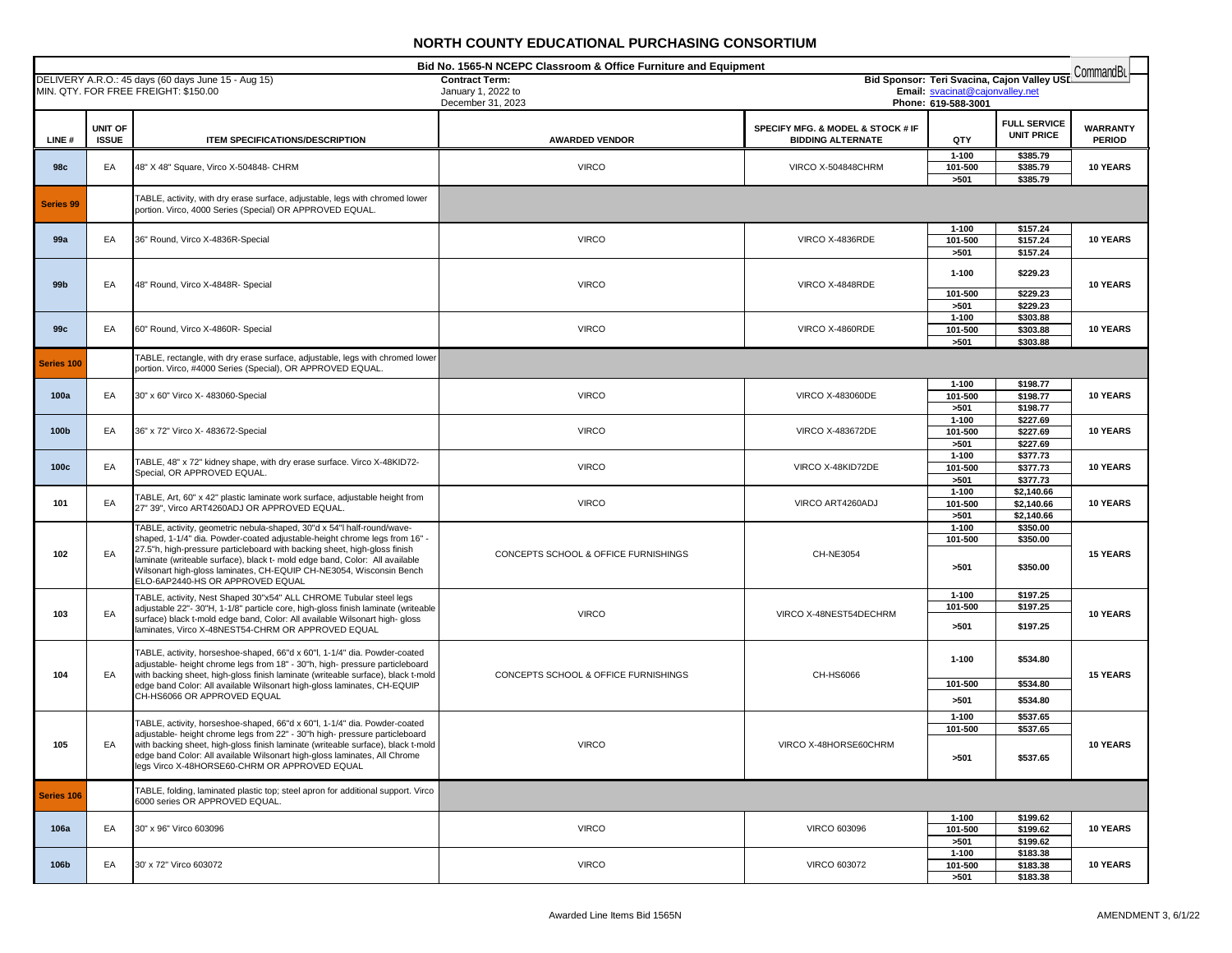| Bid No. 1565-N NCEPC Classroom & Office Furniture and Equipment<br>CommandBL<br>Bid Sponsor: Teri Svacina, Cajon Valley USL |                         |                                                                                                                                                                                                                                                                                                                                                                          |                                             |                                                               |                                 |                                          |                                  |  |
|-----------------------------------------------------------------------------------------------------------------------------|-------------------------|--------------------------------------------------------------------------------------------------------------------------------------------------------------------------------------------------------------------------------------------------------------------------------------------------------------------------------------------------------------------------|---------------------------------------------|---------------------------------------------------------------|---------------------------------|------------------------------------------|----------------------------------|--|
|                                                                                                                             |                         | DELIVERY A.R.O.: 45 days (60 days June 15 - Aug 15)<br>MIN. QTY. FOR FREE FREIGHT: \$150.00                                                                                                                                                                                                                                                                              | <b>Contract Term:</b><br>January 1, 2022 to |                                                               | Email: svacinat@cajonvalley.net |                                          |                                  |  |
|                                                                                                                             |                         |                                                                                                                                                                                                                                                                                                                                                                          | December 31, 2023                           |                                                               | Phone: 619-588-3001             |                                          |                                  |  |
| LINE#                                                                                                                       | UNIT OF<br><b>ISSUE</b> | <b>ITEM SPECIFICATIONS/DESCRIPTION</b>                                                                                                                                                                                                                                                                                                                                   | <b>AWARDED VENDOR</b>                       | SPECIFY MFG. & MODEL & STOCK # IF<br><b>BIDDING ALTERNATE</b> | QTY                             | <b>FULL SERVICE</b><br><b>UNIT PRICE</b> | <b>WARRANTY</b><br><b>PERIOD</b> |  |
| 106c                                                                                                                        | EA                      | 60" round Virco 6060R                                                                                                                                                                                                                                                                                                                                                    | <b>VIRCO</b>                                | <b>VIRCO 6060R</b>                                            | $1 - 100$<br>101-500<br>>501    | \$314.43<br>\$314.43<br>\$314.43         | 10 YEARS                         |  |
| 107                                                                                                                         | EA                      | TABLE, adjustable height, 20x36x1 1/8 laminated particle<br>board top with t-mold edge, standard finishes. Virco#TS30368YADJ OR<br>APPROVED EQUAL                                                                                                                                                                                                                        | <b>VIRCO</b>                                | VIRCO TS30368YADJ                                             | $1 - 100$<br>101-500<br>>501    | \$255.60<br>\$255.60<br>\$255.60         | 10 YEARS                         |  |
| 108                                                                                                                         | EA                      | TABLE, T-leg, 60"W x 24"D x 30"H, nylon glides, standard finishes. Virco<br>TS24608T30 OR APPROVED EQUAL                                                                                                                                                                                                                                                                 | <b>VIRCO</b>                                | VIRCO TS24608T30                                              | $1 - 100$<br>101-500<br>>501    | \$337.56<br>\$337.56<br>\$337.56         | <b>10 YEARS</b>                  |  |
| 109                                                                                                                         | EA                      | TABLE, "text-style", tilt top, 30"h fixed height x 20"w x 48"l x 1-1/8" thick, blacl<br>'t-mold" edge band, single-post legs, grey frame and legs, nylon glides, 1-1/8"<br>thick high-pressure laminate particleboard with laminate surface, grey<br>laminate surface (nebula or equal), Color: all available colors Virco Text<br>Series<br>TT2048830 OR APPROVED EQUAL | <b>VIRCO</b>                                | <b>VIRCO TT2048830</b>                                        | $1 - 100$<br>101-500<br>>501    | \$654.43<br>\$654.43<br>\$654.43         | 10 YEARS                         |  |
| 110                                                                                                                         | EA                      | Backpack wire hanger for Line Item above                                                                                                                                                                                                                                                                                                                                 | <b>VIRCO</b>                                | VIRCO ZBH                                                     | $1 - 100$<br>101-500<br>>501    | \$10.14<br>\$10.14<br>\$10.14            | 10 YEARS                         |  |
| Series 111                                                                                                                  |                         | TABLE, folding, high-pressure laminate top w/ 3/4" plywood core with backing<br>sheet, Virco 62000 series, OR APPROVED EQUAL                                                                                                                                                                                                                                             |                                             |                                                               |                                 |                                          |                                  |  |
| 111a                                                                                                                        | EA                      | 30" X 72" Virco 623072                                                                                                                                                                                                                                                                                                                                                   | <b>VIRCO</b>                                | <b>VIRCO 623072</b>                                           | $1 - 100$<br>101-500<br>>501    | \$266.16<br>\$266.16<br>\$266.16         | 10 YEARS                         |  |
| 111b                                                                                                                        | EA                      | 30" x 96" Virco 623096                                                                                                                                                                                                                                                                                                                                                   | <b>VIRCO</b>                                | <b>VIRCO 623096</b>                                           | $1 - 100$<br>101-500<br>>501    | \$283.79<br>\$283.79<br>\$283.79         | 10 YEARS                         |  |
| Series 112                                                                                                                  |                         | TABLE, steel frame and support apron, high pressure laminate top, T-mold<br>edge banding, Virco 6800 series OR APPROVED EQUAL                                                                                                                                                                                                                                            |                                             |                                                               |                                 |                                          |                                  |  |
| 112a                                                                                                                        | EA                      | 24" X 60" X 30"h 682460                                                                                                                                                                                                                                                                                                                                                  | <b>VIRCO</b>                                | <b>VIRCO 682460</b>                                           | $1 - 100$<br>101-500<br>>501    | \$264.52<br>\$264.52<br>\$264.52         | 10 YEARS                         |  |
| 112b                                                                                                                        | EA                      | 24" X 54", adjustble height from 24 to 34, w/casters 682554ADJC                                                                                                                                                                                                                                                                                                          | <b>VIRCO</b>                                | VIRCO 682454ADJC                                              | $1 - 100$<br>101-500<br>>501    | \$301.45<br>\$301.45<br>\$301.45         | 10 YEARS                         |  |
| Series 113                                                                                                                  |                         | TABLE, Text Series, Y-leg, adjustable height 26" - 34", 1-1/8" laminated<br>particle board top, T-mold Edge Banding, Virco Text series OR APPROVED<br><b>EQUAL</b>                                                                                                                                                                                                       |                                             |                                                               |                                 |                                          |                                  |  |
| 113a                                                                                                                        | EA                      | 24" x 60" TE24608YADJ                                                                                                                                                                                                                                                                                                                                                    | <b>VIRCO</b>                                | VIRCO TE24608YADJ                                             | $1 - 100$<br>101-500<br>>501    | \$316.87<br>\$316.87<br>\$316.87         | 10 YEARS                         |  |
| 113b                                                                                                                        | EA                      | 2-7/8 Twin-wheel, swivel, locking caster, 4 pack Virco TLCASTER                                                                                                                                                                                                                                                                                                          | <b>VIRCO</b>                                | VIRCO TLCASTER                                                | $1 - 100$<br>101-500<br>>501    | \$25.97<br>\$25.97<br>\$25.97            | 10 YEARS                         |  |
| 113c                                                                                                                        | EA                      | Book bag hook Virco ZBH                                                                                                                                                                                                                                                                                                                                                  | <b>VIRCO</b>                                | VIRCO ZBH                                                     | $1 - 100$<br>101-500<br>>501    | \$10.14<br>\$10.14<br>\$10.14            | 10 YEARS                         |  |
| 113d                                                                                                                        | EA                      | Wire book basket Virco ZBR                                                                                                                                                                                                                                                                                                                                               | <b>VIRCO</b>                                | VIRCO ZBR                                                     | $1 - 100$<br>101-500<br>>501    | \$15.42<br>\$15.42<br>\$15.42            | 10 YEARS                         |  |
| Series 114                                                                                                                  |                         | TABLE, folding, corrugated plastic inner core, lightweight ABS plastic and<br>aluminum tip construction with tubular steel legs.<br>Virco Core-a-gator series, OR APPROVED EQUAL                                                                                                                                                                                         |                                             |                                                               |                                 |                                          |                                  |  |
| 114a                                                                                                                        | EA                      | 30" x 72" 613072                                                                                                                                                                                                                                                                                                                                                         | <b>VIRCO</b>                                | <b>VIRCO 613072</b>                                           | $1 - 100$<br>101-500<br>>501    | \$497.90<br>\$497.90<br>\$497.90         | 10 YEARS                         |  |
| 114b                                                                                                                        | EA                      | 30" x 96" 613096                                                                                                                                                                                                                                                                                                                                                         | <b>VIRCO</b>                                | VIRCO 613096                                                  | $1 - 100$<br>101-500<br>>501    | \$531.02<br>\$531.02<br>\$531.02         | 10 YEARS                         |  |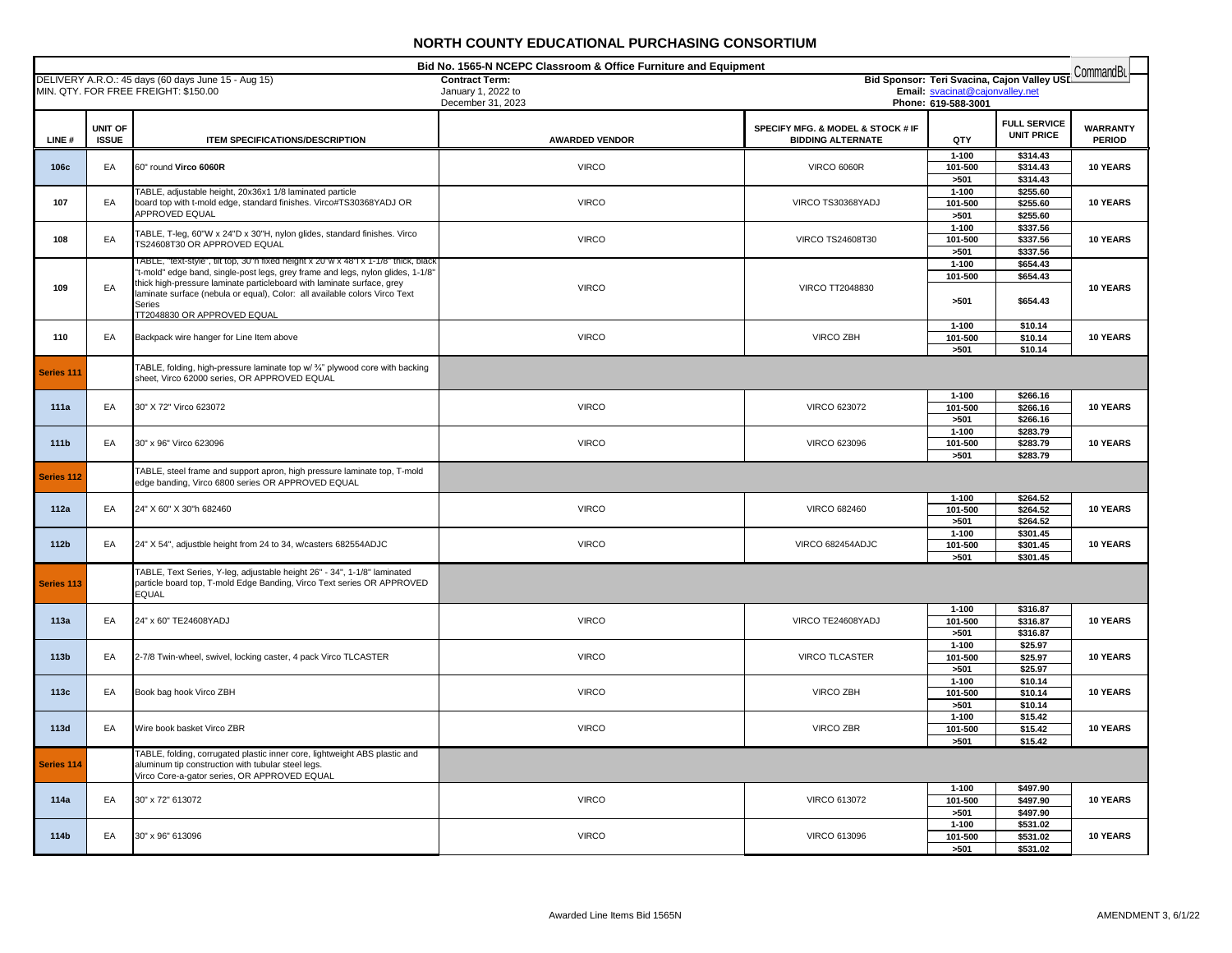|            |                         |                                                                                                                                                                                                              | Bid No. 1565-N NCEPC Classroom & Office Furniture and Equipment<br>Bid Sponsor: Teri Svacina, Cajon Valley USL Command Bu |                                                               |                                                        |                                          |                                  |
|------------|-------------------------|--------------------------------------------------------------------------------------------------------------------------------------------------------------------------------------------------------------|---------------------------------------------------------------------------------------------------------------------------|---------------------------------------------------------------|--------------------------------------------------------|------------------------------------------|----------------------------------|
|            |                         | DELIVERY A.R.O.: 45 days (60 days June 15 - Aug 15)<br>MIN. QTY. FOR FREE FREIGHT: \$150.00                                                                                                                  | <b>Contract Term:</b><br>January 1, 2022 to<br>December 31, 2023                                                          |                                                               | Email: svacinat@cajonvalley.net<br>Phone: 619-588-3001 |                                          |                                  |
| LINE#      | UNIT OF<br><b>ISSUE</b> | <b>ITEM SPECIFICATIONS/DESCRIPTION</b>                                                                                                                                                                       | <b>AWARDED VENDOR</b>                                                                                                     | SPECIFY MFG. & MODEL & STOCK # IF<br><b>BIDDING ALTERNATE</b> | QTY                                                    | <b>FULL SERVICE</b><br><b>UNIT PRICE</b> | <b>WARRANTY</b><br><b>PERIOD</b> |
| Series 115 |                         | TABLE, folding, blow-molded, weather resistant, light textured design, heat<br>resistant, speckled gray top, powder-coated 17-gauge steel frame.<br>National Public Seating BT3000 series, OR APPROVED EQUAL |                                                                                                                           |                                                               |                                                        |                                          |                                  |
| 115a       | EA                      | 30" x 72" BT3072                                                                                                                                                                                             | OFFICE & ERGONOMIC SOLUTIONS                                                                                              | <b>NPS BT3072</b>                                             | $1 - 100$<br>101-500<br>>501                           | \$83.97<br>\$82.78<br>\$82.00            | <b>10 YEARS</b>                  |
| 115b       | EA                      | 30" x 96" BT3096                                                                                                                                                                                             | OFFICE & ERGONOMIC SOLUTIONS                                                                                              | <b>NPS BT3096</b>                                             | $1 - 100$<br>101-500<br>>501                           | 5129.20<br>\$128.00<br>\$127.97          | 10 YEARS                         |
| Series 116 |                         | TABLE, folding, blow-molded, weather resistant, light textured design, heat<br>resistant, speckled gray top, powder-coated 17-gauge steel frame.<br>National Public Seating BTR series, OR APPROVED EQUAL    |                                                                                                                           |                                                               |                                                        |                                          |                                  |
| 116a       | EA                      | 48" Round BT48R                                                                                                                                                                                              | OFFICE & ERGONOMIC SOLUTIONS                                                                                              | NPS BT48R                                                     | $1 - 100$<br>101-500<br>>501                           | \$100.19<br>\$99.00<br>\$97.00           | 10 YEARS                         |
| 116b       | EA                      | 60" Round BT60R                                                                                                                                                                                              | OFFICE & ERGONOMIC SOLUTIONS                                                                                              | NPS BT60R                                                     | $1 - 100$<br>101-500<br>>501                           | \$155.73<br>\$152.78<br>\$152.00         | 10 YEARS                         |
| 116c       | EA                      | Folding Table Dolly for use with above lines BT48R and BT60R, National<br>Public Seating DY60R OR APPROVED EQUAL                                                                                             | OFFICE & ERGONOMIC SOLUTIONS                                                                                              | NPS DY60R                                                     | $1 - 100$<br>101-500<br>>501                           | \$204.98<br>\$200.00<br>\$199.00         | 10 YEARS                         |
| 117        | EA                      | TABLE, round café pedestal 30" x 29"H, high pressure laminate in all<br>standard colors, 22" X-style base, KFI OR APPROVED EQUAL.                                                                            |                                                                                                                           | <b>NO BID</b>                                                 |                                                        |                                          |                                  |
| 118        | EA                      | TABLE, Mobile bench TABLE, w/casters, 15"h x 12'l bench, 27"h x30"w x 12'l<br>table, seats 12-16m T-mold edge banding Virco MTB 152712 OR<br>APPROVED EQUAL.                                                 | <b>VIRCO</b>                                                                                                              | <b>VIRCO MTB152712</b>                                        | $1 - 100$<br>101-500<br>>501                           | \$2,138.15<br>\$2,138.15<br>\$2,138.15   | 10 YEARS                         |
| 119        | EA                      | TABLE, conference. Racetrack. 42 x 84 with MMMLEG A24 laminated panel<br>base Maverick Maverick MMRT4284 Top MMMLEGA24 OR APPROVED<br><b>EQUAL</b>                                                           | ARENSON OFFICE FURNITURE                                                                                                  | MAVERICK MMRT4284/MMLEGA24                                    | $1 - 100$<br>101-500<br>>501                           | \$523.49<br>\$523.49<br>\$523.49         | 10 Years Limited                 |
| 120        | EA                      | TABLE, 42" round, Maverick MMRD42 with Sculpted x legs MMLEGG24<br>Maverick Maverick MMRD42 Top MMLEGG24 Base OR APPROVED EQUAL                                                                              | ARENSON OFFICE FURNITURE                                                                                                  | MAVERICK MMRD42/MMLEGG24                                      | $1 - 100$<br>101-500<br>>501                           | \$390.80<br>\$390.80<br>\$390.80         | 10 Years Limited                 |
| Series 121 |                         | TABLE, student, aluminum frame design for light weight, feather lite top with<br>polyurethane edge VS America OR APPROVED EQUAL                                                                              |                                                                                                                           |                                                               |                                                        |                                          |                                  |
| 121a       | EA                      | 27" x 27" square VS 21011                                                                                                                                                                                    |                                                                                                                           | <b>NO BID</b>                                                 |                                                        |                                          |                                  |
| 121b       | EA                      | 55" x 27" rectangle VS 21016                                                                                                                                                                                 |                                                                                                                           | <b>NO BID</b>                                                 |                                                        |                                          |                                  |
| 121c       | EA                      | 55" x 27" x 27" trapezoid VS 21014                                                                                                                                                                           |                                                                                                                           | NO BID                                                        |                                                        |                                          |                                  |
| Series 122 |                         | TABLE, mobile, teacher's, adjustable, height by pneumatic lift, lowers easily<br>from standing height to seated height, laminate top, lockable casters VS<br>America OR APPROVED EQUAL                       |                                                                                                                           |                                                               |                                                        |                                          |                                  |
| 122a       | EA                      | 51" x 31" elliptical shape                                                                                                                                                                                   |                                                                                                                           | <b>NO BID</b>                                                 |                                                        |                                          |                                  |
| 122b       | EA                      | 36" Round                                                                                                                                                                                                    |                                                                                                                           | NO BID                                                        |                                                        |                                          |                                  |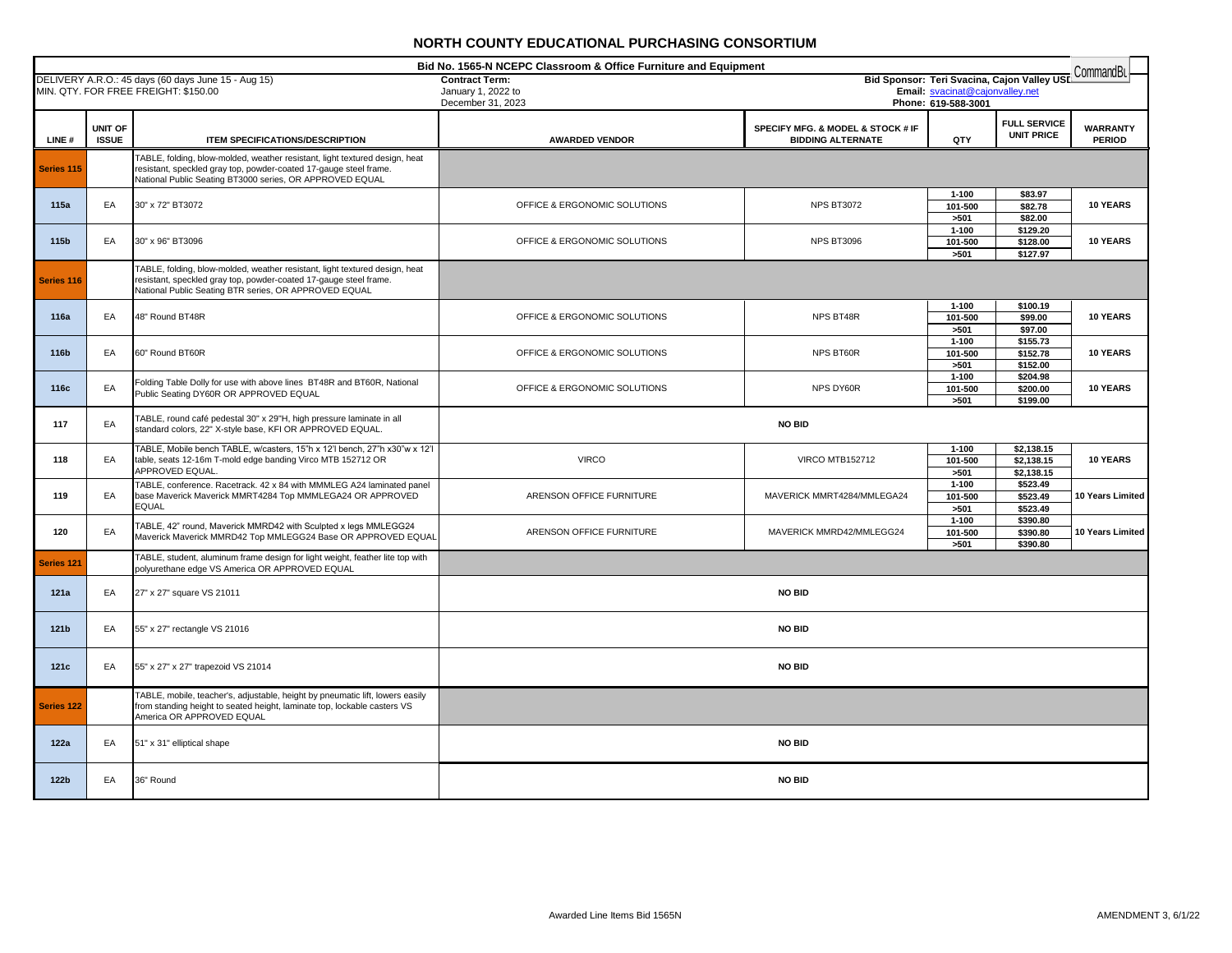|                  | Bid No. 1565-N NCEPC Classroom & Office Furniture and Equipment<br>CommandBu |                                                                                                                                                               |                                             |                                                               |                                 |                                             |                                     |
|------------------|------------------------------------------------------------------------------|---------------------------------------------------------------------------------------------------------------------------------------------------------------|---------------------------------------------|---------------------------------------------------------------|---------------------------------|---------------------------------------------|-------------------------------------|
|                  |                                                                              | DELIVERY A.R.O.: 45 days (60 days June 15 - Aug 15)<br>MIN. QTY. FOR FREE FREIGHT: \$150.00                                                                   | <b>Contract Term:</b><br>January 1, 2022 to |                                                               | Email: svacinat@cajonvalley.net | Bid Sponsor: Teri Svacina, Cajon Valley USD |                                     |
|                  |                                                                              |                                                                                                                                                               | December 31, 2023                           |                                                               | Phone: 619-588-3001             |                                             |                                     |
|                  |                                                                              |                                                                                                                                                               |                                             |                                                               |                                 | <b>FULL SERVICE</b>                         |                                     |
| LINE#            | UNIT OF<br><b>ISSUE</b>                                                      | <b>ITEM SPECIFICATIONS/DESCRIPTION</b>                                                                                                                        | <b>AWARDED VENDOR</b>                       | SPECIFY MFG. & MODEL & STOCK # IF<br><b>BIDDING ALTERNATE</b> | QTY                             | <b>UNIT PRICE</b>                           | <b>WARRANTY</b><br><b>PERIOD</b>    |
|                  |                                                                              |                                                                                                                                                               |                                             |                                                               |                                 |                                             |                                     |
| Series 123       |                                                                              | TABLE, with flip top for mobility, sprayed polyurethane armor edge, laminate<br>top, vinyl backer, on lockable casters, adjustable, pneumatic height for ease |                                             |                                                               |                                 |                                             |                                     |
|                  |                                                                              | of use SICO OR APPROVED EQUAL                                                                                                                                 |                                             |                                                               |                                 |                                             |                                     |
|                  |                                                                              |                                                                                                                                                               |                                             |                                                               | $1 - 100$<br>101-500            | \$1,048.68<br>\$1,038.19                    | <b>Limited Lifetime</b>             |
| 123a             | EA                                                                           | 36" Round Sico TRS54TSD                                                                                                                                       | SIERRA SCHOOL EQUIPMENT CO.                 | SICO 36" Round TRS54TSD as specified                          |                                 |                                             | Warranty, some                      |
|                  |                                                                              |                                                                                                                                                               |                                             |                                                               | >501                            | \$1,027.81                                  | exceptions with<br>10 Year Warranty |
|                  |                                                                              |                                                                                                                                                               |                                             |                                                               |                                 |                                             |                                     |
|                  |                                                                              |                                                                                                                                                               |                                             |                                                               | $1 - 100$<br>101-500            | \$1,048.68<br>\$1,038.19                    | <b>Limited Lifetime</b>             |
| 123 <sub>b</sub> | EA                                                                           | 24" x 36" Rectangle Sico TRS54TSG                                                                                                                             | SIERRA SCHOOL EQUIPMENT CO.                 | SICO 24" x 36" Rectangle TRS54TSG as<br>Specified             |                                 |                                             | Warranty, some<br>exceptions with   |
|                  |                                                                              |                                                                                                                                                               |                                             |                                                               | >501                            | \$1,027.81                                  | 10 Year Warranty                    |
|                  |                                                                              |                                                                                                                                                               |                                             |                                                               |                                 |                                             |                                     |
| Series 124       |                                                                              | TABLE, Flilp & Nest, standard laminate rectangular top, black T-mold edge,<br>no grommets, flip top base with black casters (2) locking HON Huddle series     |                                             |                                                               |                                 |                                             |                                     |
|                  |                                                                              | HMTXXXXE.N Top + HMBFLIP base OR APPROVED EQUAL                                                                                                               |                                             |                                                               |                                 |                                             |                                     |
|                  |                                                                              |                                                                                                                                                               |                                             |                                                               | $1 - 100$                       | \$480.39                                    |                                     |
| 124a             | EA                                                                           | 18" x 60" Hon Huddle #HMT1860E.N + HMBFLIP18L                                                                                                                 | OFFICE & ERGONOMIC SOLUTIONS                | HON HMT1860E.N-HMBFLIP18L                                     | 101-500                         | \$480.39                                    | <b>LIFETIME</b>                     |
|                  |                                                                              |                                                                                                                                                               |                                             |                                                               | >501<br>$1 - 100$               | \$480.39<br>\$508.55                        |                                     |
| 124b             | EA                                                                           | 24" x 60" Hon Huddle #HMT2460E.N + HMBFLIP24L                                                                                                                 | OFFICE & ERGONOMIC SOLUTIONS                | HON HMT2460E.N-HMBFLIP24L                                     | 101-500                         | \$508.55                                    | <b>LIFETIME</b>                     |
|                  |                                                                              |                                                                                                                                                               |                                             |                                                               | >501<br>$1 - 100$               | \$508.55<br>\$518.61                        |                                     |
| 124c             | EA                                                                           | 18" x 72" Hon Huddle #HMT1872E.N + HMBFLIP18L                                                                                                                 | OFFICE & ERGONOMIC SOLUTIONS                | HON HMT1872E.N-HMBFLIP18L                                     | 101-500                         | \$518.61                                    | <b>LIFETIME</b>                     |
|                  |                                                                              |                                                                                                                                                               |                                             |                                                               | >501                            | \$518.61<br>\$529.47                        |                                     |
| 124d             | EA                                                                           | 24" x 72" Hon Huddle #HMT2472E.N + HMBFLIP24L                                                                                                                 | OFFICE & ERGONOMIC SOLUTIONS                | HON HMT2472E.N-HMBFLIP24L                                     | $1 - 100$<br>101-500            | \$529.47                                    | <b>LIFETIME</b>                     |
|                  |                                                                              |                                                                                                                                                               |                                             |                                                               | >501                            | \$529.47                                    |                                     |
|                  |                                                                              | Table, Flip & Nest, Rectangle, Adjustable Height 25" - 32", Steel Square I-                                                                                   |                                             |                                                               |                                 |                                             |                                     |
| Series 125       |                                                                              | Legs, 1" HPS Top in ALL Wilsonart Dry Erase Laminate Colors, Black Band<br>Edge, (4) Locking Casters, Fleetwood #FNPR OR APPROVED EQUAL                       |                                             |                                                               |                                 |                                             |                                     |
|                  |                                                                              |                                                                                                                                                               |                                             |                                                               | $1 - 100$                       | \$668.20                                    |                                     |
| 125a             | EA                                                                           | 24" x 48"                                                                                                                                                     | OFFICE & ERGONOMIC SOLUTIONS                | FLEETWOOD FNPR428                                             | 101-500                         | \$668.20                                    | <b>LTd Lifetime</b>                 |
|                  |                                                                              |                                                                                                                                                               |                                             |                                                               | >501<br>$1 - 100$               | \$668.20<br>\$715.00                        |                                     |
| 125b             | EA                                                                           | 24" x 54"                                                                                                                                                     | OFFICE & ERGONOMIC SOLUTIONS                | FLEETWOOD FNPR528                                             | 101-500                         | \$715.00                                    | <b>LTd Lifetime</b>                 |
|                  |                                                                              |                                                                                                                                                               |                                             |                                                               | >501<br>$1 - 100$               | \$715.00<br>\$741.00                        |                                     |
| 125c             | EA                                                                           | 24" x 60"                                                                                                                                                     | OFFICE & ERGONOMIC SOLUTIONS                | FLEETWOOD FNPR628                                             | 101-500                         | \$741.00                                    | <b>LTd Lifetime</b>                 |
|                  |                                                                              |                                                                                                                                                               |                                             |                                                               | >501<br>$1 - 100$               | \$741.00<br>\$692.90                        |                                     |
| 125d             | EA                                                                           | 30" x 48"                                                                                                                                                     | OFFICE & ERGONOMIC SOLUTIONS                | FLEETWOOD FNPR438                                             | 101-500                         | \$692.90                                    | <b>LTd Lifetime</b>                 |
|                  |                                                                              |                                                                                                                                                               |                                             |                                                               | >501<br>$1 - 100$               | \$692.90<br>\$742.30                        |                                     |
| 125e             | EA                                                                           | 30" x 54"                                                                                                                                                     | OFFICE & ERGONOMIC SOLUTIONS                | FLEETWOOD FNPR538                                             | 101-500                         | \$742.30                                    | <b>LTd Lifetime</b>                 |
|                  |                                                                              |                                                                                                                                                               |                                             |                                                               | >501                            | \$742.30                                    |                                     |
| 125f             | EA                                                                           | 30" x 60"                                                                                                                                                     | OFFICE & ERGONOMIC SOLUTIONS                | FLEETWOOD FNPR638                                             | $1 - 100$<br>101-500            | \$770.90<br>\$770.90                        | <b>LTd Lifetime</b>                 |
|                  |                                                                              |                                                                                                                                                               |                                             |                                                               | >501                            | \$770.90                                    |                                     |
|                  |                                                                              | Table, Multi-purpose, Square 1-1/8" thick high-pressure lalminate top,                                                                                        |                                             |                                                               |                                 |                                             |                                     |
| Series 126       |                                                                              | standard laminate colors, black edge band, 4-prong X-style black powder-<br>coated painted steel base, leveling glides, OFM Series XT OR APPROVED             |                                             |                                                               |                                 |                                             |                                     |
|                  |                                                                              | <b>EQUAL</b>                                                                                                                                                  |                                             |                                                               |                                 |                                             |                                     |
|                  |                                                                              |                                                                                                                                                               |                                             |                                                               |                                 |                                             |                                     |
| 126a             | EA                                                                           | 36" Square XT36SQ                                                                                                                                             |                                             | <b>NO BID</b>                                                 |                                 |                                             |                                     |
|                  |                                                                              |                                                                                                                                                               |                                             |                                                               |                                 |                                             |                                     |
| 126b             | EA                                                                           | 42" Square XT42SQ                                                                                                                                             |                                             | <b>NO BID</b>                                                 |                                 |                                             |                                     |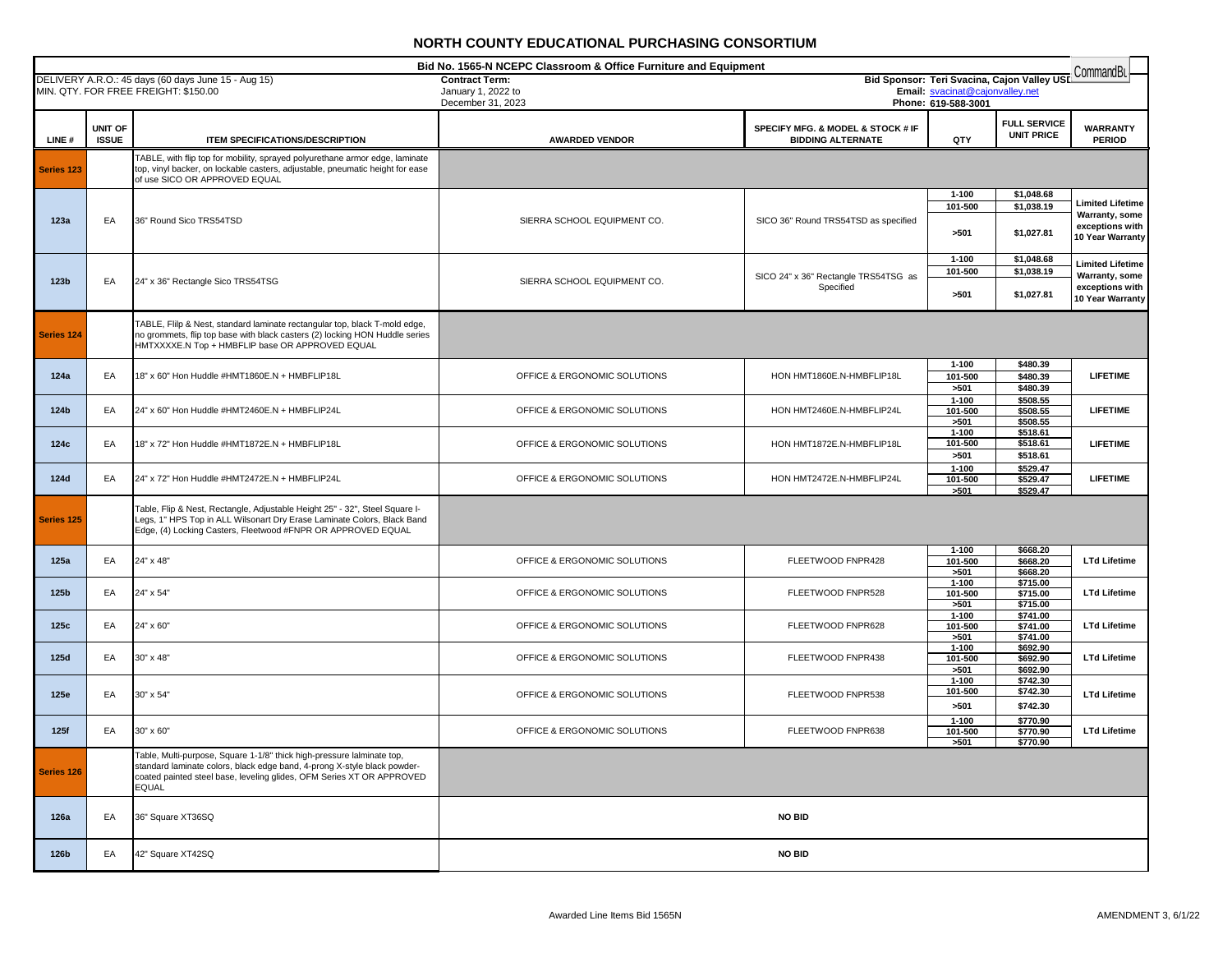|                  | Bid No. 1565-N NCEPC Classroom & Office Furniture and Equipment<br>CommandBu |                                                                                                                                                                                                            |                                         |                                                               |                                                        |                                             |                                                                                  |  |
|------------------|------------------------------------------------------------------------------|------------------------------------------------------------------------------------------------------------------------------------------------------------------------------------------------------------|-----------------------------------------|---------------------------------------------------------------|--------------------------------------------------------|---------------------------------------------|----------------------------------------------------------------------------------|--|
|                  |                                                                              | DELIVERY A.R.O.: 45 days (60 days June 15 - Aug 15)                                                                                                                                                        | <b>Contract Term:</b>                   |                                                               |                                                        | Bid Sponsor: Teri Svacina, Cajon Valley USI |                                                                                  |  |
|                  |                                                                              | MIN. QTY. FOR FREE FREIGHT: \$150.00                                                                                                                                                                       | January 1, 2022 to<br>December 31, 2023 |                                                               | Email: svacinat@cajonvalley.net<br>Phone: 619-588-3001 |                                             |                                                                                  |  |
| LINE#            | <b>UNIT OF</b><br><b>ISSUE</b>                                               | <b>ITEM SPECIFICATIONS/DESCRIPTION</b>                                                                                                                                                                     | <b>AWARDED VENDOR</b>                   | SPECIFY MFG. & MODEL & STOCK # IF<br><b>BIDDING ALTERNATE</b> | QTY                                                    | <b>FULL SERVICE</b><br><b>UNIT PRICE</b>    | <b>WARRANTY</b><br><b>PERIOD</b>                                                 |  |
| Series 127       |                                                                              | Table, Multi-purpose, Square 1-1/8" thick high-pressure lalminate top,<br>standard laminate colors, black edge band, 4-prong chrome plated steel<br>base, leveling glides, OFM Series LT OR APPROVED EQUAL |                                         |                                                               |                                                        |                                             |                                                                                  |  |
| 127a             | EA                                                                           | 36" Square LT36SQ                                                                                                                                                                                          |                                         | NO BID                                                        |                                                        |                                             |                                                                                  |  |
| 127b             | EA                                                                           | 42" Square LT42SQ                                                                                                                                                                                          |                                         | <b>NO BID</b>                                                 |                                                        |                                             |                                                                                  |  |
| Series 128       |                                                                              | TABLE, multi-use, training, with punched steel modesty panel, flip top with gas<br>assist, armor edge with vinyl backer, on lockable casters, laminate top SICO<br>OR APPROVED EQUAL                       |                                         |                                                               |                                                        |                                             |                                                                                  |  |
| 128a             | EA                                                                           | 24x60 Sico TUC22WPH                                                                                                                                                                                        | SIERRA SCHOOL EQUIPMENT CO.             | Sico TUCCWPH as specified                                     | $1 - 100$<br>101-500<br>>501                           | \$1,186.45<br>\$1,174.59<br>\$1,162.84      | <b>Limited Lifetime</b><br>Warranty, some<br>exceptions with<br>10 Year Warranty |  |
| 128b             | EA                                                                           | 24x72 Sico TUC22WPI                                                                                                                                                                                        | SIERRA SCHOOL EQUIPMENT CO.             | Sico TUCCWPI as specified                                     | $1 - 100$<br>101-500<br>>501                           | \$1,199.05<br>\$1,187.06<br>\$1,175.19      | <b>Limited Lifetime</b><br>Warranty, some<br>exceptions with<br>10 Year Warranty |  |
| 128c             | EA                                                                           | 24x96 Sico TUC22WPK                                                                                                                                                                                        | SIERRA SCHOOL EQUIPMENT CO.             | Sico TUCCWPK as specified                                     | $1 - 100$<br>101-500<br>>501                           | \$1,394.65<br>\$1,380.70<br>\$1,366.90      | <b>Limited Lifetime</b><br>Warranty, some<br>exceptions with<br>10 Year Warranty |  |
| Series 129       |                                                                              | DESK, COMPUTER, w/wire management (2 students), Grey Nebula 30" x<br>60", Virco #87PF3060, Academia 873060, WMP-60 OR APPROVED EQUAL                                                                       |                                         |                                                               |                                                        |                                             |                                                                                  |  |
| 129a             | EA                                                                           | Above desk with 12"x29" Keyboard Mouse Tray, Virco TKBMT29                                                                                                                                                 | <b>VIRCO</b>                            | VIRCO TKBMT29                                                 | $1 - 100$<br>101-500<br>>501                           | \$184.60<br>\$184.60<br>\$184.60            | 10 YEARS                                                                         |  |
| 129b             | EA                                                                           | Above desk with w/Wire Management and Modesty Panel, No Keyboard<br>Mouse Tray, Virco 87PF3060                                                                                                             | <b>VIRCO</b>                            | VIRCO 87PF3060/TWMP60                                         | $1 - 100$<br>101-500<br>>501                           | \$882.44<br>\$882.44<br>\$882.44            | 10 YEARS                                                                         |  |
| 130              | EA                                                                           | TABLE, Science, 24"x48", adjustable heights 22"-34" in 1" increments, 1"<br>adjustable leveling glides, Trespa TopLapPlus top, Smith Systems #11262<br>OR APPROVED EQUAL                                   | SIERRA SCHOOL EQUIPMENT CO.             | Smith Systems 11262 as specified                              | $1 - 100$<br>101-500<br>>501                           | \$1,015.00<br>\$1,004.85<br>\$994.80        | <b>Limited 12 Year</b><br>Warranty,<br><b>Lifetime Frame</b><br>Warranty         |  |
| Series 131       |                                                                              | TABLE, science, with chemical resistant tops, wood frame, with or without-<br>bookboxes, floor boots included, fixed 30" Height, National Public Seating OR<br>APPROVED EQUAL                              |                                         | <b>UNAWARDED DUE TO DISCREPANCY</b>                           |                                                        |                                             |                                                                                  |  |
| 431a             | ΕA                                                                           | 24x48 NPS SLT2448                                                                                                                                                                                          | OFFICE & ERGONOMIC SOLUTIONS            | NPS SLT2448                                                   | 4-100<br>101-500<br>5604                               | \$266.25<br>\$260.00<br>\$260.00            | <b>10 YEARS</b>                                                                  |  |
| 434 <sub>b</sub> | ΕA                                                                           | 24x54 NPS SLT2454                                                                                                                                                                                          | OFFICE & ERGONOMIC SOLUTIONS            | NPS SLT2454                                                   | $1 - 100$<br>101-500<br>564                            | \$300.10<br>\$298.00<br>\$298.00            | 10-YEARS                                                                         |  |
| 131c             | EA                                                                           | 30x60 NPS SLT3060-                                                                                                                                                                                         | OFFICE & ERGONOMIC SOLUTIONS            | NPS SLT3060                                                   | 4-100<br>101-500<br>5604                               | \$344.14<br>\$341.00<br>\$340.00            | <b>10 YEARS</b>                                                                  |  |
| 132              | EA                                                                           | SCIENCE Table Wood-Frame 24" x 54" Epoxy Resin Top, Virco<br>SCI245430EP OR APPROVED EQUAL                                                                                                                 | <b>VIRCO</b>                            | VIRCO SCI25430EP                                              | $1 - 100$<br>101-500<br>>501                           | \$1,148.18<br>\$1,148.18<br>\$1,148.18      | 10 YEARS                                                                         |  |
| 133              | EA                                                                           | SCIENCE Table, Heavy Duty, steel frame, apron and tubluar steel legs, heigh<br>adjusts form 24" - 34", Chemsurf top, 24" x 54", Virco S2454CSADJAE OR<br>APPROVED EQUAL                                    | <b>VIRCO</b>                            | VURCI S2454CSADJAE                                            | $1 - 100$<br>101-500<br>>501                           | \$576.66<br>\$576.66<br>\$576.66            | <b>10 YEARS</b>                                                                  |  |
| 134              | EA                                                                           | Same table as above with casters, Virco S2454CSADJCAE OR APPROVED<br><b>EQUAL</b>                                                                                                                          | <b>VIRCO</b>                            | VIRCO S2454CSADJCAE                                           | $1 - 100$<br>101-500<br>>501                           | \$595.06<br>\$595.06<br>\$595.06            | 10 YEARS                                                                         |  |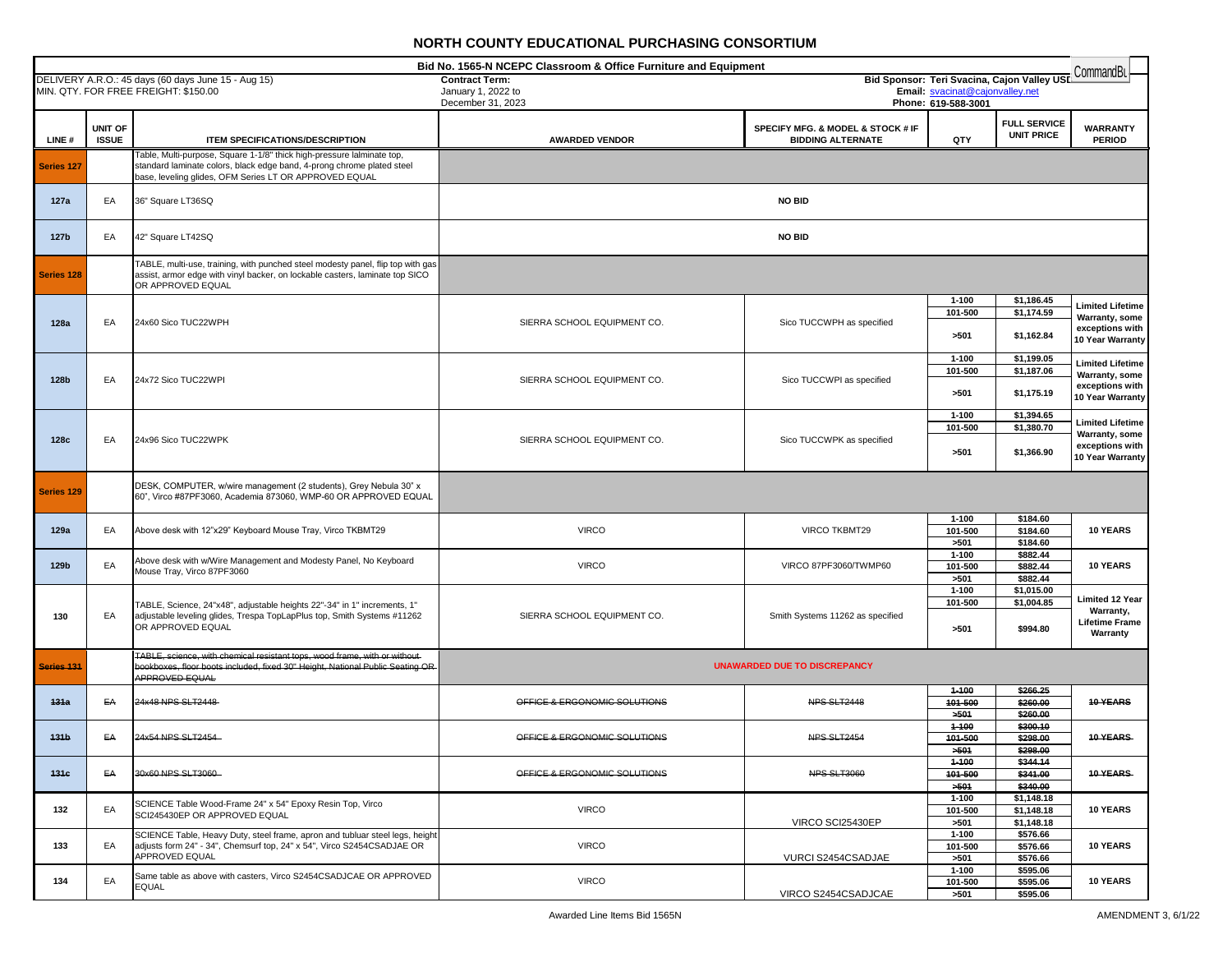|           | Bid No. 1565-N NCEPC Classroom & Office Furniture and Equipment<br>CommandBu |                                                                                                                                                                                                                                                                                         |                                                                  |                                                               |                                                        |                                             |                                  |  |
|-----------|------------------------------------------------------------------------------|-----------------------------------------------------------------------------------------------------------------------------------------------------------------------------------------------------------------------------------------------------------------------------------------|------------------------------------------------------------------|---------------------------------------------------------------|--------------------------------------------------------|---------------------------------------------|----------------------------------|--|
|           |                                                                              | DELIVERY A.R.O.: 45 days (60 days June 15 - Aug 15)<br>MIN. QTY. FOR FREE FREIGHT: \$150.00                                                                                                                                                                                             | <b>Contract Term:</b><br>January 1, 2022 to<br>December 31, 2023 |                                                               | Email: svacinat@cajonvalley.net<br>Phone: 619-588-3001 | Bid Sponsor: Teri Svacina, Cajon Valley USD |                                  |  |
| LINE#     | <b>UNIT OF</b><br><b>ISSUE</b>                                               | <b>ITEM SPECIFICATIONS/DESCRIPTION</b>                                                                                                                                                                                                                                                  | <b>AWARDED VENDOR</b>                                            | SPECIFY MFG. & MODEL & STOCK # IF<br><b>BIDDING ALTERNATE</b> | QTY                                                    | <b>FULL SERVICE</b><br><b>UNIT PRICE</b>    | <b>WARRANTY</b><br><b>PERIOD</b> |  |
| 135       | EA                                                                           | TABLE, 30" x 72", training/conference, adjustable height, cantilever legs, 16-<br>gauge steel frame. Virco 873072 or Artcobell 1950 OR APPROVED EQUAL                                                                                                                                   | <b>VIRCO</b>                                                     | <b>VIRCO 873072</b>                                           | $1 - 100$<br>101-500<br>>501                           | \$358.25<br>\$358.25<br>\$358.25            | 10 YEARS                         |  |
| 136       | EA                                                                           | TABLE, 18" x 72" x 30", folding, training/conference, 16-gauge frame, 2" thick<br>molded plastic top, scratch resistant, minimum 5-year warranty, National<br>Public Seating BT1800 Series (BT-1872) OR APPROVED EQUAL                                                                  | OFFICE & ERGONOMIC SOLUTIONS                                     | <b>NPS 1872</b>                                               | $1 - 100$<br>101-500<br>>501                           | \$76.40<br>\$75.80<br>\$74.00               | <b>10 YEARS</b>                  |  |
| 137       | EA                                                                           | TABLE TRUCK, will hold up to 12 rectangular TABLE, Virco #HTT6, NPS DY-<br>3072 OR APPROVED EQUAL.                                                                                                                                                                                      | OFFICE & ERGONOMIC SOLUTIONS                                     | <b>NPS DY-3072</b>                                            | $1 - 100$<br>101-500<br>>501                           | \$245.00<br>\$243.00<br>\$242.00            | <b>10 YEARS</b>                  |  |
| 138       | EA                                                                           | RECTANGLE FLOOR TABLE, 60"w X 30"d, wipe clean laminate top, vinyl<br>edge banding rounded corners and 4 adjustable steel legs with nylon caps.<br>Legs adust from 11" to 16" high, Lakeshore LC758 OR APPROVED EQUAL                                                                   | LAKESHORE                                                        | LAKESHORE LC758<br>(As Specified)                             | $1 - 100$<br>101-500<br>>501                           | \$418.80<br>\$418.80<br>\$418.80            | Lifetime<br>Warranty             |  |
| 139       | EA                                                                           | ROUND FLOOR TABLE, 48" diameter, wipe clean laminate top, vinyl edge<br>banding rounded corners and 4 adjustable steel legs with nylon caps. Legs                                                                                                                                       | LAKESHORE                                                        | <b>LAKESHORE LC678</b>                                        | $1 - 100$<br>101-500                                   | \$454.80<br>\$454.80                        | Lifetime                         |  |
|           |                                                                              | adust from 11" to 16" high, Lakeshore LC678 OR APPROVED EQUAL<br>TABLE, CAFÉ STYLE, 42" Round Table Top with Black Edging ALL                                                                                                                                                           |                                                                  | (As Specified)                                                | >501<br>$1 - 100$                                      | \$454.80<br>\$555.34                        | Warranty                         |  |
| 140       | EA                                                                           | WILSONART HIGH GLOSS Laminate and 41"H Or 42"H Single Pole "X" Style<br>Chrome Base with Adiustable Glides. Virco Universal Top Series X-U42R with<br>Virco Lunada Series Base 6613341CHRM OR APPROVED EQUAL                                                                            | <b>VIRCO</b>                                                     | VIRCO X-U42R/6613341CHRM                                      | 101-500<br>>501                                        | \$555.34<br>\$555.34                        | 10 YEARS                         |  |
| Series 14 |                                                                              | TABLE TOP, café, 1-1/8" particleboard core with high-pressure laminate in all<br>standard colors, 1-1/8" profile T-mold edge banding in all standard colors,<br>Virco Universal Series OR APPROVED EQUAL                                                                                |                                                                  |                                                               |                                                        |                                             |                                  |  |
| 141a      | EA                                                                           | 36" diameter round Virco U36R                                                                                                                                                                                                                                                           | <b>VIRCO</b>                                                     | VIRCO U36R                                                    | $1 - 100$<br>101-500<br>>501                           | \$115.92<br>\$115.92<br>\$115.92            | <b>10 YEARS</b>                  |  |
| 141b      | EA                                                                           | 42" diameter round Virco U42R                                                                                                                                                                                                                                                           | <b>VIRCO</b>                                                     | VIRCO U42R                                                    | $1 - 100$<br>101-500<br>>501                           | \$146.83<br>\$146.83<br>\$146.83            | <b>10 YEARS</b>                  |  |
| 141c      | EA                                                                           | 42" x 42" square Virco U4242                                                                                                                                                                                                                                                            | <b>VIRCO</b>                                                     | <b>VIRCO U4242</b>                                            | $1 - 100$<br>$101 - 500$<br>>501                       | \$146.83<br>\$146.83<br>\$146.83            | 10 YEARS                         |  |
| 141d      | EA                                                                           | TABLE BASE, Café, X-shaped, tubular steel column with die-cast aluminum<br>feet and 3" diameter graphite color ABS glides, 33" base spread, 29" top<br>height, accepts Virco top models U36r, U3636, U42r, U4242 Virco 66133 OR<br>APPROVED EQUAL                                       | <b>VIRCO</b>                                                     | <b>VIRCO 66133</b>                                            | $1 - 100$<br>101-500<br>>501                           | \$312.43<br>\$312.43<br>\$312.43            | 10 YEARS                         |  |
| 141e      | EA                                                                           | TABLE BASE, Café, X-shaped tubular steel column with die-cast aluminum<br>feet and 3" diameter graphite color ABS glides, 33" base spread, 41" top<br>height, accepts Virco top models C36r, C36sl, C36sq, C42r, C42sl, C42sq,<br>U36r, U3636 and U42r, Virco 6613341 OR APPROVED EQUAL | <b>VIRCO</b>                                                     | VIRCO 6613341                                                 | $1 - 100$<br>101-500<br>>501                           | \$323.47<br>\$323.47<br>\$323.47            | 10 YEARS                         |  |
| 142       | EA                                                                           | TABLE, (LOW), Rectangle, Heavy Duty Adjustable, 1-1/4" thick Tabletop,<br>Steel Legs, Nylon Tips, Height Adjusts from 15" - 24", 30" x 60"<br>Lakeshore #DG588 OR APPROVED EQUAL                                                                                                        | LAKESHORE                                                        | LAKESHORE DG588<br>(As Specified)                             | $1 - 100$<br>101-500<br>>501                           | \$310.80<br>\$310.80<br>\$310.80            | Lifetime<br>Warranty             |  |
| 143       | EA                                                                           | TABLE, Rectangle, Heavy Duty Adjustable, 1-1/4" thick Tabletop, Steel Legs,<br>Nylon Tips, Height Adjusts from 21" - 30", 30" x 60"<br>Lakeshore #DG587 OR APPROVED EQUAL                                                                                                               | LAKESHORE                                                        | LAKESHORE DG587<br>(As Specified)                             | $1 - 100$<br>101-500<br>>501                           | \$310.80<br>\$310.80<br>\$310.80            | Lifetime<br>Warranty             |  |
| 144       | EA                                                                           | Table, (LOW), Round, Heavy Duty Adjustable, 1-1/4" thick Tabletop, Steel<br>Legs, Nylon Tips, Height Adjusts from 15" - 24", 42" Diameter<br>Lakeshore #DG580 OR APPROVED EQUAL                                                                                                         | LAKESHORE                                                        | LAKESHORE DG580<br>(As Specified)                             | $1 - 100$<br>101-500<br>>501                           | \$334.80<br>\$334.80<br>\$334.80            | Lifetime<br>Warranty             |  |
| 145       | EA                                                                           | Table, (LOW), rectangle, Heavy Duty Adjustable, 1-1/4" thick Tabletop, Steel<br>Legs, Nylon Tips, Height Adjusts from 21" - 30", 42" Diameter, Lakeshore<br>#DG579 OR APPROVED EQUAL                                                                                                    | LAKESHORE                                                        | LAKESHORE DG579<br>(As Specified)                             | $1 - 100$<br>101-500<br>>501                           | \$334.80<br>\$334.80<br>\$334.80            | Lifetime<br>Warranty             |  |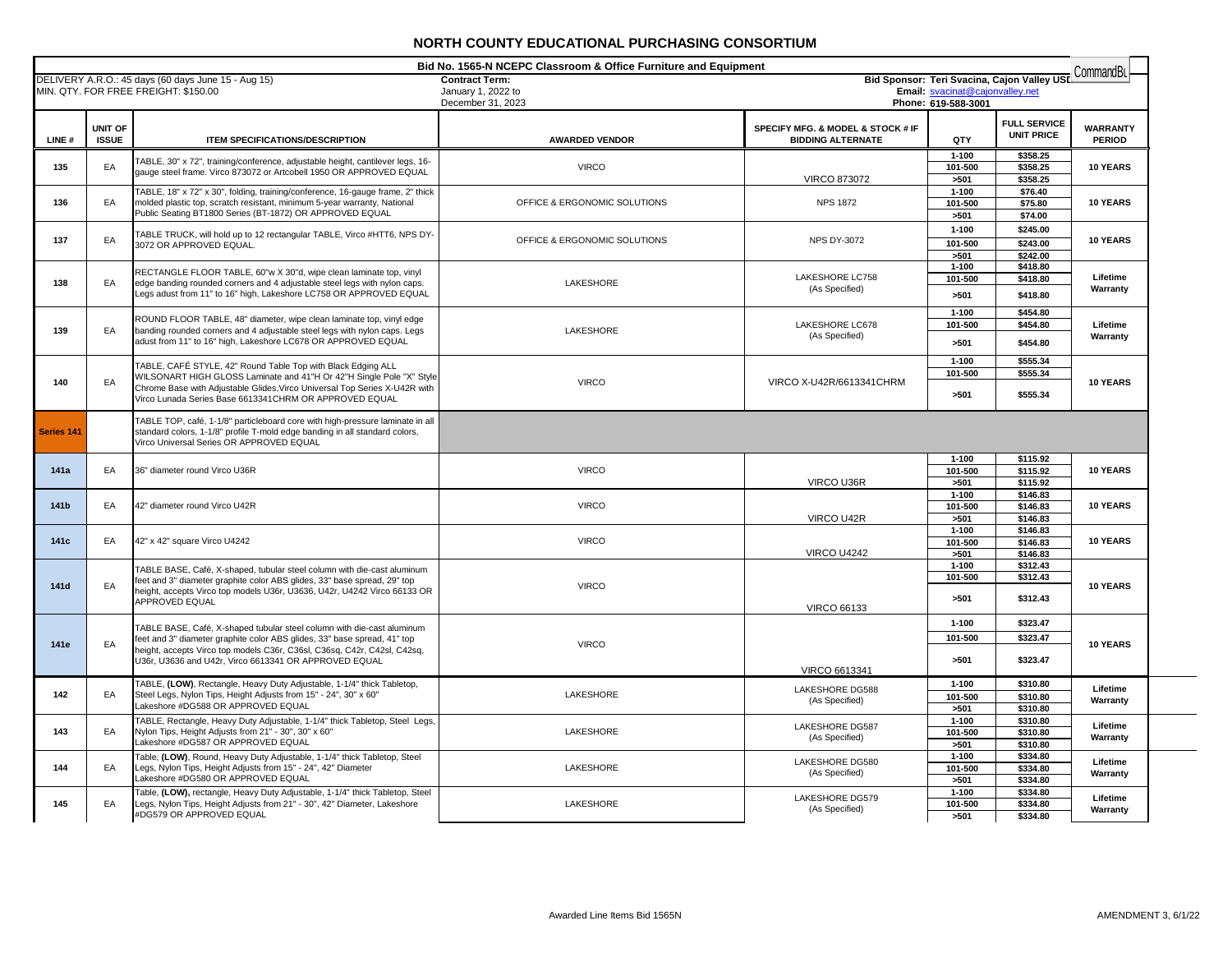|             |                         |                                                                                                                                                                                                                                           | Bid No. 1565-N NCEPC Classroom & Office Furniture and Equipment  |                                                               |                                                        |                                             | CommandBu                                                                       |
|-------------|-------------------------|-------------------------------------------------------------------------------------------------------------------------------------------------------------------------------------------------------------------------------------------|------------------------------------------------------------------|---------------------------------------------------------------|--------------------------------------------------------|---------------------------------------------|---------------------------------------------------------------------------------|
|             |                         | DELIVERY A.R.O.: 45 days (60 days June 15 - Aug 15)<br>MIN. QTY. FOR FREE FREIGHT: \$150.00                                                                                                                                               | <b>Contract Term:</b><br>January 1, 2022 to<br>December 31, 2023 |                                                               | Email: svacinat@cajonvalley.net<br>Phone: 619-588-3001 | Bid Sponsor: Teri Svacina, Cajon Valley USI |                                                                                 |
| LINE#       | UNIT OF<br><b>ISSUE</b> | <b>ITEM SPECIFICATIONS/DESCRIPTION</b>                                                                                                                                                                                                    | <b>AWARDED VENDOR</b>                                            | SPECIFY MFG. & MODEL & STOCK # IF<br><b>BIDDING ALTERNATE</b> | QTY                                                    | <b>FULL SERVICE</b><br><b>UNIT PRICE</b>    | <b>WARRANTY</b><br><b>PERIOD</b>                                                |
| Series 146  |                         | TABLE, PLANNER STUDIO, 1-3/4" butcher block top, steel frame and legs<br>(4) locking casters, available frame colors Apple, Cerulean, Charcoal, Orange<br>or Platinum Smith Systems OR APPROVED EQUAL                                     |                                                                  |                                                               |                                                        |                                             |                                                                                 |
| 146a        | EA                      | 36" X 72" X 29" #25212                                                                                                                                                                                                                    | SIERRA SCHOOL EQUIPMENT CO.                                      | Smith Systems 25212 as specified                              | $1 - 100$<br>101-500<br>>501                           | \$1,523.20<br>\$1,507.97<br>\$1,492.89      | Limited 12 Year<br>Warranty,<br>Lifetime Frame<br>Warranty                      |
| 146b        | EA                      | 36" X 72" X 36" #25214                                                                                                                                                                                                                    | SIERRA SCHOOL EQUIPMENT CO.                                      | Smith Systems 25214 as specified                              | $1 - 100$<br>101-500<br>>501                           | \$1,544.20<br>\$1,528.76<br>\$1,513.47      | Limited 12 Year<br>Warranty,<br>Lifetime Frame<br>Warranty                      |
| 146c        | EA                      | 36" X 72" X 40" #25216                                                                                                                                                                                                                    | SIERRA SCHOOL EQUIPMENT CO.                                      | Smith Systems 25216 as specified                              | $1 - 100$<br>101-500<br>>501                           | \$1,565.90<br>\$1,550.24<br>\$1,534.74      | <b>Limited 12 Year</b><br>Warranty,<br>Lifetime Frame<br>Warranty               |
| Series 147  |                         | TABLE, PLANNER STUDIO, 1-1/4" Top in Mission Maple, Pewter Mesh and<br>Whiteboard, Steel Frame and Legs, (4) Locking Casters, available frame<br>colors Apple, Cerulean, Charcoal, Orange or Platinum Smith Systems OR<br>APPROVED EQUAL  |                                                                  |                                                               |                                                        |                                             |                                                                                 |
| 147a        | EA                      | 36" X 60" X 29" #25206f                                                                                                                                                                                                                   | SIERRA SCHOOL EQUIPMENT CO.                                      | Smith Systems 25206f as specified                             | $1 - 100$<br>101-500<br>>501                           | \$1,026.90<br>\$1,016.63<br>\$1,006.46      | <b>Limited 12 Year</b><br>Warranty,<br>Lifetime Frame<br>Warranty               |
| 147b        | EA                      | 36" X 60" X 36" #25208f                                                                                                                                                                                                                   | SIERRA SCHOOL EQUIPMENT CO.                                      | Smith Systems 25208f as specified                             | $1 - 100$<br>101-500<br>>501                           | \$1,049.30<br>\$1,038.81<br>\$1,028.42      | <b>Limited 12 Year</b><br>Warranty,<br><b>Lifetime Frame</b><br>Warranty        |
| 147c        | EA                      | 36" X 60" X 40" #25210f                                                                                                                                                                                                                   | SIERRA SCHOOL EQUIPMENT CO.                                      | Smith Systems 25210f as specified                             | $1 - 100$<br>101-500<br>>501                           | \$1,071.00<br>\$1,060.29<br>\$1,049.69      | <b>Limited 12 Year</b><br>Warranty,<br>Lifetime Frame<br>Warranty               |
| 147d        | EA                      | 36" X 72" X 29" #25212f                                                                                                                                                                                                                   | SIERRA SCHOOL EQUIPMENT CO.                                      | Smith Systems 25212f as specified                             | $1 - 100$<br>101-500<br>>501                           | \$1,114.40<br>\$1,103.26<br>\$1,092.22      | <b>Limited 12 Year</b><br>Warranty,<br><b>Lifetime Frame</b><br>Warranty        |
| 147e        | EA                      | 36" X 72" X 36" #25214f                                                                                                                                                                                                                   | SIERRA SCHOOL EQUIPMENT CO.                                      | Smith Systems 25214f as specified                             | $1 - 100$<br>101-500<br>>501                           | \$1,136.80<br>\$1,125.43<br>\$1,114.18      | <b>Limited 12 Year</b><br>Warranty,<br><b>Lifetime Frame</b><br>Warranty        |
| <b>147f</b> | EA                      | 36" X 72" X 40" #25216f                                                                                                                                                                                                                   | SIERRA SCHOOL EQUIPMENT CO.                                      | Smith Systems 25216f as specified                             | $1 - 100$<br>101-500<br>>501                           | \$1,157.10<br>\$1,145.53<br>\$1,134.07      | Limited 12 Year<br>Warranty,<br><b>Lifetime Frame</b><br>Warranty               |
| Series 148  |                         | TABLE, PLANNER STUDIO, 1-1/4" Top in Mission Maple, Pewter Mesh and<br>Whiteboard, Steel Frame and Legs, (4) Locking Casters, available frame<br>colors Apple, Cerulean, Charcoal, Orange or Platinum, Smith Systems OR<br>APPROVED EQUAL |                                                                  |                                                               |                                                        |                                             |                                                                                 |
| 148a        | EA                      | 48" X 60" X 29" #25242f                                                                                                                                                                                                                   | SIERRA SCHOOL EQUIPMENT CO.                                      | Smith Systesm 25242f as specified                             | $1 - 100$<br>101-500<br>>501                           | \$1,267.70<br>\$1,255.02<br>\$1,242.47      | <b>Limited 12 Year</b><br><b>Warranty,</b><br><b>Lifetime Frame</b><br>Warranty |
| 148b        | EA                      | 48" X 60" X 36" #25244f                                                                                                                                                                                                                   | SIERRA SCHOOL EQUIPMENT CO.                                      | Smith Systesm 25244f as specified                             | $1 - 100$<br>101-500<br>>501                           | \$1,288.70<br>\$1,275.81<br>\$1,263.05      | <b>Limited 12 Year</b><br>Warranty,<br>Lifetime Frame<br>Warranty               |
| 148c        | EA                      | 48" X 60" X 40" #25246f                                                                                                                                                                                                                   | SIERRA SCHOOL EQUIPMENT CO.                                      | Smith Systesm 25246f as specified                             | $1 - 100$<br>101-500<br>>501                           | \$1,311.10<br>\$1,297.99<br>\$1,285.01      | <b>Limited 12 Year</b><br>Warranty,<br><b>Lifetime Frame</b><br>Warranty        |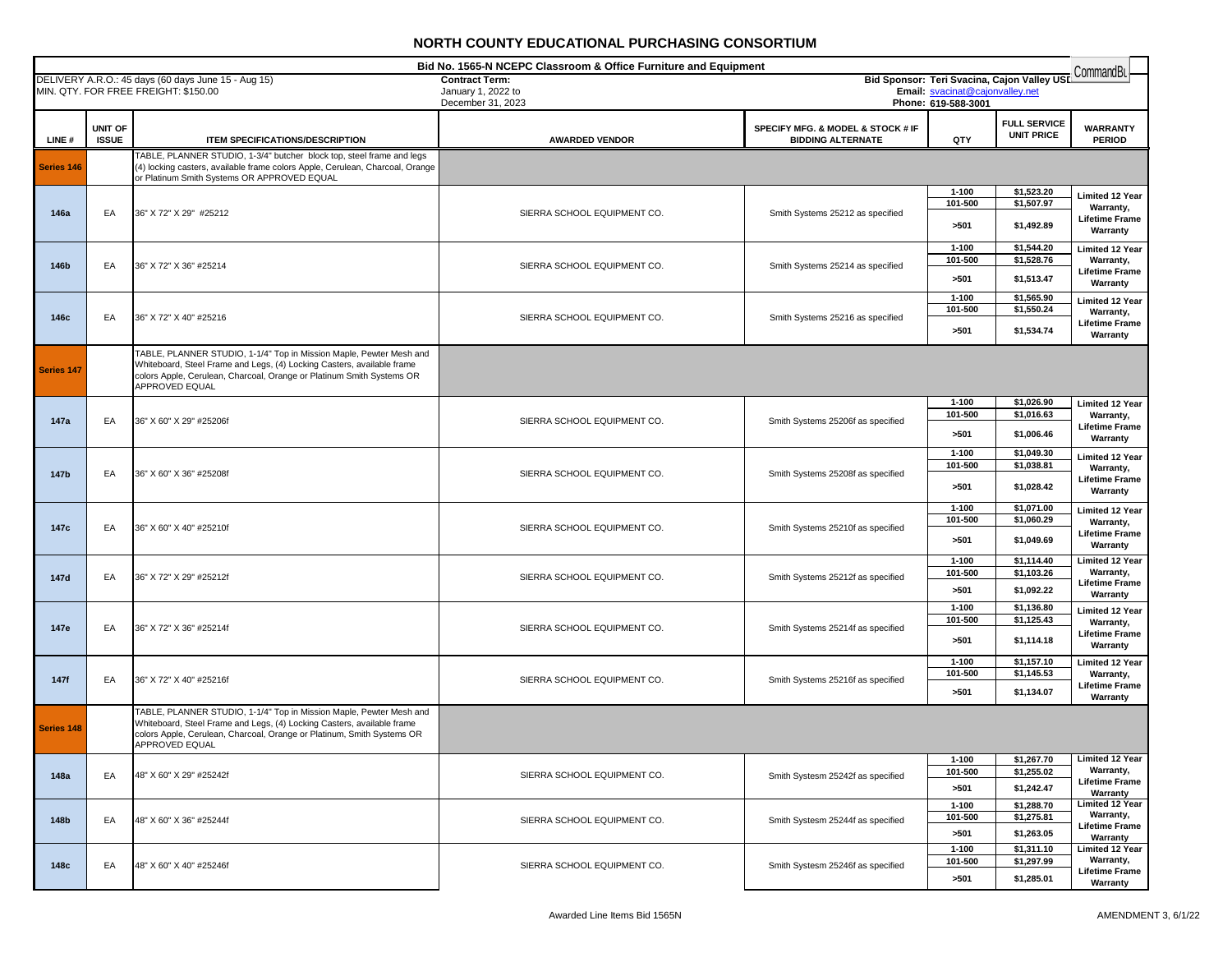|            |                                |                                                                                                                                                                                                                                                                     | Bid No. 1565-N NCEPC Classroom & Office Furniture and Equipment |                                                               |                                                                                |                                          | CommandBu                                                                |
|------------|--------------------------------|---------------------------------------------------------------------------------------------------------------------------------------------------------------------------------------------------------------------------------------------------------------------|-----------------------------------------------------------------|---------------------------------------------------------------|--------------------------------------------------------------------------------|------------------------------------------|--------------------------------------------------------------------------|
|            |                                | DELIVERY A.R.O.: 45 days (60 days June 15 - Aug 15)<br>MIN. QTY. FOR FREE FREIGHT: \$150.00                                                                                                                                                                         | <b>Contract Term:</b>                                           |                                                               | Bid Sponsor: Teri Svacina, Cajon Valley USD<br>Email: svacinat@cajonvalley.net |                                          |                                                                          |
|            |                                |                                                                                                                                                                                                                                                                     | January 1, 2022 to<br>December 31, 2023                         |                                                               | Phone: 619-588-3001                                                            |                                          |                                                                          |
| LINE#      | <b>UNIT OF</b><br><b>ISSUE</b> | <b>ITEM SPECIFICATIONS/DESCRIPTION</b>                                                                                                                                                                                                                              | <b>AWARDED VENDOR</b>                                           | SPECIFY MFG. & MODEL & STOCK # IF<br><b>BIDDING ALTERNATE</b> | QTY                                                                            | <b>FULL SERVICE</b><br><b>UNIT PRICE</b> | <b>WARRANTY</b><br><b>PERIOD</b>                                         |
| 148d       | EA                             | 48" X 72" X 29" #25248f                                                                                                                                                                                                                                             | SIERRA SCHOOL EQUIPMENT CO.                                     | Smith Systesm 25248f as specified                             | $1 - 100$<br>101-500<br>>501                                                   | \$1,375.50<br>\$1,361.75<br>\$1,348.13   | <b>Limited 12 Year</b><br>Warranty,<br><b>Lifetime Frame</b><br>Warranty |
| 148e       | EA                             | 48" X 72" X 36" #25250f                                                                                                                                                                                                                                             | SIERRA SCHOOL EQUIPMENT CO.                                     | Smith Systesm 25250f as specified                             | $1 - 100$<br>101-500<br>>501                                                   | \$1,397.90<br>\$1,383.92<br>\$1,370.08   | <b>Limited 12 Year</b><br>Warranty,<br><b>Lifetime Frame</b><br>Warranty |
| 148f       | EA                             | 48" X 72" X 40" #25252f                                                                                                                                                                                                                                             | SIERRA SCHOOL EQUIPMENT CO.                                     | Smith Systesm 25252f as specified                             | $1 - 100$<br>101-500<br>>501                                                   | \$1,419.60<br>\$1,405.40<br>\$1,391.35   | <b>Limited 12 Year</b><br>Warranty,<br>Lifetime Frame<br>Warranty        |
| 149        | EA                             | ACTIVITY table, rectangle, T-mold, 36 x 72", all standard colors, adjustable<br>legs from 11" - 17", 15" - 25" or 22" - 29", Classroom Select Apollo<br>Markerboard School Specialty 1496744 OR APPROVED EQUAL                                                      | SCHOOL SPECIALTY                                                | CLASSROOM SELECT #1496744                                     | $1 - 100$<br>101-500<br>>501                                                   | \$335.01<br>\$335.01<br>\$335.01         | <b>Limited Lifetime</b>                                                  |
|            |                                |                                                                                                                                                                                                                                                                     | <b>LUNCH &amp; PICNIC TABLES</b>                                |                                                               |                                                                                |                                          |                                                                          |
| Sereis 150 |                                | TABLE, outdoor, fiberglass, galvanized frame with seats. TABLE, will be<br>assembled when delivered. SCM Malibu Series, LA Steelcraft OR<br>APPROVED EQUAL. Colors available must be stated when submitting bids.                                                   |                                                                 |                                                               |                                                                                |                                          |                                                                          |
| 150a       | EA                             | 8' picnic table, 21-22" height SCM 3096B22, TP8-FN, OR APPROVED<br><b>EQUAL</b>                                                                                                                                                                                     |                                                                 |                                                               |                                                                                |                                          |                                                                          |
| 150b       | EA                             | 8' picnic table, 25-26" height #3096 B-26, TP8-FJ                                                                                                                                                                                                                   |                                                                 | <b>NO BID</b>                                                 |                                                                                |                                          |                                                                          |
| 150c       | EA                             | 8' picnic table, 29-30" height SCM 3096B30, TP8-FA OR APPROVED EQUAL                                                                                                                                                                                                |                                                                 |                                                               |                                                                                |                                          |                                                                          |
| Series 151 |                                | TABLE, picnic, portable, heavy duty, 2 3/8" O.D. galvanized steel tubing with<br>walk- through design. Non-tip structure with rounded corners, standard colors,<br>Diamond Pattern, Wabash Valley Signature Series OR APPROVED EQUAL.                               |                                                                 |                                                               |                                                                                |                                          |                                                                          |
| 151a       | EA                             | 6' rectangle Wabash Valley SG106D                                                                                                                                                                                                                                   | DAVE BANG ASSOCIATES                                            | WABASH SG106D, As specified                                   | $1 - 100$<br>101-500<br>>501                                                   | \$1,063.00<br>\$1,025.00<br>\$1,025.00   | 5 years                                                                  |
| 151b       | EA                             | 8' rectangle Wabash Valley SG111D                                                                                                                                                                                                                                   | DAVE BANG ASSOCIATES                                            | WABASH SG111D, As specified                                   | $1 - 100$<br>101-500<br>>501                                                   | \$1,194.00<br>\$1,152.00<br>\$1,152.00   | 5 years                                                                  |
| 151c       | EA                             | 8' rectangle, ADA accessible, Wabash Valley SG115D                                                                                                                                                                                                                  | DAVE BANG ASSOCIATES                                            | WABASH SG115D, As specified                                   | $1 - 100$<br>101-500<br>>501                                                   | \$1,158.00<br>\$1,118.00<br>\$1,118.00   | 5 years                                                                  |
| 151d       | EA                             | 46", octagon shaped, Wabash Valley SG145D                                                                                                                                                                                                                           | DAVE BANG ASSOCIATES                                            | WABASH SG145D, As specified                                   | $1 - 100$<br>101-500<br>>501                                                   | \$1,103.00<br>\$1,064.00<br>\$1,064.00   | 5 years                                                                  |
| 151e       | EA                             | 46", octagon shaped, ADA, Wabash Valley SG155D                                                                                                                                                                                                                      | DAVE BANG ASSOCIATES                                            | WABASH SG155D, As specified                                   | $1 - 100$<br>101-500<br>>501                                                   | \$1,226.00<br>\$1,178.00<br>\$1,178.00   | 5 years                                                                  |
| 151f       | EA                             | 8' rectangle, ADA accessible, Wabash Valley SG115D                                                                                                                                                                                                                  | DAVE BANG ASSOCIATES                                            | WABASH SG115D, As specified                                   | $1 - 100$<br>101-500<br>>501                                                   | \$1,158.00<br>\$1,118.00<br>\$1,118.00   | 5 years                                                                  |
| Series 152 |                                | TABLE, picnic, portable, perforated, plastic coating with 1 5/8" O.D.<br>galvanized steel tubing frame with walk-through design. Non- tip structure with<br>rounded corners, standard colors, Diamond Pattern, Wabash Valley Signature<br>Series OR APPROVED EQUAL. |                                                                 |                                                               |                                                                                |                                          |                                                                          |
| 152a       | EA                             | 6' rectangle, child's height, Wabash Valley SG176D                                                                                                                                                                                                                  | DAVE BANG ASSOCIATES                                            | WABASH SG176D, As specified                                   | $1 - 100$<br>101-500<br>>501                                                   | \$971.00<br>\$944.00<br>\$944.00         | 5 years                                                                  |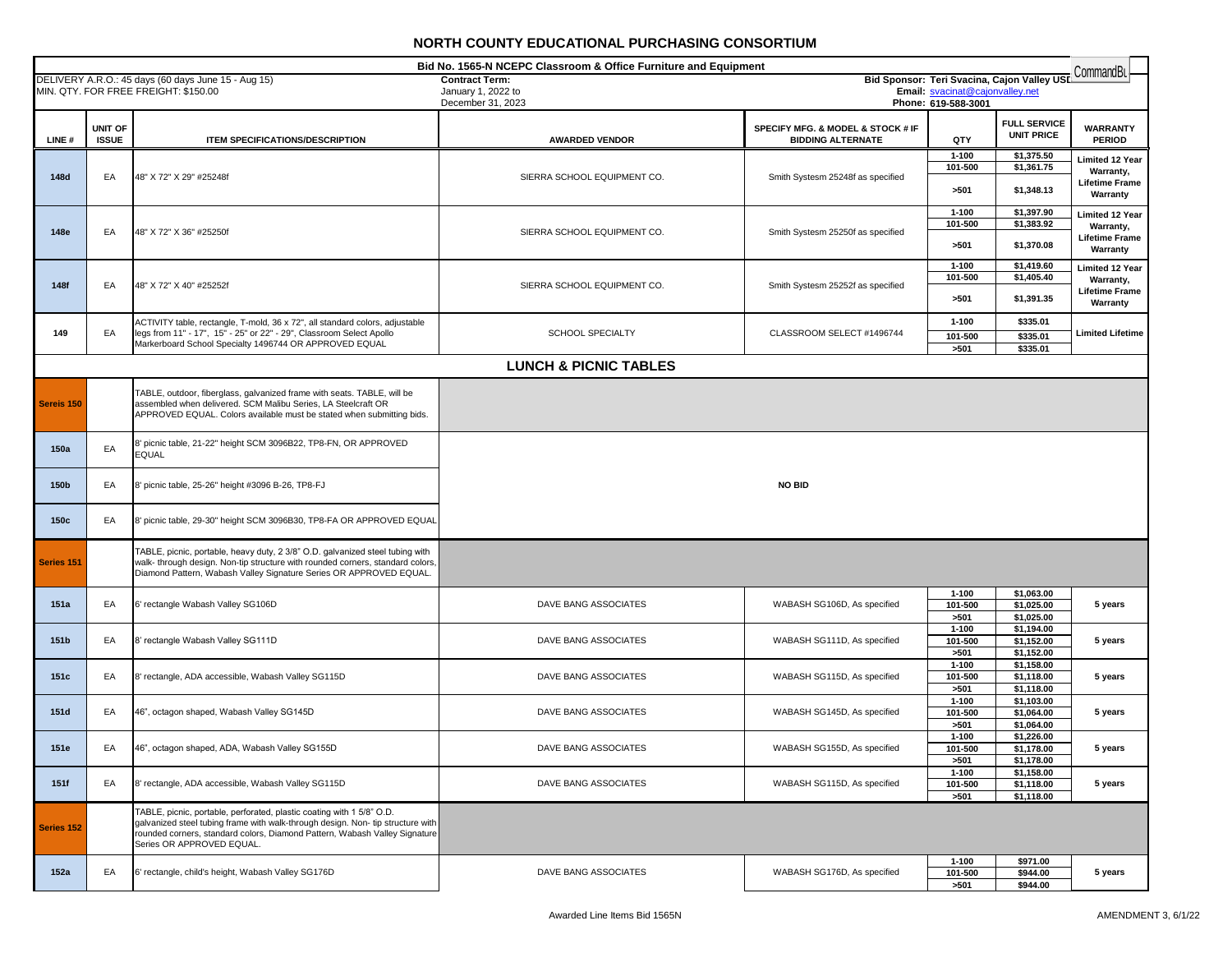| Bid No. 1565-N NCEPC Classroom & Office Furniture and Equipment |              |                                                                                                                                      |                                         |                                   | CommandBu                                              |                                             |                                    |
|-----------------------------------------------------------------|--------------|--------------------------------------------------------------------------------------------------------------------------------------|-----------------------------------------|-----------------------------------|--------------------------------------------------------|---------------------------------------------|------------------------------------|
|                                                                 |              | DELIVERY A.R.O.: 45 days (60 days June 15 - Aug 15)                                                                                  | <b>Contract Term:</b>                   |                                   |                                                        | Bid Sponsor: Teri Svacina, Cajon Valley USD |                                    |
|                                                                 |              | MIN. QTY. FOR FREE FREIGHT: \$150.00                                                                                                 | January 1, 2022 to<br>December 31, 2023 |                                   | Email: svacinat@cajonvalley.net<br>Phone: 619-588-3001 |                                             |                                    |
|                                                                 |              |                                                                                                                                      |                                         |                                   |                                                        |                                             |                                    |
|                                                                 | UNIT OF      |                                                                                                                                      |                                         | SPECIFY MFG. & MODEL & STOCK # IF |                                                        | <b>FULL SERVICE</b><br><b>UNIT PRICE</b>    | <b>WARRANTY</b>                    |
| LINE#                                                           | <b>ISSUE</b> | <b>ITEM SPECIFICATIONS/DESCRIPTION</b>                                                                                               | <b>AWARDED VENDOR</b>                   | <b>BIDDING ALTERNATE</b>          | QTY                                                    |                                             | <b>PERIOD</b>                      |
|                                                                 |              |                                                                                                                                      |                                         |                                   | $1 - 100$                                              | \$1,195.00                                  |                                    |
| 152b                                                            | EA           | 8 'rectangle, Wabash Valley SG110D                                                                                                   | DAVE BANG ASSOCIATES                    | WABASH SG110D, As specified       | 101-500<br>>501                                        | \$1,195.00<br>\$1,195.00                    | 5 years                            |
|                                                                 |              |                                                                                                                                      |                                         |                                   | $1 - 100$                                              | \$1,093.00                                  |                                    |
| 152c                                                            | EA           | 46" square, child's height, Wabash Valley SG171D                                                                                     | DAVE BANG ASSOCIATES                    | WABASH SG171D, As specified       | 101-500                                                | \$1,075.00                                  | 5 years                            |
|                                                                 |              |                                                                                                                                      |                                         |                                   | >501                                                   | $\overline{51,075.00}$                      |                                    |
|                                                                 |              |                                                                                                                                      |                                         |                                   | $1 - 100$                                              | \$1,364.00                                  |                                    |
| 152d                                                            | EA           | 46" square, children's height alaphabet, Wabash Valley SG172                                                                         | DAVE BANG ASSOCIATES                    | WABASH SG172D, As specified       | 101-500                                                | \$1,314.00                                  | 5 years                            |
|                                                                 |              |                                                                                                                                      |                                         |                                   | >501<br>$1 - 100$                                      | \$1,314.00<br>\$1,103.00                    |                                    |
| 152e                                                            | EA           | 46", octagon shaped, Wabash Valley SG145D                                                                                            | DAVE BANG ASSOCIATES                    | WABASH SG145D, As specified       | 101-500                                                | \$1,064.00                                  | 5 years                            |
|                                                                 |              |                                                                                                                                      |                                         |                                   | >501                                                   | \$1,064.00                                  |                                    |
|                                                                 |              |                                                                                                                                      |                                         |                                   | $1 - 100$                                              | \$1,226.00                                  |                                    |
| 152f                                                            | EA           | 46", octagon shaped, ADA, Wabash Valley SG155D                                                                                       | DAVE BANG ASSOCIATES                    | WABASH SG155D, As specified       | 101-500                                                | \$1,178.00                                  | 5 years                            |
|                                                                 |              |                                                                                                                                      |                                         |                                   | >501<br>$1 - 100$                                      | \$1,178.00<br>\$1,149.00                    |                                    |
| 152g                                                            | EA           | 46" round shaped, Wabash Valley SG150D                                                                                               | DAVE BANG ASSOCIATES                    | WABASH SG150D, As specified       | 101-500                                                | \$1,110.00                                  | 5 years                            |
|                                                                 |              |                                                                                                                                      |                                         |                                   | >501                                                   | \$1,110.00                                  |                                    |
|                                                                 |              |                                                                                                                                      |                                         |                                   | $1 - 100$                                              | \$1,085.00                                  |                                    |
| 152h                                                            | EA           | 46" square shaped, Wabash Valley SG140D                                                                                              | DAVE BANG ASSOCIATES                    | WABASH SG140D, As specified       | 101-500                                                | \$1,046.00                                  | 5 years                            |
|                                                                 |              |                                                                                                                                      |                                         |                                   | >501                                                   | \$1,046.00                                  |                                    |
| 152i                                                            | EA           | 46" round shaped, Perforated Pattern, Wabash Valley SG150P OR                                                                        | DAVE BANG ASSOCIATES                    | WABASH SG150P, As specified       | $1 - 100$<br>101-500                                   | \$1,248.00<br>\$1,199.00                    | 5 years                            |
|                                                                 |              | APPROVED EQUAL.                                                                                                                      |                                         |                                   | >501                                                   | \$1,199.00                                  |                                    |
|                                                                 |              | UMBRELLA, market, 2-piece pole, manual lift, marine grade fabric standard                                                            |                                         |                                   |                                                        |                                             |                                    |
| Series <sub>153</sub>                                           |              | colors and standard pole finishes, Wabash Valley OR APPROVED EQUAL                                                                   |                                         |                                   |                                                        |                                             |                                    |
|                                                                 |              |                                                                                                                                      |                                         |                                   | $1 - 100$                                              | \$480.00                                    |                                    |
| 153a                                                            | EA           | diameter, Wabash Valley UM105                                                                                                        | DAVE BANG ASSOCIATES                    | WABASH UM105, As specified        | 101-500                                                | \$480.00                                    | 5 years                            |
|                                                                 |              |                                                                                                                                      |                                         |                                   | >501                                                   | \$480.00                                    |                                    |
|                                                                 |              |                                                                                                                                      |                                         |                                   | $1 - 100$                                              | \$550.00                                    |                                    |
| 153 <sub>b</sub>                                                | EA           | 9' diameter, Wabash Valley UM110                                                                                                     | DAVE BANG ASSOCIATES                    | WABASH UM110, As specified        | 101-500                                                | \$550.00                                    | 5 years                            |
|                                                                 |              |                                                                                                                                      |                                         |                                   | >501                                                   | \$550.00                                    |                                    |
| 153c                                                            | EA           | UMBRELLA STAND for market umbrellas above, Wabash Valley UM305 OR                                                                    | DAVE BANG ASSOCIATES                    | WABASH UM305, As specified        | $1 - 100$<br>101-500                                   | \$248.00<br>\$241.00                        | 5 years                            |
|                                                                 |              | APPROVED EQUAL                                                                                                                       |                                         |                                   | >501                                                   | \$241.00                                    |                                    |
|                                                                 |              | BENCH, backless, 6' long with 10" wide seat, 2-3/8" OD frame, surface                                                                |                                         |                                   | $1 - 100$                                              | \$388.00                                    |                                    |
| 153d                                                            | EA           | mount, perforated plastic coating, powder-coating, standard colors, min. 5-                                                          | DAVE BANG ASSOCIATES                    | WABASH SG307D, As specified       | 101-500                                                | \$377.00                                    | 5 years                            |
|                                                                 |              | year warranty. Wabash Valley SG307D OR APPROVED EQUAL                                                                                |                                         |                                   | >501                                                   | \$377.00                                    |                                    |
|                                                                 |              | BENCH, backless, 8' long with 10" wide seat, 2-3/8" OD frame, surface                                                                |                                         |                                   | $1 - 100$<br>101-500                                   | \$427.00<br>\$414.00                        |                                    |
| 153e                                                            | EA           | mount, perforated plastic coating, powder-coating, standard colors, min. 5-<br>year warranty. Wabash Valley SG319D OR APPROVED EQUAL | DAVE BANG ASSOCIATES                    | WABASH SG319D, As specified       | >501                                                   | \$414.00                                    | 5 years                            |
|                                                                 |              | TABLE, Cafeteria, mobile folding, bench seating, 3-1 conversion, high                                                                |                                         |                                   |                                                        |                                             |                                    |
| Series 154                                                      |              | pressure laminate, MDF core, center gravity lock bar, floating fold torsion bar,                                                     |                                         |                                   |                                                        |                                             |                                    |
|                                                                 |              | 14-gauge tube legs. SICO 3-1 convertible, American Table All-In-One OR                                                               |                                         |                                   |                                                        |                                             |                                    |
|                                                                 |              | APPROVED EQUAL                                                                                                                       |                                         |                                   | $1 - 100$                                              | \$833.75                                    |                                    |
| 154a                                                            | EA           | 6' Unit Sico T3A32F OR American Table ACB6-DR                                                                                        | OFFICE & ERGONOMIC SOLUTIONS            | AMTAB ACB6-DR                     | 101-500                                                | \$833.75                                    | <b>Ltd Lifetime</b>                |
|                                                                 |              |                                                                                                                                      |                                         |                                   | >501                                                   | \$833.75                                    |                                    |
|                                                                 |              |                                                                                                                                      |                                         |                                   | $1 - 100$                                              | \$933.90                                    |                                    |
| 154b                                                            | EA           | 8' Unit Sico T3C32F OR American Table ACB8-DR                                                                                        | OFFICE & ERGONOMIC SOLUTIONS            | AMTAB ACB8-DR                     | 101-500                                                | \$933.90                                    | <b>Ltd Lifetime</b>                |
|                                                                 |              |                                                                                                                                      |                                         |                                   | >501                                                   | \$933.90                                    |                                    |
|                                                                 |              | TABLE, Cafeteria, mobile folding, bench seating, high pressure laminate,                                                             |                                         |                                   |                                                        |                                             |                                    |
| Series 155                                                      |              | MDF core, center gravity lock bar, floating fold torsion bar, 14-gauge tube<br>legs. SICO BY Series OR APPROVED EQUAL                |                                         |                                   |                                                        |                                             |                                    |
|                                                                 |              |                                                                                                                                      |                                         |                                   |                                                        | \$2,508.59                                  | cimited cheanic                    |
| 155a                                                            | EA           | 10' size Sico TBB31F                                                                                                                 | SIERRA SCHOOL EQUIPMENT CO.             | Sico TBB31F                       | $1 - 100$<br>101-500                                   | \$2,483.50                                  | Warranty, some                     |
|                                                                 |              |                                                                                                                                      |                                         |                                   | >501                                                   | \$2,458.67                                  | exceptions with                    |
|                                                                 |              |                                                                                                                                      |                                         |                                   | $1 - 100$                                              | \$2,564.01                                  | 19 Xeas Warrante<br>Warranty, some |
| 155b                                                            | EA           | 12' size Sico TBC31F                                                                                                                 | SIERRA SCHOOL EQUIPMENT CO.             | Sico TBC31F                       | 101-500                                                | \$2,538.37                                  | exceptions with                    |
|                                                                 |              |                                                                                                                                      |                                         |                                   | >501                                                   | \$2,512.99                                  | A Voor Worranty                    |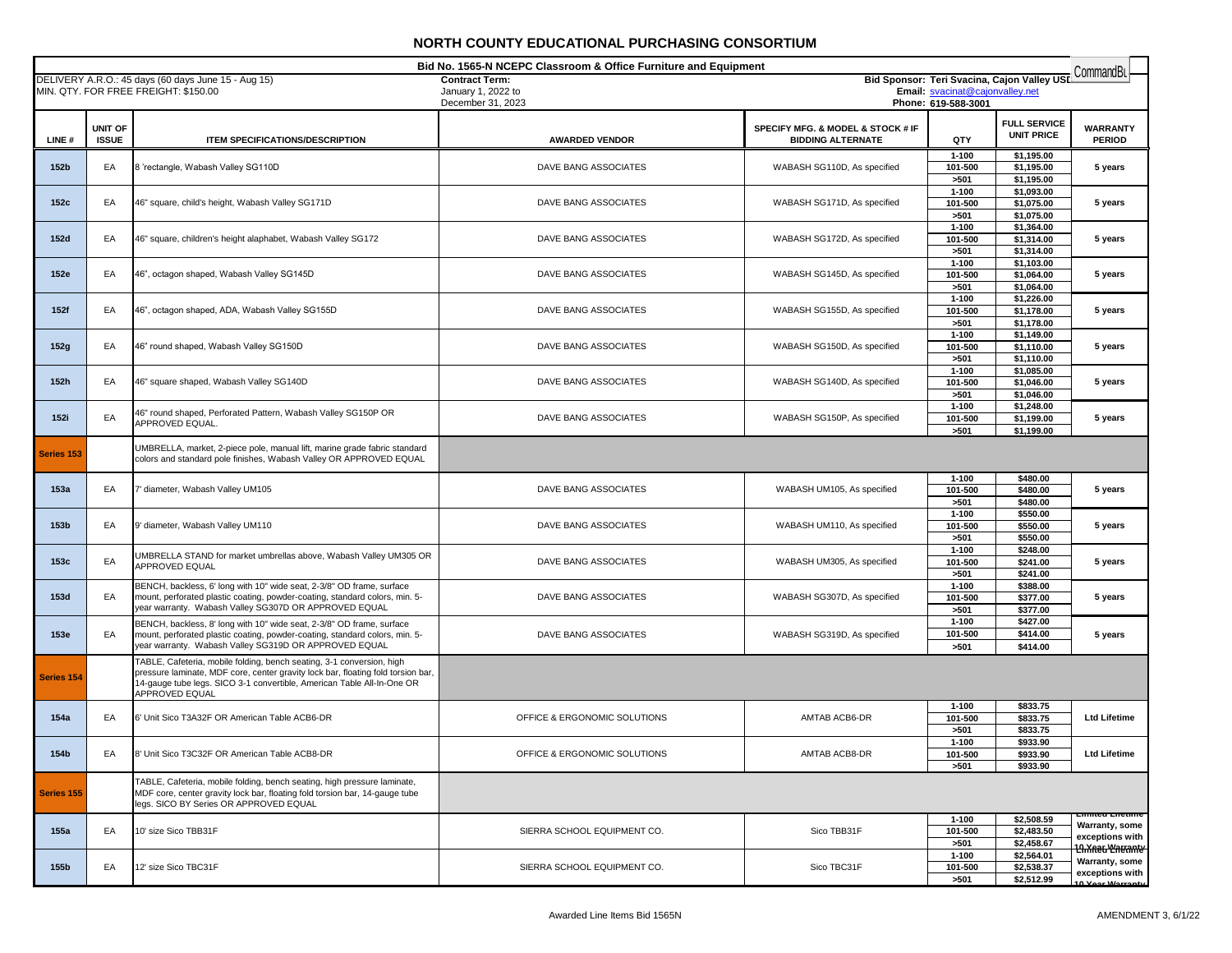| Bid No. 1565-N NCEPC Classroom & Office Furniture and Equipment<br>CommandBu<br>Bid Sponsor: Teri Svacina, Cajon Valley USL |                         |                                                                                                                                                      |                                             |                                                               |                                 |                                          |                                  |
|-----------------------------------------------------------------------------------------------------------------------------|-------------------------|------------------------------------------------------------------------------------------------------------------------------------------------------|---------------------------------------------|---------------------------------------------------------------|---------------------------------|------------------------------------------|----------------------------------|
|                                                                                                                             |                         | DELIVERY A.R.O.: 45 days (60 days June 15 - Aug 15)<br>MIN. QTY. FOR FREE FREIGHT: \$150.00                                                          | <b>Contract Term:</b><br>January 1, 2022 to |                                                               | Email: svacinat@cajonvalley.net |                                          |                                  |
|                                                                                                                             |                         |                                                                                                                                                      | December 31, 2023                           | Phone: 619-588-3001                                           |                                 |                                          |                                  |
| LINE#                                                                                                                       | UNIT OF<br><b>ISSUE</b> | <b>ITEM SPECIFICATIONS/DESCRIPTION</b>                                                                                                               | <b>AWARDED VENDOR</b>                       | SPECIFY MFG. & MODEL & STOCK # IF<br><b>BIDDING ALTERNATE</b> | QTY                             | <b>FULL SERVICE</b><br><b>UNIT PRICE</b> | <b>WARRANTY</b><br><b>PERIOD</b> |
|                                                                                                                             |                         |                                                                                                                                                      | <b>BOOKCASES &amp; CABINETS</b>             |                                                               |                                 |                                          |                                  |
|                                                                                                                             |                         | BOOKCASE, steel, two opening w/1 adj.shelf, 36H x 30W. Colors to include                                                                             |                                             |                                                               | $1 - 100$                       | \$135.80                                 |                                  |
| 156                                                                                                                         | EA                      | all standard filing cabinet colors CH Equipment 303612 30"Hx36"Wx12"D OR<br>APPROVED EQUAL                                                           | CONCEPTS SCHOOL & OFFICE FURNISHINGS        | CH-303612 (SB2A)                                              | 101-500<br>>501                 | \$135.80<br>\$135.80                     | <b>15 YEARS</b>                  |
|                                                                                                                             |                         | BOOKCASE, wood, two shelf, with one adjustable, shelf, 36W x 30H to                                                                                  |                                             |                                                               | $1 - 100$                       | \$216.20                                 |                                  |
| 157                                                                                                                         | EA                      | include all standard colors, Deskmaker SS-BCSE-3629-A1 30"Hx36W OR<br>APPROVED EQUAL                                                                 | ARENSON OFFICE FURNITURE                    | DESKMAKERS SS-BCSE-3629-A1                                    | 101-500                         | \$216.20                                 | <b>Limited Lifetime</b>          |
|                                                                                                                             |                         |                                                                                                                                                      |                                             |                                                               | >501<br>$1 - 100$               | \$216.20<br>\$159.00                     |                                  |
| 158                                                                                                                         | EA                      | BOOKCASE, metal, three shelf, with two adjustable, shelves, 36W x 36H,<br>x12D, standard colors, CH Equipment SB3A-36 OR APPROVED EQUAL              | CONCEPTS SCHOOL & OFFICE FURNISHINGS        | CH-SB3A-36                                                    | 101-500                         | \$159.00                                 | <b>15 YEARS</b>                  |
|                                                                                                                             |                         |                                                                                                                                                      |                                             |                                                               | >501<br>$1 - 100$               | \$159.00<br>\$64.40                      |                                  |
| 159                                                                                                                         | EA                      | Laminate Top for above bookcase, CH Equipment 1236CAP - 36W x 12D x<br>1'D OR APPROVED EQUAL                                                         | CONCEPTS SCHOOL & OFFICE FURNISHINGS        | CH-1236CAP                                                    | 101-500                         | \$64.40                                  | <b>15 YEARS</b>                  |
|                                                                                                                             |                         | BOOKCASE, metal, three shelf, with two adjustable, shelves, 36W x 42H;                                                                               |                                             |                                                               | >501<br>$1 - 100$               | \$64.40<br>\$173.60                      |                                  |
| 160                                                                                                                         | EA                      | Colors to include all standard filing cabinet colors, CH Equipment SB3A OR                                                                           | CONCEPTS SCHOOL & OFFICE FURNISHINGS        | CH-SB3A                                                       | 101-500                         | \$173.60                                 | <b>15 YEARS</b>                  |
|                                                                                                                             |                         | APPROVED EQUAL                                                                                                                                       |                                             |                                                               | >501<br>$1 - 100$               | \$173.60                                 |                                  |
| 161                                                                                                                         | EA                      | BOOKCASE, steel frame, laminated 48W x 12D x 48H-- 3 Shelves surface,<br>Virco 2BC4848 OR APPROVED EQUAL.                                            | <b>VIRCO</b>                                | <b>VIRCO 2BC4848</b>                                          | 101-500                         | \$655.65<br>\$655.65                     | 10 YEARS                         |
|                                                                                                                             |                         |                                                                                                                                                      |                                             |                                                               | >501                            | \$655.65                                 |                                  |
| 162                                                                                                                         | EA                      | BOOKCASE, steel frame, laminated surface 36w x 12d x48h Virco 2BC3648                                                                                | <b>VIRCO</b>                                | <b>VIRCO 2BC3648</b>                                          | $1 - 100$<br>101-500            | \$619.53<br>\$619.53                     | 10 YEARS                         |
|                                                                                                                             |                         | OR APPROVED EQUAL                                                                                                                                    |                                             |                                                               | >501                            | \$619.53                                 |                                  |
| Series 163                                                                                                                  |                         | BOOKCASE, metal, adustable shelves, standard colors 34"W X 12"D HON<br>OR APPROVED EQUAL                                                             |                                             |                                                               |                                 |                                          |                                  |
| 163a                                                                                                                        | EA                      | 29"h, 2 shelf, S30ABC                                                                                                                                | OFFICE & ERGONOMIC SOLUTIONS                | HON S30ABC                                                    | $1 - 100$<br>101-500<br>>501    | \$123.85<br>\$123.85<br>\$123.85         | <b>LIFETIME</b>                  |
| 163b                                                                                                                        | EA                      | 41"h, 3 shelf, S42ABC                                                                                                                                | OFFICE & ERGONOMIC SOLUTIONS                | HON S42ABC                                                    | $1 - 100$<br>101-500<br>>501    | \$148.26<br>\$148.26<br>\$148.26         | <b>LIFETIME</b>                  |
|                                                                                                                             |                         |                                                                                                                                                      |                                             |                                                               | $1 - 100$                       | \$221.46                                 |                                  |
| 163c                                                                                                                        | EA                      | 59"h, 4 shelf, S60ABC,                                                                                                                               | OFFICE & ERGONOMIC SOLUTIONS                | HON S60ABC                                                    | 101-500<br>>501                 | \$221.46<br>\$221.46                     | <b>LIFETIME</b>                  |
|                                                                                                                             |                         |                                                                                                                                                      |                                             |                                                               | $1 - 100$                       | \$252.15                                 |                                  |
| 163d                                                                                                                        | EA                      | 71"H, 5 shelf, S72ABC                                                                                                                                | OFFICE & ERGONOMIC SOLUTIONS                | HON S72ABC                                                    | 101-500                         | \$252.15<br>\$252.15                     | <b>LIFETIME</b>                  |
|                                                                                                                             |                         | BOOKCASE, laminate wood finish, three shelves, with two adjustable,                                                                                  |                                             |                                                               | >501<br>$1 - 100$               | \$292.25                                 |                                  |
| 164                                                                                                                         | EA                      | shelves, Oak/Walnut, 48H x 36W x 12D, Deskmaker SS-BCSE-3648-A1 OR<br>APPROVED EQUAL                                                                 | ARENSON OFFICE FURNITURE                    | DESKMAKERS SS-BCSE-3648-A1                                    | 101-500                         | \$292.25                                 | <b>Limited Lifetime</b>          |
|                                                                                                                             |                         | BOOKCASE, Plateau Series, 36"w X 12"d X 60"h, 1-1/8" Particleboard                                                                                   |                                             |                                                               | >501<br>$1 - 100$               | \$292.25<br>\$1,159.14                   |                                  |
|                                                                                                                             |                         | Laminated Surface With T-Mold Banding. Three Adjustable Shelves Are                                                                                  |                                             |                                                               | 101-500                         | \$1,159.14                               |                                  |
| 165                                                                                                                         | EA                      | Constructed Of Steel And Are Adjustable In 1/2" Increments, in all standard<br>laminate colors, edge band colors and frame colors, Virco PTBC6036 OR | <b>VIRCO</b>                                | VIRCO PTBC6036                                                | >501                            | \$1,159.14                               | 10 YEARS                         |
|                                                                                                                             |                         | <b>APPROVED EQUAL</b>                                                                                                                                |                                             |                                                               |                                 |                                          |                                  |
| Series 166                                                                                                                  |                         | CABINET, storage, metal, adjustable, shelves with lock. All standard metal<br>colors, CH Equipment OR APPROVED EQUAL.                                |                                             |                                                               |                                 |                                          |                                  |
|                                                                                                                             |                         |                                                                                                                                                      |                                             |                                                               | 1-100                           | \$462.00                                 |                                  |
| 166a                                                                                                                        | EA                      | 36W x 72H x 24D, C&H #SC4                                                                                                                            | CONCEPTS SCHOOL & OFFICE FURNISHINGS        | CH-SC4                                                        | 101-500<br>>501                 | \$462.00<br>\$462.00                     | <b>15 YEARS</b>                  |
|                                                                                                                             |                         |                                                                                                                                                      |                                             |                                                               | $1 - 100$                       | \$332.00                                 |                                  |
| 166b                                                                                                                        | EA                      | 36W x 72H x 18D C&H #SC3                                                                                                                             | CONCEPTS SCHOOL & OFFICE FURNISHINGS        | CH-SC3                                                        | 101-500                         | \$332.00                                 | <b>15 YEARS</b>                  |
|                                                                                                                             |                         | CABINET, Storage, mobile, locking doors & 2 adjustable, shelves, 2 file                                                                              |                                             | \$332.00<br>>501<br>\$1,755.60<br>1-100                       |                                 |                                          |                                  |
| 167                                                                                                                         | EA                      | drawers, 2 44" wide paper drawers. Virco#2513, C&H #CN4020- TC/2D OR                                                                                 | CONCEPTS SCHOOL & OFFICE FURNISHINGS        | CH-CN4020-TC/2D                                               | 101-500                         | <b>15 YEARS</b><br>\$1,755.60            |                                  |
|                                                                                                                             |                         | APPROVED EQUAL.                                                                                                                                      |                                             | \$1,755.60<br>>501                                            |                                 |                                          |                                  |
| 168                                                                                                                         | EA                      | CABINET, paper storage, 5 full drawers, 48 x 36 x 28 Virco #2325, C&H                                                                                | CONCEPTS SCHOOL & OFFICE FURNISHINGS        | CH-NPS1BIM                                                    | $1 - 100$<br>101-500            | \$1,232.00<br>\$1,232.00                 | 15 YEARS                         |
|                                                                                                                             | NPS1BIM APPROVED EQUAL  |                                                                                                                                                      |                                             | >501                                                          | \$1,232.00                      |                                          |                                  |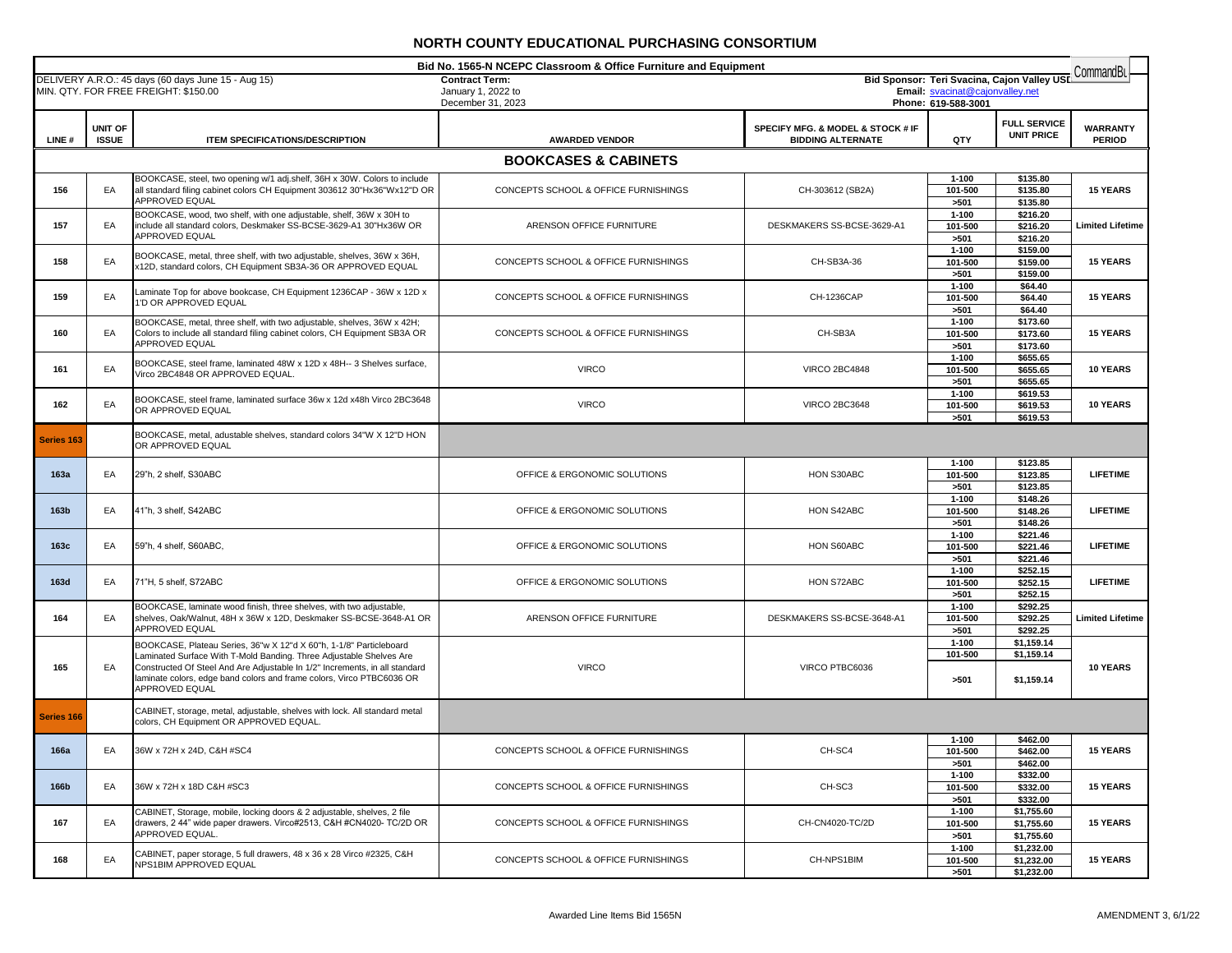| Bid No. 1565-N NCEPC Classroom & Office Furniture and Equipment<br>CommandBu |                         |                                                                                                                                                                                                                                                                                                                                                                                                                                                                                                                                                                                                                                                                                                                                                                      |                                         |                                                               |                                 |                                             |                                                    |
|------------------------------------------------------------------------------|-------------------------|----------------------------------------------------------------------------------------------------------------------------------------------------------------------------------------------------------------------------------------------------------------------------------------------------------------------------------------------------------------------------------------------------------------------------------------------------------------------------------------------------------------------------------------------------------------------------------------------------------------------------------------------------------------------------------------------------------------------------------------------------------------------|-----------------------------------------|---------------------------------------------------------------|---------------------------------|---------------------------------------------|----------------------------------------------------|
|                                                                              |                         | DELIVERY A.R.O.: 45 days (60 days June 15 - Aug 15)                                                                                                                                                                                                                                                                                                                                                                                                                                                                                                                                                                                                                                                                                                                  | <b>Contract Term:</b>                   |                                                               | Email: svacinat@cajonvalley.net | Bid Sponsor: Teri Svacina, Cajon Valley USI |                                                    |
|                                                                              |                         | MIN. QTY. FOR FREE FREIGHT: \$150.00                                                                                                                                                                                                                                                                                                                                                                                                                                                                                                                                                                                                                                                                                                                                 | January 1, 2022 to<br>December 31, 2023 |                                                               | Phone: 619-588-3001             |                                             |                                                    |
| LINE#                                                                        | UNIT OF<br><b>ISSUE</b> | <b>ITEM SPECIFICATIONS/DESCRIPTION</b>                                                                                                                                                                                                                                                                                                                                                                                                                                                                                                                                                                                                                                                                                                                               | <b>AWARDED VENDOR</b>                   | SPECIFY MFG. & MODEL & STOCK # IF<br><b>BIDDING ALTERNATE</b> | QTY                             | <b>FULL SERVICE</b><br><b>UNIT PRICE</b>    | <b>WARRANTY</b><br><b>PERIOD</b>                   |
| 169                                                                          | EA                      | Mobile Cabinet, 72" High Mobile Cabinet With Two Doors Has A Unitized<br>Steel FrameAnd Five Adjustable Steel Shelves. Shelves Adjust In 1/2"<br>Increments. Panels Are 3/4" Particleboard Surfaced On Both Sides With<br>Thermofused Melamine. T-Mold Edge Banding. Both Doors Have Keyed-Alike<br>Locks And Hinges That Pivot 270° So That Each Door Can Be Opened Flat<br>Against Its Side Of The Cabinet. Pull Handles Are 3/4" Chromed Tubular Steel<br>And Are Recessed In Down Position And Pivot Upward And Lock In<br>Operating Position. Two 5" Swivel Casters With A Tread Lock Brake And Two<br>5" Swivel Casters Without A Brake. 48"w X 28"d X 72"h, all standard<br>melamine colors, T-mold colors and Frame colors, Virco #2601 OR<br>APPROVED EQUAL | <b>VIRCO</b>                            | <b>VIRCO 2601</b>                                             | $1 - 100$<br>101-500<br>>501    | \$2,112.58<br>\$2,112.58<br>\$2,112.58      | <b>10 YEARS</b>                                    |
|                                                                              |                         |                                                                                                                                                                                                                                                                                                                                                                                                                                                                                                                                                                                                                                                                                                                                                                      | <b>BOARDS</b>                           |                                                               |                                 |                                             |                                                    |
| <b>Series 170</b>                                                            |                         | BOARD, bulletin, chalkboard, white marker, various sizes, all to have map<br>rails, chalk trays, must be individually packaged when shipped.                                                                                                                                                                                                                                                                                                                                                                                                                                                                                                                                                                                                                         |                                         |                                                               |                                 |                                             |                                                    |
| 170a                                                                         | EA                      | BOARD, bulletin, aluminum frames, vinyl surfaces, 4' x 8' Claridge 858F OR<br><b>APPROVED EQUAL</b>                                                                                                                                                                                                                                                                                                                                                                                                                                                                                                                                                                                                                                                                  | CONCEPTS SCHOOL & OFFICE FURNISHINGS    | CLARIDGE 858F                                                 | $1 - 100$<br>101-500<br>>501    | \$232.49<br>\$232.49<br>\$232.49            | <b>LIFETIME</b>                                    |
| 170b                                                                         | EA                      | BOARD, white marker, 4'x6', porcelain steel with aluminum frames and eraser<br>holder at bottom with map rails, Claridge S44X6LCS OR APPROVED EQUAL                                                                                                                                                                                                                                                                                                                                                                                                                                                                                                                                                                                                                  | CONCEPTS SCHOOL & OFFICE FURNISHINGS    | CLARIDGE S44X6LCS                                             | $1 - 100$<br>101-500<br>>501    | \$483.04<br>\$483.04<br>\$483.04            | <b>LIFETIME</b>                                    |
| 170c                                                                         | EA                      | BOARD, white marker, 4'x8', porcelain steel with aluminum frames and eraser<br>holder at bottom with map rails, Claridge S44X8LCS OR APPROVED EQUAL                                                                                                                                                                                                                                                                                                                                                                                                                                                                                                                                                                                                                  | CONCEPTS SCHOOL & OFFICE FURNISHINGS    | <b>CLARIDGE S44X8LCS</b>                                      | $1 - 100$<br>101-500<br>>501    | \$611.28<br>\$611.28<br>\$611.28            | <b>LIFETIME</b>                                    |
| 170d                                                                         | EA                      | BOARD, white marker, 4'x10', porcelain steel with aluminum frames and<br>eraser holder at bottom with map rails, Claridge S44X10LCS OR APPROVED<br><b>EQUAL</b>                                                                                                                                                                                                                                                                                                                                                                                                                                                                                                                                                                                                      | CONCEPTS SCHOOL & OFFICE FURNISHINGS    | CLARIDGE S44X10LCS                                            | $1 - 100$<br>101-500<br>>501    | \$762.77<br>\$762.77<br>\$762.77            | <b>LIFETIME</b>                                    |
| 170e                                                                         | EA                      | BOARD, white marker, 4'x12', porcelain steel with aluminum frames and<br>eraser holder at bottom with map rails, Clardige S44X12LCS OR APPROVED<br>EQUAL.                                                                                                                                                                                                                                                                                                                                                                                                                                                                                                                                                                                                            | CONCEPTS SCHOOL & OFFICE FURNISHINGS    | CLARIDGE S44X12LCS                                            | $1 - 100$<br>101-500<br>>501    | \$885.94<br>\$885.94<br>\$885.94            | <b>LIFETIME</b>                                    |
| 170f                                                                         | EA                      | BOARD, white marker, 5'x6', porcelain steel with aluminum frames and erase<br>holder at bottom with map rails, Claridge S45X6LCS OR APPROVED<br>EQUAL.                                                                                                                                                                                                                                                                                                                                                                                                                                                                                                                                                                                                               | CONCEPTS SCHOOL & OFFICE FURNISHINGS    | CLARIDGE S45X6LCS                                             | $1 - 100$<br>101-500<br>>501    | \$682.38<br>\$682.38<br>\$682.38            | <b>LIFETIME</b>                                    |
| 170g                                                                         | EA                      | BOARD, white marker, 5'x8', porcelain steel with aluminum frames and eraser<br>holder at bottom with map rails, Claridge S45X8LCS OR APPROVED<br>EQUAL.                                                                                                                                                                                                                                                                                                                                                                                                                                                                                                                                                                                                              | CONCEPTS SCHOOL & OFFICE FURNISHINGS    | CLARIDGE S45X8LCS                                             | $1 - 100$<br>101-500<br>>501    | \$843.17<br>\$843.17<br>\$843.17            | <b>LIFETIME</b>                                    |
| 171                                                                          | EA                      | BOARD, mobile, magnetic, dry-erase, 37 1/2" L x 74 1/2" H, Mooreco/Best<br>Rite 62406 OR APPROVED EQUAL                                                                                                                                                                                                                                                                                                                                                                                                                                                                                                                                                                                                                                                              | ELB                                     | MooreCo<br>62406                                              | $1 - 100$<br>101-500<br>>501    |                                             | DISCONTINUED WITH NO IN-LINE<br><b>REPLACEMENT</b> |
|                                                                              |                         |                                                                                                                                                                                                                                                                                                                                                                                                                                                                                                                                                                                                                                                                                                                                                                      | <b>FILE CABINETS</b>                    |                                                               |                                 |                                             |                                                    |
| Series 172                                                                   |                         | CABINET, file, steel, 25" or 28" depths, premium quality with locks, standard<br>metal colors. Order follower block or hanging file folder frame, HON, OR<br>APPROVED EQUAL.                                                                                                                                                                                                                                                                                                                                                                                                                                                                                                                                                                                         |                                         |                                                               |                                 |                                             |                                                    |
| 172a                                                                         | EA                      | Legal, 4 drawer, 28" HON 214CP                                                                                                                                                                                                                                                                                                                                                                                                                                                                                                                                                                                                                                                                                                                                       | OFFICE & ERGONOMIC SOLUTIONS            | <b>HON 214CP</b>                                              | $1 - 100$<br>101-500<br>>501    | \$602.64<br>\$602.64<br>\$602.64            | <b>LIFETIME</b>                                    |
| 172b                                                                         | EA                      | Legal 5 drawer, 28" HON 215CP                                                                                                                                                                                                                                                                                                                                                                                                                                                                                                                                                                                                                                                                                                                                        | OFFICE & ERGONOMIC SOLUTIONS            | <b>HON 215CP</b>                                              | $1 - 100$<br>101-500<br>>501    | \$805.61<br>\$805.61<br>\$805.61            | <b>LIFETIME</b>                                    |
| 172c                                                                         | EA                      | Letter, 4 drawer, 25" HON 514P                                                                                                                                                                                                                                                                                                                                                                                                                                                                                                                                                                                                                                                                                                                                       | OFFICE & ERGONOMIC SOLUTIONS            | <b>HON 514P</b>                                               | 1-100<br>101-500<br>>501        | \$275.44<br>\$275.44<br>\$275.44            | <b>LIFETIME</b>                                    |
| 172d                                                                         | EA                      | Letter, 4 drawer, 28" HON 214P                                                                                                                                                                                                                                                                                                                                                                                                                                                                                                                                                                                                                                                                                                                                       | OFFICE & ERGONOMIC SOLUTIONS            | <b>HON 214P</b>                                               | 1-100<br>101-500<br>>501        | \$507.99<br>\$507.99<br>\$507.99            | <b>LIFETIME</b>                                    |
| 172e                                                                         | EA                      | Letter, 5 drawer, 28" HON 215P                                                                                                                                                                                                                                                                                                                                                                                                                                                                                                                                                                                                                                                                                                                                       | OFFICE & ERGONOMIC SOLUTIONS            | <b>HON 215P</b>                                               | $1 - 100$<br>101-500<br>>501    | \$678.43<br>\$678.43<br>\$678.43            | <b>LIFETIME</b>                                    |
| 172f                                                                         | EA                      | Letter, 2 drawer, 25" HON 512P                                                                                                                                                                                                                                                                                                                                                                                                                                                                                                                                                                                                                                                                                                                                       | OFFICE & ERGONOMIC SOLUTIONS            | <b>HON 512P</b>                                               | $1 - 100$<br>101-500<br>>501    | \$204.82<br>\$204.82<br>\$204.82            | <b>LIFETIME</b>                                    |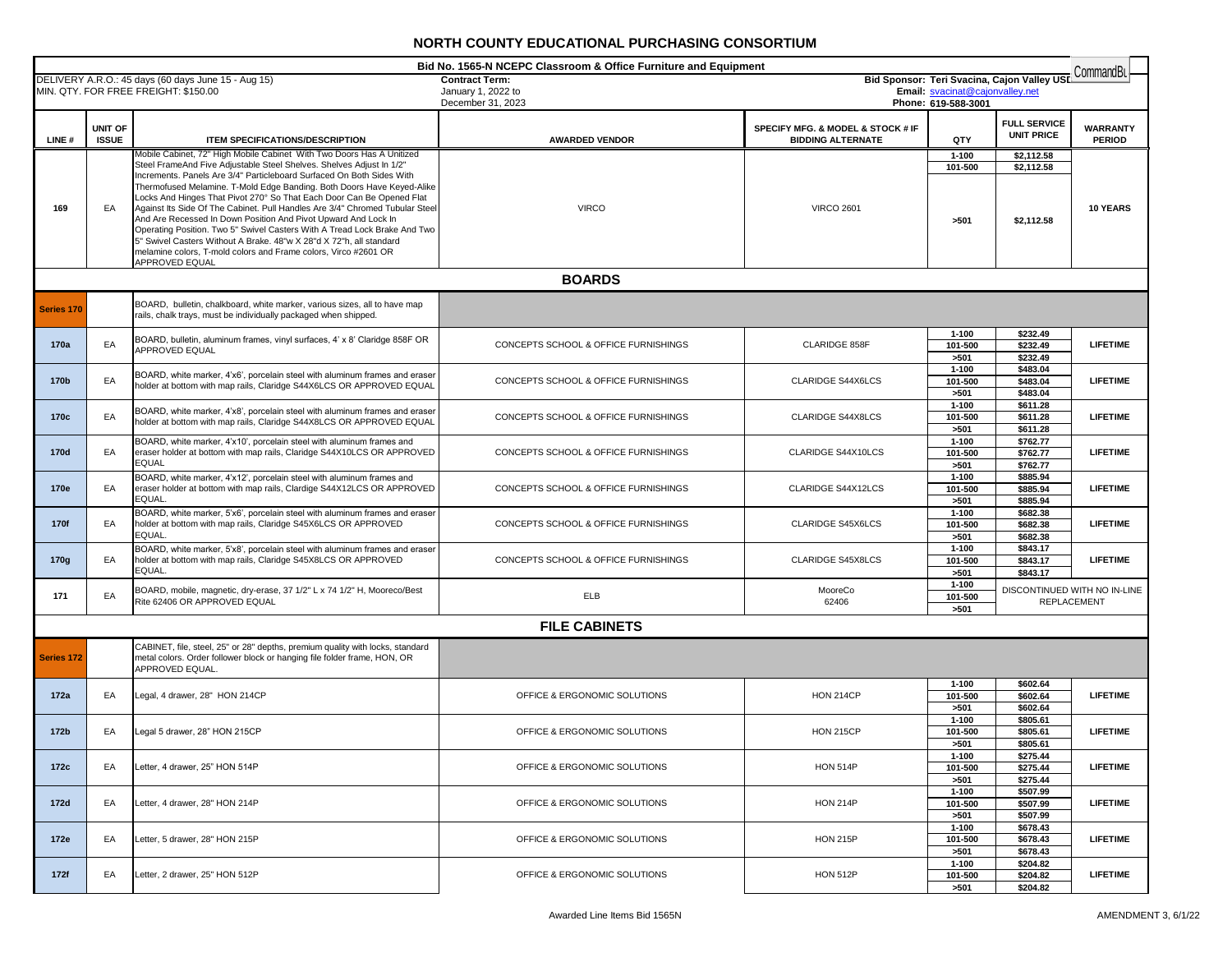| Bid No. 1565-N NCEPC Classroom & Office Furniture and Equipment |                |                                                                                                                                                                       |                                         |                                   |                                                        | CommandBu                                   |                 |
|-----------------------------------------------------------------|----------------|-----------------------------------------------------------------------------------------------------------------------------------------------------------------------|-----------------------------------------|-----------------------------------|--------------------------------------------------------|---------------------------------------------|-----------------|
|                                                                 |                | DELIVERY A.R.O.: 45 days (60 days June 15 - Aug 15)                                                                                                                   | <b>Contract Term:</b>                   |                                   |                                                        | Bid Sponsor: Teri Svacina, Cajon Valley USD |                 |
|                                                                 |                | MIN. QTY. FOR FREE FREIGHT: \$150.00                                                                                                                                  | January 1, 2022 to<br>December 31, 2023 |                                   | Email: svacinat@cajonvalley.net<br>Phone: 619-588-3001 |                                             |                 |
|                                                                 |                |                                                                                                                                                                       |                                         |                                   |                                                        |                                             |                 |
|                                                                 | <b>UNIT OF</b> |                                                                                                                                                                       |                                         | SPECIFY MFG. & MODEL & STOCK # IF |                                                        | <b>FULL SERVICE</b><br><b>UNIT PRICE</b>    | <b>WARRANTY</b> |
| LINE#                                                           | <b>ISSUE</b>   | ITEM SPECIFICATIONS/DESCRIPTION                                                                                                                                       | <b>AWARDED VENDOR</b>                   | <b>BIDDING ALTERNATE</b>          | QTY                                                    |                                             | <b>PERIOD</b>   |
|                                                                 |                |                                                                                                                                                                       |                                         |                                   |                                                        |                                             |                 |
| 172g                                                            | EA             | etter, 2 drawer, 25" HON 512P                                                                                                                                         |                                         | NO AWARD - DUPLICATE OF LINE 172f |                                                        |                                             |                 |
|                                                                 |                |                                                                                                                                                                       |                                         |                                   | $1 - 100$                                              | \$474.72                                    |                 |
| 172h                                                            | EA             | Legal, 2 drawer, 28" HON 212CP                                                                                                                                        | OFFICE & ERGONOMIC SOLUTIONS            | <b>HON 212CP</b>                  | 101-500                                                | \$474.72                                    | <b>LIFETIME</b> |
|                                                                 |                |                                                                                                                                                                       |                                         |                                   | >501                                                   | \$474.72                                    |                 |
|                                                                 |                | CABINET, File, lateral with lock and suspension drawers, including hanging                                                                                            |                                         |                                   |                                                        |                                             |                 |
| Series 173                                                      |                | file folder racks, all standard colors, standard pulls, includes front to back                                                                                        |                                         |                                   |                                                        |                                             |                 |
|                                                                 |                | rails, 30"W x 18"D, HON Brigade 600 series OR APPROVED EQUAL                                                                                                          |                                         |                                   |                                                        |                                             |                 |
|                                                                 |                |                                                                                                                                                                       |                                         |                                   | $1 - 100$                                              | \$351.60                                    |                 |
| 173a                                                            | EA             | 2 drawer, 28"H, HON 672L 919491                                                                                                                                       | OFFICE & ERGONOMIC SOLUTIONS            | HON 672L 919491                   | 101-500                                                | \$351.60                                    | <b>LIFETIME</b> |
|                                                                 |                |                                                                                                                                                                       |                                         |                                   | >501                                                   | \$351.60                                    |                 |
|                                                                 |                |                                                                                                                                                                       |                                         |                                   | $1 - 100$                                              | \$482.11                                    |                 |
| 173 <sub>b</sub>                                                | EA             | 3 drawer, 39.125"H HON 673L 919491                                                                                                                                    | OFFICE & ERGONOMIC SOLUTIONS            | HON 673L 919491                   | 101-500<br>>501                                        | \$482.11<br>\$482.11                        | <b>LIFETIME</b> |
|                                                                 |                |                                                                                                                                                                       |                                         |                                   | $1 - 100$                                              | \$599.31                                    |                 |
| 173c                                                            | EA             | 4 drawer, 52.25"H HON 674L 919491                                                                                                                                     | OFFICE & ERGONOMIC SOLUTIONS            | HON 674L 919491                   | 101-500                                                | \$599.31                                    | <b>LIFETIME</b> |
|                                                                 |                |                                                                                                                                                                       |                                         |                                   | >501                                                   | \$599.31                                    |                 |
|                                                                 |                |                                                                                                                                                                       |                                         |                                   | $1 - 100$                                              | \$796.00                                    |                 |
| 173d                                                            | EA             | 5 drawer, 64.25"H HON 675L 919491                                                                                                                                     | OFFICE & ERGONOMIC SOLUTIONS            | HON 675L 919491                   | 101-500<br>>501                                        | \$796.00<br>\$796.00                        | <b>LIFETIME</b> |
|                                                                 |                |                                                                                                                                                                       |                                         |                                   |                                                        |                                             |                 |
|                                                                 |                | CABINET, File, lateral with lock and suspension drawers, including hanging                                                                                            |                                         |                                   |                                                        |                                             |                 |
| Series 174                                                      |                | file folder racks, all standard cabinet colors, standard pulls, 36"W x 18"D,<br>HON Brigade 600 Series OR APPROVED EQUAL                                              |                                         |                                   |                                                        |                                             |                 |
|                                                                 |                |                                                                                                                                                                       |                                         |                                   |                                                        |                                             |                 |
| 174a                                                            | EA             | 2 drawer, 28"H, HON 682L                                                                                                                                              | OFFICE & ERGONOMIC SOLUTIONS            | <b>HON 682L</b>                   | $1 - 100$<br>101-500                                   | \$378.22<br>\$378.22                        | <b>LIFETIME</b> |
|                                                                 |                |                                                                                                                                                                       |                                         |                                   | >501                                                   | \$378.22                                    |                 |
|                                                                 |                |                                                                                                                                                                       |                                         |                                   | $1 - 100$                                              | \$527.58                                    |                 |
| 174b                                                            | EA             | 3 drawer, 39.125"H, HON 683L                                                                                                                                          | OFFICE & ERGONOMIC SOLUTIONS            | <b>HON 683L</b>                   | 101-500                                                | \$527.58                                    | <b>LIFETIME</b> |
|                                                                 |                |                                                                                                                                                                       |                                         |                                   | >501                                                   | \$527.58                                    |                 |
| 174c                                                            | EA             | 4 drawer, 52.5"H, HON 684L                                                                                                                                            | OFFICE & ERGONOMIC SOLUTIONS            | <b>HON 684L</b>                   | $1 - 100$<br>101-500                                   | \$654.77<br>\$654.77                        | <b>LIFETIME</b> |
|                                                                 |                |                                                                                                                                                                       |                                         |                                   | >501                                                   | \$654.77                                    |                 |
|                                                                 |                |                                                                                                                                                                       |                                         |                                   | $1 - 100$                                              | \$850.35                                    |                 |
| 174d                                                            | EA             | 5 drawer, 64.25"H, HON 685L                                                                                                                                           | OFFICE & ERGONOMIC SOLUTIONS            | <b>HON 685L</b>                   | 101-500                                                | \$850.35                                    | <b>LIFETIME</b> |
|                                                                 |                |                                                                                                                                                                       |                                         |                                   | >501                                                   | \$850.35                                    |                 |
|                                                                 |                | CABINET, File, Lateral with lock and suspension drawers, including hanging                                                                                            |                                         |                                   |                                                        |                                             |                 |
| Series 175                                                      |                | file folder racks, all standard cabinet colors, standard pulls, front to back rails,<br>42"W x 18"D, HON Brigade 600 series OR APPROVED EQUAL.                        |                                         |                                   |                                                        |                                             |                 |
|                                                                 |                |                                                                                                                                                                       |                                         |                                   |                                                        |                                             |                 |
| 175a                                                            | EA             | 2 drawer, 28"H HON 692L/919492                                                                                                                                        | OFFICE & ERGONOMIC SOLUTIONS            | HON 692L 919492                   | $1 - 100$<br>101-500                                   | \$445.88<br>\$445.88                        | <b>LIFETIME</b> |
|                                                                 |                |                                                                                                                                                                       |                                         |                                   | >501                                                   | \$445.88                                    |                 |
|                                                                 |                |                                                                                                                                                                       |                                         |                                   | $1 - 100$                                              | \$619.64                                    |                 |
| 175b                                                            | EA             | 3 drawer, 39.125"H HON 693L/919492                                                                                                                                    | OFFICE & ERGONOMIC SOLUTIONS            | HON 693L 919492                   | 101-500                                                | \$619.64                                    | <b>LIFETIME</b> |
|                                                                 |                |                                                                                                                                                                       |                                         |                                   | >501                                                   | \$619.64<br>\$776.40                        |                 |
| 175c                                                            | EA             | 4 drawer, 52.5"H HON 694L/919492                                                                                                                                      | OFFICE & ERGONOMIC SOLUTIONS            | HON 694L 919492                   | $1 - 100$<br>101-500                                   | \$776.40                                    | <b>LIFETIME</b> |
|                                                                 |                |                                                                                                                                                                       |                                         |                                   | >501                                                   | \$776.40                                    |                 |
|                                                                 |                |                                                                                                                                                                       |                                         |                                   | $1 - 100$                                              | \$1,025.96                                  |                 |
| 175d                                                            | EA             | 5 drawer, 64.25"H HON 695L/919492                                                                                                                                     | OFFICE & ERGONOMIC SOLUTIONS            | HON 695L 919492                   | 101-500                                                | \$1,025.96                                  | <b>LIFETIME</b> |
|                                                                 |                |                                                                                                                                                                       |                                         |                                   | >501                                                   | \$1,025.96                                  |                 |
| Series 176                                                      |                | CABINET, file, lateral with lock and suspension drawers, including hanging file<br>folder racks, all standard cabinet colors, full pulls, front to back rails, 42"W x |                                         |                                   |                                                        |                                             |                 |
|                                                                 |                | 18"D, HON Brigade 700 Series OR APPROVED EQUAL                                                                                                                        |                                         |                                   |                                                        |                                             |                 |
|                                                                 |                | 2 drawer, 28"H HON 792L/919492                                                                                                                                        |                                         |                                   | $1 - 100$                                              | \$492.09                                    | <b>LIFETIME</b> |
| 176a                                                            | EA             |                                                                                                                                                                       | OFFICE & ERGONOMIC SOLUTIONS            | HON 792L 919492                   | 101-500<br>>501                                        | \$492.09<br>\$492.09                        |                 |
|                                                                 |                |                                                                                                                                                                       |                                         |                                   |                                                        |                                             |                 |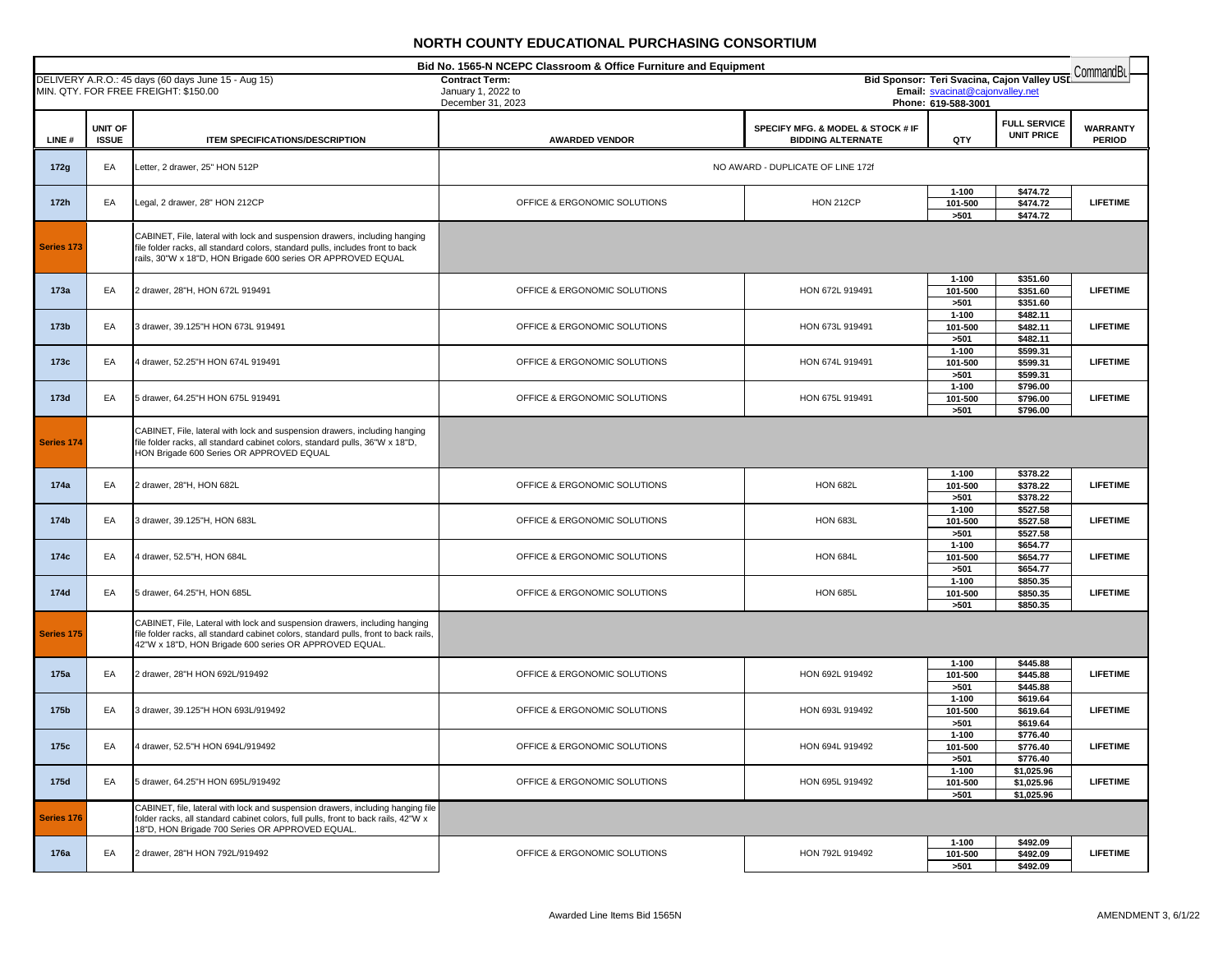| Bid No. 1565-N NCEPC Classroom & Office Furniture and Equipment                                                                                                                                                              |                         |                                                                                                                                                                                                                                                                                                                           |                                  |                                                               | CommandBu                    |                                          |                                                 |
|------------------------------------------------------------------------------------------------------------------------------------------------------------------------------------------------------------------------------|-------------------------|---------------------------------------------------------------------------------------------------------------------------------------------------------------------------------------------------------------------------------------------------------------------------------------------------------------------------|----------------------------------|---------------------------------------------------------------|------------------------------|------------------------------------------|-------------------------------------------------|
| DELIVERY A.R.O.: 45 days (60 days June 15 - Aug 15)<br>Bid Sponsor: Teri Svacina, Cajon Valley USD<br><b>Contract Term:</b><br>Email: svacinat@cajonvalley.net<br>MIN. QTY. FOR FREE FREIGHT: \$150.00<br>January 1, 2022 to |                         |                                                                                                                                                                                                                                                                                                                           |                                  |                                                               |                              |                                          |                                                 |
|                                                                                                                                                                                                                              |                         |                                                                                                                                                                                                                                                                                                                           | December 31, 2023                |                                                               | Phone: 619-588-3001          |                                          |                                                 |
| LINE#                                                                                                                                                                                                                        | UNIT OF<br><b>ISSUE</b> | <b>ITEM SPECIFICATIONS/DESCRIPTION</b>                                                                                                                                                                                                                                                                                    | <b>AWARDED VENDOR</b>            | SPECIFY MFG. & MODEL & STOCK # IF<br><b>BIDDING ALTERNATE</b> | QTY                          | <b>FULL SERVICE</b><br><b>UNIT PRICE</b> | <b>WARRANTY</b><br><b>PERIOD</b>                |
| 176b                                                                                                                                                                                                                         | EA                      | 3 drawer, 39.125"H HON 793L/919492                                                                                                                                                                                                                                                                                        | OFFICE & ERGONOMIC SOLUTIONS     | HON 793L 919492                                               | $1 - 100$<br>101-500<br>>501 | \$699.13<br>\$699.13<br>\$699.13         | <b>LIFETIME</b>                                 |
| 176c                                                                                                                                                                                                                         | EA                      | 4 drawer, 52.5"H HON 794L/919492                                                                                                                                                                                                                                                                                          | OFFICE & ERGONOMIC SOLUTIONS     | HON 794L 919492                                               | $1 - 100$<br>101-500<br>>501 | \$853.30<br>\$853.30<br>\$853.30         | <b>LIFETIME</b>                                 |
| 176d                                                                                                                                                                                                                         | EA                      | 5 drawer, 64.25"H HON795L/919492                                                                                                                                                                                                                                                                                          | OFFICE & ERGONOMIC SOLUTIONS     | HON 795L 919492                                               | $1 - 100$<br>101-500<br>>501 | \$1,131.33<br>\$1,131.33<br>\$1,131.33   | <b>LIFETIME</b>                                 |
|                                                                                                                                                                                                                              |                         |                                                                                                                                                                                                                                                                                                                           | <b>MISCELLANEOUS</b>             |                                                               |                              |                                          |                                                 |
|                                                                                                                                                                                                                              |                         | Lecturn floor, high quality laminate, 2 blt in shelves for storage, 46"h x 25"w x                                                                                                                                                                                                                                         |                                  |                                                               | $1 - 100$                    | \$291.62                                 |                                                 |
| 177                                                                                                                                                                                                                          | EA                      | 20"d, 97 lbs, Interior shelves - 25.3"w x 18"d all standard laminate colors,<br>NPS/Oklahoma Sound #600, NOR-FFLS3 OR APPROVED EQUAL                                                                                                                                                                                      | <b>ELB</b>                       | NATIONAL PUBLIC SEATING<br>600-XX                             | 101-500<br>>501              | \$287.98<br>\$284.42                     | 10 YEARS                                        |
|                                                                                                                                                                                                                              |                         |                                                                                                                                                                                                                                                                                                                           |                                  |                                                               | $1 - 100$<br>101-500         | \$172.90<br>\$171.17                     | <b>Limited 12 Year</b>                          |
| 178                                                                                                                                                                                                                          | EA                      | Lecturn, tabletop, powder coated steel construction, plastic laminate top,<br>Smith Systems 04619 OR APPROVED EQUAL                                                                                                                                                                                                       | SIERRA SCHOOL EQUIPMENT CO.      | Smith Systems 04619 as specified                              | >501                         | \$169.46                                 | Warranty,<br>Lifetime Frame<br>Warranty         |
| 179                                                                                                                                                                                                                          | EA                      | Lecturn, tabletop, high pressure laminate in all standard colors, 13-3/4"h x 23-<br>3/4"w x 19- 7/8"d, Oklahoma Sound #22 OR APPROVED EQUAL.                                                                                                                                                                              |                                  | NO BID                                                        |                              |                                          |                                                 |
| 180                                                                                                                                                                                                                          | EA                      | Lectern, 24"x24"x 42" with drop down leaf 18x24 top with open cavity, locking<br>drawer, locking door, 30" Ellipse Top Pneumatic Height Adjustable 29.5" to<br>47" Casters, Interior Concepts OR APPROVED EQUAL                                                                                                           | SCHOOL SPECIALTY                 | INTERIOR CONCEPTS Lectern IC019873                            | $1 - 100$<br>101-500<br>>501 | \$3,210.18<br>\$3,210.18<br>\$3,210.18   | <b>Limited Lifetime</b>                         |
| 181                                                                                                                                                                                                                          | EA                      | Lectern, 24"x24"x 42" with drop down leaf 18x24 top with open cavity, locking<br>drawer, locking door, 36" Ellipse Top Pneumatic Height Adjustable 29.5" to<br>47" Casters, Interior Concepts OR APPROVED EQUAL                                                                                                           | NO AWARD - DUPLICATE OF LINE 180 |                                                               |                              |                                          |                                                 |
| 182                                                                                                                                                                                                                          | EA                      | CART, book browser, 9-tubs, 36"H x 41"W x 17"D. Copernicus COP-BB005-9<br>OR APPROVED EQUAL                                                                                                                                                                                                                               | SCHOOL SPECIALTY                 | COPERNICUS #BB005-9 - SSL#082602                              | $1 - 100$<br>101-500<br>>501 | \$206.58<br>\$206.58<br>\$206.58         | <b>Limited Lifetime</b>                         |
| 183                                                                                                                                                                                                                          | EA                      | CART, book browser, 18-tubs, 36"H x 41"W x 17"D. Copernicus COP-BB005-<br>18 OR APPROVED EQUAL                                                                                                                                                                                                                            | <b>SCHOOL SPECIALTY</b>          | COPERNICUS #BB005-18 - SSL#082604                             | $1 - 100$<br>101-500<br>>501 | \$206.58<br>\$206.58<br>\$206.58         | <b>Limited Lifetime</b>                         |
| 184                                                                                                                                                                                                                          | EA                      | CART, art storage, 30" x 23.75" x 32", ECR4Kids ELR-13100, Childcraft<br>School Specialty 1457568 OR APPROVED EQUAL                                                                                                                                                                                                       | <b>SCHOOL SPECIALTY</b>          | CHILDCRAFT #1457568                                           | $1 - 100$<br>101-500<br>>501 | \$285.76<br>\$285.76<br>\$285.76         | <b>Limited Lifetime</b>                         |
| 185                                                                                                                                                                                                                          | EA                      | MULTIMEDIA PRESENTATION CENTER, 18-gauge steel, extra large wood-<br>grain finish surface, locking cabinet, adjustable or removable shelf, 20'<br>power cord with cord winder, multiple surfaces to support multiple media<br>devices, locking caser, minimum 5-year warranty. Olahoma Sound PRC-450<br>OR APPROVED EQUAL | SCHOOL SPECIALTY                 | OKLAHOMA SOUND #PRC-450 -<br>SSL#1442287                      | $1 - 100$<br>101-500<br>>501 | \$440.47<br>\$440.47<br>\$440.47         | 6 Years                                         |
| 186                                                                                                                                                                                                                          | EA                      | MULTIMEDIA PRESENTATION CENTER, 18-gauge steel, extra large MDF<br>fiberboard surface, 20' power cord with cord winder, multiple surfaces to<br>support multiple media devices, locking caser, minimum 5-year warranty.<br>Oklahoma Sound PRC-400 OR APPROVED EQUAL                                                       | <b>SCHOOL SPECIALTY</b>          | OKLAHOMA SOUND #PRC-400<br>SSL#1442288                        | $1 - 100$<br>101-500<br>>501 | \$539.89<br>\$539.89<br>\$539.89         | 6 Years                                         |
| 187                                                                                                                                                                                                                          | EA                      | STORAGE, tote tray mobile unit, 30 bins, (19" Deep), open cabinet, casters<br>50"W x 24.125"D x 60"H Wisconsin Bench SS2020-AC-NSL                                                                                                                                                                                        | SIERRA SCHOOL EQUIPMENT CO.      | Wisconsin Bench SS2020-AC-NSL as<br>Specified                 | $1 - 100$<br>101-500<br>>501 | \$490.50<br>\$485.60<br>\$480.74         | Limited Lifetime,<br>12 Year, 5 Year, 1<br>Year |
| 188                                                                                                                                                                                                                          | EA                      | STORAGE, paper mobile unit, 5-drawer, casters, 36"H x 48"W<br>Wisconsin Bench SS1010-AC-NSL                                                                                                                                                                                                                               | SIERRA SCHOOL EQUIPMENT CO.      | Wisconsin Bench SS1010-AC-NSL as<br>Specified                 | $1 - 100$<br>101-500<br>>501 | \$577.00<br>\$571.23<br>\$565.52         | Limited Lifetime,<br>12 Year, 5 Year, 1<br>Year |
| 189                                                                                                                                                                                                                          | EA                      | STORAGE Center, Birch, (10) Compartments in various sizes and (5)<br>Cubbies on top. Overall Dimension 47"W X 14"D X 30"H Lakeshore #JJ175<br>OR APPROVED EQUAL                                                                                                                                                           | LAKESHORE                        | LAKESHORE JJ175<br>(As Specified)                             | $1 - 100$<br>101-500<br>>501 | \$574.80<br>\$574.80<br>\$574.80         | Lifetime<br>Warranty                            |
| 190                                                                                                                                                                                                                          | EA                      | STORAGE Bin, Mobile, Laminate, (3) Shelves Divided into (6) Compartments.<br>3" Locking Casters, Overall Dimension, 46"W X 14-1/2"D X 31-1/4"H<br>Lakeshore #LC674 OR APPROVED EQUAL                                                                                                                                      | LAKESHORE                        | LAKESHORE LC674<br>(As Specified)                             | $1 - 100$<br>101-500<br>>501 | \$958.80<br>\$958.80<br>\$958.80         | Lifetime<br>Warranty                            |
| 191                                                                                                                                                                                                                          | EA                      | READING Nook, Birch, Comfy Padded Vinyl Covered Seating with Angled<br>Backrests, (4) Easy Access Compartments that hold approximately 75 books.<br>Clear Acrylic Side Panels, Overall Dimension 47"W X 40-1/2"D X 34-1/2"H<br>Lakeshore #HH844 OR APPROVED EQUAL                                                         | LAKESHORE                        | <b>LAKESHORE HH844</b><br>(As Specified)                      | $1 - 100$<br>101-500<br>>501 | \$958.80<br>\$958.80<br>\$958.80         | Lifetime<br>Warranty                            |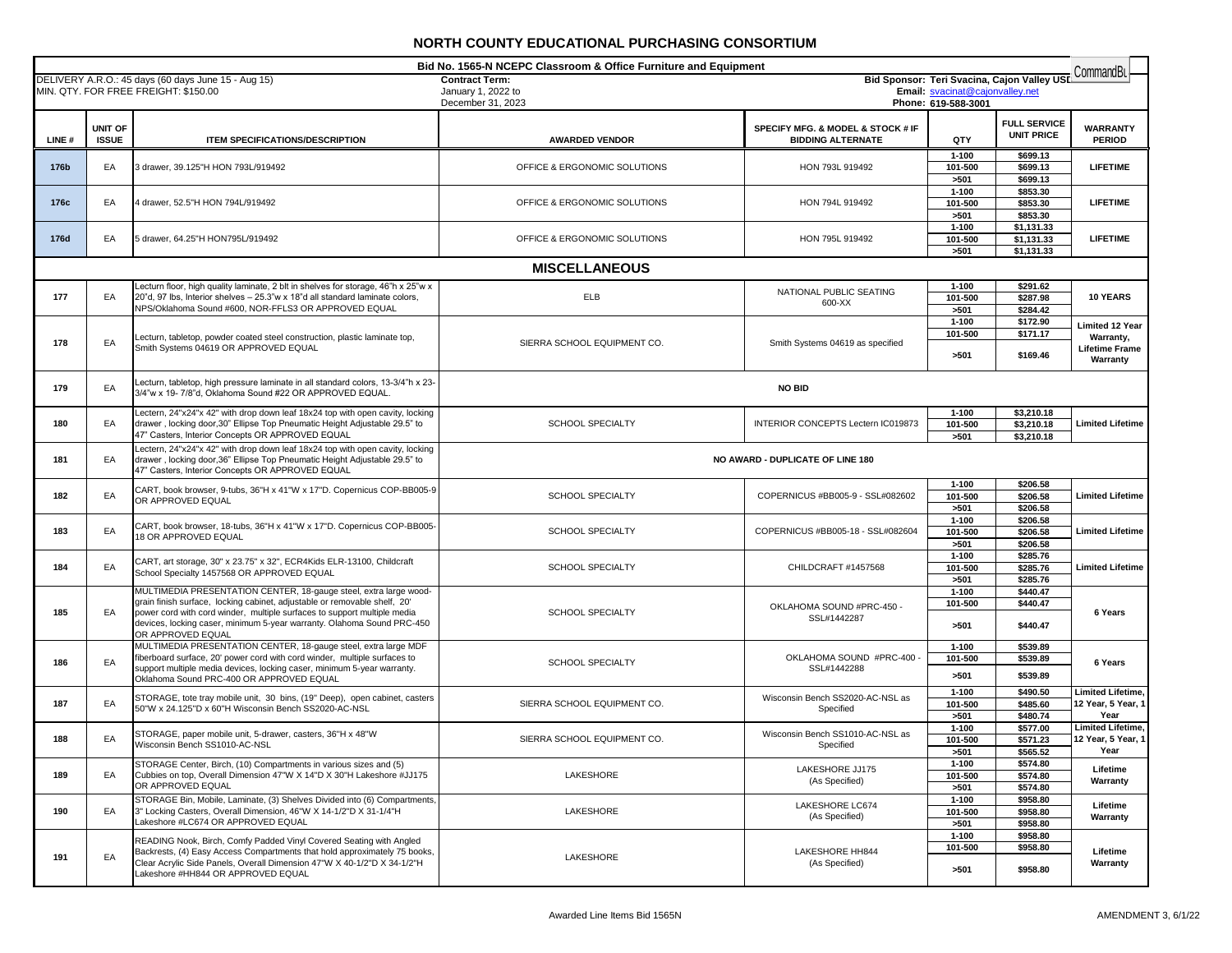| Bid No. 1565-N NCEPC Classroom & Office Furniture and Equipment |                         |                                                                                                                                                     |                                             |                                                               | CommandBu                       |                                             |                                    |
|-----------------------------------------------------------------|-------------------------|-----------------------------------------------------------------------------------------------------------------------------------------------------|---------------------------------------------|---------------------------------------------------------------|---------------------------------|---------------------------------------------|------------------------------------|
|                                                                 |                         | DELIVERY A.R.O.: 45 days (60 days June 15 - Aug 15)<br>MIN. QTY. FOR FREE FREIGHT: \$150.00                                                         | <b>Contract Term:</b><br>January 1, 2022 to |                                                               | Email: svacinat@cajonvalley.net | Bid Sponsor: Teri Svacina, Cajon Valley USD |                                    |
|                                                                 |                         |                                                                                                                                                     | December 31, 2023                           |                                                               | Phone: 619-588-3001             |                                             |                                    |
|                                                                 |                         |                                                                                                                                                     |                                             |                                                               |                                 | <b>FULL SERVICE</b>                         |                                    |
| LINE#                                                           | UNIT OF<br><b>ISSUE</b> | <b>ITEM SPECIFICATIONS/DESCRIPTION</b>                                                                                                              | <b>AWARDED VENDOR</b>                       | SPECIFY MFG. & MODEL & STOCK # IF<br><b>BIDDING ALTERNATE</b> | QTY                             | <b>UNIT PRICE</b>                           | <b>WARRANTY</b><br><b>PERIOD</b>   |
|                                                                 |                         |                                                                                                                                                     |                                             |                                                               |                                 |                                             |                                    |
| 192                                                             | EA                      | CUBBY, Birch, Mobile, Foldable, one side has (20) cubbies and the other side<br>has (5) big compartments, hinged in the center with lockable catch, | LAKESHORE                                   | LAKESHORE DG236                                               | $1 - 100$<br>101-500            | \$1,174.80<br>\$1,174.80                    | Lifetime                           |
|                                                                 |                         | Lakeshore #DG236 OR APPROVED EQUAL                                                                                                                  |                                             | (As Specified)                                                | >501                            | \$1,174.80                                  | Warranty                           |
|                                                                 |                         | CUBBY & SHELVES, Birch, (6) cubbies on top and (2) shelves below,                                                                                   |                                             | LAKESHORE JJ270                                               | $1 - 100$                       | \$574.80                                    | Lifetime                           |
| 193                                                             | EA                      | Lakeshore #JJ270 OR APPROVED EQUAL                                                                                                                  | LAKESHORE                                   | (As Specified)                                                | 101-500                         | \$574.80                                    | Warranty                           |
|                                                                 |                         |                                                                                                                                                     |                                             |                                                               | >501<br>$1 - 100$               | \$574.80<br>\$598.80                        |                                    |
| 194                                                             | EA                      | Classroom Carpet, Natural Accents Leaves, 9' x 12' Lakeshore LC842 OR                                                                               | LAKESHORE                                   | LAKESHORE LC842                                               | 101-500                         | \$598.80                                    | 10-Year                            |
|                                                                 |                         | APPROVED EQUAL                                                                                                                                      |                                             | (As Specified)                                                | >501                            | \$598.80                                    | Warranty                           |
|                                                                 |                         | Classroom Carpet, Shapes & Colors, Soft Soil Resistant Nylon, 9' x 12"                                                                              |                                             | LAKESHORE LL802                                               | $1 - 100$                       | \$598.80                                    | 10-Year                            |
| 195                                                             | EA                      | Lakeshore #LL802 OR APPROVED EQUAL                                                                                                                  | LAKESHORE                                   | (As Specified)                                                | 101-500                         | \$598.80                                    | Warranty                           |
|                                                                 |                         |                                                                                                                                                     |                                             |                                                               | >501<br>$1 - 100$               | \$598.80<br>\$598.80                        |                                    |
| 196                                                             | EA                      | Classroom Carpet, A Place for Everyone, 30 Squares, 9' x 12'                                                                                        | LAKESHORE                                   | LAKESHORE LA952                                               | 101-500                         | \$598.80                                    | 10-Year                            |
|                                                                 |                         | Lakeshore LA952, Carperts for Kids 4034 OR APPROVED EQUAL                                                                                           |                                             | (As Specified)                                                | >501                            | \$598.80                                    | Warranty                           |
|                                                                 |                         | Classroom Carpet, Alphabet, Soft Soil Resistance Nylon, 9' x 12" Lakeshore                                                                          |                                             | LAKESHORE TT669                                               | $1 - 100$                       | \$598.80                                    | 10-Year                            |
| 197                                                             | EA                      | #TT669, Carpets for Kids 6712, OR APPROVED EQUAL                                                                                                    | LAKESHORE                                   | (As Specified)                                                | 101-500                         | \$598.80                                    | Warranty                           |
|                                                                 |                         | CUBBY Storage Unit, 12 Big Cubbies 13- 1/4" square, Overall Dimension 51-                                                                           |                                             |                                                               | >501<br>$1 - 100$               | \$598.80<br>\$598.80                        |                                    |
| 198                                                             | EA                      | 1/8"W x 14"D x 46-1/2"H                                                                                                                             | LAKESHORE                                   | LAKESHORE JJ679                                               | 101-500                         | \$598.80                                    | Lifetime                           |
|                                                                 |                         | Lakeshore JJ679 OR APPROVED EQUAL                                                                                                                   |                                             | (As Specified)                                                | >501                            | \$598.80                                    | Warranty                           |
|                                                                 |                         | CUBBY, mobile, 18 sections on each side, double faced doors, 48 x 66 x 28                                                                           |                                             |                                                               | $1 - 100$                       | \$2,289.88                                  |                                    |
| 199                                                             | EA                      | Virco #2509-24DF, C&H, CN-4030 DF-36 OR APPROVED EQUAL.                                                                                             | <b>VIRCO</b>                                | <b>VIRCO 2509-24DF</b>                                        | 101-500<br>>501                 | \$2,289.88<br>\$2,289.88                    | <b>10 YEARS</b>                    |
|                                                                 |                         |                                                                                                                                                     |                                             |                                                               | $1 - 100$                       | \$366.05                                    |                                    |
| 200                                                             | EA                      | CUBBY, 25-space, assorted color trays (primary colors), casters with<br>reinforced bracket mounts, Childcraft School Specialty 296219               | <b>SCHOOL SPECIALTY</b>                     | CHILDCRAFT #296219                                            | 101-500                         | \$366.05                                    | <b>Limited Lifetime</b>            |
|                                                                 |                         |                                                                                                                                                     |                                             |                                                               | >501                            | \$366.05                                    |                                    |
|                                                                 |                         | STORAGE Unit, Birch, (3) Extra Wide Shelves to hold all types of classroom<br>materials. Overall Dimension 55"W X 11- 3/4"D X 36"H Lakeshore #JJ348 |                                             | LAKESHORE JJ348                                               | $1 - 100$                       | \$574.80                                    | Lifetime                           |
| 201                                                             | EA                      | OR APPROVED EQUAL                                                                                                                                   | LAKESHORE                                   | (As Specified)                                                | 101-500<br>>501                 | \$574.80<br>\$574.80                        | Warranty                           |
|                                                                 |                         | STORAGE Unit, (3) Shelves and (4) Drawers, Overall Dimension 35-3/4"W x                                                                             |                                             |                                                               | $1 - 100$                       | \$538.80                                    |                                    |
| 202                                                             | EA                      | 14-1/4"D X 30"H Lakeshore #DG261, Childcraft School Specialty 2010625                                                                               | LAKESHORE                                   | LAKESHORE DG261<br>(As Specified)                             | 101-500                         | \$538.80                                    | Lifetime<br>Warranty               |
|                                                                 |                         | OR APPROVED EQUAL                                                                                                                                   |                                             |                                                               | >501                            | \$538.80                                    |                                    |
| 203                                                             | EA                      | STORAGE Cabinet, Laminate, (4) Shelves, Locking Doors, Overall<br>Dimension 30"W X 20- 1/2"D X 60"H, Lakeshore #DG215, Childcraft School            | SCHOOL SPECIALTY                            | CHILDCRAFT #1687692                                           | $1 - 100$<br>101-500            | \$383.13<br>\$383.13                        | <b>Limited Lifetime</b>            |
|                                                                 |                         | Specialty 1687692 OR APPROVED EQUAL                                                                                                                 |                                             |                                                               | >501                            | \$383.13                                    |                                    |
|                                                                 |                         | BOOKSTAND, Birch, (5) Rows of Overlapping Shelves that stores books                                                                                 |                                             |                                                               | $1 - 100$                       | \$201.53                                    |                                    |
| 204                                                             | EA                      | neatly, Overall Dimension 36"W X 12"D X 30"H Lakeshore #JJ836. Childcraft                                                                           | <b>SCHOOL SPECIALTY</b>                     | CHILDCRAFT #204148                                            | 101-500                         | \$201.53                                    | <b>Limited Lifetime</b>            |
|                                                                 |                         | School Specialty 204148 OR APPROVED EQUAL                                                                                                           |                                             |                                                               | >501                            | \$201.53                                    |                                    |
| 205                                                             | EA                      | TRASH receptacle, 32 gallon, diamond pattern without side door, Wabash<br>Valley LR300D, without side door OR APPROVED EQUAL                        |                                             | <b>NO BID</b>                                                 |                                 |                                             |                                    |
| 206                                                             | EA                      | LID with 8" opening, for receptacle listed above, Wabash Valley FT400 OR<br>APPROVED EQUAL                                                          |                                             | <b>NO BID</b>                                                 |                                 |                                             |                                    |
|                                                                 |                         |                                                                                                                                                     |                                             |                                                               | $1 - 100$                       | \$172.90                                    | <b>Limited 12 Year</b>             |
| 207                                                             | EA                      | BOOK TRUCK, 20-guage steel, six sloping shelfs, (4) 4" soft tread dual wheel                                                                        | SIERRA SCHOOL EQUIPMENT CO.                 | Smith Systesm 21001                                           | 101-500                         | \$171.17                                    | Warranty,                          |
|                                                                 |                         | casters, all paint colors Smith Systems #21001 OR APPROVED EQUAL                                                                                    |                                             |                                                               | >501                            | \$169.46                                    | <b>Lifetime Frame</b>              |
|                                                                 |                         |                                                                                                                                                     |                                             |                                                               |                                 |                                             | Warranty                           |
|                                                                 |                         | EVERYTHING CART, 20-guage Steel, (2) shelves divided into six bins, (4) 4'                                                                          |                                             |                                                               | $1 - 100$                       | \$461.30                                    | Limited 12 Year                    |
| 208                                                             | EA                      | soft tread dual wheel casters, All paint colors, Smith Systems #21088 OR                                                                            | SIERRA SCHOOL EQUIPMENT CO.                 | Smith Systems 21088                                           | 101-500                         | \$456.69                                    | Warranty,<br><b>Lifetime Frame</b> |
|                                                                 |                         | APPROVED EQUAL                                                                                                                                      |                                             |                                                               | >501                            | \$452.12                                    | Warranty                           |
|                                                                 |                         |                                                                                                                                                     |                                             |                                                               |                                 |                                             |                                    |
|                                                                 |                         | BOOKTRUCK Top w/Poles, 1-1/4" thick worksurface in (13) lamainate colors<br>and (20) edge colors and Platinum Pole Supports raises worksurface 6"   |                                             |                                                               | 1-100                           | \$217.70                                    | Limited 12 Year<br>Warranty,       |
| 209                                                             | EA                      | above handles, optional for both Booktruck #21001 & Everything Cart #21088                                                                          | SIERRA SCHOOL EQUIPMENT CO.                 | Smith systems as specified                                    | 101-500                         | \$215.52                                    | Lifetime Frame                     |
|                                                                 |                         | Above OR APPROVED EQUAL                                                                                                                             |                                             |                                                               | >501                            | \$213.37                                    | Warranty                           |
|                                                                 |                         | CHAIR MAT with lip, 48 x 36, heavy duty polycarbonate, studded,                                                                                     |                                             |                                                               |                                 |                                             |                                    |
| 210                                                             | EA                      | transparent, clear, Gorilla Grip #811113036547 OR APPROVED EQUAL                                                                                    |                                             | <b>NO BID</b>                                                 |                                 |                                             |                                    |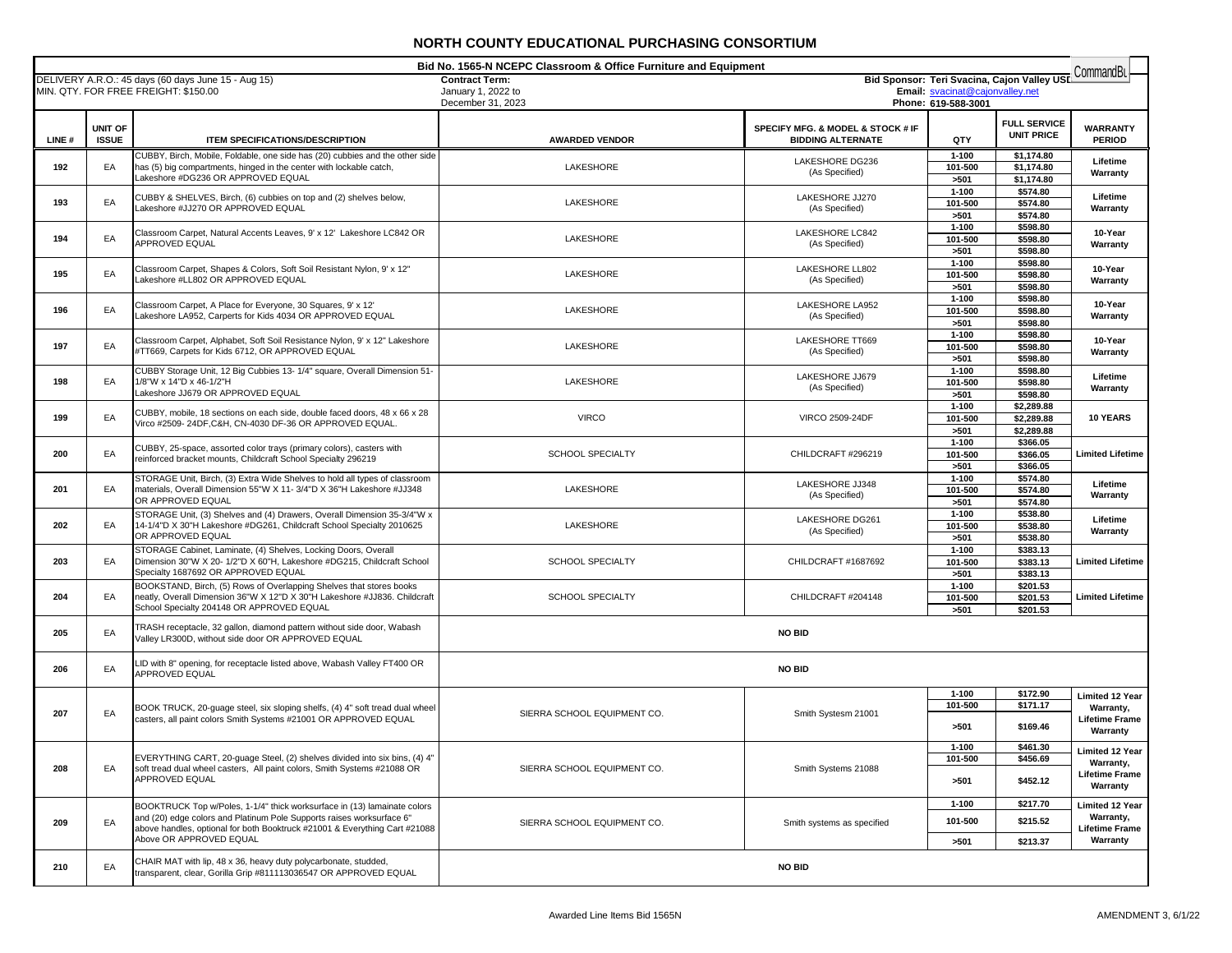|            | Bid No. 1565-N NCEPC Classroom & Office Furniture and Equipment<br>CommandBu |                                                                                                                                                                             |                                                                                                         |                                                               |                      |                                          |                                  |
|------------|------------------------------------------------------------------------------|-----------------------------------------------------------------------------------------------------------------------------------------------------------------------------|---------------------------------------------------------------------------------------------------------|---------------------------------------------------------------|----------------------|------------------------------------------|----------------------------------|
|            |                                                                              | DELIVERY A.R.O.: 45 days (60 days June 15 - Aug 15)                                                                                                                         | Bid Sponsor: Teri Svacina, Cajon Valley USD<br><b>Contract Term:</b><br>Email: svacinat@cajonvalley.net |                                                               |                      |                                          |                                  |
|            |                                                                              | MIN. QTY. FOR FREE FREIGHT: \$150.00                                                                                                                                        | January 1, 2022 to<br>December 31, 2023                                                                 |                                                               | Phone: 619-588-3001  |                                          |                                  |
|            |                                                                              |                                                                                                                                                                             |                                                                                                         |                                                               |                      |                                          |                                  |
| LINE#      | UNIT OF<br><b>ISSUE</b>                                                      | <b>ITEM SPECIFICATIONS/DESCRIPTION</b>                                                                                                                                      | <b>AWARDED VENDOR</b>                                                                                   | SPECIFY MFG. & MODEL & STOCK # IF<br><b>BIDDING ALTERNATE</b> | QTY                  | <b>FULL SERVICE</b><br><b>UNIT PRICE</b> | <b>WARRANTY</b><br><b>PERIOD</b> |
| 211        | EA                                                                           | CHAIR MAT with lip, 48 x 36, for hard floors, heavy duty slip resistant,<br>polycarbonate, easy glide, transparent, clear, Gorilla Grip #840029619230                       |                                                                                                         | <b>NO BID</b>                                                 |                      |                                          |                                  |
|            |                                                                              | OR APPROVED EQUAL<br>DESK CONVERTER, Sit-to-Stand, Two-Tier, 36" wide, height adjustable with                                                                               |                                                                                                         |                                                               |                      |                                          |                                  |
| 212        | EA                                                                           | spring loaded lift, No Assembly Required, Varidesk #42431 OR APPROVED<br><b>EQUAL</b>                                                                                       |                                                                                                         | <b>NO BID</b>                                                 |                      |                                          |                                  |
|            |                                                                              |                                                                                                                                                                             | <b>SPECIALTY FURNITURE</b>                                                                              |                                                               |                      |                                          |                                  |
| Series 213 |                                                                              | Rocker, floor, ergonomic seat atop sturdy one-piece rocking base with non-<br>marring pad with subtle back and forth motion Virco Zuma Series                               |                                                                                                         |                                                               |                      |                                          |                                  |
| 213a       | EA                                                                           |                                                                                                                                                                             | <b>VIRCO</b>                                                                                            |                                                               | $1 - 100$            | \$91.63                                  | 10 YEARS                         |
|            |                                                                              | K - 4th Grade, Virco ZFLROCK15                                                                                                                                              |                                                                                                         | VIRCO ZFLROCK15                                               | 101-500<br>>501      | \$91.63<br>\$91.63                       |                                  |
| 213b       | EA                                                                           | 5th Grade - Adult, Virco ZFLROCK18                                                                                                                                          | <b>VIRCO</b>                                                                                            |                                                               | $1 - 100$<br>101-500 | \$100.46<br>\$100.46                     | 10 YEARS                         |
|            |                                                                              | Rocker, soft, high density foam core, hardwood frame, covered in 100% EPU                                                                                                   |                                                                                                         | VIRCO SFLROCK18                                               | >501<br>$1 - 100$    | \$100.46<br>\$589.40                     |                                  |
|            |                                                                              | polyurethane (vinyl) easy to clean fabric, all standard colors, 26.25"D x                                                                                                   |                                                                                                         |                                                               | 101-500              | \$583.61                                 | Limited 12 Year<br>Warranty,     |
| 214        | EA                                                                           | 20.55"W x 25.42"H, Smith System Flowform series 55000 OR APPROVED<br><b>EQUAL</b>                                                                                           | SIERRA SCHOOL EQUIPMENT CO.                                                                             | Smith Systems 55000                                           | >501                 | \$577.77                                 | Lifetime Frame<br>Warranty       |
|            |                                                                              | Ottoman, soft, high density foam core, hardwood frame, covered in 100%                                                                                                      |                                                                                                         |                                                               | $1 - 100$<br>101-500 | \$547.40<br>\$541.93                     | Limited 12 Year                  |
| 215        | EA                                                                           | EPU polyurethane (vinyl) easy to clean fabric, all standard colors, comes with                                                                                              | SIERRA SCHOOL EQUIPMENT CO.                                                                             | Smity Systesm 55001                                           |                      |                                          | Warranty,                        |
|            |                                                                              | set of casters and set of glides, 26" diameter x 15"H, Smith System Flowform<br>series 55001 OR APPROVED EQUAL                                                              |                                                                                                         |                                                               | >501                 | \$536.51                                 | Lifetime Frame<br>Warranty       |
| 216        | EA                                                                           | Sofa, Modular, Single Right Arm Chair Section With Tungsten Laminate<br>Tablet Installed, 33"H X 28"-39"W X 31"-36"D, Black Vinyl Fabric, Chrome                            |                                                                                                         | <b>NO BID</b>                                                 |                      |                                          |                                  |
|            |                                                                              | Legs                                                                                                                                                                        |                                                                                                         |                                                               |                      |                                          |                                  |
| 217        | EA                                                                           | Sofa, Modular, Single Left Arm Chair Section With Tungsten Laminate Tablet<br>Installed, 33"H X 28"-39"W X 31"-36"D, Black Vinyl Fabric, Chrome Legs                        |                                                                                                         | <b>NO BID</b>                                                 |                      |                                          |                                  |
| 218        | EA                                                                           | Sofa, Modular, Armless Chair Section, 33"H X 22"W X 29"D, Black Vinyl<br>Fabric, Chrome Legs                                                                                |                                                                                                         | <b>NO BID</b>                                                 |                      |                                          |                                  |
| 219        | EA                                                                           | Chair, 90 Degree Corner, Armless, Black Vinyl Fabric, Chrome Legs                                                                                                           |                                                                                                         | <b>NO BID</b>                                                 |                      |                                          |                                  |
| 220        | EA                                                                           | Chair, Lounge With Tungsten Tablet Installed On The Right Arm, Black Vinyl<br>Fabric, Includes (4) Chrome Casters                                                           |                                                                                                         | <b>NO BID</b>                                                 |                      |                                          |                                  |
| 221        | EA                                                                           | CHAIR, Two-Arm, Black Vinyl Fabric, Chrome Legs                                                                                                                             |                                                                                                         | <b>NO BID</b>                                                 |                      |                                          |                                  |
| 222        | EA                                                                           | SAME AS ABOVE, with Tablet on Right Arm, Tungsten laminate finish                                                                                                           |                                                                                                         | <b>NO BID</b>                                                 |                      |                                          |                                  |
| 223        | EA                                                                           | SOFA, Two-Arm, Black Vinyl Fabric, (4) locking chrome casters                                                                                                               |                                                                                                         | <b>NO BID</b>                                                 |                      |                                          |                                  |
| 224        | EA                                                                           | SAME AS ABOVE, with (2) Tablets on Left & Right Arms, Tungsten laminate<br>finish                                                                                           |                                                                                                         | <b>NO BID</b>                                                 |                      |                                          |                                  |
| 225        | EA                                                                           | Soft Seating, Bean Bag, Standard Round, 35" Dia. X 19"H, Polystyrene Bead<br>Filling, Vinyl Fabric Color: All Available Colors, Sprogs SPG-610-XXX 35" OR<br>APPROVED EQUAL |                                                                                                         | <b>NO BID</b>                                                 |                      |                                          |                                  |
| 226        | EA                                                                           | Soft Seating, Bean Bag, Junior Round, 26" Dia. X 19"H, Polystyrene Bead<br>Filling, Vinyl Fabric Color: All Available Colors, Sprogs SPG-610-XXX 26 OR<br>APPROVED EQUAL    |                                                                                                         | <b>NO BID</b>                                                 |                      |                                          |                                  |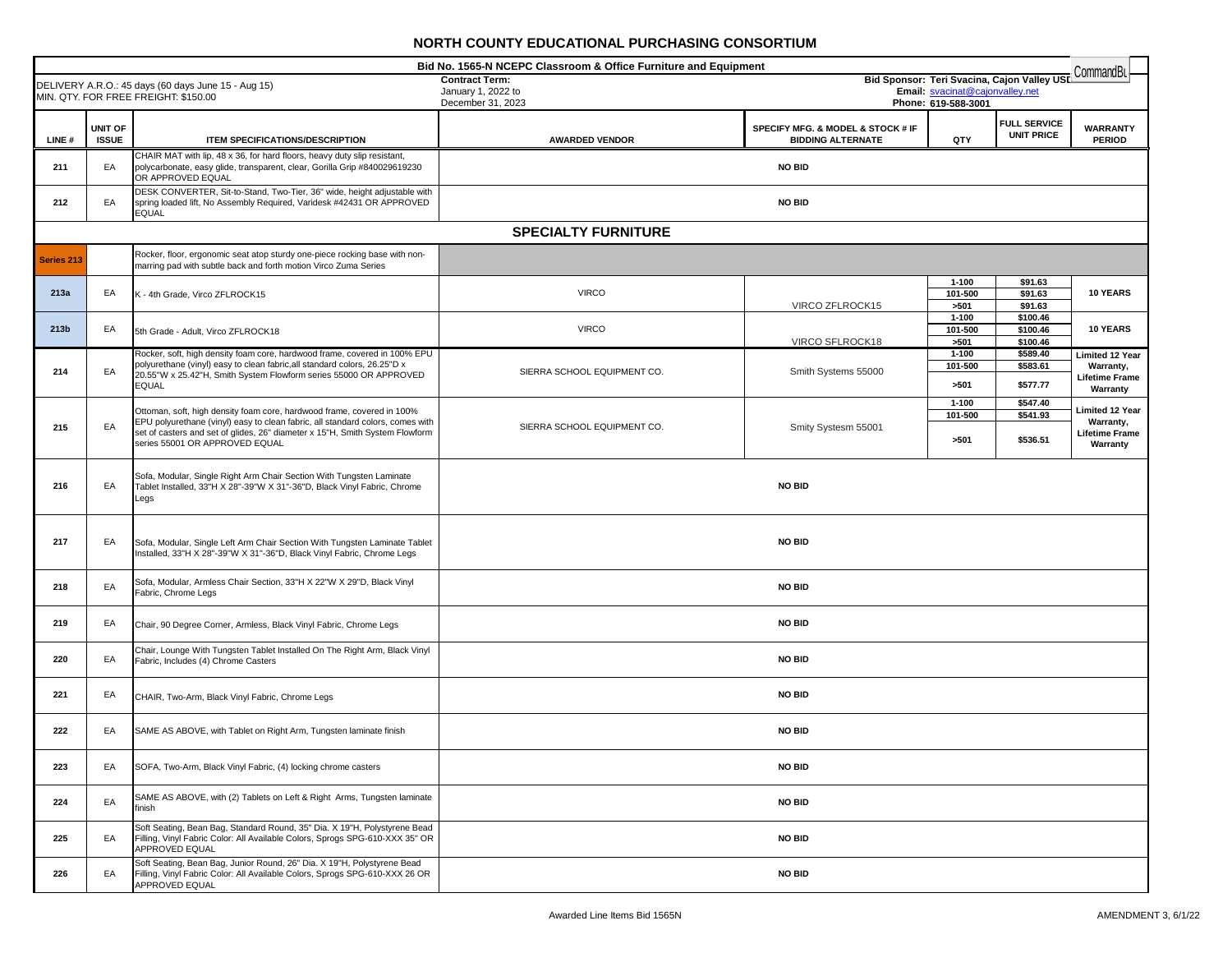|       | Bid No. 1565-N NCEPC Classroom & Office Furniture and Equipment |                                                                                                                                                                                                                                                                                                                                                                                              |                                                                  |                                                                                                       |                              | CommandBu                                |                           |
|-------|-----------------------------------------------------------------|----------------------------------------------------------------------------------------------------------------------------------------------------------------------------------------------------------------------------------------------------------------------------------------------------------------------------------------------------------------------------------------------|------------------------------------------------------------------|-------------------------------------------------------------------------------------------------------|------------------------------|------------------------------------------|---------------------------|
|       |                                                                 | DELIVERY A.R.O.: 45 days (60 days June 15 - Aug 15)<br>MIN. QTY. FOR FREE FREIGHT: \$150.00                                                                                                                                                                                                                                                                                                  | <b>Contract Term:</b><br>January 1, 2022 to<br>December 31, 2023 | Bid Sponsor: Teri Svacina, Cajon Valley USI<br>Email: svacinat@cajonvalley.net<br>Phone: 619-588-3001 |                              |                                          |                           |
| LINE# | <b>UNIT OF</b><br><b>ISSUE</b>                                  | <b>ITEM SPECIFICATIONS/DESCRIPTION</b>                                                                                                                                                                                                                                                                                                                                                       | <b>AWARDED VENDOR</b>                                            | <b>SPECIFY MFG. &amp; MODEL &amp; STOCK # IF</b><br><b>BIDDING ALTERNATE</b>                          | QTY                          | <b>FULL SERVICE</b><br><b>UNIT PRICE</b> | <b>WARRANTY</b><br>PERIOD |
| 227   | EA                                                              | Soft Seating Bean Bag Chair, tapered design, 36:Wx30"Hx28"L (seat height<br>14") polystyrene bead filling, vinyl fabric all colors, JAXX Juniper Series<br>#17016 OR APPROVED EQUAL                                                                                                                                                                                                          | OFFICE & ERGONOMIC SOLUTIONS                                     | JAXX 17016                                                                                            | $1 - 100$<br>101-500<br>>501 | \$199.90<br>\$199.90<br>\$199.90         | <b>6 MONTHS</b>           |
| 228   | EA                                                              | Soft Seating Bean Bag Chair, Juniper Jr. (JUJU) Series, tapered design,<br>26"Lx18"Wx19.5"H (seat height 9") with matching ottoman,<br>13"Lx18"Wx10"H, polystyrene bead filling, vinyl fabric, all colors, JAXX<br>Juniper Jr. Series #16847 OR APPROVED EQUAL                                                                                                                               | OFFICE & ERGONOMIC SOLUTIONS                                     | JAXX 16847                                                                                            | $1 - 100$<br>101-500<br>>501 | \$157.00<br>\$157.00<br>\$157.00         | <b>6 MONTHS</b>           |
| 229   | EA                                                              | Couch, Kid Sized, Wooden Frame with soft padding covered in vinyl, (2)<br>Color Options available Blue or Red, Overall Dimension 36"W X 19-3/4"D X<br>20-1/2"H. Seat Measures 10"H. Lakeshore #FF683XX OR APPROVED<br><b>EQUAL</b>                                                                                                                                                           | LAKESHORE                                                        | LAKESHORE FF683BU<br>(As Specified)                                                                   | $1 - 100$<br>101-500<br>>501 | \$358.80<br>\$358.80<br>\$358.80         | 1-Year<br>Warranty        |
| 230   | EA                                                              | Chair, Kid Sized, Wooden Frame with soft padding covered in vinyl, (2) Color<br>Options available Blue or Red. Overall Dimension 25"W X 19-3/4"D X 20-<br>1/2"H. Seat Measures 10"H. Lakeshore #FF682XX OR APPROVED EQUAL                                                                                                                                                                    | LAKESHORE                                                        | LAKESHORE FF682BU<br>(As Specified)                                                                   | $1 - 100$<br>101-500<br>>501 | \$298.80<br>\$298.80<br>\$298.80         | 1-Year<br>Warranty        |
| 231   | EA                                                              | Ball Chair, 23"H X 22.5"W X 17.5" Dia. Seat Size, Pvc Ball, Inflates To 23"H,<br>Lowers When Occupied, Black Vinyl Fabric, Silver Steel Legs, Includes<br>Pump Safco Zenergy<br>#4751BV                                                                                                                                                                                                      |                                                                  | <b>NO BID</b>                                                                                         |                              |                                          |                           |
| 232   | EA                                                              | Ball Chair, 17"H X 22.5"W X 12" Dia. Seat Size, Pvc Ball, Inflates To 17"H,<br>Lowers When Occupied, Black Vinyl Fabric, Silver Steel Legs, Includes<br>Pump Safco Runtz #4756BV                                                                                                                                                                                                             |                                                                  | <b>NO BID</b>                                                                                         |                              |                                          |                           |
| 233   | EA                                                              | Partition, Portable, Mobile, Flexible, 6'8"H X 24'1"L, Commercial Grade, Free-<br>Standing, Metal Unitized Frame, (Includes Expansion Of 13 Panels In 22"W<br>Increments), Scotchquarded Fabric, With Position Control Hinges And Heavy-<br><b>Duty Locking Casters</b>                                                                                                                      | OFFICE & ERGONOMIC SOLUTIONS                                     | SCREENFLEX CFSL6813                                                                                   | $1 - 100$<br>101-500<br>>501 | \$2.217.60<br>\$2,217.60<br>\$2,217.60   | <b>LIFETIME</b>           |
| 234   | EA                                                              | Workbench, Diversified AMT-6030M 30x60 adjustable metal workbench with<br>maple work surface, casters 252208, addtiional shelf 252205                                                                                                                                                                                                                                                        | <b>SCHOOL SPECIALTY</b>                                          | DIVERSIFIED WOODSCRAFTS<br>AMS60305 - 253996 -255588-G                                                | $1 - 100$<br>101-500<br>>501 | \$1,052.36<br>\$1.052.36<br>\$1,052.36   | <b>Limitied Lifetime</b>  |
| 235   | EA                                                              | Workbench, 2-1/4" solid maple legs and frame, 2-1/4" thick maple top, maple<br>plywood lower shelf, 4-person 54" x 64", Diversified Woodcrafts WW4-0V,<br>OR APPROVED EQUAL                                                                                                                                                                                                                  | <b>SCHOOL SPECIALTY</b>                                          | DIVERSIFIED WOODCRAFTS WW4-0V                                                                         | $1 - 100$<br>101-500<br>>501 | \$1,978.56<br>\$1,978.56<br>\$1,978.56   | <b>Limitied Lifetime</b>  |
| 236   | EA                                                              | Workbench, 2-1/4" solid maple legs and frame, 2-1/4" thick maple top, maple<br>plywood lower shelf, 4-person 54" x 64", with (4) vises, Diversified<br>Woodcrafts WW4-4V, OR APPROVED EQUAL                                                                                                                                                                                                  | <b>SCHOOL SPECIALTY</b>                                          | DIVERSIFIED WOODCRAFTS WW4-4V                                                                         | $1 - 100$<br>101-500<br>>501 | \$3,055.25<br>\$3.055.25<br>\$3,055.25   | <b>Limitied Lifetime</b>  |
| 237   | EA                                                              | CHAIR, Task, highback, fabric seat grade 3 in all colors, mesh back in all<br>colors, enhanced synchro tilt control, fully multi adjustment arms, back<br>support, standard cylinder, standard black base, standard 55mm casters,<br>seat depth adjustment upgrade, adjustable lumber support, SitOnIt Seating<br>Focus series 5623YB1.A155-MC1-FG3-Z1-S0-B0-C15-E3-LB1 OR<br>APPROVED EQUAL | OFFICE & ERGONOMIC SOLUTIONS                                     | <b>SIT ON IT 5623</b>                                                                                 | $1 - 100$<br>101-500<br>>501 | \$443.80<br>\$443.80<br>\$443.80         | <b>LIFETIME</b>           |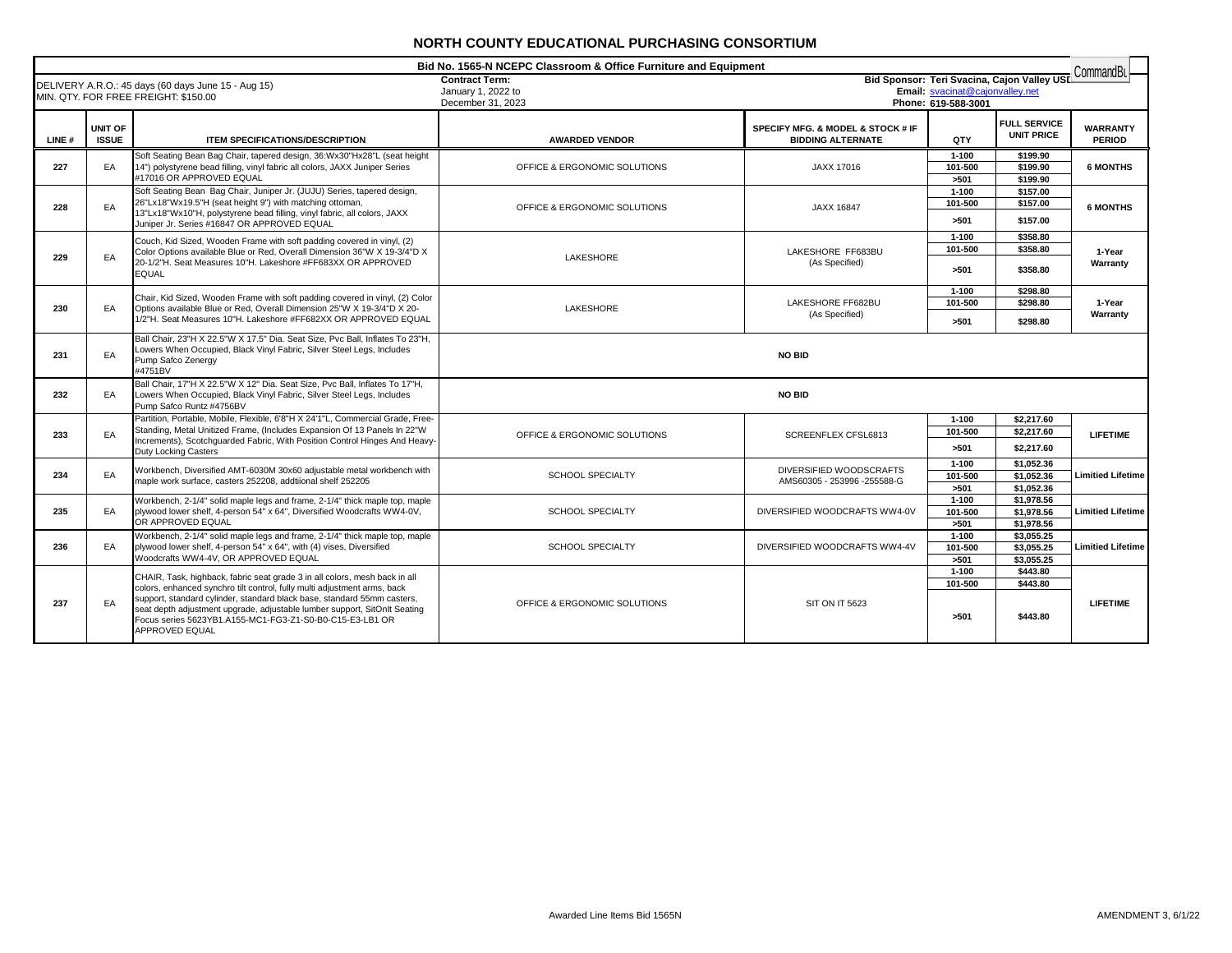### **BID 1565-N NCEPC CLASSROOM & OFFICE FURNITURE AND EQUIPMENT**

# **PERCENTAGE DISCOUNT OFF MANUFACTURER LIST PRICE**

| Amendment #3                                 |                  |                                      |  |  |  |
|----------------------------------------------|------------------|--------------------------------------|--|--|--|
| <b>MANUFACTURER</b>                          | % OFF DISCOUNT   | <b>VENDOR</b>                        |  |  |  |
| 2/90 SIGN SYSTEMS                            | 13.0%            | OES                                  |  |  |  |
| 9 TO 5 SEATING                               | 61.75%           | <b>OES</b>                           |  |  |  |
| <b>ACADEMIA</b>                              | 56%              | Sierra School                        |  |  |  |
| <b>AIS</b>                                   | 48%              | <b>School Specialty</b>              |  |  |  |
| <b>ALLSTEEL</b>                              | 46%              | <b>Parron Hall</b>                   |  |  |  |
| <b>ALL SEATING</b>                           | 48%              | Parron Hall                          |  |  |  |
| ALUMINUM SEATING                             | 11%              | <b>OES</b>                           |  |  |  |
| <b>ALUMNI</b>                                | 60%              | Sierra School                        |  |  |  |
| AMERICAN TABLE (AMTAB)                       | 49.5%            | <b>OES</b>                           |  |  |  |
| <b>ARCADIA</b>                               | 43%              | Sierra School                        |  |  |  |
| <b>ARTCOBELL</b>                             | 53.3%            | <b>OES</b>                           |  |  |  |
| <b>ARTOPEX</b>                               | 25%              | <b>Culver Newlin</b>                 |  |  |  |
| <b>AURORA</b>                                | 31%              | <b>Parron Hall</b>                   |  |  |  |
| <b>BALT</b>                                  | 42%              | <b>OES</b>                           |  |  |  |
| <b>BEST RITE</b>                             | 42%              | <b>OES</b>                           |  |  |  |
| <b>BOSS</b>                                  | 59.8%            | Arenson                              |  |  |  |
| <b>BRETFORD BASICS</b>                       | No Bid           | N/A                                  |  |  |  |
| <b>BRODART</b>                               | 40%              | Sierra School                        |  |  |  |
| <b>C&amp;H EQUIPMENT</b>                     | 35%              | Concepts                             |  |  |  |
| <b>CALIFONE</b>                              | 48%              | <b>School Specialty</b>              |  |  |  |
| CAN AM                                       | 25%              | Concepts                             |  |  |  |
| CARPETS FOR KIDS                             | 28%              | OES                                  |  |  |  |
| CEF-CUSTOM EDUCATIONAL<br><b>FURNISHINGS</b> | 20%              | <b>Culver Newlin</b>                 |  |  |  |
| <b>CHERRYMAN</b>                             | 56.1%            | Arenson (Amber Series<br>Only)       |  |  |  |
|                                              | 53.0%            | OES (Everything but<br>Amber Series) |  |  |  |
| CHILDCRAFT                                   | 63%              | <b>School Specialty</b>              |  |  |  |
| <b>CLARIDGE</b>                              | 47.5%            | <b>OES</b>                           |  |  |  |
| <b>CLARIN</b>                                | 40%              | Indoff                               |  |  |  |
| <b>CLASSROOM SELECT</b>                      | 63%              | <b>School Specialty</b>              |  |  |  |
| COLUMBIA MANUFACTURING                       | No Bid           | N/A                                  |  |  |  |
| <b>COMMUNITY</b>                             | 43%              | Arenson                              |  |  |  |
| <b>COMPATICO</b>                             | No Bid           | N/A                                  |  |  |  |
|                                              | No Award - Not a |                                      |  |  |  |
| <b>CONCEPTS</b>                              | Manufacturer     | N/A                                  |  |  |  |
| <b>COPERNICUS</b>                            | 21%              | <b>School Specialty</b>              |  |  |  |
| CORRAL                                       | 30%              | <b>Parron Hall</b>                   |  |  |  |
| <b>CORRELL</b>                               | No Bid           | N/A                                  |  |  |  |
| CRAMER                                       | No Bid           | N/A                                  |  |  |  |
| DARRAN                                       | 30%              | Parron Hall                          |  |  |  |
| <b>DESKMAKERS</b>                            | 57.2%            | Arenson                              |  |  |  |
| DIVERSIFIED WOODCRAFTS                       | 50%              | <b>School Specialty</b>              |  |  |  |
| <b>DM BRAUN</b>                              | 5%               | KYA Services, LLC                    |  |  |  |
| ECD (Egonomic Comfort Design)                | 56.1%            | Arenson                              |  |  |  |
| ECR4KIDS                                     | 35%              | Concepts                             |  |  |  |
| <b>ENCORE</b>                                | 39%              | ELB                                  |  |  |  |
| ERG INTERNATIONAL                            | 35%              | Parron Hall                          |  |  |  |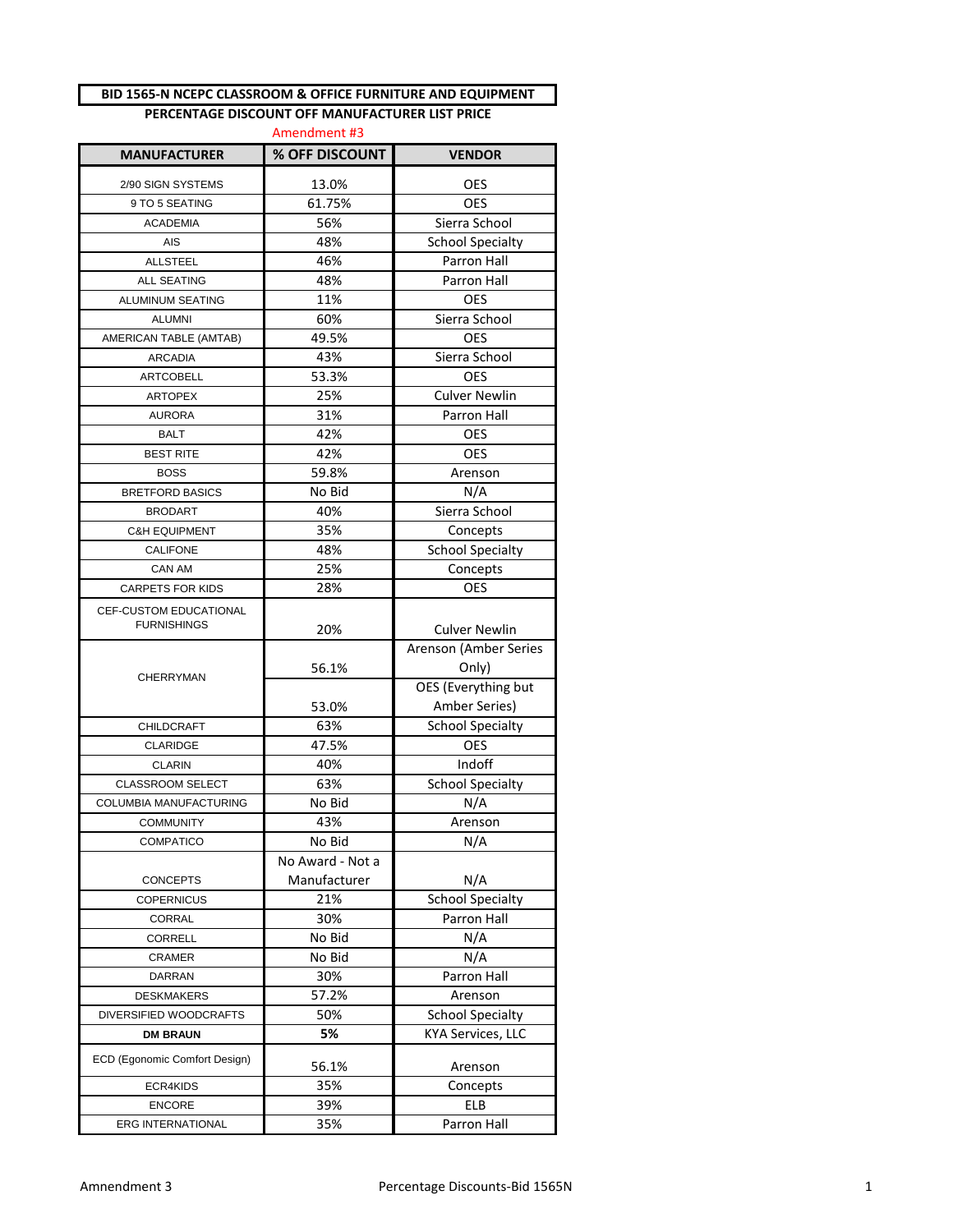| Removed by<br>addendum. Not a<br>manufacturer.<br>N/A<br><b>ELEMENTS</b><br>5%<br>KYA Services, LLC<br><b>ELEMENT ERGO</b><br>50%<br>Parron Hall<br>ESI<br>53%<br><b>ELB</b><br><b>EUROTECH</b><br>No Bid<br>N/A<br><b>FAIRFIELD</b><br>30%<br><b>Parron Hall</b><br><b>FALCON</b><br>56.9%<br><b>FAUSTINOS</b><br>Arenson<br>27%<br><b>School Specialty</b><br><b>FIRE KING</b><br>OES<br>34.75%<br><b>FLEETWOOD</b><br>Sierra School<br>41%<br><b>FOMCORE</b><br>65%<br>Arenson (Systems Only)<br>Parron Hall (Everything<br><b>FRIANT</b><br>except Systems)<br>64%<br>Indoff<br>40%<br><b>GHENT</b><br>51.3%<br><b>OES</b><br><b>GLOBAL FURNITURE</b><br>No Bid<br>N/A<br><b>GRESSCO</b><br>Sierra School<br>45%<br><b>HASKELL</b><br>HFPI (HIGHPOINT FURNITURE<br>INDUSTRIES)<br>No Bid<br>N/A<br>1%<br>Meteor<br><b>HOLMRIS</b><br>61.02%<br><b>OES</b><br><b>HON</b><br><b>HORIZON SEATING</b><br>No Bid<br>N/A<br>Parron Hall<br><b>HUMAN SCALE</b><br>31%<br>31%<br><b>INTERIOR CONCEPTS</b><br><b>School Specialty</b><br><b>IRONWOOD</b><br>14%<br>Meteor<br>No award. All bids<br>were at or above list<br><b>IRWIN SEATING COMPANY</b><br>N/A<br>price. No percentage<br>discounts were bid<br>No Bld<br>N/A<br><b>ISI</b><br><b>JASPER CHAIR</b><br>40%<br>Indoff<br>40%<br>Indoff<br>JASPER LIBRARY GROUP<br><b>JAXX</b><br>22%<br>OES<br><b>OES</b><br><b>JONTICRAFT</b><br>22%<br><b>KC BIN</b><br>No Bid<br>N/A<br>40%<br>Indoff<br><b>KFI SEATING</b><br>No Award - Not a<br>Manufacturer<br>N/A<br><b>KYA</b><br>Parron Hall<br>41%<br>LACASSE<br>No Bid<br>N/A<br>LAKESHORE<br>N/A<br>No Bid<br>LAZ BOY<br>LEARNITURE<br><b>School Outfitters</b><br>10%<br>No award. All bids<br>were at or above list<br>price. No percentage<br>discounts were bid<br>LEISURE CRAFT<br>N/A<br>OES<br>25%<br>LESRO<br>2%<br>Sierra School<br><b>LIST INDUSTRIES</b> | <b>MANUFACTURER</b> | % OFF DISCOUNT | <b>VENDOR</b> |
|----------------------------------------------------------------------------------------------------------------------------------------------------------------------------------------------------------------------------------------------------------------------------------------------------------------------------------------------------------------------------------------------------------------------------------------------------------------------------------------------------------------------------------------------------------------------------------------------------------------------------------------------------------------------------------------------------------------------------------------------------------------------------------------------------------------------------------------------------------------------------------------------------------------------------------------------------------------------------------------------------------------------------------------------------------------------------------------------------------------------------------------------------------------------------------------------------------------------------------------------------------------------------------------------------------------------------------------------------------------------------------------------------------------------------------------------------------------------------------------------------------------------------------------------------------------------------------------------------------------------------------------------------------------------------------------------------------------------------------------------------------------------------------------------------------------------------------------------------------------------------|---------------------|----------------|---------------|
|                                                                                                                                                                                                                                                                                                                                                                                                                                                                                                                                                                                                                                                                                                                                                                                                                                                                                                                                                                                                                                                                                                                                                                                                                                                                                                                                                                                                                                                                                                                                                                                                                                                                                                                                                                                                                                                                            |                     |                |               |
|                                                                                                                                                                                                                                                                                                                                                                                                                                                                                                                                                                                                                                                                                                                                                                                                                                                                                                                                                                                                                                                                                                                                                                                                                                                                                                                                                                                                                                                                                                                                                                                                                                                                                                                                                                                                                                                                            |                     |                |               |
|                                                                                                                                                                                                                                                                                                                                                                                                                                                                                                                                                                                                                                                                                                                                                                                                                                                                                                                                                                                                                                                                                                                                                                                                                                                                                                                                                                                                                                                                                                                                                                                                                                                                                                                                                                                                                                                                            |                     |                |               |
|                                                                                                                                                                                                                                                                                                                                                                                                                                                                                                                                                                                                                                                                                                                                                                                                                                                                                                                                                                                                                                                                                                                                                                                                                                                                                                                                                                                                                                                                                                                                                                                                                                                                                                                                                                                                                                                                            |                     |                |               |
|                                                                                                                                                                                                                                                                                                                                                                                                                                                                                                                                                                                                                                                                                                                                                                                                                                                                                                                                                                                                                                                                                                                                                                                                                                                                                                                                                                                                                                                                                                                                                                                                                                                                                                                                                                                                                                                                            |                     |                |               |
|                                                                                                                                                                                                                                                                                                                                                                                                                                                                                                                                                                                                                                                                                                                                                                                                                                                                                                                                                                                                                                                                                                                                                                                                                                                                                                                                                                                                                                                                                                                                                                                                                                                                                                                                                                                                                                                                            |                     |                |               |
|                                                                                                                                                                                                                                                                                                                                                                                                                                                                                                                                                                                                                                                                                                                                                                                                                                                                                                                                                                                                                                                                                                                                                                                                                                                                                                                                                                                                                                                                                                                                                                                                                                                                                                                                                                                                                                                                            |                     |                |               |
|                                                                                                                                                                                                                                                                                                                                                                                                                                                                                                                                                                                                                                                                                                                                                                                                                                                                                                                                                                                                                                                                                                                                                                                                                                                                                                                                                                                                                                                                                                                                                                                                                                                                                                                                                                                                                                                                            |                     |                |               |
|                                                                                                                                                                                                                                                                                                                                                                                                                                                                                                                                                                                                                                                                                                                                                                                                                                                                                                                                                                                                                                                                                                                                                                                                                                                                                                                                                                                                                                                                                                                                                                                                                                                                                                                                                                                                                                                                            |                     |                |               |
|                                                                                                                                                                                                                                                                                                                                                                                                                                                                                                                                                                                                                                                                                                                                                                                                                                                                                                                                                                                                                                                                                                                                                                                                                                                                                                                                                                                                                                                                                                                                                                                                                                                                                                                                                                                                                                                                            |                     |                |               |
|                                                                                                                                                                                                                                                                                                                                                                                                                                                                                                                                                                                                                                                                                                                                                                                                                                                                                                                                                                                                                                                                                                                                                                                                                                                                                                                                                                                                                                                                                                                                                                                                                                                                                                                                                                                                                                                                            |                     |                |               |
|                                                                                                                                                                                                                                                                                                                                                                                                                                                                                                                                                                                                                                                                                                                                                                                                                                                                                                                                                                                                                                                                                                                                                                                                                                                                                                                                                                                                                                                                                                                                                                                                                                                                                                                                                                                                                                                                            |                     |                |               |
|                                                                                                                                                                                                                                                                                                                                                                                                                                                                                                                                                                                                                                                                                                                                                                                                                                                                                                                                                                                                                                                                                                                                                                                                                                                                                                                                                                                                                                                                                                                                                                                                                                                                                                                                                                                                                                                                            |                     |                |               |
|                                                                                                                                                                                                                                                                                                                                                                                                                                                                                                                                                                                                                                                                                                                                                                                                                                                                                                                                                                                                                                                                                                                                                                                                                                                                                                                                                                                                                                                                                                                                                                                                                                                                                                                                                                                                                                                                            |                     |                |               |
|                                                                                                                                                                                                                                                                                                                                                                                                                                                                                                                                                                                                                                                                                                                                                                                                                                                                                                                                                                                                                                                                                                                                                                                                                                                                                                                                                                                                                                                                                                                                                                                                                                                                                                                                                                                                                                                                            |                     |                |               |
|                                                                                                                                                                                                                                                                                                                                                                                                                                                                                                                                                                                                                                                                                                                                                                                                                                                                                                                                                                                                                                                                                                                                                                                                                                                                                                                                                                                                                                                                                                                                                                                                                                                                                                                                                                                                                                                                            |                     |                |               |
|                                                                                                                                                                                                                                                                                                                                                                                                                                                                                                                                                                                                                                                                                                                                                                                                                                                                                                                                                                                                                                                                                                                                                                                                                                                                                                                                                                                                                                                                                                                                                                                                                                                                                                                                                                                                                                                                            |                     |                |               |
|                                                                                                                                                                                                                                                                                                                                                                                                                                                                                                                                                                                                                                                                                                                                                                                                                                                                                                                                                                                                                                                                                                                                                                                                                                                                                                                                                                                                                                                                                                                                                                                                                                                                                                                                                                                                                                                                            |                     |                |               |
|                                                                                                                                                                                                                                                                                                                                                                                                                                                                                                                                                                                                                                                                                                                                                                                                                                                                                                                                                                                                                                                                                                                                                                                                                                                                                                                                                                                                                                                                                                                                                                                                                                                                                                                                                                                                                                                                            |                     |                |               |
|                                                                                                                                                                                                                                                                                                                                                                                                                                                                                                                                                                                                                                                                                                                                                                                                                                                                                                                                                                                                                                                                                                                                                                                                                                                                                                                                                                                                                                                                                                                                                                                                                                                                                                                                                                                                                                                                            |                     |                |               |
|                                                                                                                                                                                                                                                                                                                                                                                                                                                                                                                                                                                                                                                                                                                                                                                                                                                                                                                                                                                                                                                                                                                                                                                                                                                                                                                                                                                                                                                                                                                                                                                                                                                                                                                                                                                                                                                                            |                     |                |               |
|                                                                                                                                                                                                                                                                                                                                                                                                                                                                                                                                                                                                                                                                                                                                                                                                                                                                                                                                                                                                                                                                                                                                                                                                                                                                                                                                                                                                                                                                                                                                                                                                                                                                                                                                                                                                                                                                            |                     |                |               |
|                                                                                                                                                                                                                                                                                                                                                                                                                                                                                                                                                                                                                                                                                                                                                                                                                                                                                                                                                                                                                                                                                                                                                                                                                                                                                                                                                                                                                                                                                                                                                                                                                                                                                                                                                                                                                                                                            |                     |                |               |
|                                                                                                                                                                                                                                                                                                                                                                                                                                                                                                                                                                                                                                                                                                                                                                                                                                                                                                                                                                                                                                                                                                                                                                                                                                                                                                                                                                                                                                                                                                                                                                                                                                                                                                                                                                                                                                                                            |                     |                |               |
|                                                                                                                                                                                                                                                                                                                                                                                                                                                                                                                                                                                                                                                                                                                                                                                                                                                                                                                                                                                                                                                                                                                                                                                                                                                                                                                                                                                                                                                                                                                                                                                                                                                                                                                                                                                                                                                                            |                     |                |               |
|                                                                                                                                                                                                                                                                                                                                                                                                                                                                                                                                                                                                                                                                                                                                                                                                                                                                                                                                                                                                                                                                                                                                                                                                                                                                                                                                                                                                                                                                                                                                                                                                                                                                                                                                                                                                                                                                            |                     |                |               |
|                                                                                                                                                                                                                                                                                                                                                                                                                                                                                                                                                                                                                                                                                                                                                                                                                                                                                                                                                                                                                                                                                                                                                                                                                                                                                                                                                                                                                                                                                                                                                                                                                                                                                                                                                                                                                                                                            |                     |                |               |
|                                                                                                                                                                                                                                                                                                                                                                                                                                                                                                                                                                                                                                                                                                                                                                                                                                                                                                                                                                                                                                                                                                                                                                                                                                                                                                                                                                                                                                                                                                                                                                                                                                                                                                                                                                                                                                                                            |                     |                |               |
|                                                                                                                                                                                                                                                                                                                                                                                                                                                                                                                                                                                                                                                                                                                                                                                                                                                                                                                                                                                                                                                                                                                                                                                                                                                                                                                                                                                                                                                                                                                                                                                                                                                                                                                                                                                                                                                                            |                     |                |               |
|                                                                                                                                                                                                                                                                                                                                                                                                                                                                                                                                                                                                                                                                                                                                                                                                                                                                                                                                                                                                                                                                                                                                                                                                                                                                                                                                                                                                                                                                                                                                                                                                                                                                                                                                                                                                                                                                            |                     |                |               |
|                                                                                                                                                                                                                                                                                                                                                                                                                                                                                                                                                                                                                                                                                                                                                                                                                                                                                                                                                                                                                                                                                                                                                                                                                                                                                                                                                                                                                                                                                                                                                                                                                                                                                                                                                                                                                                                                            |                     |                |               |
|                                                                                                                                                                                                                                                                                                                                                                                                                                                                                                                                                                                                                                                                                                                                                                                                                                                                                                                                                                                                                                                                                                                                                                                                                                                                                                                                                                                                                                                                                                                                                                                                                                                                                                                                                                                                                                                                            |                     |                |               |
|                                                                                                                                                                                                                                                                                                                                                                                                                                                                                                                                                                                                                                                                                                                                                                                                                                                                                                                                                                                                                                                                                                                                                                                                                                                                                                                                                                                                                                                                                                                                                                                                                                                                                                                                                                                                                                                                            |                     |                |               |
|                                                                                                                                                                                                                                                                                                                                                                                                                                                                                                                                                                                                                                                                                                                                                                                                                                                                                                                                                                                                                                                                                                                                                                                                                                                                                                                                                                                                                                                                                                                                                                                                                                                                                                                                                                                                                                                                            |                     |                |               |
|                                                                                                                                                                                                                                                                                                                                                                                                                                                                                                                                                                                                                                                                                                                                                                                                                                                                                                                                                                                                                                                                                                                                                                                                                                                                                                                                                                                                                                                                                                                                                                                                                                                                                                                                                                                                                                                                            |                     |                |               |
|                                                                                                                                                                                                                                                                                                                                                                                                                                                                                                                                                                                                                                                                                                                                                                                                                                                                                                                                                                                                                                                                                                                                                                                                                                                                                                                                                                                                                                                                                                                                                                                                                                                                                                                                                                                                                                                                            |                     |                |               |
|                                                                                                                                                                                                                                                                                                                                                                                                                                                                                                                                                                                                                                                                                                                                                                                                                                                                                                                                                                                                                                                                                                                                                                                                                                                                                                                                                                                                                                                                                                                                                                                                                                                                                                                                                                                                                                                                            |                     |                |               |
|                                                                                                                                                                                                                                                                                                                                                                                                                                                                                                                                                                                                                                                                                                                                                                                                                                                                                                                                                                                                                                                                                                                                                                                                                                                                                                                                                                                                                                                                                                                                                                                                                                                                                                                                                                                                                                                                            |                     |                |               |
|                                                                                                                                                                                                                                                                                                                                                                                                                                                                                                                                                                                                                                                                                                                                                                                                                                                                                                                                                                                                                                                                                                                                                                                                                                                                                                                                                                                                                                                                                                                                                                                                                                                                                                                                                                                                                                                                            |                     |                |               |
|                                                                                                                                                                                                                                                                                                                                                                                                                                                                                                                                                                                                                                                                                                                                                                                                                                                                                                                                                                                                                                                                                                                                                                                                                                                                                                                                                                                                                                                                                                                                                                                                                                                                                                                                                                                                                                                                            |                     |                |               |
|                                                                                                                                                                                                                                                                                                                                                                                                                                                                                                                                                                                                                                                                                                                                                                                                                                                                                                                                                                                                                                                                                                                                                                                                                                                                                                                                                                                                                                                                                                                                                                                                                                                                                                                                                                                                                                                                            |                     |                |               |
|                                                                                                                                                                                                                                                                                                                                                                                                                                                                                                                                                                                                                                                                                                                                                                                                                                                                                                                                                                                                                                                                                                                                                                                                                                                                                                                                                                                                                                                                                                                                                                                                                                                                                                                                                                                                                                                                            |                     |                |               |
|                                                                                                                                                                                                                                                                                                                                                                                                                                                                                                                                                                                                                                                                                                                                                                                                                                                                                                                                                                                                                                                                                                                                                                                                                                                                                                                                                                                                                                                                                                                                                                                                                                                                                                                                                                                                                                                                            |                     |                |               |
|                                                                                                                                                                                                                                                                                                                                                                                                                                                                                                                                                                                                                                                                                                                                                                                                                                                                                                                                                                                                                                                                                                                                                                                                                                                                                                                                                                                                                                                                                                                                                                                                                                                                                                                                                                                                                                                                            |                     |                |               |
|                                                                                                                                                                                                                                                                                                                                                                                                                                                                                                                                                                                                                                                                                                                                                                                                                                                                                                                                                                                                                                                                                                                                                                                                                                                                                                                                                                                                                                                                                                                                                                                                                                                                                                                                                                                                                                                                            |                     |                |               |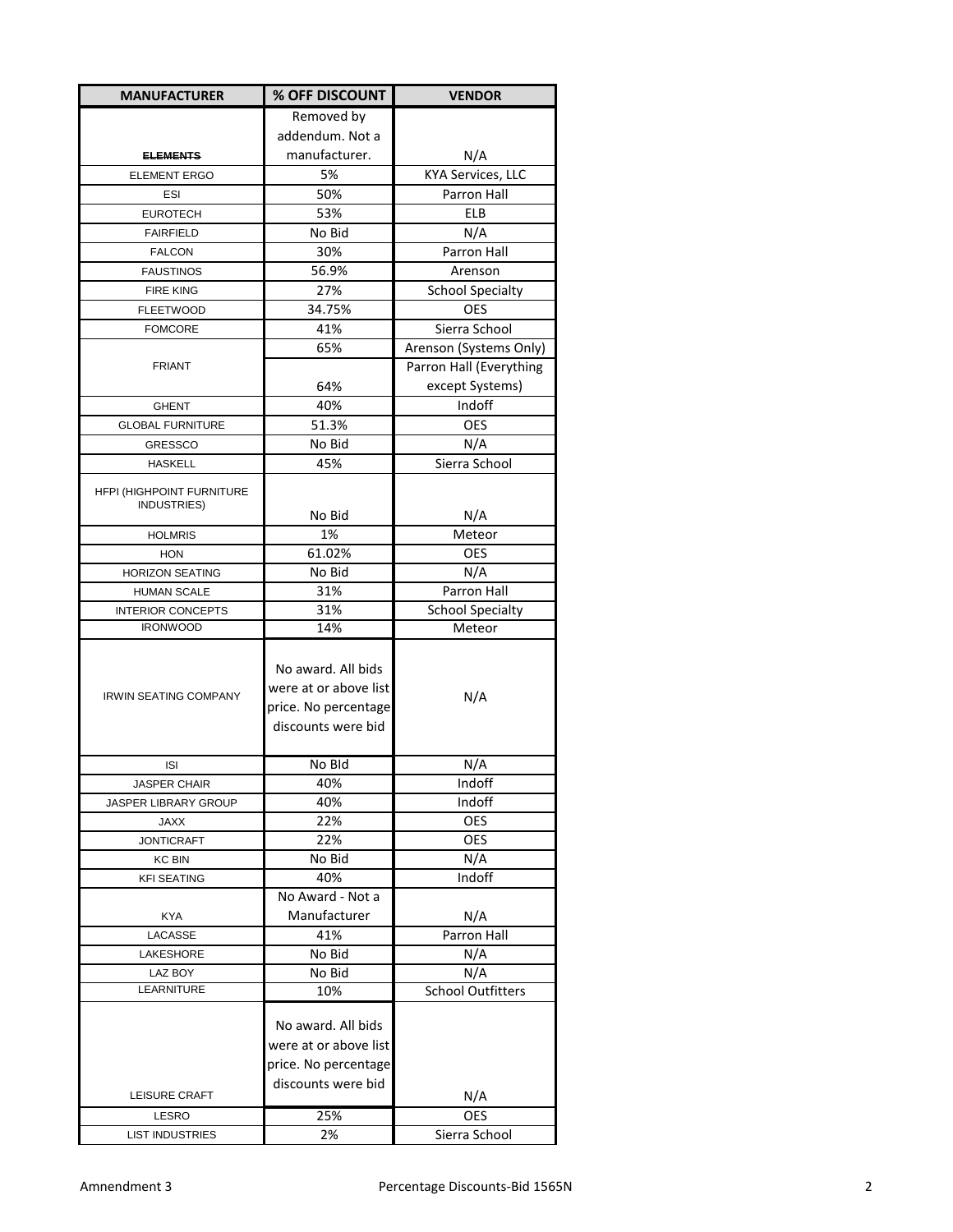| <b>MANUFACTURER</b>                 | % OFF DISCOUNT                                                                            | <b>VENDOR</b>            |
|-------------------------------------|-------------------------------------------------------------------------------------------|--------------------------|
| <b>LUXOR</b>                        | 16%                                                                                       | School Specialty         |
| <b>LYON WORKSPACE</b>               | No Bid                                                                                    | N/A                      |
| MACO MANUFACTURING                  | 40%                                                                                       | Indoff                   |
| MARVEL                              | 50%                                                                                       | Indoff                   |
| <b>MAVERICK</b>                     | 61.2.%                                                                                    | <b>OES</b>               |
| <b>MAXON</b>                        | 51%                                                                                       | Parron Hall              |
| <b>MCDOWELL-CRAIG</b>               | 55%                                                                                       | McDowell-Craig           |
| <b>MEDIA TECHNOLOGIES</b>           | 40%                                                                                       | Indoff                   |
| <b>METWEST</b>                      | 5%                                                                                        | <b>KYA Services, LLC</b> |
| <b>MIEN</b>                         | 35%                                                                                       | Sierra School            |
| MILLERKNOLL (HERMAN MILLER &        |                                                                                           |                          |
| <b>KNOLL MERGED)</b>                | 45%                                                                                       | Sierra School            |
| <b>MITY LITE</b>                    | 28%                                                                                       | <b>School Specialty</b>  |
| <b>MOORECO</b>                      | 44%                                                                                       | Indoff                   |
| MUMBLE BY DESIGN                    | 5%                                                                                        | <b>KYA Services, LLC</b> |
| <b>MUZO</b>                         | 12%                                                                                       | <b>Parron Hall</b>       |
| <b>MYTCOAT</b>                      | No award. All bids<br>were at or above list<br>price. No percentage<br>discounts were bid | N/A                      |
| NATIONAL OFFICE FURNITURE           | 45%                                                                                       | <b>Parron Hall</b>       |
| NATIONAL PUBLIC SEATING             | 50%                                                                                       | Culver Newlin            |
| NIGHTINGALE                         | 41.2%                                                                                     | Arenson                  |
| NORMANN COPENHAGEN                  | 30%                                                                                       | Parron Hall              |
| <b>NORVA NIVEL</b>                  | 5%                                                                                        | Meteor                   |
| <b>NOVA</b>                         | No Bid                                                                                    | N/A                      |
| <b>OCI SITWELL</b>                  | 55.3%                                                                                     | Arenson                  |
| <b>OFM</b>                          | No Bid                                                                                    | N/A                      |
| OFFICE MASTER                       | 59.2%                                                                                     | <b>OES</b>               |
| OFFICE STAR                         | 58.1%                                                                                     | Arenson                  |
| OFFICES TO GO                       | 52%                                                                                       | Concepts                 |
| OKLAHOMA SOUND                      | 40%                                                                                       | Indoff                   |
| <b>OMNI PACIFIC</b>                 | 50%                                                                                       | Parron Hall              |
| PALMER HAMILTON                     | 40%                                                                                       | Indoff                   |
| PARAGON FURNITURE                   | 31%                                                                                       | <b>School Specialty</b>  |
| PLATINUM VISUALS                    | 39.5%                                                                                     | <b>OES</b>               |
| PS FURNITURE                        | 5%                                                                                        | <b>KYA Services, LLC</b> |
| REPUBLIC STORAGE                    | 28%                                                                                       | <b>School Specialty</b>  |
| <b>RIGHT ANGLE</b>                  | 38%                                                                                       | Arenson                  |
| <b>S&amp;K THEATRICAL DRAPERIES</b> | No award. All bids<br>were at or above list<br>price. No percentage<br>discounts were bid | N/A                      |
| <b>SAFCO</b>                        | 43%                                                                                       | <b>OES</b>               |
| SANDUSKY LEE                        | 26%                                                                                       | <b>School Specialty</b>  |
| <b>SCHOLARCRAFT</b>                 | 33%                                                                                       | Meteor                   |
| <b>SCM</b>                          | No Bid                                                                                    | N/A                      |
| <b>SCREEN FLEX</b>                  | 25%                                                                                       | Indoff                   |
| <b>SICO</b>                         | 33%                                                                                       | Sierra School            |
| <b>SISNEROS</b>                     | 40.9%                                                                                     | <b>OES</b>               |
| SIT ON IT SEATING                   | 61%                                                                                       | Concepts                 |